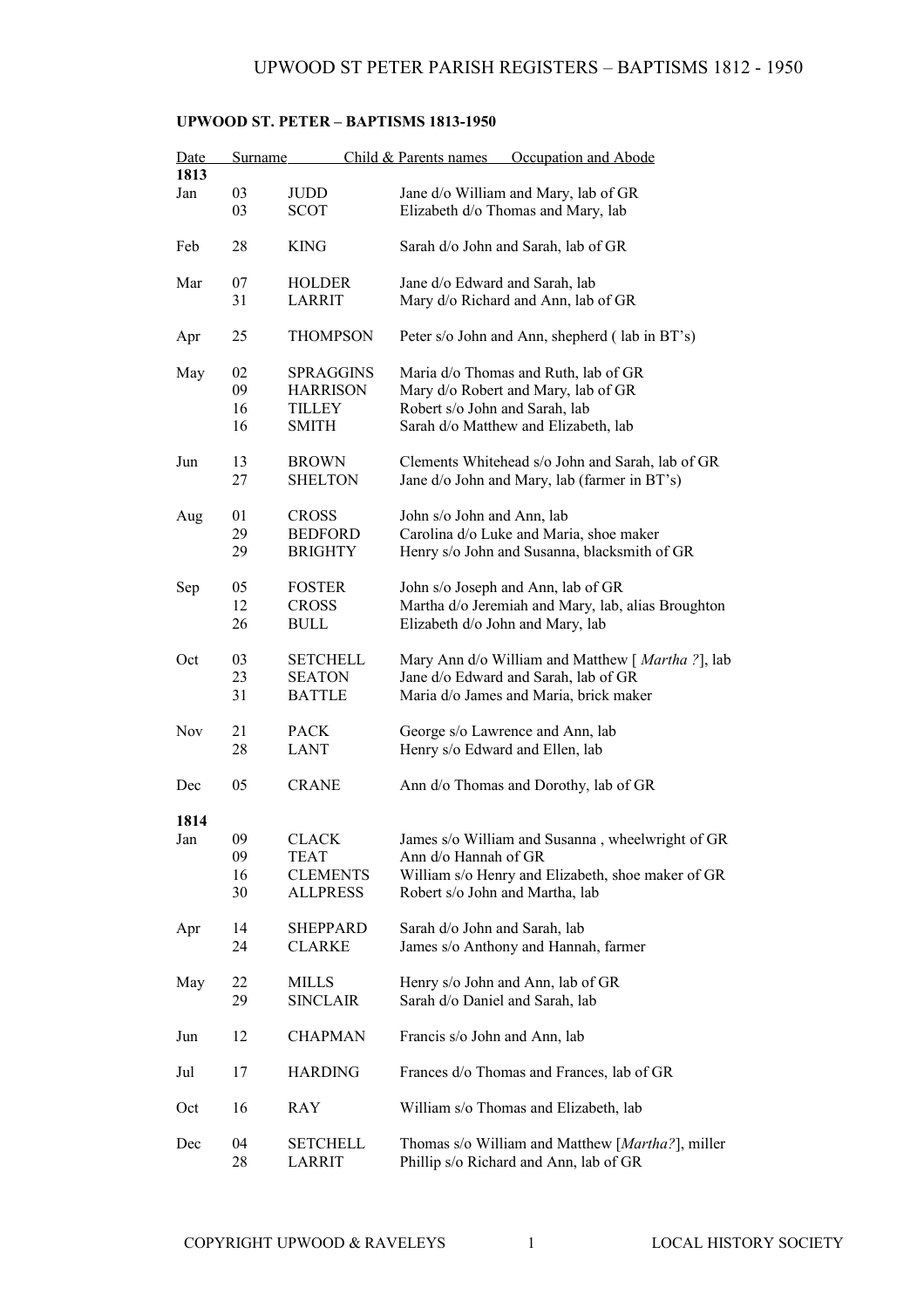| Date | <b>Surname</b> |                  | Child & Parents names<br>Occupation and Abode              |
|------|----------------|------------------|------------------------------------------------------------|
| 1815 |                |                  |                                                            |
| Jan  | 01             | <b>THOMPSON</b>  | Charles s/o John and Ann, lab                              |
|      | 01             | <b>BRAWN</b>     | Mary Ann d/o John and Ann, lab                             |
|      | 15             | <b>BRIGHTY</b>   | Emily d/o Barnabas and Mary Ann, lab                       |
|      |                |                  |                                                            |
| Feb  | 05             | <b>WATFORD</b>   | James s/o Thomas and Elizabeth, lab of GR                  |
|      | 05             | <b>WATFORD</b>   | James s/o William and Hannah, lab of GR                    |
|      | 05             | <b>BATTLE</b>    | William Perry s/o James and Maria, lab                     |
|      | 26             | <b>PACK</b>      | George s/o Lawrence and Ann, lab                           |
|      |                |                  |                                                            |
| Apr  | 09             | <b>HOLDER</b>    | John s/o Edward and Sarah, lab                             |
|      | 16             | <b>GREEN</b>     | Eleanor d/o Joseph and Ann, lab                            |
|      | 24             | <b>KING</b>      | Joseph s/o John and Rebecca, lab of GR                     |
|      |                |                  |                                                            |
|      | 07             | <b>BEDFORD</b>   | Maria d/o Luke and Maria, shoe maker                       |
| May  |                |                  |                                                            |
|      | 07             | <b>JUDD</b>      | Sarah d/o William and Mary, lab of GR                      |
|      | 13             | <b>HOBBS</b>     | William s/o Thomas and Maria, lab of GR                    |
|      | 13             | <b>BRANSON</b>   | William s/o Jacob and Elizabeth, lab of GR                 |
|      | 28             | <b>SEATON</b>    | William s/o Edward and Sarah, lab of GR                    |
|      |                |                  |                                                            |
| Jun  | 11             | POOLEY           | David s/o John and Jane, farmer                            |
|      | 11             | <b>SMITH</b>     | Matthew s/o Matthew and Elizabeth, lab                     |
|      | 25             | <b>BURRIDGE</b>  | Sarah d/o John and Edith, lab                              |
|      |                |                  |                                                            |
| Jul  | 02             | <b>FOUNTAIN</b>  | Sarah d/o Samuel and Mary, lab                             |
|      | 16             | <b>BEDFORD</b>   | Ann d/o Robert and Susanna, lab of GR                      |
|      |                |                  |                                                            |
| Aug  | 13             | <b>SPRAGGINS</b> | Mary d/o Thomas and Ruth, lab of GR                        |
|      | 20             | <b>FOSTER</b>    | William s/o Joseph and Ann, lab of GR                      |
|      | 27             | <b>CLARKE</b>    | James s/o Thomas and Mary, lab                             |
| Sep  | 17             | <b>TEAT</b>      | Mary aged 7 mths d/o Robert and Sarah, carpenter of GR but |
|      |                |                  | living at Bury county of Huntingdon                        |
|      |                |                  |                                                            |
| Oct  | 08             | <b>ISLEY</b>     | Henry s/o Theophilus and Mary, lab                         |
|      |                |                  |                                                            |
| Nov  | 05             |                  | HUTCHCRAFT David s/o Stephen and Elizabeth, lab            |
|      | 12             | <b>HILLS</b>     | Amey d/o John and Ann, lab                                 |
|      | 12             | <b>BULL</b>      | Mary d/o John and Mary, lab                                |
|      | 19             | <b>CROSS</b>     | James s/o John and Ann, lab                                |
|      |                |                  |                                                            |
| Dec  | 03             | <b>ALLPRESS</b>  | Martha d/o John and Martha, lab                            |
|      | 10             | <b>BRIGHTY</b>   | Ann d/o John and Susanna, blacksmith of GR                 |
|      | 17             | <b>SETCHELL</b>  | Hannah d/o William and Martha, miller                      |
|      | 24             | <b>CHAPMAN</b>   |                                                            |
|      |                |                  | Thomas s/o John and Ann, lab                               |
|      | 24             | <b>FOUNTAIN</b>  | Samuel s/o John and Mary, lab                              |
| 1816 |                |                  |                                                            |
| Jan  | 14             | <b>BATTLE</b>    | James s/o James and Maria, lab                             |
|      | 28             | <b>CLARKE</b>    | Hannah d/o Anthony and Hannah, lab                         |
|      |                |                  |                                                            |
| Feb  | 18             | <b>SHELTON</b>   | Sarah d/o John and Sarah, farmer                           |
|      |                |                  |                                                            |
| Mar  | 16             | <b>BROWN</b>     | Jane d/o John and Mary, lab of GR                          |
|      | 31             |                  | WARRINGTON Charlotte d/o Robert and Phoebe, shoe maker     |
| May  | 05             | <b>SMITH</b>     | Ann d/o Matthew and Elizabeth, lab                         |
|      |                |                  |                                                            |
| Jul  | 14             | <b>KING</b>      | Mary d/o John and Rebecca, lab of GR                       |
|      |                |                  |                                                            |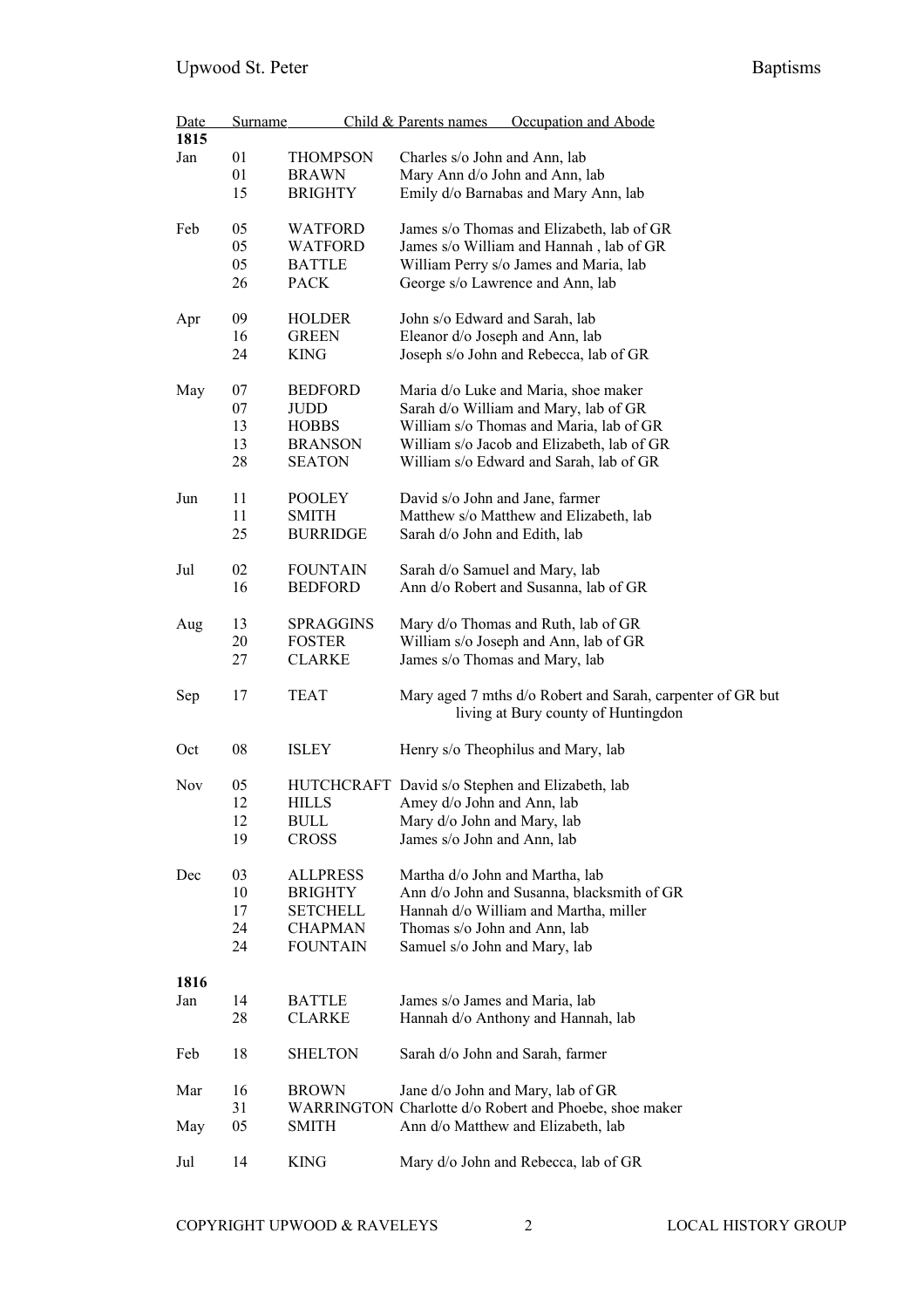| Date<br>1816 | Surname |                   | Occupation and Abode<br>Child & Parents names        |
|--------------|---------|-------------------|------------------------------------------------------|
| Aug          | 04      | <b>LIGHTFOOT</b>  | Thomas s/o John and Elizabeth, lab of GR             |
| Sep          | 15      | <b>SINCLAIR</b>   | John s/o Daniel and Sarah, lab                       |
|              | 22      | <b>MILLS</b>      | John s/o John and Ann, lab of GR                     |
|              | 29      | <b>FOUNTAIN</b>   | John s/o Samuel and Mary, lab                        |
| Oct          | 06      | WRIGHT            | John s/o John and Mary, lab of GR                    |
| Dec          | 22      | PHILLIPS          | William s/o Nathaniel and Sarah, lab                 |
| 1817         |         |                   |                                                      |
| Feb          | 16      | <b>SHEPPERD</b>   | William s/o John and Sarah, lab                      |
| 1816         |         |                   |                                                      |
| Aug          | 01      | <b>BUTLER</b>     | d/o John and Ann, farmer of GR<br>Ann<br>Frances }   |
| 1817         |         |                   |                                                      |
| Mar          | 16      | <b>SETCHELL</b>   | William s/o William and Martha, miller               |
|              | 23      | <b>KENNELL</b>    | William s/o Josiah and Hannah, lab                   |
|              | 30      | <b>HOBBS</b>      | Thomas s/o Thomas and Maria, lab of GR               |
| Apr          | 20      | WRAY              | Sarah d/o Thomas and Elizabeth, lab                  |
|              | 27      | <b>PACK</b>       | Sarah d/o Lawrence and Elizabeth, lab                |
| May          | 04      | <b>HUTCHCRAFT</b> | Jeremiah s/o Stephen and Elizabeth, lab              |
|              | 11      | <b>STORY</b>      | Thos.s/o Elizabeth and Frances, of GR                |
|              | 18      | <b>SLACK</b>      | Mary Ann d/o Joseph and Jane, thatcher               |
|              | 25      | <b>BEDFORD</b>    | Mary d/o Robert and Susanna, lab of GR               |
| Jun          | 29      | <b>BERRIDGE</b>   | Jane d/o Thomas and Susanna, lab of GR               |
| Jul          | 13      | <b>HOLDER</b>     | Mary d/o Edward and Sarah, lab                       |
| Aug          | 24      | <b>BUTLER</b>     | Maria d/o Daniel and Sarah, lab of GR                |
| Sep          | 14      | <b>FOSTER</b>     | George s/o Joseph and Ann, lab of GR                 |
|              | 21      | <b>BRANSOM</b>    | John s/o Jacob and Elizabeth, lab of GR              |
|              | 25      | MILLER            | Elizabeth d/o William and Mary, lab of GR            |
| Oct          | 05      | <b>JOHNSON</b>    | Mary d/o Philip and Mary, lab                        |
|              | 26      | <b>POOLEY</b>     | Charlotte Matilda d/o John and Jane, farmer          |
|              | 26      | WHATFORD          | John s/o Thomas and Elizabeth, lab of GR             |
| Nov          | 02      | <b>HILLS</b>      | Elizabeth d/o John and Ann, lab                      |
|              | 02      | <b>HILLS</b>      | Mary d/o John and Ann, lab                           |
| Dec          | 06      | <b>JUDD</b>       | Sarah d/o William and Sarah, lab of GR               |
|              | 28      | <b>SEATON</b>     | Susanna d/o Edward and Sarah, lab of GR              |
| 1818         |         |                   |                                                      |
| Feb          | 15      |                   | WARRINGTON William s/o Robert and Phoebe, shoe maker |
|              | 22      | <b>BRIGGS</b>     | Jane d/o George and Jane, lab                        |
|              |         |                   |                                                      |
| Jan          | 25      | <b>CLARKE</b>     | Mary Ann d/o Anthony and Hannah, farmer              |
| Feb          | 01      | <b>BATTLE</b>     | Hellen Love d/o James and Maria, lab                 |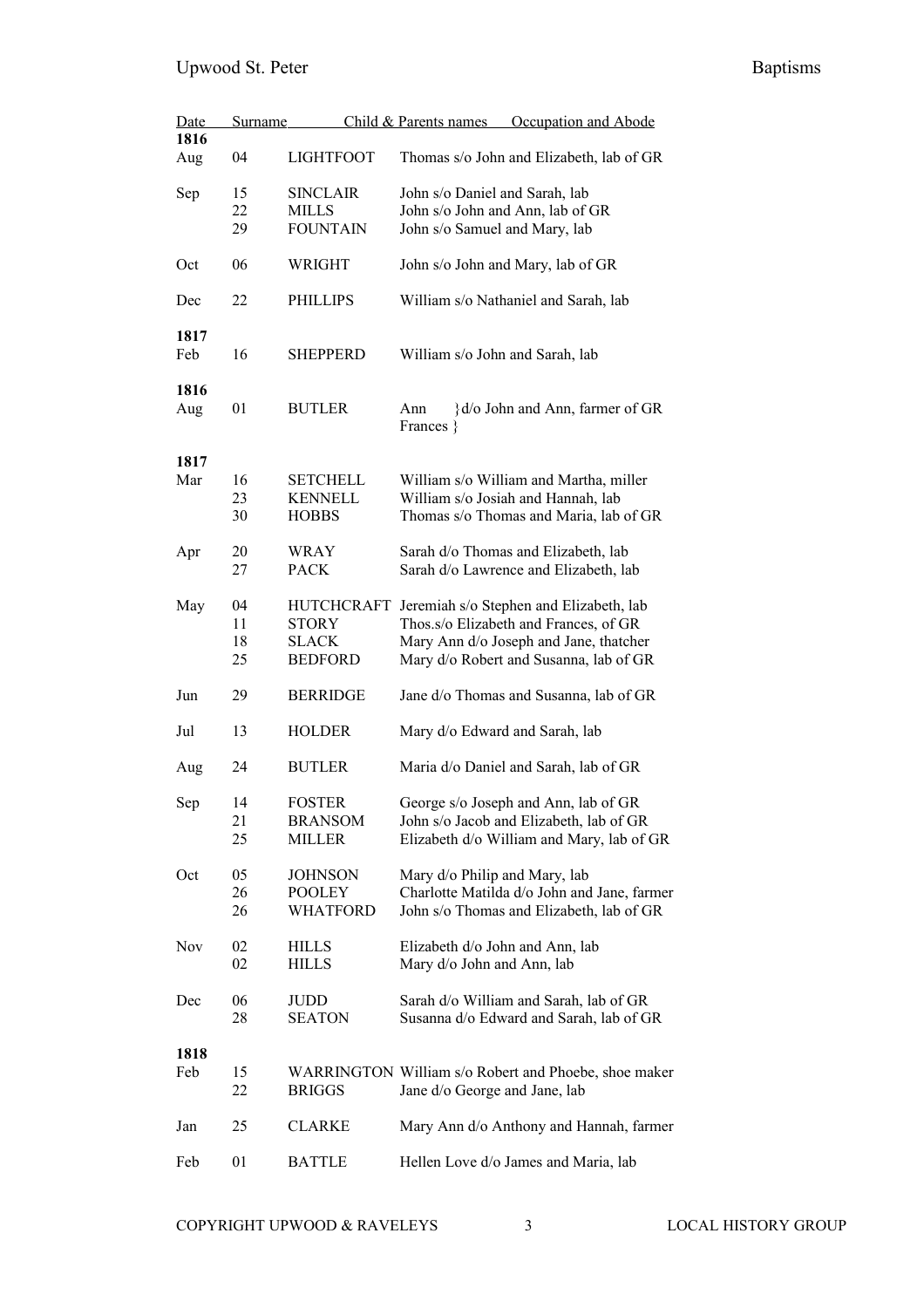| <u>Date</u> | Surname        |                                                     | Child & Parents names<br>Occupation and Abode                                                                    |
|-------------|----------------|-----------------------------------------------------|------------------------------------------------------------------------------------------------------------------|
| 1818        |                |                                                     |                                                                                                                  |
| Feb         | 01             | <b>LILLEY</b>                                       | Mary Ann d/o Mary                                                                                                |
| Mar         | 01<br>22       | <b>ALLPRESS</b><br><b>SMITH</b>                     | Joseph s/o John and Matthew [Martha ?], lab<br>Matthew s/o Matthew and Elizabeth, lab                            |
| Apr         | 05<br>19       | <b>WOODCOCK</b><br><b>CHAPMAN</b>                   | Richard Bond s/o John and Mary, lab<br>Jeremiah s/o John and Ann, lab                                            |
| May         | 10<br>17       | <b>BRAWN</b><br><b>SPRAGGINS</b>                    | Moses Hutson s/o John and Ann, lab<br>William s/o Thomas and Ruth, lab                                           |
| Aug         | 16<br>30       | <b>GOODES</b><br><b>BULL</b>                        | Ann d/o William and Frances, lab<br>George s/o John and Mary, lab                                                |
| Oct         | 04<br>25       | <b>SINCLAIR</b><br><b>HILLS</b>                     | Thomas s/o Daniel and Sarah, lab<br>William s/o William and Elizabeth, lab of GR                                 |
| <b>Nov</b>  | 15<br>15       | <b>SETCHELL</b><br><b>COX</b>                       | Sarah d/o William and Martha, miller<br>Mary Ann d/o George and Hannah, lab of GR                                |
| Dec         | 25             | <b>HILLS</b>                                        | Jane d/o John and Ann, lab                                                                                       |
| 1819        |                |                                                     |                                                                                                                  |
| Jan         | 24             | <b>BEDFORD</b>                                      | Elizabeth d/o Robert and Susanna, lab of GR                                                                      |
| Feb         | 07             | SHEPHERD                                            | Elizabeth d/o John and Sarah, lab                                                                                |
| Mar         | 21             | KING                                                | Rebecca d/o John and Ann, lab of GR                                                                              |
| Apr         | 04<br>11<br>11 | MILLS<br><b>FROST</b><br><b>TIBBIT</b>              | Phoebe d/o John and Ann, lab of GR<br>Sarah d/o Matthew and Frances, lab<br>Elizabeth d/o Felix and Susanna, lab |
| May         | 09<br>09<br>23 | <b>CROSS</b><br><b>WATFORD</b><br><b>HUTCHCRAFT</b> | George s/o John and Ann, lab<br>Martha d/o Thomas and Ruth, lab of GR<br>Thomas s/o Stephen and Elizabeth, lab   |
| Jul         | 11<br>25       | <b>KENNEL</b><br><b>SHELTON</b>                     | Mary Ann d/o Josiah and Hannah, lab<br>Charles s/o John and Mary, farmer                                         |
| Aug         | 22<br>29       | <b>WALLIS</b><br><b>BROWN</b>                       | Henry s/o Henry and Mary, yeoman of GR<br>James s/o John and Mary, lab of GR                                     |
| Sep         | 12             | <b>CLARK</b>                                        | James s/o Thomas and Elizabeth, lab                                                                              |
| Oct         | 10<br>10       | WRAY<br><b>SCOTNEY</b>                              | Robert s/o Thomas and Elizabeth, lab<br>Sarah d/o John and Elizabeth, lab                                        |
| Dec         | 05<br>12       | <b>SLACK</b><br><b>FOSTER</b>                       | Jane d/o Joseph and Jane, thatcher<br>Oliver s/o Joseph and Ann, lab of GR                                       |
| 1820        |                |                                                     |                                                                                                                  |
| Jan         | 16<br>30       | <b>BRIGGS</b>                                       | Rachael d/o George and Jane, lab<br>WARRINGTON William s/o Robert and Phoebe, shoe maker                         |
| Feb         | 27             | <b>CHAPMAN</b>                                      | Sarah d/o John and Ann, lab                                                                                      |
| Mar         | 19             | <b>WOODCOCK</b>                                     | Mary Ann d/o John and Mary, lab                                                                                  |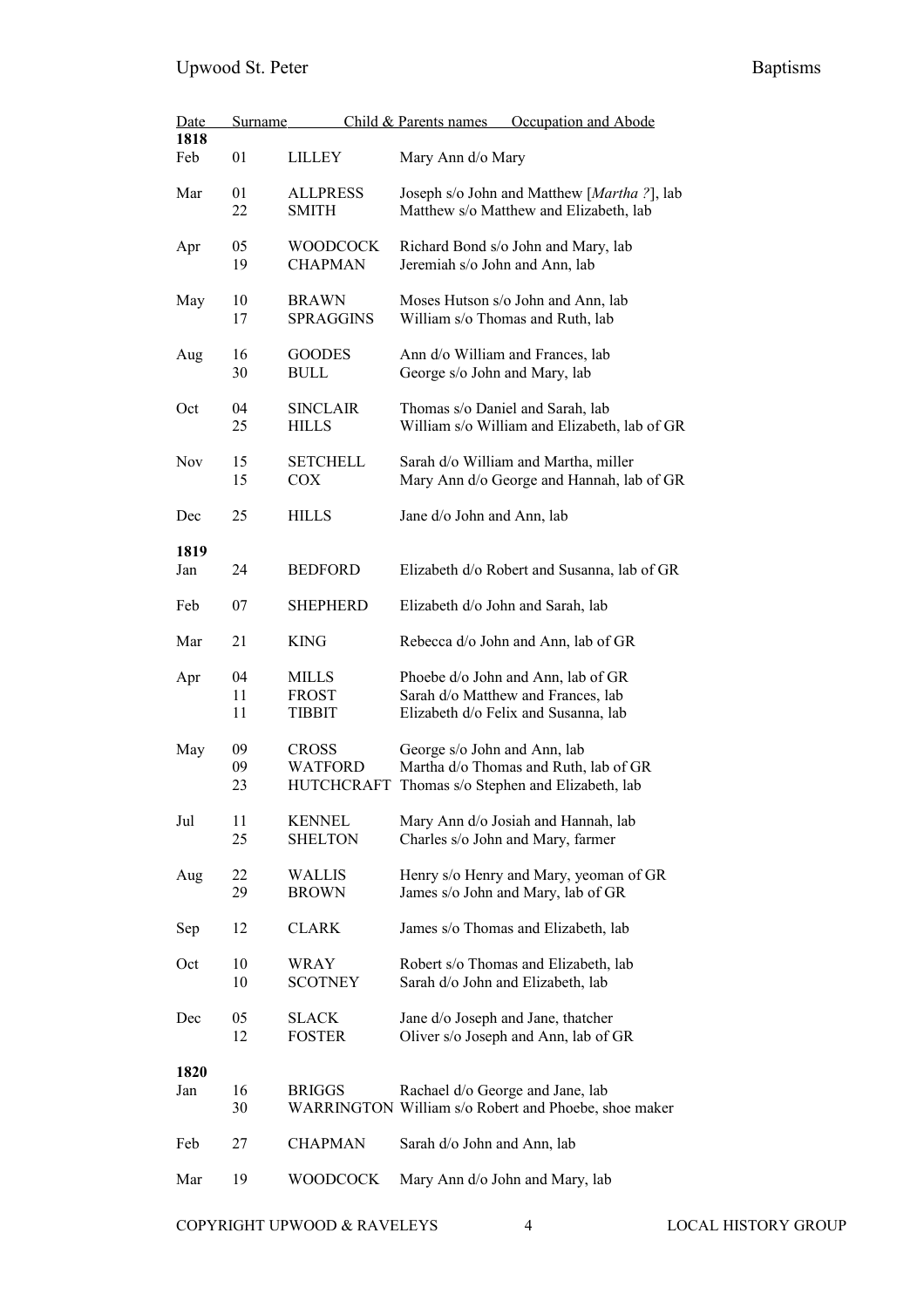| Date       | <b>Surname</b> |                  | Child & Parents names<br>Occupation and Abode         |
|------------|----------------|------------------|-------------------------------------------------------|
| 1820       |                |                  |                                                       |
| Mar        | 31             | <b>SMITH</b>     | John s/o Matthew and Elizabeth, lab                   |
| Apr        | 02             | <b>POOLEY</b>    | Robert Bickerton s/o John and Jane, yeoman            |
|            | 09             | <b>PHILLIPS</b>  | Richard s/o Nathaniel and Sarah, lab                  |
|            | 09             | <b>JUDD</b>      | William s/o William and Mary, lab of GR               |
|            | 23             | <b>BATTLE</b>    | James Perry s/o James and Maria, lab                  |
|            | 30             | <b>ALLPRISS</b>  |                                                       |
|            |                |                  | John s/o John and (Matthew) Martha, lab               |
| May        | 14             | <b>MEHEW</b>     | William s/o Jacob and Mary, lab                       |
|            | 21             | <b>GOODES</b>    | Sarah d/o William and Frances, lab                    |
| Jun        | 03             | <b>HENSON</b>    | Isaac s/o Edward and Frances, lab                     |
|            | 18             | <b>SETCHELL</b>  | Martha d/o William and Martha, miller                 |
|            | 25             | <b>ROSS</b>      | Mary Ann d/o Edward and Ann, lab                      |
|            | 25             | <b>BUTLER</b>    | William s/o Daniel and Sarah, lab of GR               |
|            |                |                  |                                                       |
| Aug        | 13             | <b>LIGHTFOOT</b> | Jane d/o John and Elizabeth, lab of GR                |
| Nov        | 05             | <b>HOLDER</b>    | Elizabeth d/o Edward and Sarah, lab                   |
|            | 12             | <b>BRANSOM</b>   | George s/o Jacob and Elizabeth, lab of GR             |
|            |                |                  |                                                       |
| 1821       |                |                  |                                                       |
| Feb        | 11             | <b>THOMPSON</b>  | Sarah d/o William and Elizabeth, lab                  |
|            | 18             | <b>SINCLAIR</b>  | Joseph s/o Daniel and Sarah, lab                      |
|            | 25             | <b>SCOTNEY</b>   | Ann d/o John and Elizabeth, lab                       |
| Mar        | 04             | <b>COX</b>       | James s/o George and Hannah, lab of GR                |
|            | 11             | <b>SPRAGGINS</b> | Ruth d/o Thomas and Ruth, lab                         |
|            | 12             | <b>MILLER</b>    | Mary d/o William and Mary, shoemaker of GR            |
|            |                |                  |                                                       |
|            | 25             | <b>CARTER</b>    | Thomas s/o Cooley and Elizabeth, lab                  |
| May        | 13             | <b>HILLS</b>     | Sarah d/o John and Ann, lab                           |
|            | 03             | <b>BUTLER</b>    | John s/o John and Jane, farmer of GR                  |
|            | 03             | <b>BUTLER</b>    | George s/o John and Jane, farmer of GR                |
|            | 03             | <b>BUTLER</b>    | Martha d/o John and Jane, farmer of GR                |
|            |                |                  |                                                       |
| Jun        | 17             |                  | MARRINGTON Hannah d/o Henry and Frances, lab of GR    |
|            | 24             | <b>PACK</b>      | Samuel s/o Lawrence and Ann, lab                      |
|            |                |                  |                                                       |
| Jul        | 29             | <b>PACK</b>      | Samuel s/o John and Elizabeth, lab                    |
| Sep        | 02             |                  | HUTCHCRAFT Mary Ann d/o Stephen and Elizabeth, lab    |
|            | 02             | <b>WALLIS</b>    | Ann d/o Henry and Mary, yeoman of GR (farmer in BT's) |
|            | 30             | <b>INGLE</b>     | Elijah s/o William and Maria, lab of GR               |
|            | 30             | <b>BOSWELL</b>   | Mary d/o George and Elizabeth, lab                    |
|            |                |                  |                                                       |
| Oct        | 14             | <b>BULLARD</b>   | Susanna d/o John and Ann, lab of GR                   |
|            | 14             | <b>BULLARD</b>   | George s/o John and Ann, lab of GR                    |
|            | 28             | <b>SNITCH</b>    | Thomas s/o John and Elizabeth, lab of GR              |
|            | 28             | <b>CLARKE</b>    | Cooley s/o Thomas and Elizabeth, lab                  |
| <b>Nov</b> | 11             | <b>CROSS</b>     | Letitia d/o John and Ann, lab                         |
|            | 18             | <b>SHELTON</b>   | William s/o John and Sarah, farmer                    |
|            |                |                  |                                                       |
|            | 25             | <b>SLACK</b>     | Elizabeth d/o Joseph and Jane, lab                    |
| Dec        | 09             | <b>STORY</b>     | Emily illegitimate daughter of Deborah of GR          |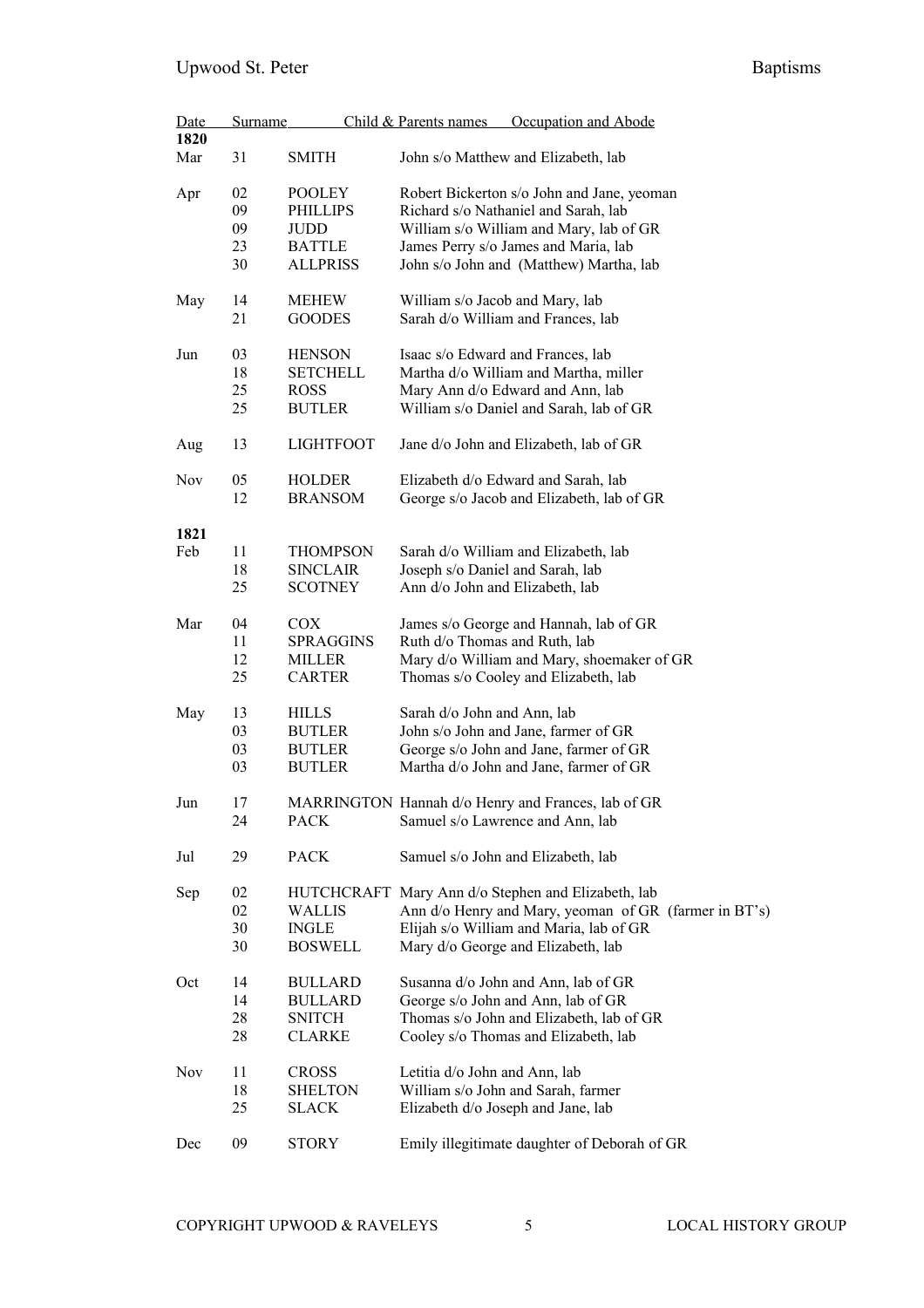| Date       | <b>Surname</b> |                 | Child & Parents names              | Occupation and Abode                                          |
|------------|----------------|-----------------|------------------------------------|---------------------------------------------------------------|
| 1822       |                |                 |                                    |                                                               |
| Jan        | 06             | <b>KENNEL</b>   | Frances d/o Josiah and Hannah, lab |                                                               |
| Feb        | 17             | <b>ALLPRESS</b> | Henry s/o John and Martha, lab     |                                                               |
|            | 24             | <b>BATTLE</b>   | Maria d/o James and Maria, lab     |                                                               |
|            | 24             | <b>SMITH</b>    |                                    | Eliza d/o John and Martha, lab of GR                          |
| Mar        | 28             | POOLEY          | Matilda d/o John and Jane, yeoman  |                                                               |
|            | 10             | RAY             |                                    | Charles s/o Thomas and Elizabeth, lab                         |
| Apr        | 14             | <b>FOSTER</b>   |                                    | Jane d/o Joseph and Ann, lab of GR                            |
|            | 21             |                 |                                    | WARRINGTON James s/o Robert and Phoebe, shoe maker            |
|            | 28             | <b>BEDFORD</b>  |                                    | George Bedford s/o Saunders and Ellen, lab of GR              |
|            | 28             | <b>GOODES</b>   | Henry s/o William and Frances, lab |                                                               |
|            | 28             | <b>SETCHELL</b> |                                    | Maria d/o William and Martha, miller                          |
|            | 28             | <b>PHILLIPS</b> |                                    | Frances d/o Nathaniel and Sarah, lab                          |
|            | 12             | <b>KIMPTON</b>  | Ann d/o Thomas and Maria, grocer   |                                                               |
| May        |                |                 |                                    |                                                               |
|            | 19             | JUDD            |                                    | James s/o William and Mary, lab of GR                         |
| Jun        | 09             | <b>SHEPHERD</b> | Ann d/o John and Sarah, lab        |                                                               |
|            | 16             | <b>BEDFORD</b>  |                                    | Maria d/o Robert and Susanna, lab of GR                       |
|            |                |                 |                                    |                                                               |
| May        | 29             | <b>BUTCHER</b>  |                                    | Stephen s/o Stephen and Susan, lab of GR                      |
| Jun        | 30             | <b>BRIGGS</b>   | Thomas s/o John and Jane, lab      |                                                               |
|            | 30             | HALL            | Elizabeth d/o John and Hannah, lab |                                                               |
|            | 30             | WOODCOCK        |                                    |                                                               |
|            |                |                 | John s/o John and Mary, lab        |                                                               |
| Jul        | 14             | <b>GARTON</b>   |                                    | Ann d/o John and Sarah, lab of Sutton [Lutton] (an itinerant) |
|            | 21             | <b>SMITH</b>    |                                    | Frances d/o Matthew and Elizabeth, lab                        |
| Aug        | 25             | <b>KING</b>     |                                    | Susanna d/o John and Maria, lab of GR                         |
| Sep        | 22             | <b>CARTER</b>   | John s/o Cooley and Elizabeth, lab |                                                               |
| Oct        | 06             | <b>KING</b>     | Elizabeth d/o Mary                 |                                                               |
|            | 06             | <b>BUTLER</b>   |                                    | Mary d/o Daniel and Sarah, lab of GR                          |
|            | 13             | <b>BROWN</b>    |                                    | Elizabeth d/o John and Elizabeth, lab of GR                   |
|            | 20             | <b>ROSS</b>     | Thomas s/o Edward and Ann, lab     |                                                               |
|            | 27             | <b>MEHEW</b>    |                                    | Isaac s/o Jacob and Sarah, lab of GR                          |
| <b>Nov</b> | 10             | <b>THOMPSON</b> |                                    | John s/o William and Elizabeth, lab                           |
| Dec        | 15             | <b>BESTON</b>   | Mary d/o John and Ann, lab         |                                                               |
|            |                |                 |                                    |                                                               |
| 1823       |                |                 |                                    |                                                               |
| Jan        | 19             | <b>HILLS</b>    | Mary d/o John and Ann, lab         |                                                               |
| Feb        | 23             | <b>CHANDLER</b> | Jane d/o Elizabeth                 |                                                               |
| Mar        | 09             | <b>POOLEY</b>   |                                    | William Edward s/o John and Jane, yeoman                      |
|            | 16             | <b>SINCLAIR</b> | William s/o Daniel and Sarah, lab  |                                                               |
| Apr        | 13             | WATFORD         |                                    | Eliza d/o James and Deborah, lab of GR                        |
| Jun        | 01             | WALLIS          |                                    | Francis s/o Henry and Mary, farmer of GR                      |
|            | 15             | COX             |                                    | Thomas s/o George and Hannah, lab of GR                       |
|            | 15             | <b>HALL</b>     |                                    | Mary Wright d/o John and Sarah, lab of GR                     |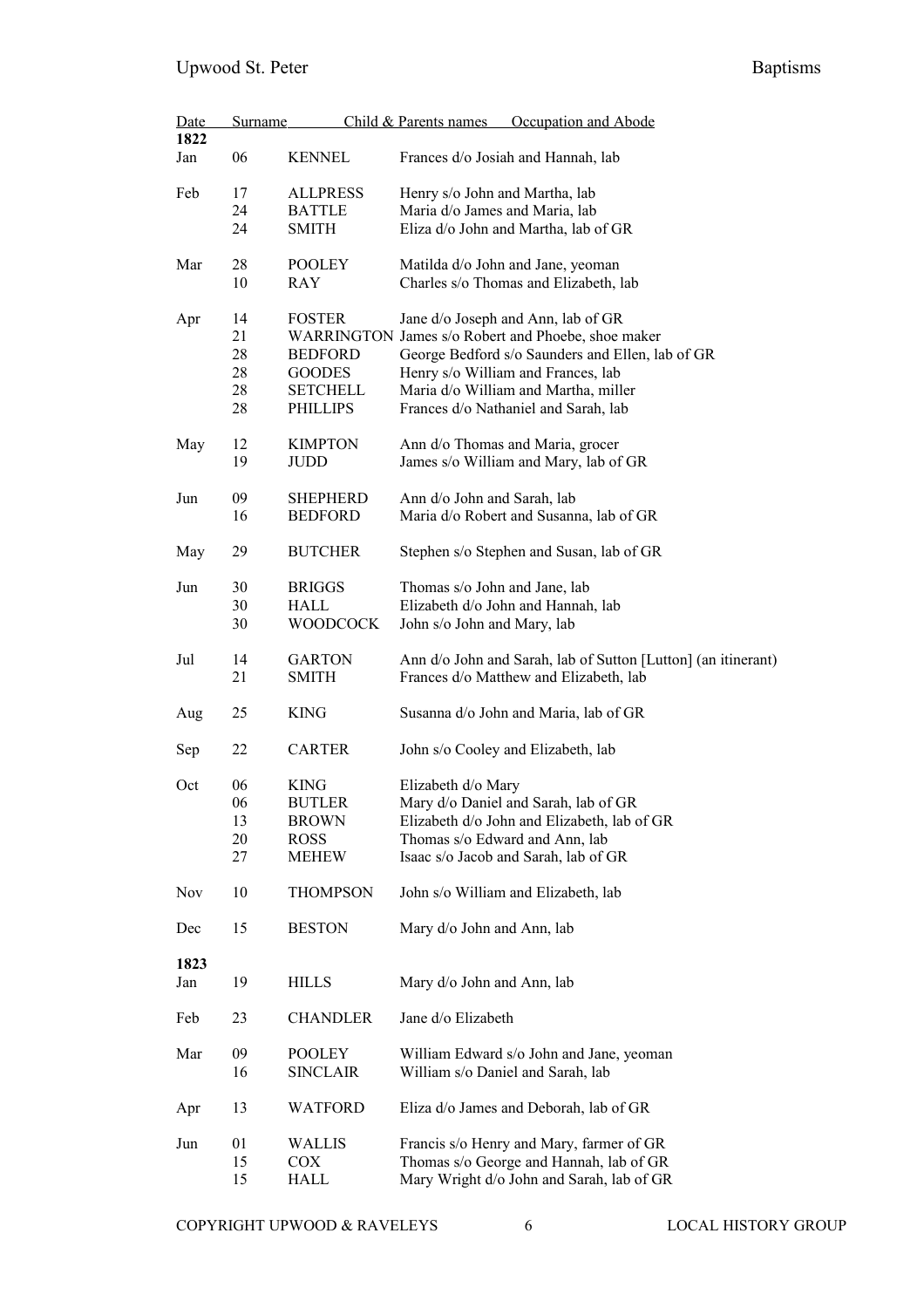| Date       | Surname  |                                  | Child & Parents names<br>Occupation and Abode                         |
|------------|----------|----------------------------------|-----------------------------------------------------------------------|
| 1823       |          |                                  |                                                                       |
| Jul        | 27<br>27 | <b>SHEPHERD</b><br><b>GOODES</b> | Ann d/o John and Sarah, lab<br>Ann d/o William and Frances, lab       |
|            |          |                                  |                                                                       |
| Aug        | 03       | <b>SPRAGGINS</b>                 | Jane d/o Thomas and Ruth, lab                                         |
| Oct        | 05       | <b>BULLER</b>                    | John s/o Daniel and Maria, lab of GR                                  |
|            | 19       | <b>KINGSTONE</b>                 | Frederick s/o Thomas and Maria, shopkeeper                            |
| <b>Nov</b> | 02       | <b>ALLSOP</b>                    | James s/o James and Elizabeth, lab                                    |
|            | 16       | <b>HOLDER</b>                    | Sarah d/o Edward and Sarah, lab                                       |
|            | 16       | <b>INGLE</b>                     | William s/o William and Maria, lab of GR                              |
|            | 23       | <b>SNITCH</b>                    | Ann d/o James and Mary, lab of GR                                     |
| 1824       |          |                                  |                                                                       |
| Jan        | 04       | <b>FOSTER</b>                    | David s/o Joseph and Ann, lab of GR                                   |
|            | 11       |                                  | HUTCHCRAFT Jane d/o Stephen and Jane, lab                             |
| Feb        | 01       | <b>ALLPRESS</b>                  | Mary d/o John and Martha, lab                                         |
|            | 01       | <b>BRIGGS</b>                    | Ann d/o John and Jane, lab                                            |
|            | 15       | SNITCH                           | William s/o John and Elizabeth, lab of GR                             |
| Apr        | 04       | <b>KENNELL</b>                   | Lydia d/o Josiah and Sara, lab                                        |
|            | 11       | <b>SINCLAIR</b>                  | Phoebe d/o Daniel and Sarah, lab                                      |
|            | 25       | <b>SETCHELL</b>                  | Edward s/o William and Martha, miller                                 |
| Jun        | 13       | <b>PACK</b>                      | Ann d/o Lawrence and Ann, lab                                         |
| Sep        | 12       | <b>TEAT</b>                      | William s/o Henry and Mary, lab                                       |
|            | 19       | <b>SMITH</b>                     | Maria d/o Matthew and Elizabeth, lab                                  |
|            | 26       | <b>SMITH</b>                     | William s/o John and Martha, lab                                      |
|            | 26       | <b>KING</b>                      | John s/o John and Maria, lab of GR                                    |
| Oct        | 03       | <b>CARTER</b>                    | Eliza d/o Cooley and Elizabeth, lab                                   |
| Dec        | 05       | <b>SLACK</b>                     | Thomas s/o Joseph and Jane, lab                                       |
|            | 09       | <b>HILLS</b>                     | Charlotte d/o John and Ann, lab                                       |
|            | 19       | <b>PHILLIPS</b>                  | James s/o Nathaniel and Sarah, lab                                    |
| 1825       |          |                                  |                                                                       |
| Jan        | 09       | WRAY                             | Simon s/o Thomas and Elizabeth, lab                                   |
|            | 09       | <b>ISELEY</b>                    | William Hart s/o Joseph and Jane, lab                                 |
|            | 30       | <b>ROSS</b>                      | Sarah d/o Edward and Ann, lab                                         |
| Feb        | 13       | <b>CROSS</b>                     | Ann d/o John and Jane, lab                                            |
| Mar        | 13       | <b>BOSWELL</b>                   | Elizabeth d/o George and Elizabeth, lab                               |
| Apr        | 10       | <b>SNITCH</b>                    | John s/o James and Mary, lab of GR                                    |
|            | 10       | <b>THOMPSON</b>                  | Ann d/o William and Elizabeth, lab                                    |
|            | 17       | <b>WALLIS</b>                    | John s/o Henry and Mary, yeoman of GR                                 |
| May        | 22       | <b>ALLPRESS</b>                  | Mary d/o John and Martha, lab                                         |
| Jul        | 03       | <b>SMITH</b>                     | James Peter s/o John and Mary (an itinerant born in this parish), lab |
|            | 10       | <b>SHEPHERD</b>                  | Benjamin s/o John and Sarah, lab                                      |
|            | 17       | <b>KENNELL</b>                   | Josiah s/o Josiah and Hannah, lab                                     |
| Aug        | 28       | <b>BROWNING</b>                  | Mary Ann d/o William and Mary, lab                                    |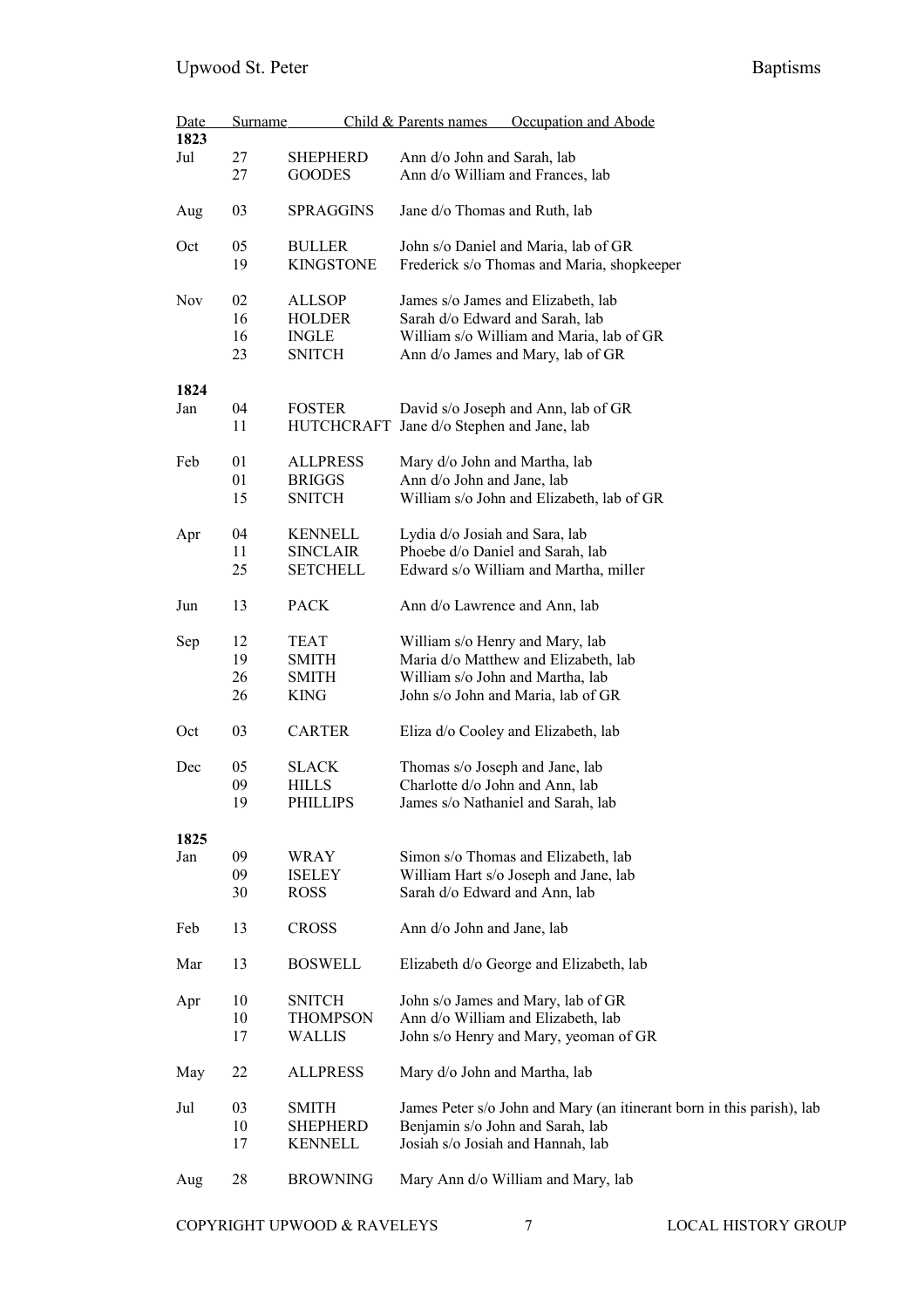| Date<br>1825 | <b>Surname</b> |                 | Occupation and Abode<br>Child & Parents names        |
|--------------|----------------|-----------------|------------------------------------------------------|
|              |                |                 |                                                      |
| Aug          | 28             | <b>BEDFORD</b>  | Ann d/o Gimber and Jane, lab                         |
| Sep          | 04             | <b>BROWN</b>    | Mary Ann d/o John and Mary, lab of GR                |
| Oct          | 09             | <b>INGLE</b>    | Samuel s/o William and Maria, lab of GR              |
|              | 16             | <b>CANNARD</b>  | Samuel s/o Elizabeth of GR, lab                      |
|              |                |                 |                                                      |
|              | 22             | <b>MEHEW</b>    | Jane d/o Jacob and Sarah, lab of GR                  |
| <b>Nov</b>   | 06             | <b>CLARKE</b>   | Cooley s/o Thomas and Elizabeth, lab                 |
| Dec          | 11             | <b>KINGSTON</b> | William s/o Thomas and Maria, shopkeeper             |
|              | 18             | <b>WHATFORD</b> | Ann d/o James and Deborah, lab of GR                 |
| 1826         |                |                 |                                                      |
|              |                |                 |                                                      |
| Jan          | 01             |                 | HUTCHCRAFT Susanna d/o Stephen and Elizabeth, lab    |
|              | 22             | GRANGE          | Sarah d/o Grange – single woman                      |
|              | 29             | <b>BESTON</b>   | John s/o Henry and Elizabeth, lab of GR              |
| Feb          | 05             | SNITCH          | Mary d/o John and Elizabeth, lab of GR               |
| Mar          | 12             | <b>CARTER</b>   | James s/o Cooley and Elizabeth, lab                  |
| Apr          | 23             | <b>CHANDLER</b> | Samuel s/o Lucy                                      |
| May          | 04             | SPRAGGINS       | Ann d/o Thomas and Ruth, lab                         |
|              | 14             | <b>SINCLAIR</b> | Robert s/o Daniel and Sarah, lab                     |
|              |                |                 |                                                      |
| Jul          | 23             | <b>TAYLOR</b>   | Mary Ann d/o William and Elizabeth, lab of GR        |
|              | 30             | <b>REDHEAD</b>  | Ann d/o Thomas and Elizabeth, lab of GR              |
| Aug          | 06             | <b>SMITH</b>    | James s/o John and Martha, lab                       |
| Sep          | 10             | <b>FOSTER</b>   | James s/o Joseph and Ann, lab of GR                  |
|              | 10             | HULL            | Mary d/o John and Hannah, lab                        |
|              |                |                 |                                                      |
|              | 17             | SMITH           | Jane d/o Matthew and Elizabeth, lab                  |
|              | 24             | TEAT            | Henry s/o Henry and Mary, lab                        |
| Oct          | 29             | <b>SETCHELL</b> | James s/o William and Martha, miller                 |
| Nov          | 12             |                 | INGOLDMELLS Thomas s/o Thomas and Jane, farmer of GR |
| Dec          | 22             | <b>CLARK</b>    | Harriet d/o Thomas and Mary, lab (CLARKE in BT's)    |
|              | 31             | <b>ALLPRESS</b> |                                                      |
|              |                |                 | Eleanor d/o John and Martha, lab                     |
| 1827         |                |                 |                                                      |
| Jan          | 07             | <b>DENTON</b>   | James s/o Thomas and Mary, lab of GR                 |
|              | 07             | COWLING         | Sarah d/o James and Martha, lab                      |
| Feb          | 04             | <b>PACK</b>     | Elizabeth d/o John and Ann, lab                      |
| Mar          | 04             | HALL            | John s/o John and Sarah, lab of GR                   |
|              | 18             | WRAY            | James s/o Thomas and Elizabeth, lab                  |
|              | 26             | WRAY            | Eliza d/o Mary                                       |
|              |                |                 |                                                      |
| Apr          | 29             | KEY             | Thomas Thompson s/o Thomas and Mary Ann, lab         |
|              | 29             | SMITH           | Lucy d/o James and Mary, lab of GR                   |
|              | 29             | <b>HILLS</b>    | Betsy d/o John and Ann, lab                          |
|              |                |                 |                                                      |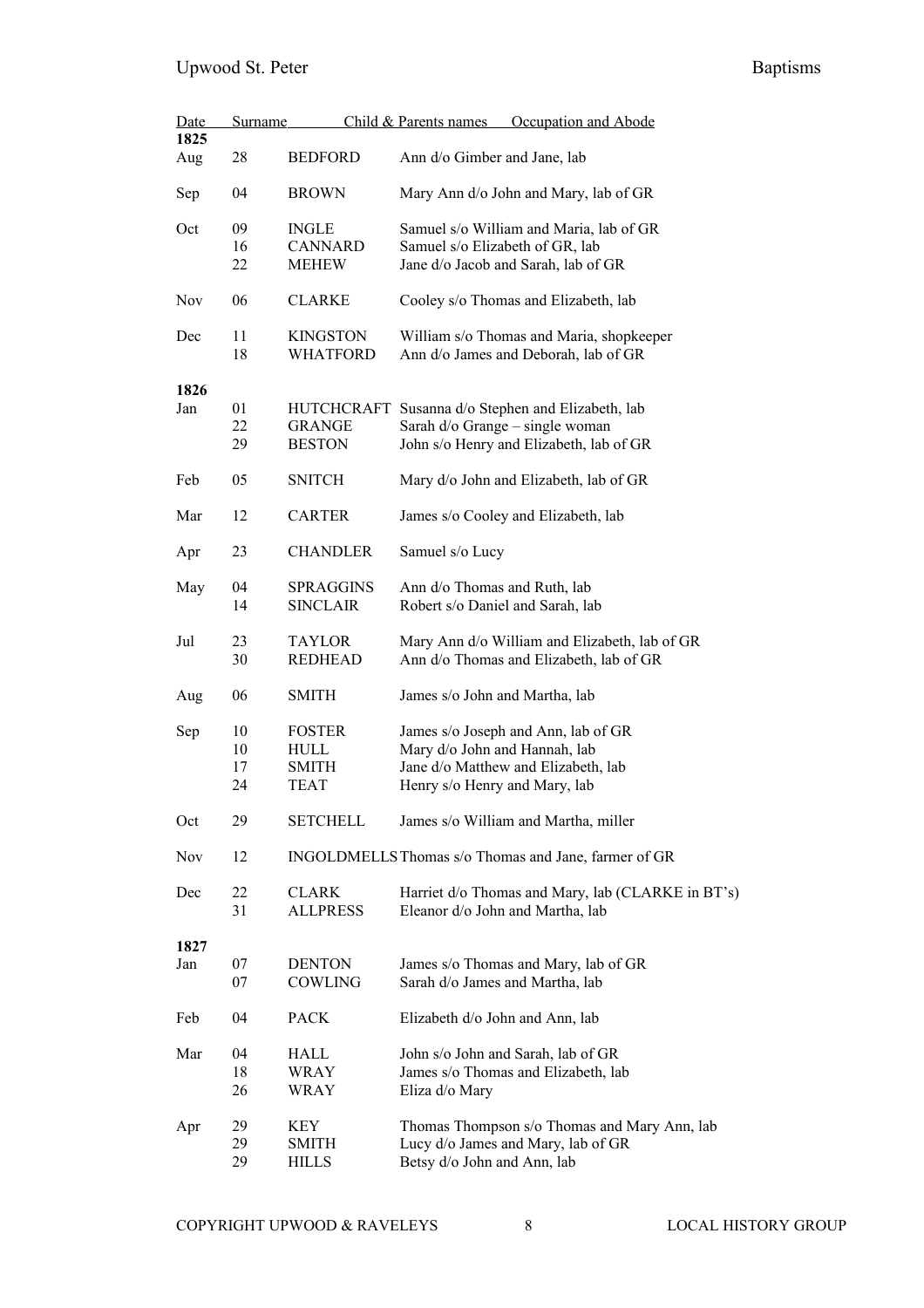| Date<br>1827 | Surname  |                           | Child & Parents names<br>Occupation and Abode                             |  |  |
|--------------|----------|---------------------------|---------------------------------------------------------------------------|--|--|
| Jul          | 01       | LANT                      | Sarah d/o William and Jemima, lab                                         |  |  |
| Sep          | 23<br>30 | PHILLIPS<br><b>CARTER</b> | John s/o Nathaniel and Sarah, lab<br>Samuel s/o Cooley and Elizabeth, lab |  |  |
| Oct          | 21       | <b>ARWHYN</b>             | William s/o William and Mary, lab of GR                                   |  |  |
| <b>Nov</b>   | 04       | <b>SHELTON</b>            | Joseph s/o Smith and Frances, smith                                       |  |  |
| Dec          | 23       | MEE                       | John s/o Henry and Elizabeth, lab of GR                                   |  |  |
| 1828         |          |                           |                                                                           |  |  |
| Jan          | 26       | <b>KENNEL</b>             | Isaac s/o } Josiah and Hannah, lab<br>John $s/o$ }                        |  |  |
|              | 27       | <b>ROSS</b>               | Jane d/o Edward and Ann, lab                                              |  |  |
|              | 27       | <b>SLACK</b>              | Joseph s/o Joseph and Jane, lab                                           |  |  |
| Feb          | 10       | <b>VOSS</b>               | Mary d/o Samuel and Mary, lab                                             |  |  |
| Mar          | 09       | <b>KINGSTON</b>           | Maria d/o Thomas and Maria, farmer                                        |  |  |
|              | 09       | <b>ALLPRESS</b>           | James s/o John and Martha, lab                                            |  |  |
|              | 09       | <b>MEHEW</b>              | Jane Howsden d/o Jacob and Sarah, lab of GR                               |  |  |
|              | 23       | <b>HUTCHCRAFT</b>         | Joseph s/o Stephen and Elizabeth, lab                                     |  |  |
| Apr          | 04       | <b>FOUNTAIN</b>           | Ann d/o Edward and Sarah, lab                                             |  |  |
|              | 06       | <b>ISELEY</b>             | James s/o Joseph and Mary, lab                                            |  |  |
|              | 27       | <b>BERRIDGE</b>           | Harriet d/o Thomas and Susanna, lab of GR                                 |  |  |
| May          | 04       | <b>SNITCH</b>             | Lucy d/o John and Elizabeth, lab of GR                                    |  |  |
| Jun          | 22       | <b>AMBRICK</b>            | John s/o John and Mary, lab of GR                                         |  |  |
| Nov          | 16       | HALL                      | Hannah d/o John and Hannah, lab                                           |  |  |
|              | 23       | <b>WATFORD</b>            | James s/o James and Deborah, lab of GR                                    |  |  |
|              | 23       | <b>BOSWELL</b>            | Sarah d/o George and Ann, lab                                             |  |  |
| 1829         |          |                           |                                                                           |  |  |
| Feb          | 15       | <b>MILLS</b>              | Henry s/o Smith and Sarah, lab of GR                                      |  |  |
|              | 22       | <b>CLARKE</b>             | Thomas s/o Thomas and Elizabeth, lab                                      |  |  |
| Mar          | 08       | <b>GREEN</b>              | Mary Wheatley d/o Richard and Sarah, lab                                  |  |  |
|              | 22       | <b>FOSTER</b>             | Peter s/o Joseph and Ann, lab of GR                                       |  |  |
|              | 29       | <b>FOSTER</b>             | Mary Ann d/o Thomas and Elizabeth, lab of GR                              |  |  |
| Apr          | 05       | <b>SINCLAIR</b>           | William s/o Daniel and Sarah, lab                                         |  |  |
| May          | 03       | <b>SEATON</b>             | Sarah d/o John and Sarah, lab of GR                                       |  |  |
| Jul          | 05       | <b>TEAT</b>               | Henry s/o Henry and Susannah, lab                                         |  |  |
|              | 05       | <b>SETCHELL</b>           | Elizabeth d/o William and Martha, miller                                  |  |  |
|              | 12       | <b>POULTER</b>            | Mary Ann d/o John and Francis, lab of Ramsey (Frances in BT's)            |  |  |
|              | 16       | <b>CARTER</b>             | Cooley s/o James and Leonie, wheelwright                                  |  |  |
| Aug          | 30       | <b>ROSS</b>               | William s/o Edward and Ann, lab                                           |  |  |
|              |          |                           |                                                                           |  |  |
| Sep          | 20       | KEY                       | William s/o Thomas and Mary, lab                                          |  |  |
| Nov          | 29       | <b>GREEN</b>              | Ann d/o Ann                                                               |  |  |

COPYRIGHT UPWOOD & RAVELEYS 9 LOCAL HISTORY GROUP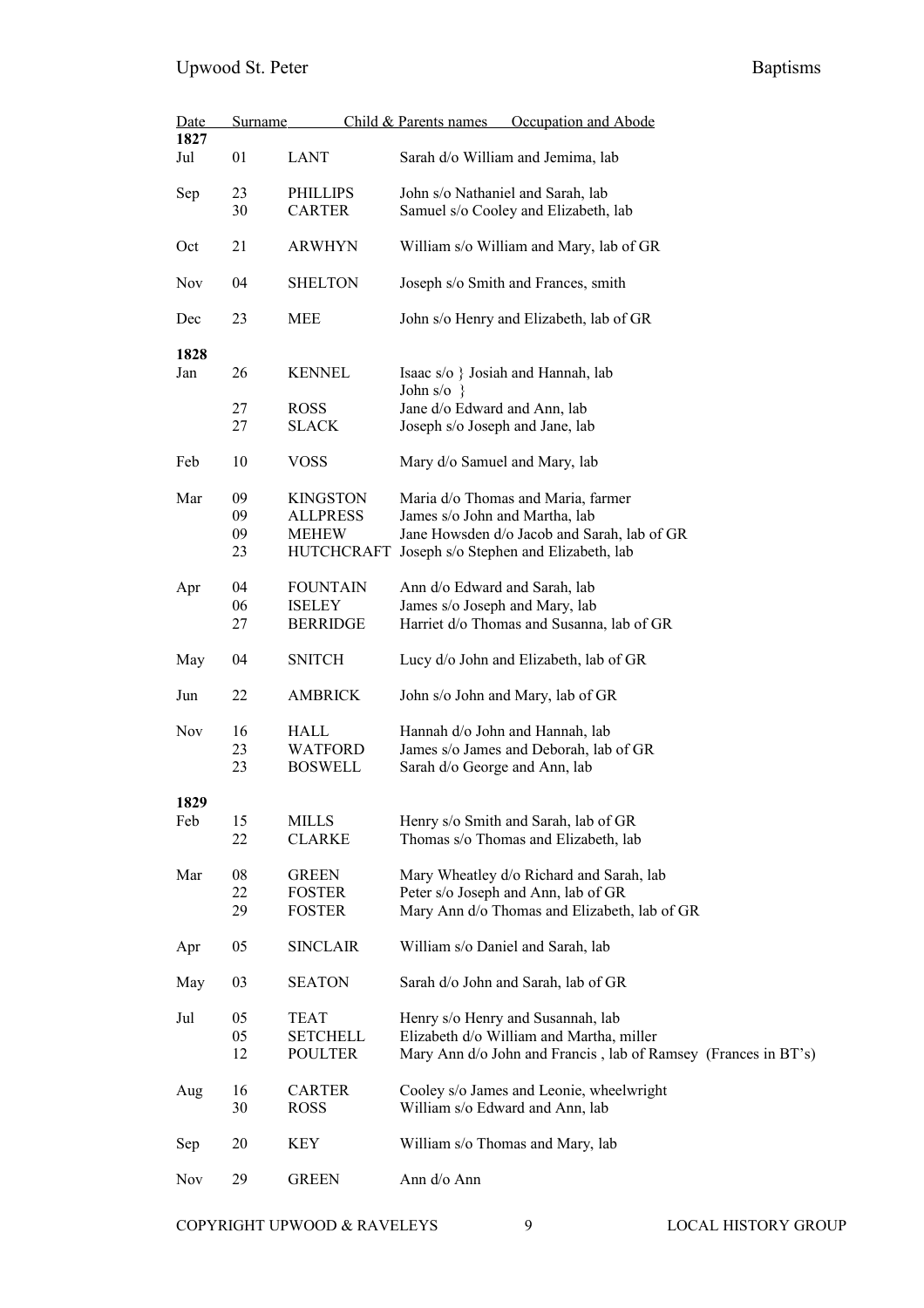| Date       | <b>Surname</b> |                                 | Child & Parents names                                             | Occupation and Abode                                                      |
|------------|----------------|---------------------------------|-------------------------------------------------------------------|---------------------------------------------------------------------------|
| 1829       |                |                                 |                                                                   |                                                                           |
| <b>Nov</b> | 29             | <b>DENTON</b>                   |                                                                   | Mary Ann d/o Thomas and Mary, lab of GR                                   |
| Dec        | 20             | <b>SNITCH</b>                   |                                                                   | Lucy d/o James and Mary, lab of GR                                        |
|            | 25             | <b>KIMPTON</b>                  |                                                                   | Maria d/o Thomas and Maria, shopkeeper (grocer in BT's)                   |
|            |                |                                 |                                                                   |                                                                           |
| 1830       |                |                                 |                                                                   |                                                                           |
| Jan        | 03<br>31       | <b>SHELTON</b><br><b>VOSS</b>   |                                                                   | John s/o Smith and Frances, blacksmith                                    |
|            |                |                                 | Ann d/o Samuel and Mary, lab                                      |                                                                           |
| Feb        | 07             | <b>BIRD</b>                     | John s/o Thomas and Mary, lab                                     |                                                                           |
| Feb        | 14             | <b>HIDE</b>                     |                                                                   | Patience d/o Joseph and Martha, lab of GR                                 |
|            |                |                                 |                                                                   |                                                                           |
| Mar        | 14             | MEE                             |                                                                   | James s/o Henry and Elizabeth, lab of GR                                  |
|            | 28             | <b>PHILLIPS</b>                 |                                                                   | Sarah d/o Nathaniel and Sarah, lab                                        |
| Apr        | 09             | <b>SCOT</b>                     |                                                                   | Elizabeth d/o Joseph and Mary, farmer of GR (SCOTT in BT's)               |
|            | 18             | <b>HILLS</b>                    | Mary Ann d/o John and Ann, lab                                    |                                                                           |
|            |                |                                 |                                                                   |                                                                           |
| May        | 09             | <b>AMBRICK</b>                  |                                                                   | John s/o John and Mary, lab of GR                                         |
|            | 16             | <b>SMITH</b>                    | Susanna d/o John and Martha, lab                                  |                                                                           |
|            |                |                                 |                                                                   |                                                                           |
| Jun        | 06             | <b>BUTLER</b>                   |                                                                   | Ann d/o Daniel and Sarah, lab of GR                                       |
| Aug        | 08             | COWLING                         |                                                                   | Thomas s/o George and Sarah, lab of Ramsey                                |
|            | ${\bf 08}$     | COWLING                         |                                                                   | George s/o George and Sarah, lab of Ramsey                                |
|            | 15             | <b>MILLS</b>                    |                                                                   | Phoebe d/o James and Sarah, lab of GR                                     |
|            | 22             | <b>CARTER</b>                   |                                                                   | Ephraim s/o John and Mary, wheelwright                                    |
|            |                |                                 |                                                                   |                                                                           |
| Oct        | 03             | <b>ISELEY</b>                   | Sally d/o Joseph and Mary, lab                                    |                                                                           |
|            | 03             | <b>REDHEAD</b>                  | Rachael d/o Elizabeth of GR                                       |                                                                           |
|            | 17<br>17       | <b>FOUNTAIN</b><br><b>SLACK</b> | Eliza d/o Edward and Sarah, lab<br>Lydia d/o Joseph and Jane, lab |                                                                           |
|            |                |                                 |                                                                   |                                                                           |
| Dec        | 25             | <b>SHELTON</b>                  | Harriet d/o John and Harriet, lab                                 |                                                                           |
|            |                |                                 |                                                                   |                                                                           |
| 1831       |                |                                 |                                                                   |                                                                           |
| Jan        | 09             | WRAY                            | Elijah s/o John and Mary, lab                                     |                                                                           |
| Feb        | 27             |                                 |                                                                   | HUTCHCRAFT Naomi d/o Stephen and Elizabeth, lab                           |
|            |                |                                 |                                                                   |                                                                           |
| Mar        | 06             | <b>FOSTER</b>                   |                                                                   | William s/o Thomas and Elizabeth, lab                                     |
|            |                |                                 |                                                                   |                                                                           |
| May        | 01             | <b>WALKER</b>                   |                                                                   | John s/o William and Ann, lab of GR                                       |
|            | 04<br>15       | <b>MARTIN</b><br><b>FOSTER</b>  |                                                                   | Adelaide Martha Ann d/o Stephen and Eliza, farmer of GR                   |
|            | 22             | <b>GUMBLIDGE</b>                |                                                                   | Jane d/o Joseph and Ann, lab of GR<br>Jane d/o John and Louisa, lab of GR |
|            |                |                                 |                                                                   |                                                                           |
| Jun        | 26             | <b>ISELEY</b>                   | Charles s/o Ann                                                   |                                                                           |
|            |                |                                 |                                                                   |                                                                           |
| Jul        | 17             | <b>POOLEY</b>                   |                                                                   | Claudine Jane d/o Thomas and Sarah, farmer                                |
|            | 24             | <b>GRANGE</b>                   | Mary d/o Sarah                                                    |                                                                           |
| Aug        | 07             | <b>SHELTON</b>                  |                                                                   | William s/o John and Sarah, farmer                                        |
|            | 21             | <b>BRIGHTY</b>                  |                                                                   | John Wiltshire s/o William and Susanna, farmer of GR                      |
|            |                |                                 |                                                                   |                                                                           |
| Sep        | 04             | <b>KENNELL</b>                  | Isaac s/o Josiah and Hannah, lab                                  |                                                                           |
|            | 11             | <b>ISELEY</b>                   | Eliza d/o Joseph and Mary, lab                                    |                                                                           |
|            | 18             | <b>BURRIDGE</b>                 |                                                                   | William Henry s/o Thomas and Susan, lab of GR                             |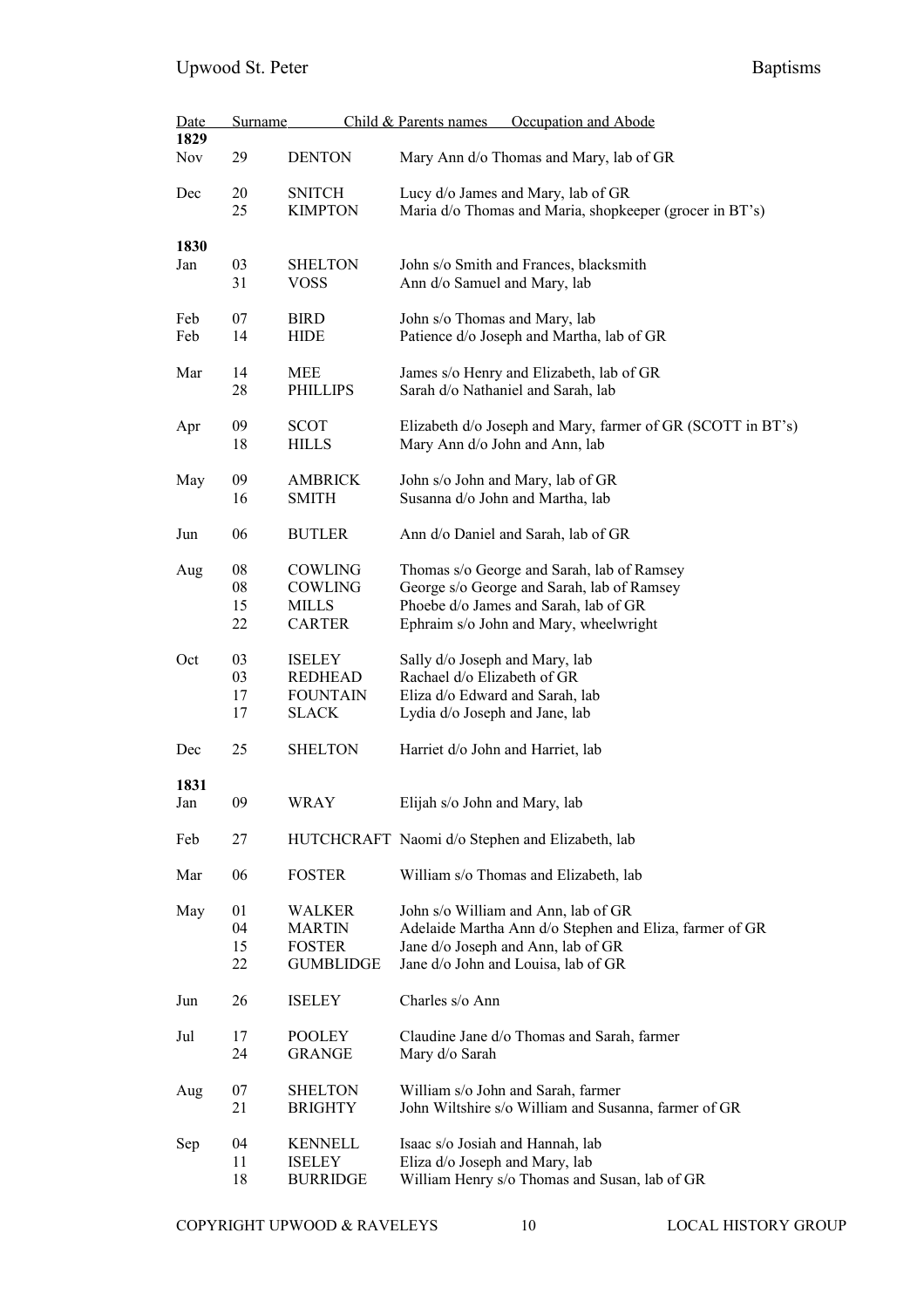| Date       | <b>Surname</b> |                  | Child & Parents names<br>Occupation and Abode             |
|------------|----------------|------------------|-----------------------------------------------------------|
| 1831       |                |                  |                                                           |
| Oct        | 02             | WATFORD          | William s/o James and Deborah, lab of GR                  |
|            | 27             | <b>JUDD</b>      | Susanna d/o William and Mary, lab of GR                   |
|            | 30             | <b>KINGSTON</b>  | Thomas s/o Thomas and Maria, farmer                       |
|            | 30             | <b>CLARK</b>     | Harriet d/o Thomas and Elizabeth, lab (CLARKE in BT's)    |
|            |                |                  |                                                           |
| <b>Nov</b> | 06             | <b>SEATON</b>    | James s/o John and Ann, lab of GR                         |
|            | 20             | WRIGHT           | Octavius s/o Robert and Frances, farmer                   |
|            | 20             | <b>BOSWORTH</b>  | Robert s/o George and Ann, lab                            |
|            |                |                  |                                                           |
| Dec        | 11             | <b>ROSS</b>      | Eliza d/o Ann, widow                                      |
|            |                |                  |                                                           |
| 1832       |                |                  |                                                           |
| Jan        | 08             | <b>SHELTON</b>   | Sarah Jane d/o Smith and Frances, smith                   |
|            |                |                  |                                                           |
| Feb        | 05             | <b>VOSS</b>      | Elizabeth d/o Samuel and Mary, lab                        |
|            | 19             | <b>HARDING</b>   | Altey Mira d/o William and Mary, lab of GR                |
|            |                |                  |                                                           |
| Mar        | 11             | <b>SNITCH</b>    | James s/o James and Mary, lab of GR                       |
|            | 11             | <b>MILLS</b>     | Frances d/o Smith and Mary, lab of GR                     |
|            |                |                  |                                                           |
| Jun        | 23             | <b>DENTON</b>    | Susan d/o Mary, widow of GR                               |
|            |                |                  |                                                           |
| Jul        | 15             | <b>GREEN</b>     | Elizabeth d/o Richard and Sarah, lab (Mary in BT's)       |
|            | 22             | <b>SNITCH</b>    | Sarah d/o John and Elizabeth, lab of GR                   |
|            |                |                  |                                                           |
| Aug        | 19             | <b>LIGHTFOOT</b> | John s/o William and Mary, lab of GR                      |
|            |                |                  |                                                           |
| Sep        | 02             | <b>MARTIN</b>    | Emma Eliza d/o Stephen and Eliza, farmer of GR            |
|            | 02             | KEY              | Mary d/o Thomas and Mary Ann, lab                         |
|            | 30             | <b>MARTIN</b>    | Lewis James s/o William and Mary, cottager of GR          |
|            |                |                  |                                                           |
| Nov        | 04             | <b>CROSS</b>     | Thomas s/o John and Mary, lab                             |
|            | 25             | <b>ISELEY</b>    | Mary Ann d/o James and Sarah, lab                         |
|            |                |                  |                                                           |
| Dec        | 02             | <b>MEHEW</b>     | Sarah Ann d/o Thomas and Mary, lab of GR                  |
|            | 28             | TAYLOR           | James s/o William and Elizabeth, lab of GR (Mary in BT's) |
|            | 28             | TAYLOR           | Sarah d/o William and Elizabeth, lab of GR                |
|            |                |                  |                                                           |
| 1833       |                |                  |                                                           |
| Jan        | 27             | <b>COUSINS</b>   | John s/o John and Frances, lab of GR                      |
|            |                |                  |                                                           |
| Feb        | 10             | <b>KINGSTON</b>  | Thomas s/o Thomas and Maria, farmer                       |
|            | 10             | <b>FOUNTAIN</b>  | Hannah d/o Edward and Sarah, lab                          |
|            | 17             | <b>WALKER</b>    | Joseph s/o William and Ann, lab of GR                     |
|            | 24             | <b>WHATFORD</b>  | Emily Brighty d/o John and Mary, smith of GR              |
|            |                |                  |                                                           |
| Mar        | 03             | <b>FOSTER</b>    | John s/o Thomas and Elizabeth, lab                        |
|            | 10             | <b>MEE</b>       | Benjamin s/o Henry and Elizabeth, lab of GR               |
|            | 17             | WRIGHT           | William s/o Ann                                           |
|            |                |                  |                                                           |
| Apr        | 07             | <b>HALL</b>      | Ann d/o John and Sarah, lab of GR                         |
|            | 21             | <b>ISELEY</b>    | Joseph s/o Joseph and Mary, lab                           |
|            | 21             | <b>SEATON</b>    | Elizabeth d/o John and Ann, lab of GR                     |
|            |                |                  |                                                           |
| May        | 12             | <b>POOLEY</b>    | Mary Augusta d/o Thomas and Sarah, farmer                 |
|            | 26             | <b>SNITCH</b>    | George s/o John and Elizabeth, lab of GR                  |
|            |                |                  |                                                           |
| Jun        | 09             | <b>TEAT</b>      | William s/o Mary of GR                                    |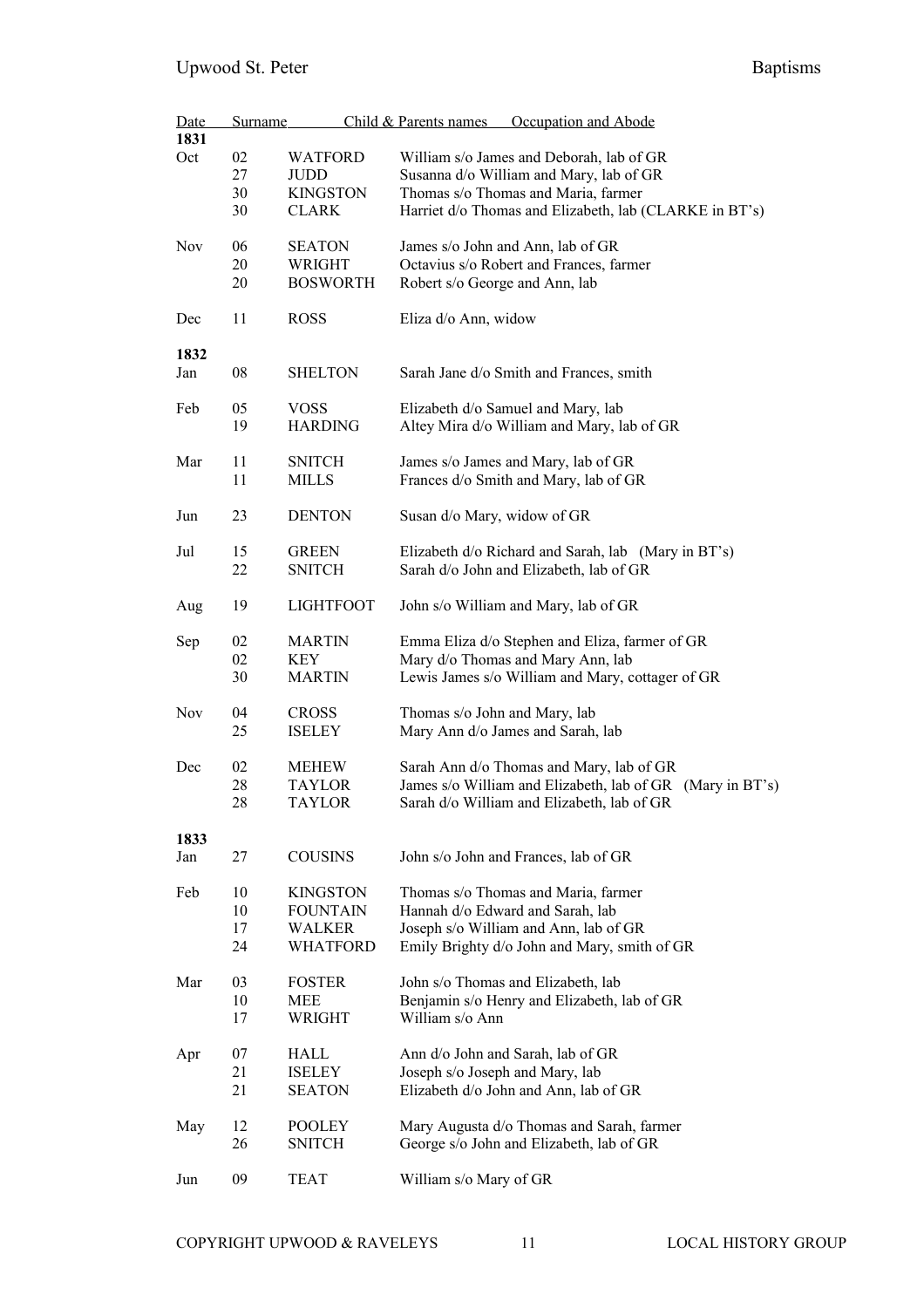| Date<br>1833 | Child & Parents names<br><b>Surname</b> |                                 | Occupation and Abode                                                                                       |  |  |  |
|--------------|-----------------------------------------|---------------------------------|------------------------------------------------------------------------------------------------------------|--|--|--|
|              |                                         |                                 |                                                                                                            |  |  |  |
| Jun          | 16<br>30                                | CAMEL<br><b>SEATON</b>          | Lydda d/o Josiah and Hannah, lab (KENNLE in BT's)<br>Mary Ann d/o James and Mary, lab of GR (Mary in BT's) |  |  |  |
| Jul          | 28                                      | <b>BIRD</b>                     | William s/o Thomas and Mary, lab                                                                           |  |  |  |
| Aug          | 04                                      | <b>SHELTON</b>                  | Smith s/o Smith and Frances, smith                                                                         |  |  |  |
|              | 25                                      | <b>VOSS</b>                     | Harriet d/o Samuel and Mary, lab (Aug 04 in BT's)                                                          |  |  |  |
| Oct          | 06<br>27                                | <b>WALKER</b><br><b>SMITH</b>   | Edward s/o Edward and Frances, gardener<br>Sarah d/o Matthew and Elizabeth, lab                            |  |  |  |
| Dec          | 01<br>26                                | <b>CARTER</b><br><b>BRIGHTY</b> | Thomas s/o John and Mary, carpenter<br>William Henry s/o William and Susanna, farmer of GR                 |  |  |  |
| 1834         |                                         |                                 |                                                                                                            |  |  |  |
| Jan          | 19                                      | <b>PEACH</b>                    | Elizabeth Ann d/o Jeremiah and Ann, lab                                                                    |  |  |  |
|              | 26                                      | <b>BATTLE</b>                   | William Henry s/o Stephen and Ann Maria, lab                                                               |  |  |  |
|              | 26                                      | <b>CLARKE</b>                   | Emma d/o Thomas and Elizabeth, lab                                                                         |  |  |  |
| Feb          | 09                                      | <b>SETCHELL</b>                 | William s/o John and Sarah, miller                                                                         |  |  |  |
| Mar          | 02                                      | <b>GREEN</b>                    | Ann d/o Richard and Sarah, lab                                                                             |  |  |  |
|              | 16                                      | <b>COX</b>                      | William s/o George and Hannah, lab of GR                                                                   |  |  |  |
|              | 28                                      | <b>INGLE</b>                    | Frederic s/o William and Susan, lab of GR                                                                  |  |  |  |
| Apr          | 22                                      | <b>BROWN</b>                    | Elizabeth d/o Benjamin and Sarah, farmer of GR                                                             |  |  |  |
|              | 22                                      | <b>BROWN</b>                    | William s/o Benjamin and Sarah, farmer of GR                                                               |  |  |  |
|              | 22                                      | <b>BROWN</b>                    | Mary d/o Benjamin and Sarah, farmer of GR                                                                  |  |  |  |
|              | 27                                      | WATFORD                         | Catherine Newton d/o James and Catharine, farmer (lab of GR in BT's)                                       |  |  |  |
| Aug          | 10                                      | <b>SMITH</b>                    | Sarah Ann d/o John and Jane, lab                                                                           |  |  |  |
|              | 10                                      | <b>DARLOW</b>                   | William s/o William and Elizabeth, lab of GR                                                               |  |  |  |
|              | 17                                      | <b>BULLEN</b>                   | Mary Ann d/o Daniel and Ann, lab of GR                                                                     |  |  |  |
|              | 31                                      | <b>JACOBS</b>                   | Sarah Ann d/o James and Sarah, carpenter of GR                                                             |  |  |  |
|              |                                         |                                 |                                                                                                            |  |  |  |
| Sep          | 07                                      | <b>MEE</b>                      | Cowling s/o Henry and Elizabeth, lab of GR                                                                 |  |  |  |
| Oct          | 12                                      | POOLEY                          | Claudine Jane d/o Thomas and Sarah, yeoman                                                                 |  |  |  |
|              | 19                                      | <b>WHATFORD</b>                 | Mary d/o James and Deborah, lab of GR                                                                      |  |  |  |
| Nov          | 02                                      | <b>MILLS</b>                    | Frances Bellamy d/o James and Mary, lab of GR                                                              |  |  |  |
|              | 02                                      | <b>HARDING</b>                  | Jonathan s/o William and Mary, lab                                                                         |  |  |  |
|              | 16                                      | <b>KNIGHT</b>                   | Elizabeth d/o William and Ann, lab of GR                                                                   |  |  |  |
|              | 23                                      | <b>SEATON</b>                   | William s/o Jane of GR                                                                                     |  |  |  |
|              | 30                                      | <b>SEATON</b>                   | Robert s/o James and Mary, lab of GR                                                                       |  |  |  |
| Dec          | 14                                      | <b>WALKER</b>                   | William s/o Edward and Frances, gardener                                                                   |  |  |  |
| 1835         |                                         |                                 |                                                                                                            |  |  |  |
| Jan          | 04                                      | <b>FOUNTAIN</b>                 | Joseph s/o John and Ann, lab                                                                               |  |  |  |
|              | 04                                      | <b>FOSTER</b>                   | Alfred s/o Joseph and Ann, farmer of GR                                                                    |  |  |  |
|              | 18                                      | WALKER                          | Charlotte d/o William and Ann, lab of GR                                                                   |  |  |  |
|              | 25                                      | <b>KNIGHT</b>                   | Alfred s/o Joseph and Mary, lab of GR                                                                      |  |  |  |
|              | 25                                      | <b>COUZENS</b>                  | Jane d/o John and Frances, lab of GR                                                                       |  |  |  |
| Feb          | 01                                      |                                 | HUTCHCRAFT Rachel d/o Stephen and Elizabeth, lab                                                           |  |  |  |
|              | 01                                      | HALL                            | George s/o John and Sarah, lab of GR                                                                       |  |  |  |
|              | 08                                      | <b>HAWKES</b>                   | George Edward s/o Thomas and Rebecca, taylor                                                               |  |  |  |
|              | 15                                      | VOSS                            | Sophy d/o Sam and Mary, lab                                                                                |  |  |  |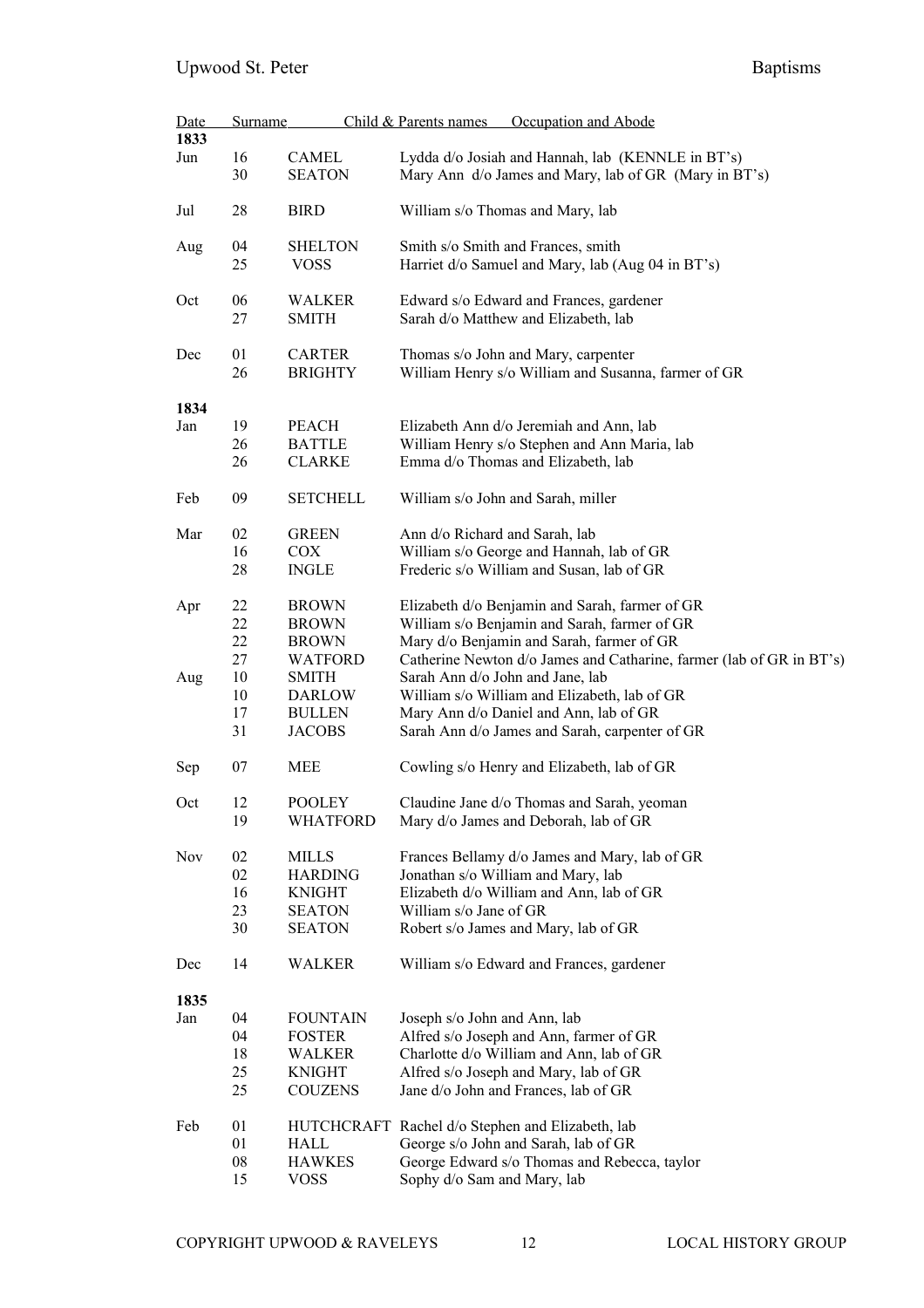| Date       | <b>Surname</b> |                                 | Occupation and Abode<br>Child & Parents names                                                |
|------------|----------------|---------------------------------|----------------------------------------------------------------------------------------------|
| 1835       |                |                                 |                                                                                              |
| Apr        | 12             | <b>KINGSTON</b>                 | Jane Shortland d/o Thomas and Maria, lab                                                     |
|            | 12             | <b>COLBERT</b>                  | Thomas s/o Thomas and Mary, lab of GR                                                        |
| May        | 17             | <b>LIGHTFOOT</b>                | Rachel d/o William and Mary, lab of GR                                                       |
| Jun        | 14             | <b>MEHEW</b>                    | Hannah d/o Thomas and Mary, lab of GR                                                        |
|            | 21             | <b>FOSTER</b>                   | John s/o Thomas and Elizabeth, lab                                                           |
| Aug        | 02             | <b>BRIGHTY</b>                  | George s/o William and Susanna, farmer of GR                                                 |
|            | 09             | <b>SNITCH</b>                   | Henry s/o John and Elizabeth, lab of GR                                                      |
|            | 16             | <b>FOUNTAIN</b>                 | Thomas s/o Edward and Jane, lab                                                              |
| Sep        | 27             | <b>GREEN</b>                    | George s/o Richard and Sarah, lab                                                            |
| Oct        | 04             | <b>INGLE</b>                    | Mary Ann d/o William and Susan, lab of GR                                                    |
|            | 11             | <b>ISELEY</b>                   | Eliza d/o James and Sarah, lab                                                               |
|            | 18             | <b>WATFORD</b>                  | Drusilla Brighty d/o John and Mary, smith of GR                                              |
|            | 18             | <b>SHELTON</b>                  | Elizabeth d/o Smith and Frances, lab                                                         |
| <b>Nov</b> | 23             | <b>CLARKE</b>                   | Sarah d/o William and Mary, lab                                                              |
|            |                |                                 |                                                                                              |
| Dec        | 27             | <b>SETCHELL</b>                 | Mary Ann d/o John and Sarah, miller                                                          |
|            | 27             | KEY                             | Sarah Ann d/o Thomas and Mary Ann, lab                                                       |
| 1836       |                |                                 |                                                                                              |
| Feb        | 07             |                                 | HUTCHCRAFT Moses s/o Stephen and Elizabeth, lab                                              |
|            |                |                                 |                                                                                              |
|            | 07             |                                 | HUTCHCRAFT Kezia d/o Stephen and Elizabeth, lab                                              |
|            | 07             | <b>WATFORD</b>                  | Alfred Southwell s/o James and Elizabeth, tailor of GR                                       |
|            | 21             | <b>SEATON</b>                   | Mary Ann d/o John and Ann, lab of GR                                                         |
|            | 28             | JUDD                            | Thomas s/o William and Mary, lab of GR                                                       |
| Mar        | 06<br>06       | <b>WATFORD</b><br><b>BULLEN</b> | Mary Ann d/o James and Catherine, farmer [lab of GR]<br>Thomas s/o Daniel and Ann, lab of GR |
| Apr        | 10             | <b>KNIGHT</b>                   | George s/o William and Anne, lab of GR                                                       |
| May        | 29             | <b>BULL</b>                     | John Thomas s/o Mary                                                                         |
| Jun        | 19             | POOLEY                          | Georgiana Ann d/o Thomas and Sarah, farmer                                                   |
| Jul        | 10             | <b>CLARKE</b>                   | Elizabeth Ann d/o Thomas and Elizabeth, lab                                                  |
|            | 31             | <b>JACOBS</b>                   | George s/o James and Sarah, carpenter of GR                                                  |
| Sep        | 18             | <b>COUSINS</b>                  | James s/o John and Frances, lab of GR                                                        |
| Oct        | 02             | WALKER                          | John s/o Edward and Frances, gardener                                                        |
|            | 12             | <b>BIRD</b>                     | John s/o Thomas and Mary, lab                                                                |
|            |                |                                 |                                                                                              |
| Nov        | 06             | WRIGHT                          | Lydia d/o George and Mary, lab of GR                                                         |
|            | 13             | <b>ISELEY</b>                   | Augusta d/o Joseph and Mary, lab                                                             |
|            |                |                                 |                                                                                              |
| 1837       |                |                                 |                                                                                              |
|            |                |                                 |                                                                                              |
| Feb        | 05             | <b>KENNLE</b>                   | Thomas Kilby s/o Josiah and Hannah, lab                                                      |
| Mar        | 12             | HALL                            | Martha d/o John and Sarah, lab of GR                                                         |
|            | 19             | SMITH                           | John s/o John and Jane, lab                                                                  |
|            |                |                                 |                                                                                              |
|            | 02             | <b>KEY</b>                      |                                                                                              |
| Apr        |                |                                 | Elizabeth d/o Thomas and Mary, lab                                                           |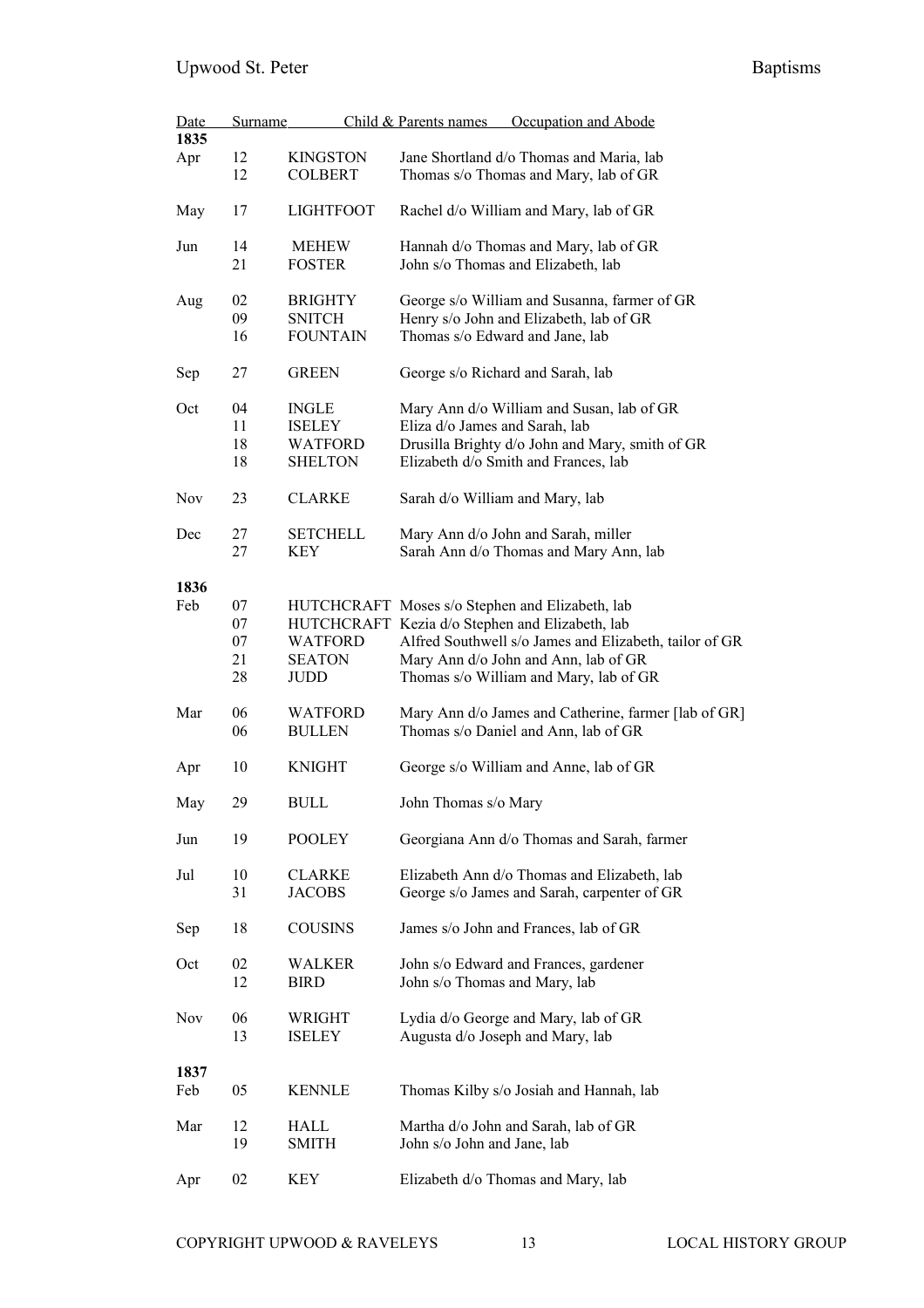| Date<br>1837 | <b>Surname</b> |                  | Child & Parents names<br>Occupation and Abode            |
|--------------|----------------|------------------|----------------------------------------------------------|
|              | 09             | <b>MILLS</b>     | Sarah Ann d/o James Smith and Mary, lab of GR            |
| Apr          |                |                  |                                                          |
| May          | 20             | <b>FOSTER</b>    | Mary Ann d/o Thomas and Elizabeth, lab                   |
|              | 28             | <b>WALKER</b>    | William s/o William and Ann, lab                         |
|              | 28             | <b>ISELEY</b>    | Leonney ? d/o ? Henry and Ellen, lab                     |
| Jul          | 17             | <b>WATFORD</b>   | Frances d/o James and Deborah, lab of GR                 |
|              | 30             | <b>KINGSTON</b>  | Frances Eliza d/o Thomas and Maria, grocer               |
|              | 30             | <b>LIGHTFOOT</b> | James s/o Thomas and Mary, lab of GR                     |
| Aug          | 09             | <b>SEATON</b>    | Emma d/o James and Mary, lab of GR                       |
|              |                |                  |                                                          |
|              | 29             | <b>POOLEY</b>    | Laura Louisa d/o Thomas and Sarah, farmer                |
| Sep          | 03             | <b>DARLOW</b>    | John s/o William and Elizabeth, lab of GR                |
|              | 10             | <b>HANKS</b>     | Louisa Ann d/o Thomas and Rebecca, taylor                |
|              |                |                  |                                                          |
| Oct          | 22             | TEAT             | William Henry s/o Mary of GR                             |
|              | 29             | MEE              | William s/o Henry and Elizabeth, lab of GR               |
| Dec          | 24             | AYRS             | James s/o Edward and Jane, lab of GR                     |
|              |                |                  |                                                          |
| 1838         |                |                  |                                                          |
| Jan          | 07             | <b>VOSS</b>      | Hannah d/o Samuel and Mary, lab                          |
|              | 21             | <b>GRANGE</b>    | Ann Shepherd d/o Sarah                                   |
|              | 28             | <b>CLARK</b>     | Moses s/o William and Mary, lab                          |
| Feb          | 25             | <b>WATFORD</b>   | Emma d/o James and Catherine, (lab) farmer (lab in BT's) |
| Mar          | 28             | WATFORD          | William Southwell s/o James and Elizabeth, taylor of GR  |
| Apr          | 08             | <b>KNIGHT</b>    | Emma d/o William and Ann, lab of GR                      |
|              | 08             | <b>MILLS</b>     | George Wright s/o John and Elizabeth, lab of GR          |
|              | 22             | <b>CROSS</b>     | Martha d/o William and Elizabeth, lab                    |
| May          | 27             | <b>BRIGHTY</b>   | Peter Barnabus s/o William and Susanna, farmer of GR     |
|              | 27             | <b>FOUNTAIN</b>  | Henry s/o Edward and Jane, lab                           |
|              |                |                  |                                                          |
| Jun          | 03             | LANT             | William Gale s/o George and Mary Ann, lab                |
|              | 10             | <b>HOW</b>       | Mary d/o William and Elizabeth, lab                      |
|              | 17             | <b>SNITCH</b>    | Hannah d/o John and Elizabeth, lab of GR                 |
|              | 17             | <b>INGLE</b>     | Charles s/o William and Susanna, farmer of GR            |
| Jul          | 15             | PACK             | Sarah d/o William and Martha, lab                        |
| Aug          | 05             | <b>MEHEW</b>     | William Isaac s/o Thomas and Mary, lab of GR             |
|              | 05             | <b>MILLS</b>     | Mary Anne d/o Henry and Sarah, lab of GR                 |
|              | 12             | <b>LIGHTFOOT</b> | Sarah Ann d/o William and Mary, lab of GR                |
|              | 26             | <b>WHATFORD</b>  | John Brighty s/o John and Mary, smith of GR              |
| Sep          | 09             | <b>ISELEY</b>    | George James s/o James and Jane, lab                     |
|              | 30             | <b>KENNELL</b>   | George s/o Josiah and Hannah, lab                        |
|              |                |                  |                                                          |
| Oct          | 14             | WALKER           | Joseph s/o Edward and Frances Oak?, gardener             |
|              | 28             | <b>FOSTER</b>    | Sarah Ann d/o William and Sarah, lab of GR               |
| Nov          | 10             | <b>SHELTON</b>   | George s/o Smith and Frances, blacksmith                 |
|              | 25             | <b>POOLEY</b>    | Matilda d/o Thomas and Sarah, farmer                     |
|              |                |                  |                                                          |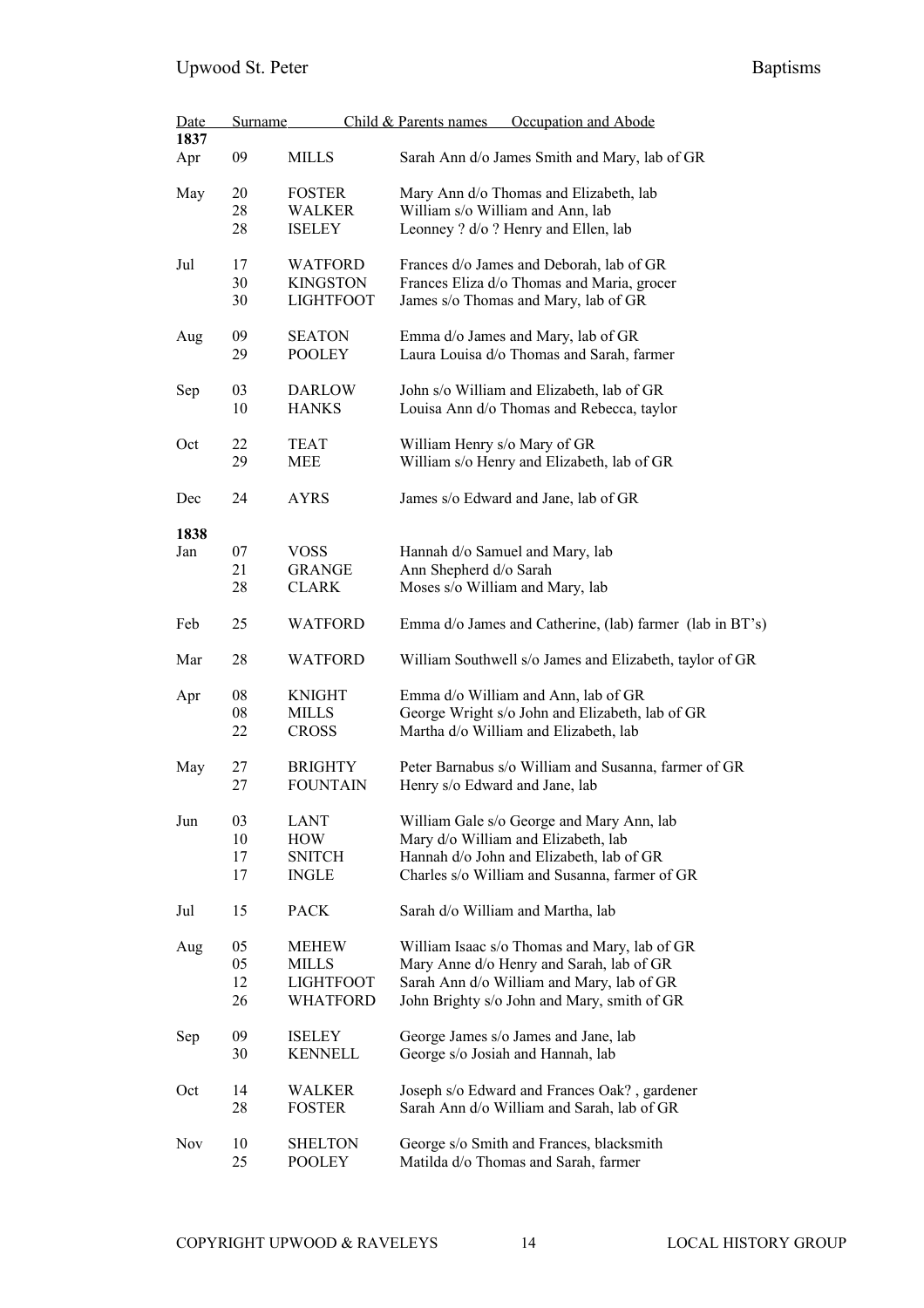| <u>Date</u> | Surname                            |                                                                                        | Occupation and Abode<br>Child & Parents names                                                                                                                                                                                                                                 |
|-------------|------------------------------------|----------------------------------------------------------------------------------------|-------------------------------------------------------------------------------------------------------------------------------------------------------------------------------------------------------------------------------------------------------------------------------|
| 1838<br>Dec | 24                                 | <b>SEATON</b>                                                                          | Jane d/o John and Ann, lab of GR                                                                                                                                                                                                                                              |
| 1839        |                                    |                                                                                        |                                                                                                                                                                                                                                                                               |
| Jan         | 06                                 | <b>FOSTER</b>                                                                          | Ann Maria d/o John and Eleanor, wheelwright                                                                                                                                                                                                                                   |
| Feb         | 03                                 | <b>ELDERKIN</b>                                                                        | George s/o George and Sarah, lab                                                                                                                                                                                                                                              |
| Mar         | 10<br>10                           | <b>FOSTER</b><br><b>CHAPMAN</b>                                                        | Joseph s/o Thomas and Elizabeth, lab<br>Jane d/o Sarah                                                                                                                                                                                                                        |
| May         | 19                                 | <b>CROSS</b>                                                                           | William Louis s/o John and Charlotte, lab                                                                                                                                                                                                                                     |
| Jun         | 16                                 | JAY                                                                                    | Maria Jane Ann d/o Edward and Jane Maria, grocer etc.                                                                                                                                                                                                                         |
| Sep         | 08<br>09                           | <b>BULLEN</b><br><b>HAWKE</b>                                                          | Christopher s/o Daniel and Ann, lab of GR<br>Rosina d/o Thomas and Rebecca, tailor                                                                                                                                                                                            |
| Oct         | 27                                 | <b>GRANGE</b>                                                                          | Thomas s/o Sarah                                                                                                                                                                                                                                                              |
| Nov         | 10                                 | <b>SEATON</b>                                                                          | Hannah d/o James and Mary, lab of GR                                                                                                                                                                                                                                          |
| Dec         | 01<br>${\bf 08}$<br>15<br>15<br>22 | <b>LIGHTFOOT</b><br><b>BIRD</b><br><b>KINGSTON</b><br><b>SEATON</b><br><b>DARLOW</b>   | Frederic s/o Thomas and Mary, lab of GR<br>Elizabeth d/o Thomas and Mary, lab<br>Sarah Charlotte d/o Thomas and Maria, grocer<br>Frances d/o William and Jane, lab of GR<br>Mary Ann d/o William and Elizabeth, lab of GR                                                     |
| 1840        |                                    |                                                                                        |                                                                                                                                                                                                                                                                               |
| Feb         | 09                                 | <b>BRIGHTY</b>                                                                         | Susanna d/o William and Susanna, farmer of GR                                                                                                                                                                                                                                 |
| Mar         | 01<br>08<br>15<br>15<br>29<br>29   | <b>WALKER</b><br><b>AYRES</b><br><b>VOSS</b><br>MILLS<br><b>ISLEY</b><br><b>HEWING</b> | Richard s/o William and Ann, lab<br>Charlotte d/o Edward and Jane, lab of GR<br>Rachel d/o Samuel and Mary, lab<br>Elizabeth Valentin d/o John and Elizabeth, lab of GR<br>Frederic s/o James and Jane, lab<br>Benjamin Henry s/o Henry and Mary, bricklayer (Mar 25 in BT's) |
| Apr         | 05<br>05<br>12<br>26               | <b>KNIGHT</b><br>MARTIN<br><b>COOK</b><br><b>CROSS</b>                                 | Frances d/o William and Ann, lab of GR<br>Sarah Eliza d/o William and Mary, farmer of GR<br>Sarah d/o John and Frances, lab<br>William s/o William and Elizabeth, lab                                                                                                         |
| May         | 03<br>24                           | WALFORD                                                                                | WARRINGTON Frederic s/o George and Jane, lab<br>Mahala d/o James and Deborah, lab of GR                                                                                                                                                                                       |
| Jun         | 07<br>07<br>21                     | <b>SMITH</b><br><b>LIGHTFOOT</b><br><b>ELDERKIN</b>                                    | George s/o John and Jane, lab<br>Alfred s/o William and Mary, lab of GR<br>Elizebeth d/o George and Sarah, lab                                                                                                                                                                |
| Aug         | 30                                 | <b>CARTER</b>                                                                          | James Jabez s/o John and Ann, weelwright                                                                                                                                                                                                                                      |
| Sep         | 08                                 | <b>HOBBS</b>                                                                           | George s/o Thomas and Jane, lab                                                                                                                                                                                                                                               |
| Oct         | 11<br>18<br>25                     | <b>SLACK</b><br><b>BROWN</b><br>MILLS                                                  | Mary Ann Brighty d/o Jane<br>Elizabeth d/o Elisha and Eliza, farmer of GR<br>Charles s/o Henry and Sarah, lab of GR                                                                                                                                                           |
| Nov         | 15                                 | <b>FOUNTAIN</b>                                                                        | Amos s/o Edward and Jane, lab                                                                                                                                                                                                                                                 |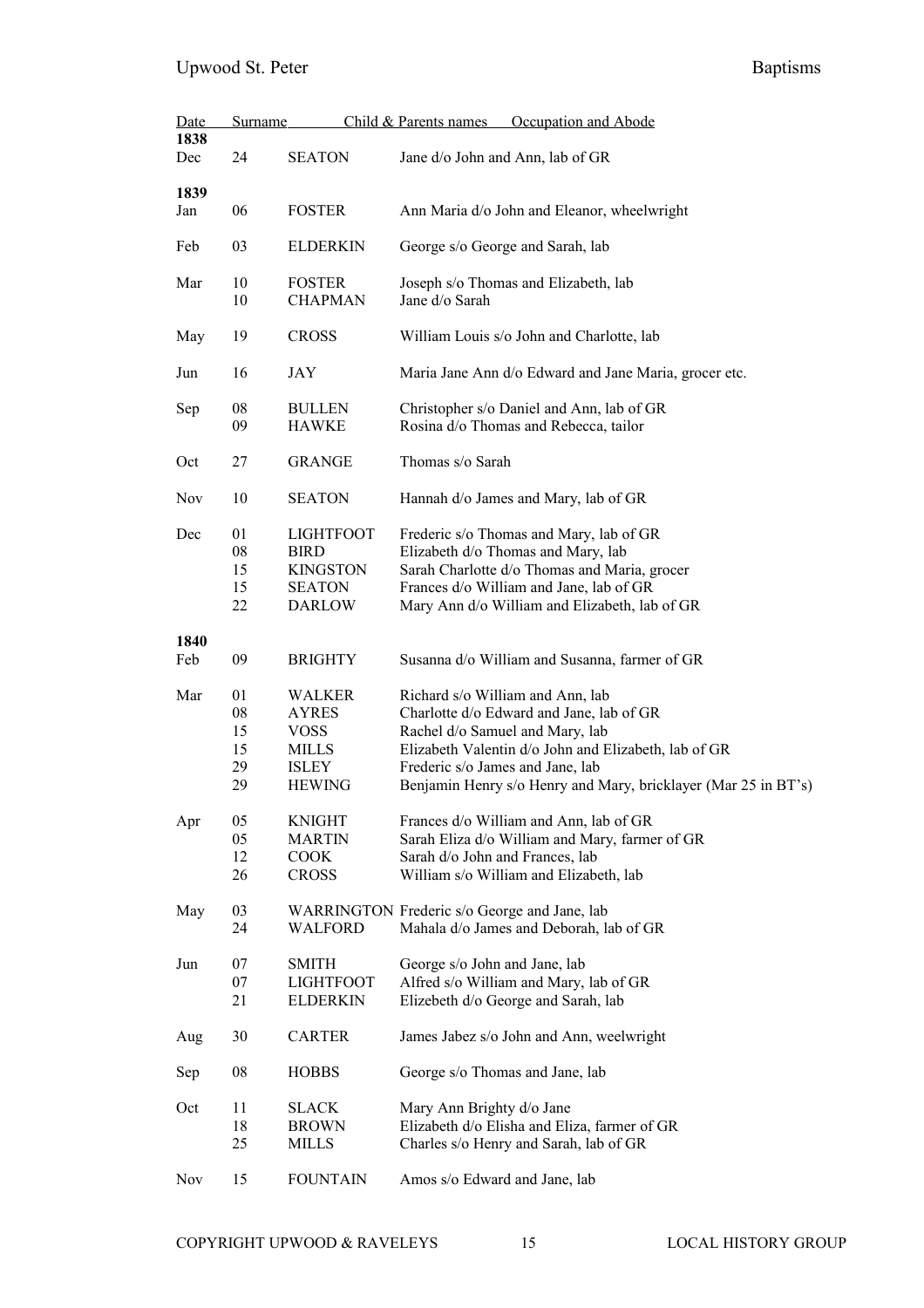| Date       | <b>Surname</b> |                  | Occupation and Abode<br>Child & Parents names          |  |  |
|------------|----------------|------------------|--------------------------------------------------------|--|--|
| 1840       |                |                  |                                                        |  |  |
| <b>Nov</b> | 22             | <b>BAXTER</b>    | Mary d/o Samuel and Mary, lab                          |  |  |
| Dec        | 06             | <b>BRIGHTY</b>   | Sarah Ann d/o Henry and Martha, blacksmith             |  |  |
| 1841       |                |                  |                                                        |  |  |
| Jan        | 10             | <b>SHELTON</b>   | Edward s/o Smith and Frances, blacksmith               |  |  |
| Feb        | 07             | <b>CHAPMAN</b>   | Sarah Hannah d/o Thomas and Mary Ann, lab              |  |  |
|            | 14             | <b>CROSS</b>     | Joseph s/o John and Charlotte, lab                     |  |  |
|            | 21             | <b>FOSTER</b>    | Elizabeth Susannah d/o Thomas and Elizabeth, lab       |  |  |
| Mar        | 07             | <b>WOODS</b>     | Isaac s/o Joseph and Mary Ann, lab of GR               |  |  |
|            | 21             | KEEY             | Hannah d/o Thomas and Mary Ann, lab<br>(KEY in BT's)   |  |  |
|            | 21             | <b>POOLEY</b>    | Thomas John s/o Thomas and Sarah, farmer               |  |  |
| May        | 23             | <b>HOWARD</b>    | Mary Ann d/o John and Elizabeth, lab                   |  |  |
| Sep        | 05             | <b>MAWYEAR</b>   | William s/o James and Maria, lab (MOWYER in BT's)      |  |  |
|            | 12             | <b>WHATFORD</b>  | Matilda Brighty d/o John and Mary, blacksmith of GR    |  |  |
|            | 19             | <b>MARTIN</b>    | Thomas John s/o William and Mary, farmer of GR         |  |  |
| <b>Nov</b> | 02             | <b>SETCHELL</b>  | Sarah d/o William and Hannah, miller                   |  |  |
|            | 14             | <b>FOUNTAIN</b>  | Samauel s/o John and Ann, lab                          |  |  |
|            | 28             |                  | MARRINGTON Thomas s/o Hannah of GR                     |  |  |
| Dec        | 09             | <b>COX</b>       | George s/o Mary Ann of GR                              |  |  |
|            | 19             | <b>BOSWORTH</b>  | George s/o Mary                                        |  |  |
|            | 19             | <b>ISLEY</b>     | Jane d/o James and Jane, lab                           |  |  |
| 1842       |                |                  |                                                        |  |  |
| Jan        | 16             | <b>GRANGE</b>    | Ann d/o Sarah                                          |  |  |
| Feb        | 27             | SMITH            | Jane d/o Richard and Maria, lab                        |  |  |
| May        | 23             | <b>SEATON</b>    | Mary d/o William and Mary, lab of GR                   |  |  |
| Jun        | 05             | <b>SEATON</b>    | Phoebe d/o John and Ann, lab of GR                     |  |  |
|            | 26             | <b>BRIGHTY</b>   | Robert s/o William and Susannah, farmer of GR          |  |  |
|            | 26             | <b>LIGHTFOOT</b> | Levi s/o William and Mary, lab of GR                   |  |  |
| Jul        | 17             | <b>CROSS</b>     | Emma d/o William and Elizabeth, lab                    |  |  |
| Sep        | 25             | <b>BIRD</b>      | Henry s/o Thomas and Mary, lab                         |  |  |
| Oct        | 02             | <b>WALKER</b>    | Frances Elizabeth d/o Edward and Frances Oke, gardiner |  |  |
|            | 02             | <b>KINGTON</b>   | William Henry s/o Thomas and Maria, grocer             |  |  |
|            | 16             | <b>POOLEY</b>    | Marianna Augusta, d/o Thomas and Sarah, farmer         |  |  |
|            | 30             | RAY              | Harriot d/o Robert and Frances, lab                    |  |  |
| Dec        | 18             | <b>PACK</b>      | Sarah Ann d/o George and Elizabeth, lab                |  |  |
|            | 25             | <b>MILLS</b>     | Mary Ann d/o John and Elizabeth, lab of GR             |  |  |
|            | 25             | MILLS            | Jane d/o John and Elizabeth, lab of GR                 |  |  |
| 1843       |                |                  |                                                        |  |  |
| Jan        | 08             | <b>CROSS</b>     | John s/o George and Sarah, lab                         |  |  |
|            | 08             | <b>CARTER</b>    | Mary Ann d/o John and Ann, wheelwright                 |  |  |
| Feb        | 05             | <b>SETCHELL</b>  | Mary d/o William and Hannah, miller                    |  |  |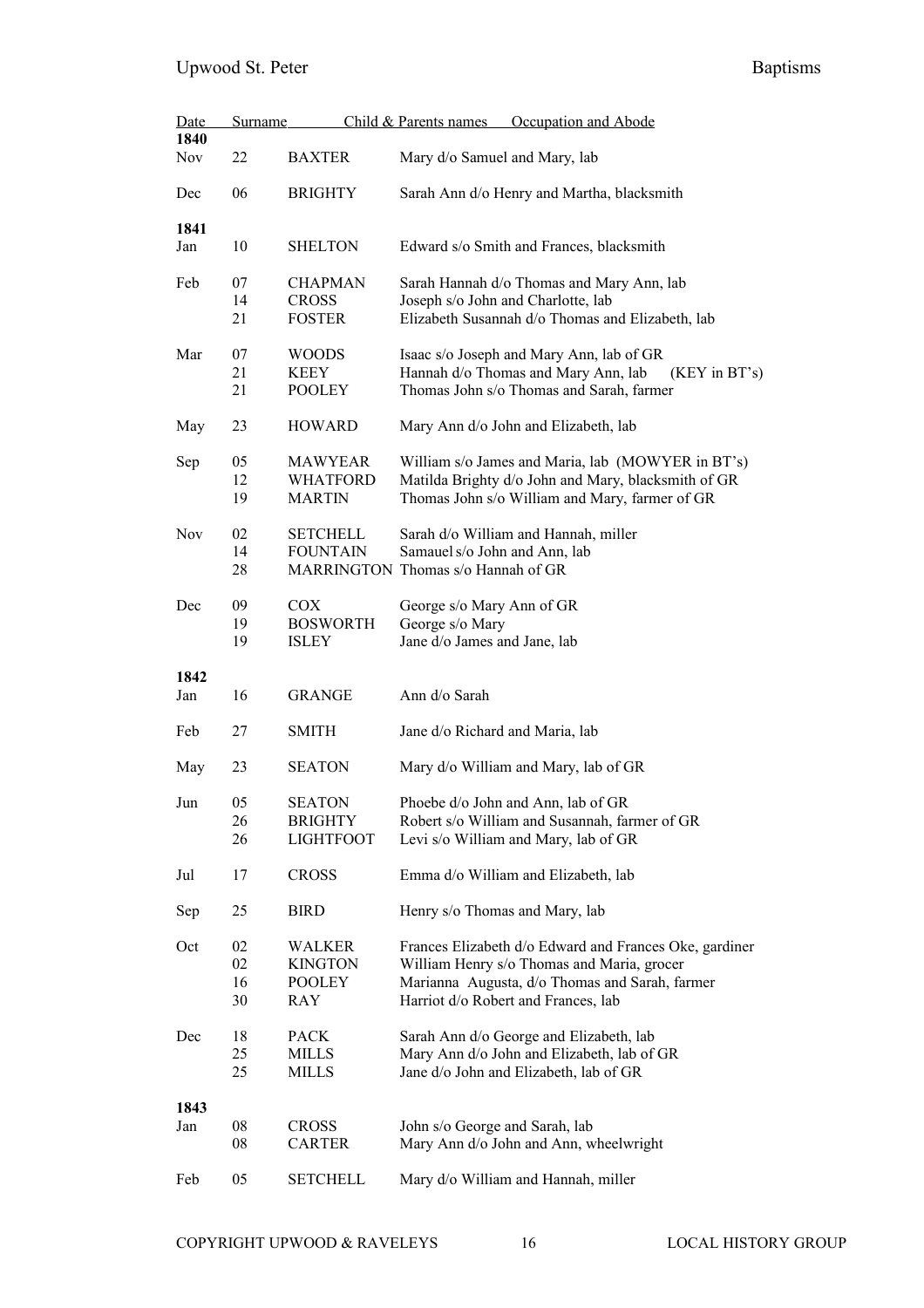| Date<br>1843 | <b>Surname</b> |                           | Child & Parents names<br>Occupation and Abode                                                                    |
|--------------|----------------|---------------------------|------------------------------------------------------------------------------------------------------------------|
| Feb          | 05             | <b>CHAPMAN</b>            | Edward s/o Thomas and Mary Ann, lab                                                                              |
|              | 26             | <b>KEEY</b>               | Maria Ann d/o Thomas and Mary Ann, lab                                                                           |
| Apr          | 09             | <b>SMITH</b>              | Emma d/o John and Jane, lab                                                                                      |
|              | 14             | <b>FOSTER</b>             | Ellen d/o Thomas and Elizabeth, lab                                                                              |
|              | 30             | <b>FOUNTAIN</b>           | Mary Eliza d/o Edward and Jane, lab                                                                              |
|              | 30             | <b>CROSS</b>              | James s/o John and Charlotte, lab                                                                                |
| May          | 28             | <b>KNIGHT</b>             | Samuel s/o Joseph and Mary, lab of GR                                                                            |
| Jun          | 18             | <b>ELDERKIN</b>           | Alfred s/o George and Sarah, lab                                                                                 |
| Jul          | 02             | <b>SHELTON</b>            | Joseph s/o Smith and Frances, lab                                                                                |
|              | 16             | WRIGHT                    | Alfred s/o Robert and Frances, farmer                                                                            |
|              | 16             | <b>WHATFORD</b>           | Sarah d/o James and Deborah, lab of GR                                                                           |
|              | 16             | <b>KNIGHT</b>             | Elizabeth d/o James and Mary, lab of GR                                                                          |
|              | 16             | <b>BROWN</b>              | Charlott d/o Elizabeth of GR                                                                                     |
|              | 30             | <b>MILLS</b>              | Thomas s/o Henry and Sarah, lab of GR                                                                            |
| Aug          | 13             | <b>CLARK</b>              | Joseph s/o Anthoney and Elizabeth, farmer                                                                        |
| Oct          | 29             | <b>ISLEY</b>              | Joseph s/o Henry and Ellen, lab                                                                                  |
| 1844         |                |                           |                                                                                                                  |
| Mar          | 10             | <b>HOWARD</b>             | Thomas s/o John and Elizabeth, lab                                                                               |
| May          | 12<br>12       | <b>CATTLING</b><br>WALKER | Thomas s/o Thomas and Sarah, cordwinder (CATLING cordwainer in BT's)<br>Mary d/o Edward and Frances Oke, gardner |
| Jul          | 07             | <b>SEATON</b>             | Edward s/o John and Ann, lab of GR                                                                               |
|              | 21             | <b>FOSTER</b>             | Letitia d/o John and Eleaner Loving, wheelwright of GR                                                           |
|              | 21             | <b>FOSTER</b>             | Emily d/o John and Eleanor Loving, wheelwright of GR                                                             |
| Aug          | 25             | <b>SEATON</b>             | John s/o William and Mary, lab of GR                                                                             |
| Sep          | 01             | <b>SETCHELL</b>           | Hannah d/o William and Hannah, miller                                                                            |
| Oct          | 06             | <b>CLARK</b>              | Harriet d/o Anthoney and Elizabeth, farmer (SETCHELL miller in BT's)                                             |
| Dec          | 08             | <b>MILLS</b>              | Susannah d/o John and Elizabeth, lab of GR                                                                       |
|              | 08             | <b>DARLOW</b>             | Betsey d/o William and Betsey, lab of GR                                                                         |
|              | 15             | <b>CROSS</b>              | George s/o William and Elizabeth, lab                                                                            |
| 1845         |                |                           |                                                                                                                  |
| Mar          | 02             | <b>CHAPMAN</b>            | Emma d/o Thomas and Mary Ann, lab                                                                                |
|              | 02             | <b>GRANGE</b>             | Emma d/o Sarah                                                                                                   |
|              | 02             | <b>INGLE</b>              | John s/o William and Retta, lab of GR                                                                            |
| Apr          | 20             | <b>FOSTER</b>             | George s/o Thomas and Elizabeth, lab                                                                             |
|              | 16             | <b>POOLEY</b>             | Charles Edward s/o Thomas and Sarah, farmer                                                                      |
| Jul          | 20             | <b>COX</b>                | Emma d/o Thomas and Mary, cordwainder of GR                                                                      |
| Aug          | 03             | WRIGHT                    | Frances Matilda d/o Robert and Frances, farmer                                                                   |
| Sep          | 21             | <b>BIRD</b>               | Thomas s/o Thomas and Mary, lab                                                                                  |
| Oct          | 12             | <b>FOUNTAIGN</b>          | John Edward s/o Edward and Jane, lab                                                                             |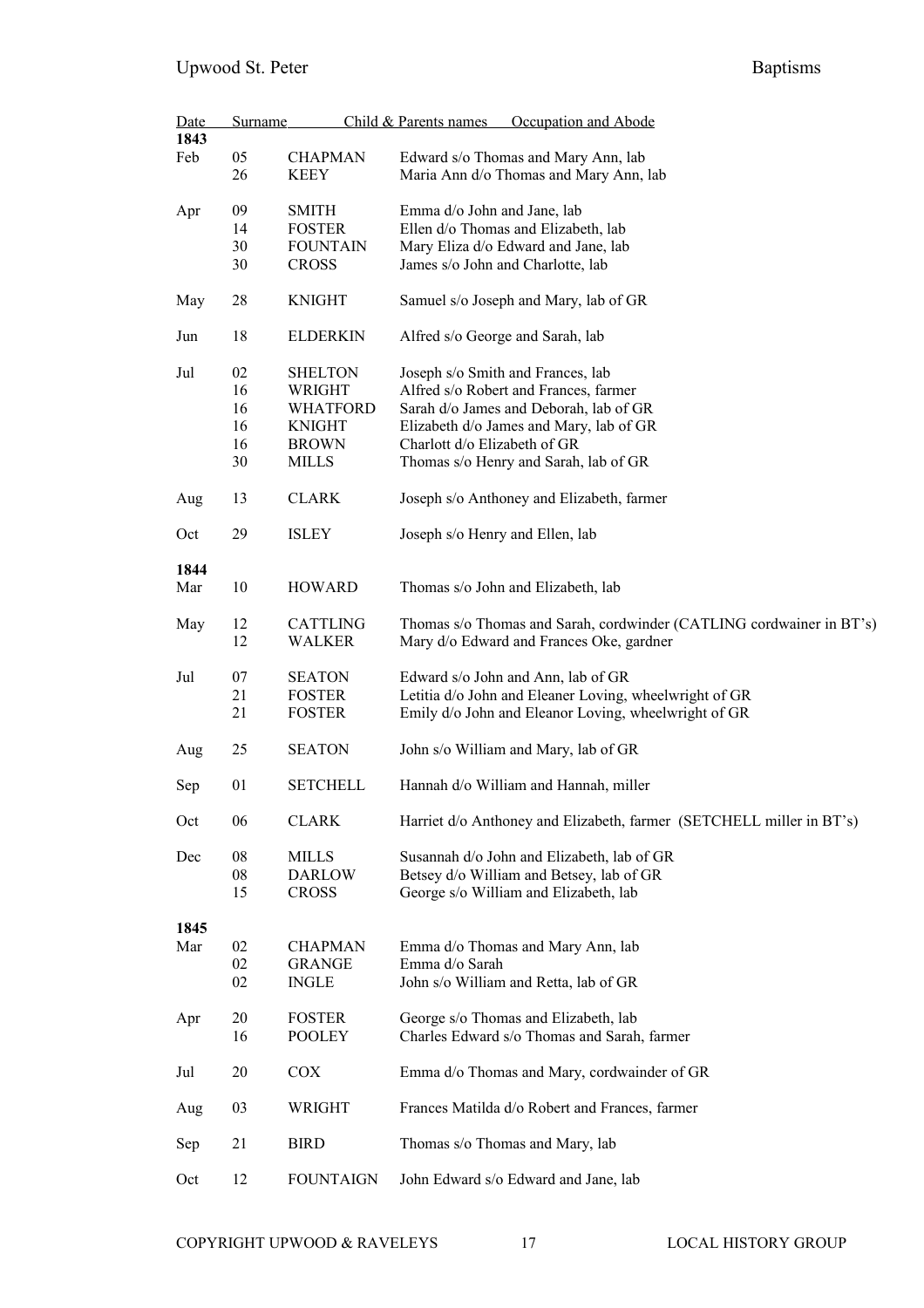| Date<br>1845 | <b>Surname</b> |                       | Child & Parents names<br>Occupation and Abode                                                        |
|--------------|----------------|-----------------------|------------------------------------------------------------------------------------------------------|
|              |                |                       |                                                                                                      |
| Oct          | 19             | <b>BRIGHTY</b>        | Emily d/o Henry and Martha, lab                                                                      |
|              | 19             | <b>CATTLING</b>       | Sarah Julia d/o Thomas and Sarah, cordwainder                                                        |
| <b>Nov</b>   | 02             | JUDD                  | Alfred s/o Martha of GR                                                                              |
|              | 16             | <b>HOLLIS</b>         | William s/o Maria                                                                                    |
|              | 16             | <b>SPRAGGINS</b>      | John Thomas s/o Jane                                                                                 |
|              | 16             | <b>GYNN</b>           | John s/o Ephraim and Elisabeth, lab                                                                  |
| Dec          | 25             | <b>BRIGHTY</b>        | Edward s/o William and Susannah, farmer of GR                                                        |
| 1846         |                |                       |                                                                                                      |
| Jan          | 18             | <b>CROSS</b>          | John s/o John and Charlotte, lab                                                                     |
| Feb          | 15             | <b>CROSS</b>          | Petitt s/o Ann                                                                                       |
|              | 15             | <b>CROSS</b>          | Mary Ann d/o George and Sarah, lab                                                                   |
|              | 15             | <b>BROWN</b>          | Margarat d/o Elizabeth of GR                                                                         |
| Mar          | 01             | <b>SETCHELL</b>       | Elizabeth d/o William and Hannah, farmer                                                             |
| May          | 23             | DAY                   | Benjamin William s/o John and Sarah Ann, farmer of GR                                                |
| Jun          | 28             | MILLS                 | Margarat d/o Henry and Sarah, lab of GR                                                              |
| Jul          | 26             | RAY                   | Emma d/o Robert and Francis, lab                                                                     |
| Oct          | 25             | <b>PACK</b>           | Elizabeth d/o George and Elizabeth, lab                                                              |
|              | 25             | <b>ELDERKIN</b>       | Thomas s/o George and Sarah, lab                                                                     |
|              |                |                       |                                                                                                      |
| Nov          | 08             | <b>ISELEY</b>         | Joseph s/o James and Jane, lab                                                                       |
|              | 08             | <b>ISELEY</b>         | Emily d/o James and Jane, lab                                                                        |
|              |                |                       |                                                                                                      |
| 1847         |                |                       |                                                                                                      |
| Jan          | 31             | <b>SMITH</b>          | Ann d/o Richard and Maria, lab                                                                       |
| Feb          | 07             | <b>FOSTER</b>         | Eliza d/o Oliver and Ann, farmer of GR                                                               |
|              | 07             | <b>FOSTER</b>         | John s/o Oliver and Ann, farmer of GR                                                                |
|              | 07             | MEHEW                 | Sarah d/o Jacob and Sarah, lab of GR                                                                 |
|              | 14             | <b>KNIGHT</b>         | Henry s/o George and Ann, lab                                                                        |
|              | 14             | <b>POOLEY</b>         | Richard s/o Thomas and Sarah, farmer                                                                 |
|              | 21             | <b>GINN</b>           | Susannah d/o Ephraim and Elizabeth, lab                                                              |
|              |                |                       |                                                                                                      |
| Apr          | 18             | GALE                  | John Samual s/o Henry and Elizabeth, carpenter                                                       |
|              | 18             | <b>KING</b>           | Hannah Ray d/o Elizabeth, illegitimate                                                               |
| May          | 02             | <b>CROSS</b>          | Elizabeth d/o William and Elizabeth, lab                                                             |
|              | 23             | <b>DARLOW</b>         |                                                                                                      |
|              |                |                       | Mary d/o William and Elizabeth, lab of GR                                                            |
| Jun          | 13             | <b>CHAPMAN</b>        | Harriott d/o Thomas and Mary Ann lab                                                                 |
| Jul          | 18             | <b>SETCHELL</b>       | William s/o William and Hannah, farmer of GR                                                         |
| Oct          | 24<br>31       | <b>SHELTON</b><br>COX | Mary Ann d/o Smith and Frances, blacksmith<br>Bartholmew s/o Thomas and Mary Anne, cordwainder of GR |
| Dec          | 13             | DAY                   | James s/o John and Sarah Ann, farmer of GR                                                           |
| 1848         |                |                       |                                                                                                      |
| Jan          | 09             | <b>KENNEL</b>         | Louisa d/o Josiah and Mary, lab                                                                      |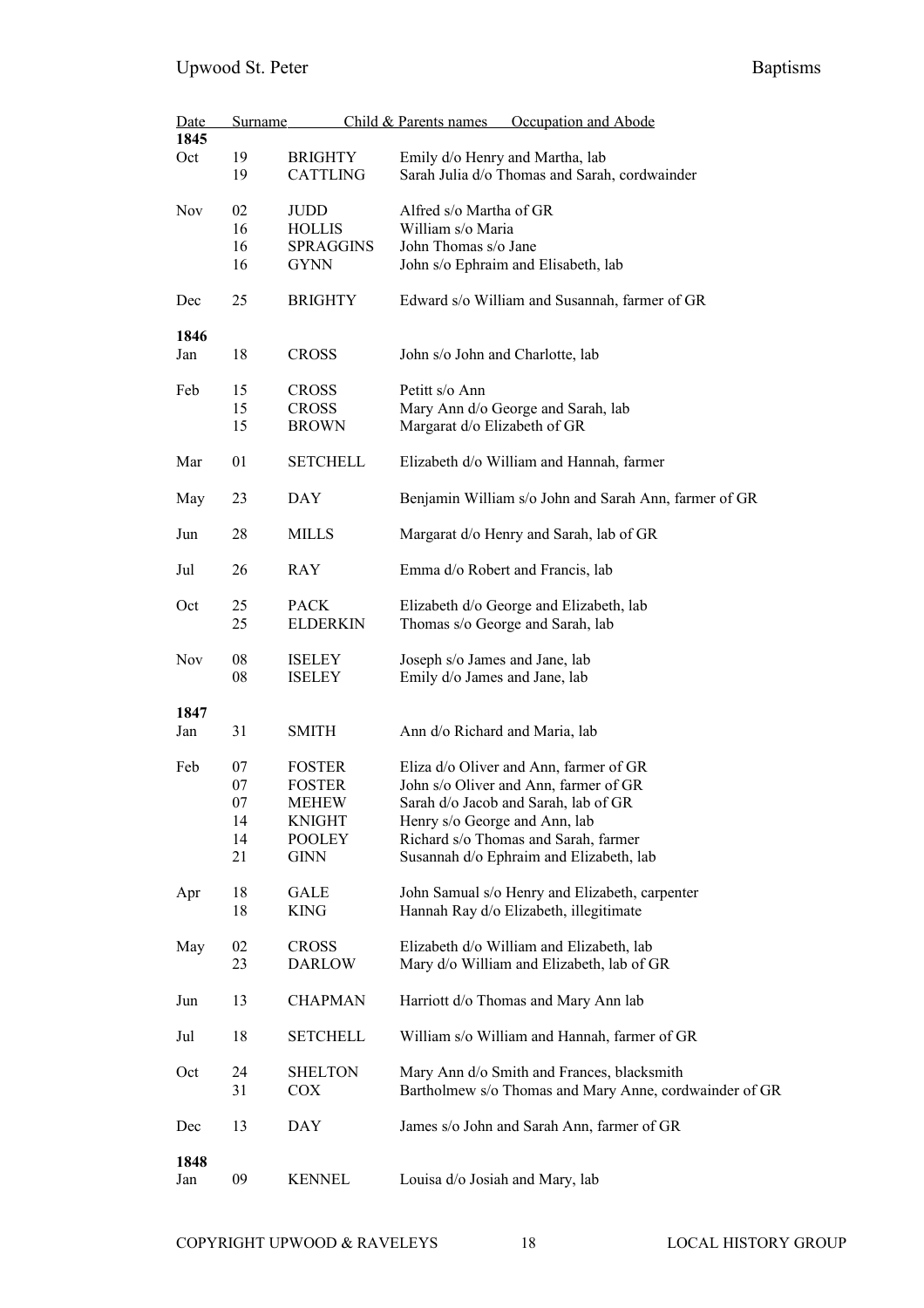| Date       | <u>Surname</u> |                 | Occupation and Abode<br>Child & Parents names     |
|------------|----------------|-----------------|---------------------------------------------------|
| 1848       |                |                 |                                                   |
| Feb        | 13             | RAY             | Charles s/o Simon and Sarah, lab                  |
|            | 13             | <b>KING</b>     | Mary Ann d/o James and Mary, lab                  |
|            | 13             | <b>KING</b>     | George s/o James and Mary, lab                    |
| Apr        | 23             | <b>BUTLER</b>   | George s/o William and Jessie, lab of Woodwalton  |
|            | 23             | <b>CLARK</b>    | Anthony s/o Anthony and Elizabeth, farmer         |
|            | 16             | <b>POOLEY</b>   | Maria Anne David d/o Thomas and Sarah, yeoman     |
|            |                |                 |                                                   |
| Jul        | 16             | <b>BRIGHTY</b>  | Louisa d/o Barnabas and Jane, lab                 |
| Sep        | 17             | <b>BIRD</b>     | Louisa d/o Thomas and Mary, lab                   |
|            | 17             | <b>FOUNTAIN</b> | Elizebeth d/o Edward and Jane, lab                |
|            |                |                 |                                                   |
| Oct        | 08             | <b>CLARK</b>    | Eliza d/o Anthony and Elizebeth, farmer           |
|            | 08             | <b>TEAT</b>     | Emma d/o Henry and Elizebeth, lab of GR           |
|            |                |                 |                                                   |
|            | 08             | <b>MILLS</b>    | Mary Ann d/o John and Elizebeth, lab of GR        |
| <b>Nov</b> | 26             | <b>RAY</b>      | Sarah d/o James and Mary, lab                     |
| Dec        | 03             | <b>FOSTER</b>   | Eliza d/o Thomas and Elizebeth, lab               |
|            |                |                 |                                                   |
|            | 10             | <b>FOSTER</b>   | Elizabeth d/o Oliver and Ann, farmer of GR        |
|            | 25             | <b>MEHEW</b>    | Alice d/o Jacob and Sarah, lab of GR              |
|            |                |                 |                                                   |
| 1849       |                |                 |                                                   |
| Jan        | 07             | <b>FOUNTAIN</b> | Mary Anne Rebecca d/o John and Anne, lab          |
| Feb        | 25             | <b>ISLEY</b>    | William Henry s/o James and Jane, lab             |
| Apr        | 08             | COX.            | Eliza d/o Thomas and Mary Ann, cordwainer, of GR  |
| May        | 20             | <b>RAY</b>      | Elizabeth Ann d/o Robert and Frances, lab         |
| Jun        | 17             | <b>MILLS</b>    | Henry s/o James Smith and Mary, lab               |
|            |                |                 |                                                   |
| Jul        | 01             | <b>DUBERY</b>   | Martha d/o Catharine, servant                     |
|            | 01             | <b>CHAPMAN</b>  | Thomas bn 28.04.1849 s/o Thomas and Mary Ann, lab |
| Aug        | 12             | <b>ISELEY</b>   | Eliza d/o Charles and Lydia, lab                  |
|            |                |                 |                                                   |
| Sep        | 02             | <b>CROSS</b>    | William s/o Sarah, widow                          |
|            | 30             | <b>GALE</b>     | William Henry s/o Henry and Elizabeth, carpenter  |
|            |                |                 |                                                   |
| Oct        | 14             | <b>HOBBS</b>    | Ellen Berridge d/o Thomas and Jane, lab of GR     |
|            | 28             | <b>ELDERKIN</b> | James s/o George and Sarah, lab                   |
|            |                |                 |                                                   |
| Dec        | 09             | <b>SMITH</b>    | Emily d/o Richard and Maria, lab                  |
|            |                |                 |                                                   |
|            | 16             | <b>SETCHELL</b> | George s/o George and Sarah, miller               |
|            | 30             | <b>KING</b>     | James s/o James and Mary, lab                     |
|            | 30             | GYNN            | Ephrain John s/o Ephraim and Elizabeth, lab       |
|            | 30             | SLACK           | Mary Ann Elizabeth d/o Thomas and Emma, lab       |
|            |                |                 |                                                   |
|            | 30             | KENNELL         | William Henry s/o Josiah and Mary, lab            |
|            |                |                 |                                                   |
| 1850       |                |                 |                                                   |
| Jan        | 13             | <b>RAY</b>      | John s/o Simon and Sarah, lab                     |
|            | 27             | MILLS           | Louisa d/o John and Elizabeth, lab of GR          |
|            |                |                 |                                                   |
| Feb        | 24             |                 | HUTCHCRAFT Selina Clark d/o Jane, maid servant    |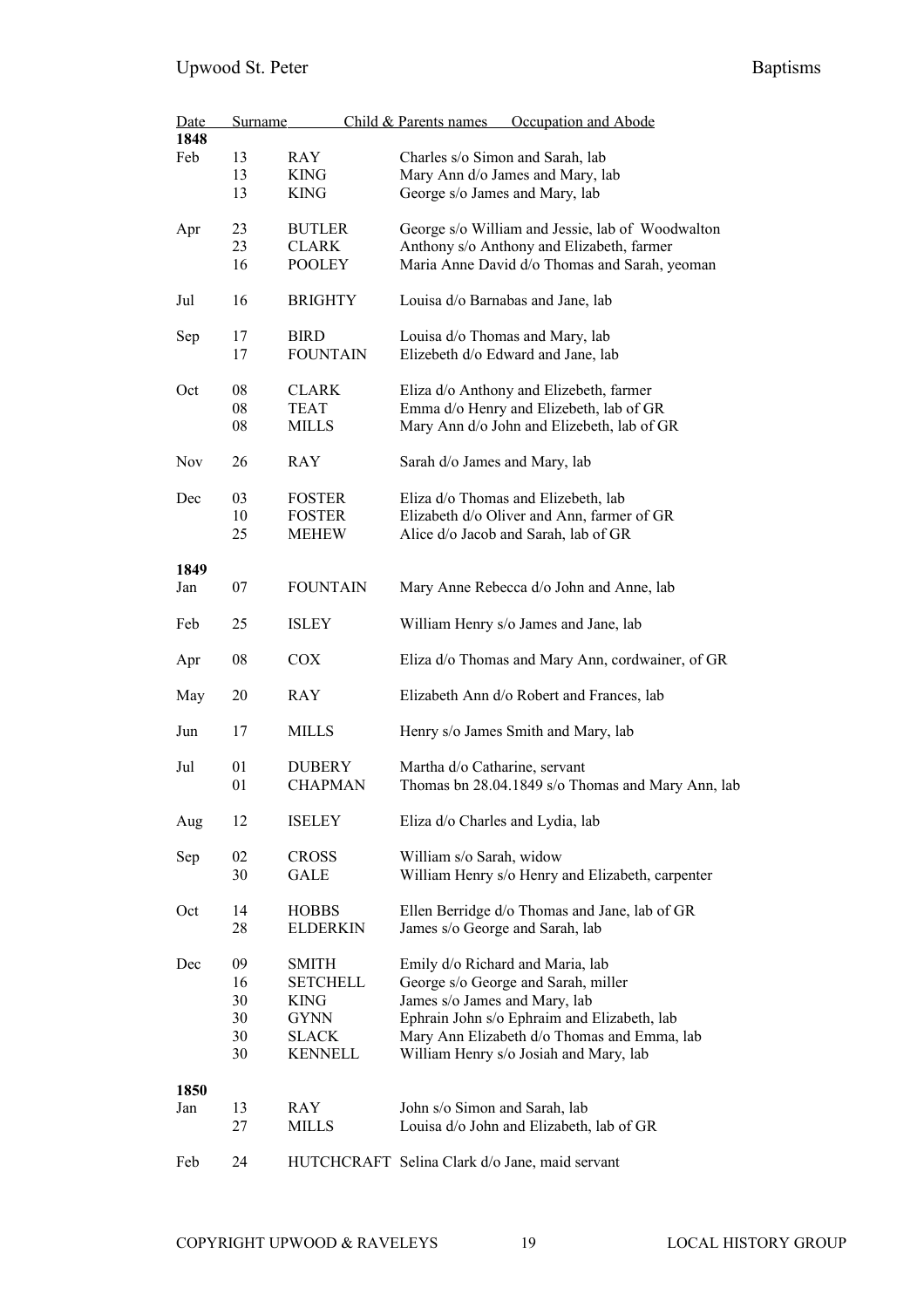| Date        | Surname              |                                                    | Occupation and Abode<br>Child & Parents names                                                                                                                                                        |
|-------------|----------------------|----------------------------------------------------|------------------------------------------------------------------------------------------------------------------------------------------------------------------------------------------------------|
| 1850<br>Jun | 09                   | <b>BROWN</b>                                       | Sarah d/o Clement and Sarah, lab of GR                                                                                                                                                               |
| <b>Nov</b>  | 03                   | <b>INGLE</b>                                       | Frederick James Watford s/o Elijah and H(K?) ezia, tailor of GR                                                                                                                                      |
| 1851<br>Jan | 26<br>26             | <b>SLACK</b><br><b>HAWKINS</b>                     | Sarah Ann d/o Joseph and Sally, lab<br>Sarah Ann d/o William and Elizabeth, lab of Ramsey                                                                                                            |
| Feb         | 02<br>23             | <b>SNITCH</b><br><b>ABBOTT</b>                     | George s/o Lucy, single woman of GR<br>Mary Ann d/o William and Mary, lab of GR                                                                                                                      |
| Apr         | 27                   | <b>RAY</b>                                         | Eliza d/o James and Mary, lab                                                                                                                                                                        |
| May         | 11                   | <b>PACK</b>                                        | Jane d/o George and Elizabeth, lab                                                                                                                                                                   |
| Jun         | 22<br>29             | TEAT<br><b>SINCLAIR</b>                            | Mary Ann d/o Henry and Elizabeth, lab of GR<br>Sophia d/o Joseph and Tamar, publican                                                                                                                 |
| Jul         | 06<br>06<br>06<br>06 | FAREY<br>FAREY<br><b>STEPHENS</b><br><b>FOSTER</b> | William 3 yrs old s/o William and Sarah, cordwainer<br>John s/o William and Sarah, cordwainer<br>James Walter s/o Jacob and Ann Maria, grocer of St Ives<br>Eleanor d/o Oliver and Ann, farmer of GR |
| Aug         | 10<br>10             | <b>VOSS</b><br><b>MILLS</b>                        | Samuel s/o Mary, servant<br>George s/o James Smith and Mary, lab of GR                                                                                                                               |
| Sep         | 14                   | <b>MILLS</b>                                       | John Daniel s/o John and Elizabeth, lab of GR                                                                                                                                                        |
| Oct         | 05<br>19<br>19       | <b>ISLEY</b><br><b>KENNELL</b><br><b>GINN</b>      | Martha d/o James and Jane, publican<br>John s/o Josiah and Mary, lab<br>William Henry s/o Ephraim and Elizabeth, lab                                                                                 |
| Nov         | 02                   | <b>SMITH</b>                                       | Mary d/o Thomas and Lucy, lab of GR                                                                                                                                                                  |
| Dec         | 07                   | <b>HOW</b>                                         | Arthur s/o William and Harriet, lab                                                                                                                                                                  |
| 1852<br>Jan | 25                   | <b>MEHEW</b>                                       | Martha d/o Jacob and Sarah, lab of GR                                                                                                                                                                |
| Feb         | ${\bf 08}$<br>29     | <b>SMITH</b><br><b>FOSTER</b>                      | Cinderella d/o John and Ann, lab, traveller<br>Sarah Isabella Wright d/o William and Mary Ann, lab                                                                                                   |
| Mar         | 07                   | <b>BERRIDGE</b>                                    | John Thomas Watford s/o William Henry and Emily Brighty, lab of GR                                                                                                                                   |
| May         | 14<br>16<br>23       | <b>FOSTER</b><br>RAY<br>RAY                        | Esther Ann d/o Oliver and Ann, farmer of GR<br>John s/o James and Mary, lab<br>Eliza d/o Robert and Frances, lab                                                                                     |
| Jun         | 27                   | <b>DARLOW</b>                                      | Catharine Newton d/o Thomas and Sarah, lab                                                                                                                                                           |
| Jul         | 04<br>04             | <b>KENNELL</b><br><b>ISLEY</b>                     | Mary Ann d/o John and Elizabeth, lab<br>Sarah Ann d/o Charles and Lydia, lab                                                                                                                         |
| Aug         | 22                   | <b>ELDERKIN</b>                                    | Mary Ann d/o George and Sarah, lab                                                                                                                                                                   |
| Sep         | 12<br>13             | <b>HARLOCK</b><br><b>BULLER</b>                    | Susannah d/o Frances and Sarah Ann, lab<br>Spencer Richard Arthur s/o Spencer Wellington and Laura, esquire                                                                                          |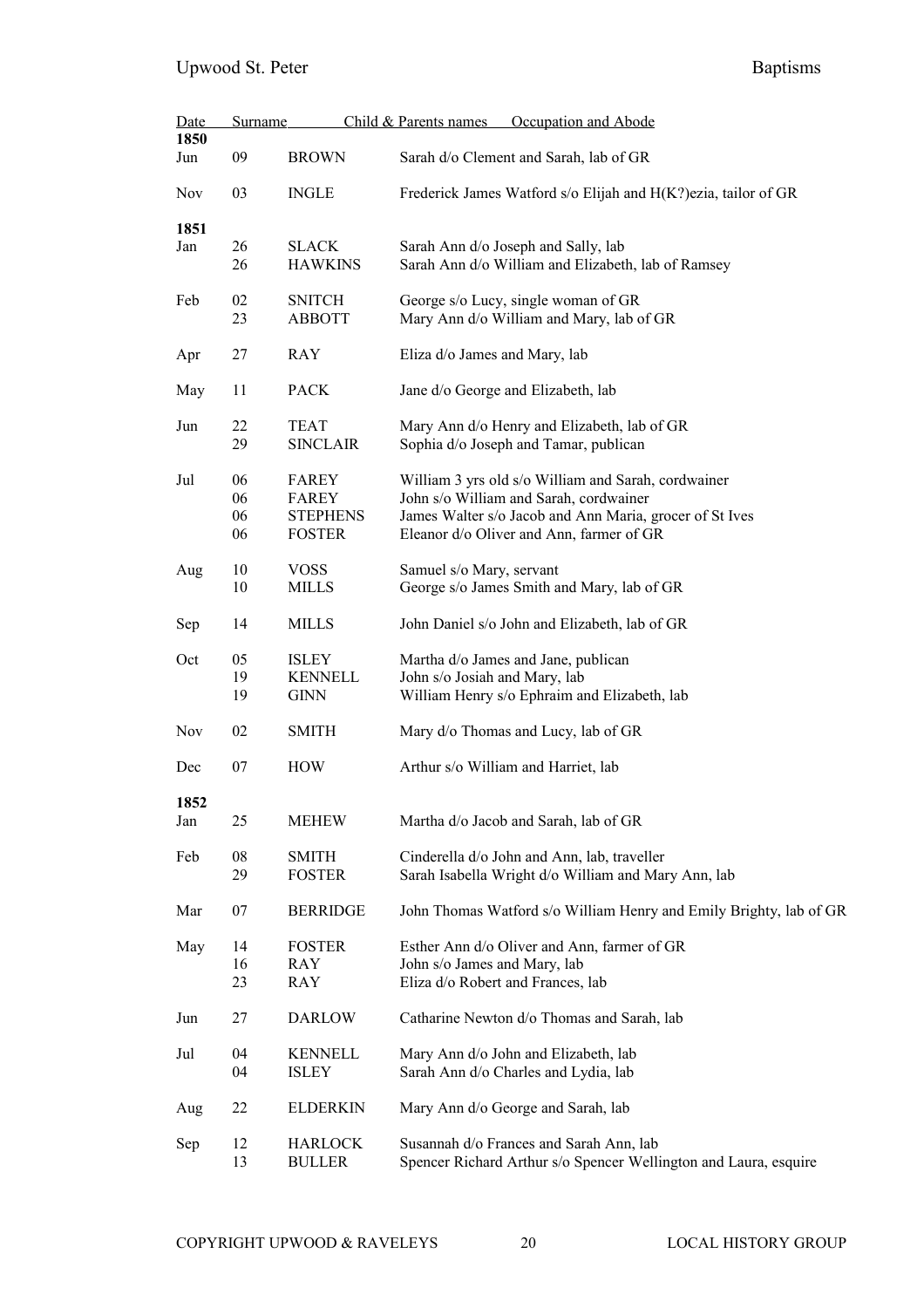| Date | <b>Surname</b> |                 | Child & Parents names<br>Occupation and Abode                     |  |  |
|------|----------------|-----------------|-------------------------------------------------------------------|--|--|
| 1852 |                |                 |                                                                   |  |  |
| Dec  | 26             | <b>HAWKINS</b>  | William Henry s/o William and Elizabeth, lab                      |  |  |
|      |                |                 |                                                                   |  |  |
| 1853 |                |                 |                                                                   |  |  |
| Jul  | 03             | <b>SLACK</b>    | Betsey d/o Thomas and Emma, lab                                   |  |  |
|      |                |                 |                                                                   |  |  |
|      |                |                 |                                                                   |  |  |
| Aug  | 03             | <b>SETCHELL</b> | Mary d/o George Dring and Elizabeth, miller/farmer                |  |  |
|      | 14             | <b>SHELTON</b>  | Elizabeth Rose Townshend d/o Sarah Jane, single woman             |  |  |
|      | 28             | <b>MILLS</b>    | William Henry s/o John and Elizabeth, lab of GR                   |  |  |
|      | 28             | <b>ABBOTT</b>   | John s/o William and Mary, lab of GR                              |  |  |
|      |                |                 |                                                                   |  |  |
| Oct  | 23             |                 | HUTCHCRAFT William Henry s/o Naomi, spinster                      |  |  |
|      |                |                 |                                                                   |  |  |
|      | 30             | <b>WOODCOCK</b> | Amelia Jesse d/o William and Susan, publican                      |  |  |
|      | 30             | <b>SINCLAIR</b> | Emma d/o Robert and Lydia, lab                                    |  |  |
|      |                |                 |                                                                   |  |  |
| Nov  | 06             | <b>ISLEY</b>    | Charles s/o James and Jane, publican                              |  |  |
|      | 06             | <b>ISLEY</b>    | Aaron s/o Henry and Ellen, lab                                    |  |  |
| Dec  | 25             | WRIGHT          | Henrietta Ann aged 1 yr d/o Robert and Frances, farmer            |  |  |
|      | 25             | <b>SINCLAIR</b> | Tamer aged 8 d/o Joseph and Tamer, publican/farmer                |  |  |
|      | 25             | <b>SINCLAIR</b> | George aged 6 s/o Joseph and Tamer, publican/farmer               |  |  |
|      |                |                 |                                                                   |  |  |
|      | 25             | <b>SINCLAIR</b> | Sarah Hannah aged 1yr 4mths d/o Joseph and Tamer, publican/farmer |  |  |
|      |                |                 |                                                                   |  |  |
| 1854 |                |                 |                                                                   |  |  |
| Feb  | 12             | <b>MEHEW</b>    | Jacob s/o Jacob and Sarah, lab of GR                              |  |  |
|      | 19             | <b>KENNELL</b>  | George s/o Josiah and Mary, lab                                   |  |  |
|      |                |                 |                                                                   |  |  |
| Jun  | 11             | <b>COX</b>      | Eliza d/o Thomas and Lucy, lab of GR                              |  |  |
|      | 20             | <b>TEAT</b>     | William Henry s/o William and Phoebe, lab                         |  |  |
|      |                |                 |                                                                   |  |  |
| Oct  | 08             | <b>SINCLAIR</b> | Fred s/o John and Frances, farmer                                 |  |  |
|      |                |                 |                                                                   |  |  |
|      |                |                 |                                                                   |  |  |
| Nov  | 05             | <b>TEAT</b>     | George s/o Henry and Elizabeth, lab                               |  |  |
|      |                |                 |                                                                   |  |  |
| Dec  | 10             | <b>PACK</b>     | William aged 1yr 2mths s/o George and Elizabeth, lab              |  |  |
|      |                |                 |                                                                   |  |  |
| 1855 |                |                 |                                                                   |  |  |
| Feb  | 25             | <b>SLACK</b>    | Emma d/o Thomas and Emma, lab                                     |  |  |
|      |                |                 |                                                                   |  |  |
| Apr  | 05             | RAY             | Fredric aged 8mths s/o Robert and Frances, lab                    |  |  |
|      | 15             | <b>HAWKINS</b>  | Thomas s/o William and Elizabeth, lab                             |  |  |
|      |                |                 |                                                                   |  |  |
| May  | 06             | <b>GINN</b>     | Charles s/o Ephraim and Elizabeth, lab of Ramsey Heights          |  |  |
|      | 21             |                 |                                                                   |  |  |
|      |                | <b>CARTER</b>   | Paulina d/o Mary Ann, servant                                     |  |  |
|      | 27             | <b>CANNARD</b>  | Allice d/o John and Frances Bellamey, lab                         |  |  |
|      | 27             | RAY             | Elizabeth d/o James and Mary, lab                                 |  |  |
|      | 27             | <b>ABBOTT</b>   | George s/o William and Mary, lab of GR                            |  |  |
|      |                |                 |                                                                   |  |  |
| Jun  | 24             | <b>TEAT</b>     | Sarah Ann d/o William and Phebe, lab                              |  |  |
|      |                |                 |                                                                   |  |  |
| Jul  | 01             | <b>DARLOW</b>   | Sarah Newton d/o Thomas and Sarah, lab                            |  |  |
|      | 01             | WAGSTAFF        | Richard s/o Samuel and Mary, lab of GR                            |  |  |
|      |                |                 |                                                                   |  |  |
|      | 01             | <b>DENTON</b>   | Lydia d/o Susan, single woman of GR                               |  |  |
|      | ${\bf 08}$     | <b>SNITCH</b>   | James s/o William and Sarah, lab of GR                            |  |  |
|      | ${\bf 08}$     | <b>SNITCH</b>   | James aged 10yrs s/o John and Elizabeth, lab of GR                |  |  |
|      |                |                 |                                                                   |  |  |
| Aug  | 12             | <b>SINCLAIR</b> | Salome d/o Joseph and Tamar, publican/farmer                      |  |  |
|      | 26             | <b>ISLEY</b>    | Mary d/o Henry and Ellen, lab                                     |  |  |
|      |                |                 |                                                                   |  |  |
| Oct  | 07             | <b>HODSON</b>   | Martin s/o Edward and Eliza, blacksmith                           |  |  |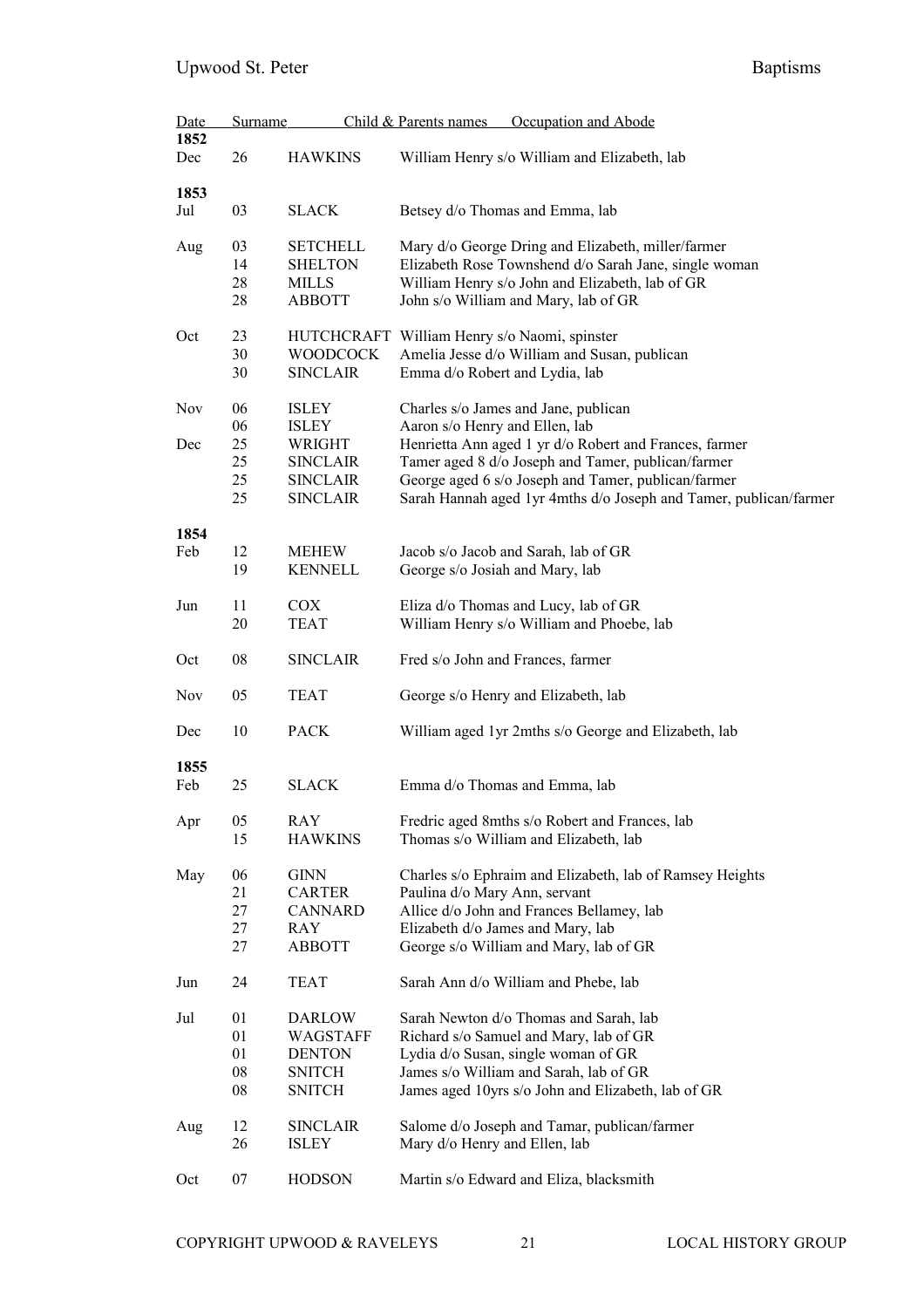| Date<br>1855 | <b>Surname</b> |                  | Child & Parents names<br>Occupation and Abode                                                             |
|--------------|----------------|------------------|-----------------------------------------------------------------------------------------------------------|
|              |                |                  |                                                                                                           |
| Oct          | 14             | <b>KNIGHT</b>    | John Fountain s/o William and Sarah, lab                                                                  |
|              | 14             | <b>HARLOCK</b>   | Sarah Hannah d/o Francis and Sarah Ann, lab                                                               |
| <b>Nov</b>   | 18             |                  | RICHARDSON David s/o Thomas and Naomi, lab of Ramsey Heights                                              |
| Dec          | 25             | <b>CROSS</b>     | Jane aged 8 d/o John and Charlotte, lab                                                                   |
|              | 25             | <b>CROSS</b>     | Thomas aged 6 s/o John and Charlotte, lab                                                                 |
|              | 25             | <b>CROSS</b>     | Maria aged 4 d/o John and Charlotte, lab                                                                  |
|              | 25             | <b>CROSS</b>     | Hannah d/o John and Charlotte, lab                                                                        |
|              |                |                  |                                                                                                           |
| 1856         |                |                  |                                                                                                           |
| Jan          | 13             | <b>KNIGHT</b>    | Hannah d/o George and Ann, lab of GR                                                                      |
|              | 13             | <b>SCOTNEY</b>   | George s/o Joseph and Sarah Ann, lab of GR                                                                |
|              |                |                  | N.B. The last two baptisms are on the back cover of the register and are duplicated in the next register. |
|              |                |                  |                                                                                                           |
| Jan          | 13             | <b>KNIGHT</b>    | Hannah d/o George and Ann, lab of GR                                                                      |
|              | 13             | <b>SCOTNEY</b>   | George s/o Joseph and Sarah Ann, lab of GR                                                                |
|              |                |                  |                                                                                                           |
| Feb          | 06             | <b>FOSTER</b>    | Mary Elizabeth Ann Isley d/o William and Mary Anne, lab                                                   |
| Mar          | 09             | <b>SINCLAIR</b>  | Martha d/o Robert and Lydia, lab                                                                          |
|              | 16             | <b>INGLE</b>     | Samuel s/o Mary Ann, single woman of GR                                                                   |
|              |                |                  |                                                                                                           |
|              | 30             | <b>RAY</b>       | Frederic s/o Robert and Frances, lab                                                                      |
|              | 30             | <b>MEHEW</b>     | John Thomas s/o Jacob and Sarah, lab of GR                                                                |
| Apr          | 06             | <b>PACK</b>      | John s/o George and Elizabeth, lab                                                                        |
|              | 06             | <b>ELDERKIN</b>  | Mary Ann d/o Thomas and Charlotte, lab                                                                    |
| May          | 04             | <b>SLACK</b>     | Emma d/o Thomas and Emma, lab                                                                             |
| Jun          | 01             | <b>MILLS</b>     | Sarah d/o John and Elizabeth, lab of GR                                                                   |
|              | ${\bf 08}$     | <b>SHELTON</b>   | George Smith s/o Smith and Rebecca, lab                                                                   |
|              | ${\bf 08}$     |                  |                                                                                                           |
|              |                | <b>SEATON</b>    | George Peter aged 9 yrs s/o John and Ann, lab of GR                                                       |
|              | 29             | <b>TOWNSHEND</b> | William Henry s/o Henry and Sarah Jane, lab                                                               |
|              | 29             |                  | HUTCHCRAFT Susannah d/o Jane, single woman                                                                |
| Jul          | 27             | <b>WOODCOCK</b>  | William Henry s/o William and Susannah, lab                                                               |
|              | 27             | <b>BUDD</b>      | Harriet Elizabeth d/o Henry and Charlotte, servant                                                        |
|              |                |                  |                                                                                                           |
| Aug          | 10             | <b>FOUNTAIN</b>  | Emma Ann d/o Thomas and Joanna, lab                                                                       |
|              | 10             | <b>ELDERKIN</b>  | Louisa d/o George and Sarah, lab                                                                          |
|              | 10             | <b>ELDERKIN</b>  | James s/o George and Sarah, lab                                                                           |
| Sep          | 14             | <b>TEAT</b>      | Matthew s/o Henry and Elizabeth, lab                                                                      |
| Oct          | 05             | <b>GRANGE</b>    | Elizabeth d/o John and Mary Ann, lab                                                                      |
| Dec          | 14             | <b>COX</b>       | Frederic s/o Thomas and Lucy, lab of GR                                                                   |
|              |                |                  |                                                                                                           |
|              | 28             | <b>HODGSON</b>   | Agnes Elizabeth d/o Edward and Eliza, blacksmith                                                          |
| 1857         |                |                  |                                                                                                           |
| Jan          | 04             | <b>FOSTER</b>    | George James s/o Oliver and Ann, farmer of GR                                                             |
|              |                |                  |                                                                                                           |
| Feb          | 15             | <b>ABBOTT</b>    | Lettitia d/o William and Mary, lab of GR                                                                  |
|              | 22             | <b>GINN</b>      | Henry s/o Ephraim and Elizabeth, lab of Ramsey Heights                                                    |
|              |                |                  |                                                                                                           |
| Mar          | ${\bf 08}$     | <b>BIRD</b>      | Mary Ann d/o William and Sarah Ann, lab                                                                   |
|              |                |                  |                                                                                                           |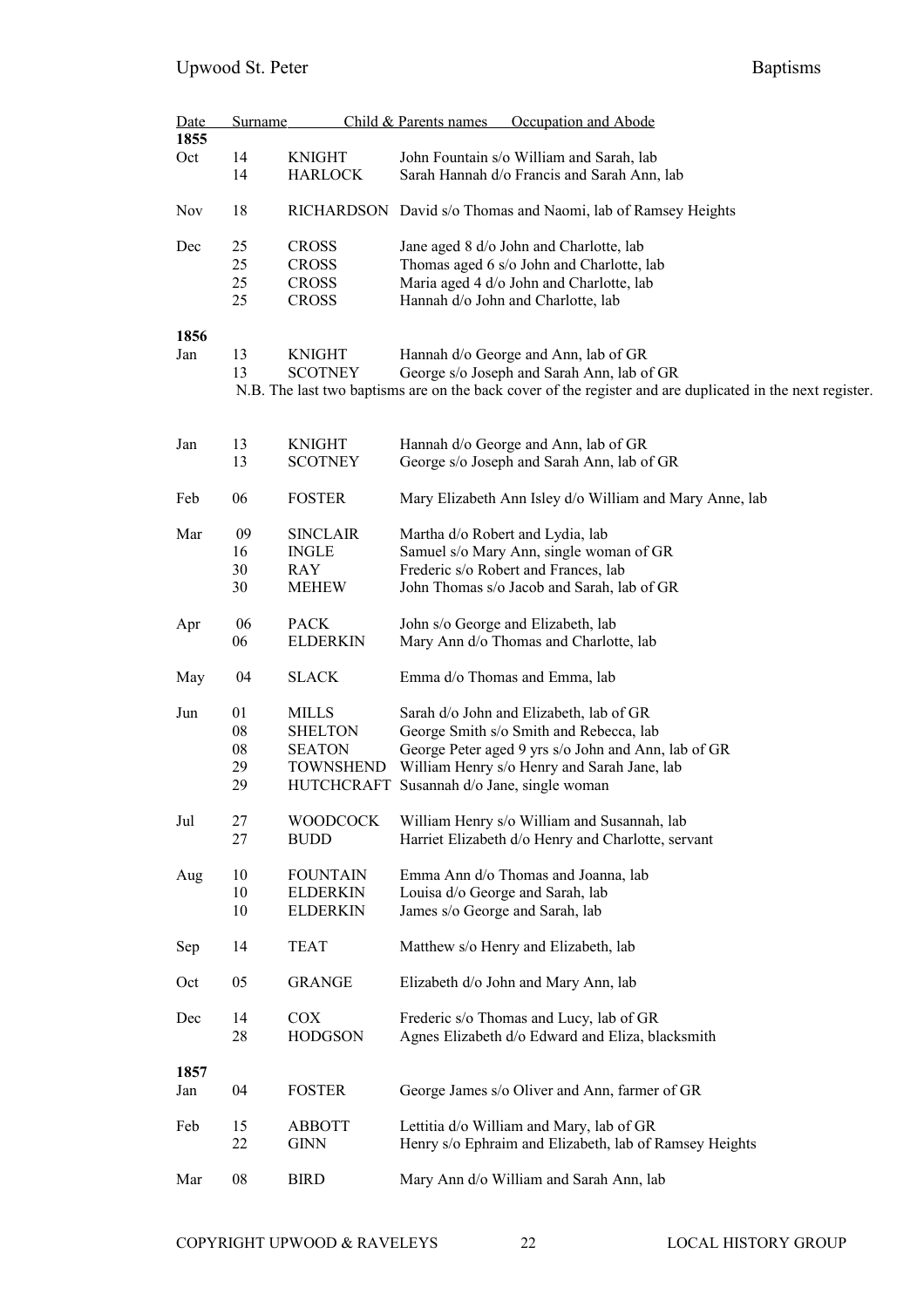| Date       | <b>Surname</b> |                  | Occupation and Abode<br>Child & Parents names                                   |
|------------|----------------|------------------|---------------------------------------------------------------------------------|
| 1857       |                |                  |                                                                                 |
| Mar        | 29             | <b>KING</b>      | James aged 3 yrs s/o James and Mary, lab                                        |
|            | 29             | <b>FOSTER</b>    | Emma Jane d/o William and Mary Ann, lab                                         |
|            |                |                  |                                                                                 |
| Apr        | 12             | <b>SNITCH</b>    | George s/o Henry and Emma, lab of GR                                            |
|            |                |                  |                                                                                 |
| May        | 03             | <b>CHAPMAN</b>   | Augusta d/o Mary Ann, widow                                                     |
|            |                |                  |                                                                                 |
| Jul        | 05             | <b>KNIGHT</b>    | James Fountain s/o William and Sarah, lab                                       |
|            | 12             | WRIGHT           | Alfred Auther s/o Octavius and Margaret, lab                                    |
|            | 13             | <b>BEDFORD</b>   |                                                                                 |
| Sep        | 13             | <b>BEDFORD</b>   | Elizabeth Ann d/o George and Elizabeth, lab<br>Richard s/o Richard and Ann, lab |
|            |                |                  |                                                                                 |
| Oct        | 12             | <b>HARLOCK</b>   | George s/o Francis and Sarah Ann, lab                                           |
|            | 25             | DAY              | Joanna Pettit d/o Stephen and Tamar, farmer of GR                               |
|            |                |                  |                                                                                 |
| <b>Nov</b> | 15             | <b>FOUNTAIN</b>  | Louisa d/o Thomas and Joanna, lab                                               |
|            | 15             | <b>KENNELL</b>   | George s/o George and Sarah, lab                                                |
|            | 15             | <b>KENNELL</b>   | Emma d/o Josiah and Mary, lab of Bury                                           |
|            | 29             | <b>MEHEW</b>     | Benjamin s/o Jacob and Sarah, lab of GR                                         |
|            | 29             | <b>MANINGTON</b> | Henry s/o Hannah, single woman of GR                                            |
|            |                |                  |                                                                                 |
| Dec        | 26             | <b>BUDD</b>      | William Henry s/o Henry and Charlotte, servant                                  |
|            | 26             | <b>FOUNTAIN</b>  | Frances d/o Henry and Jane, lab                                                 |
|            |                |                  |                                                                                 |
| 1858       |                |                  |                                                                                 |
| Jan        | 24             | <b>SMITH</b>     | Hannah Voss aged 13mths d/o Burton and Sophia, lab                              |
|            | 31             | ABBOTT           | George s/o William and Mary, lab of GR                                          |
| Mar        | 10             | <b>WOODARD</b>   | Elizabeth Ann aged 1yr 6mths d/o James and Hannah, lab                          |
|            |                |                  |                                                                                 |
| Apr        | 13             | <b>TOWNSHEND</b> | Emily d/o Henry and Sarah Jane, lab                                             |
|            | 25             | DEW              | George Harry s/o Henry and Louisa, lab of GR                                    |
|            |                |                  |                                                                                 |
| May        | 30             | <b>SMITH</b>     | William Henry s/o Richard and Maria, lab                                        |
|            |                |                  |                                                                                 |
| Jul        | 18             | SINCLAIR         | Selina d/o Joseph and Tamer, publican                                           |
|            | 18             | KEY              | John Thomas Hidson s/o William and Eliza, butcher                               |
|            | 18             | <b>SINCLAIR</b>  | William s/o Robert and Lydia, lab                                               |
|            | 18             | <b>SEATON</b>    | Mary Ann d/o Robert and Sophia, lab                                             |
|            |                |                  |                                                                                 |
| Aug        | 08             | <b>GREENWOOD</b> | William aged 4yrs s/o Charlotte, spinster                                       |
|            | ${\bf 08}$     | <b>KEY</b>       | Mary Eliza Elizabeth aged 1yr d/o Mary, single woman                            |
|            | 08             | <b>SHELTON</b>   | Eliza d/o Smith and Rebecca, lab                                                |
|            | 08             | KEY              | Ann d/o Thomas and Charlotte, lab                                               |
| Sep        | 19             | <b>PACK</b>      | Mary Eliza d/o George and Elizabeth, lab                                        |
|            | 26             | <b>GODBY</b>     | Emma d/o John and Eliza, lab of Ramsey                                          |
|            | 26             | MOORE            | Luke Waite s/o Elizabeth, spinster of Ramsey                                    |
|            |                |                  |                                                                                 |
| Oct        | 03             | <b>SLACK</b>     | William s/o Thomas and Emily, lab                                               |
|            | 24             | TOWNSHEND        | George s/o Henry and Sarah Jane, lab                                            |
|            |                |                  |                                                                                 |
| Dec        | 19             | MILLS            | Eliza d/o John and Elizabeth, lab of Little Raveley                             |
|            |                |                  |                                                                                 |
| 1859       |                |                  |                                                                                 |
| Jan        | 16             | MAY              | Elizabeth d/o William and Jane, lab of GR                                       |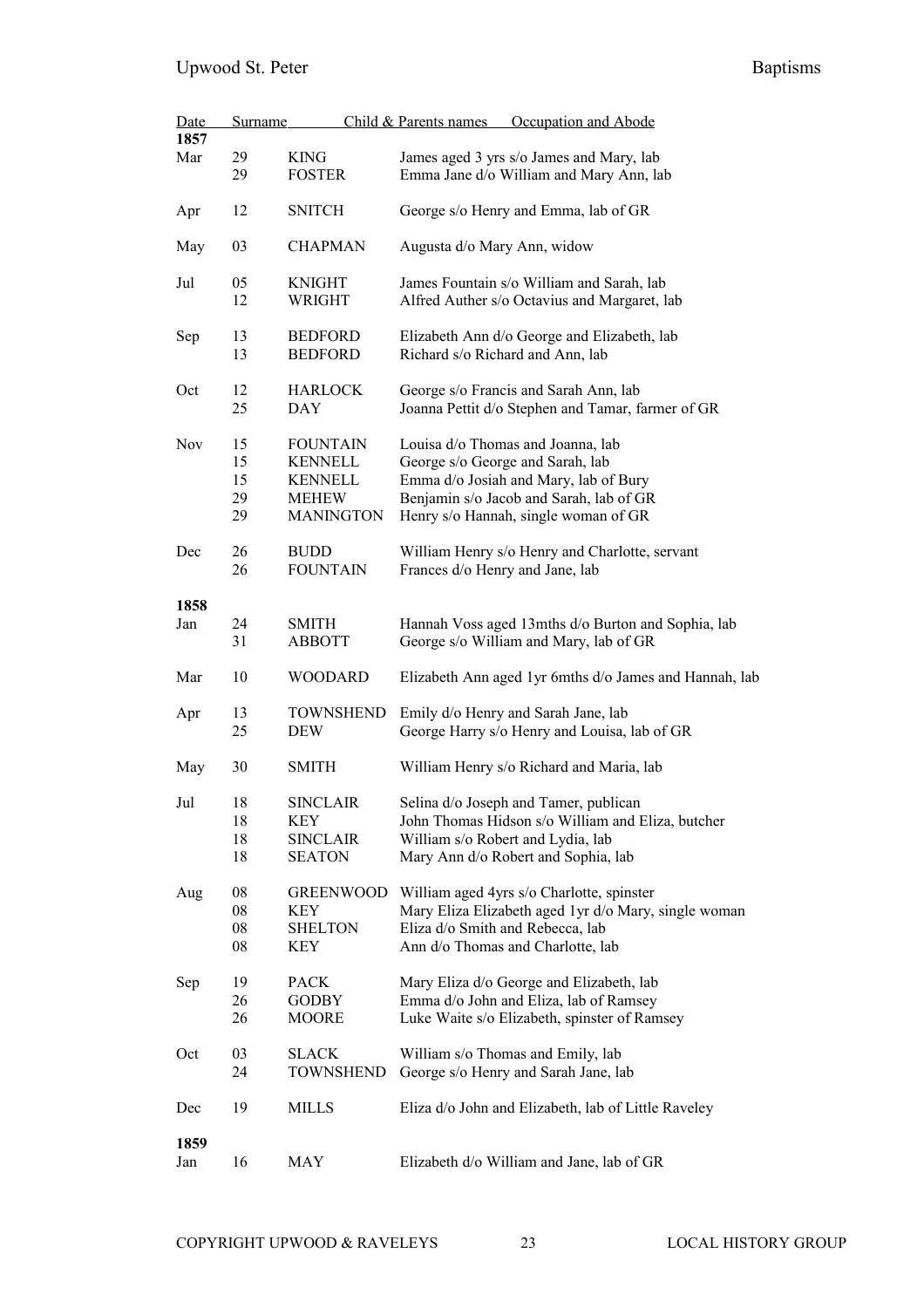| Date | Surname |                  | Child & Parents names<br>Occupation and Abode            |  |  |
|------|---------|------------------|----------------------------------------------------------|--|--|
| 1859 |         |                  |                                                          |  |  |
| Feb  | 27      | <b>ISLEY</b>     | Joanna aged 3yrs 5mths d/o James and Jane, publican      |  |  |
|      | 27      | <b>ISLEY</b>     | Drusaler d/o James and Jane, publican                    |  |  |
| Mar  | 20      | <b>KENNELL</b>   | Josiah s/o Josiah and Mary, lab of Bury                  |  |  |
|      | 20      | <b>KENNELL</b>   | Stephen s/o George and Sarah, lab                        |  |  |
| Apr  | 10      | <b>FOUNTAIN</b>  | Martha Ann d/o Thomas and Joanna, lab                    |  |  |
| May  | 15      | <b>WOODCOCK</b>  | Georgiana d/o William and Susannah, publican             |  |  |
|      | 15      | <b>COX</b>       | Hannah d/o Thomas and Lucy, lab of GR                    |  |  |
|      | 15      | <b>FOUNTAIN</b>  | William Edward s/o Henry and Jane, lab                   |  |  |
| Jun  | 12      | <b>KNIGHT</b>    | Edward Fountain s/o William and Sarah, lab               |  |  |
| Jul  | 03      | <b>HODSON</b>    | Alfred Edward s/o Edward and Eliza, blacksmith           |  |  |
| Aug  | 21      | RAY              | Auther s/o Robert and Frances, lab                       |  |  |
|      | 28      | <b>BIRD</b>      | Tom s/o William and Sarah Ann, lab                       |  |  |
|      |         |                  |                                                          |  |  |
| Oct  | 02      | <b>SINCLAIR</b>  | Joanna d/o(Joseph and) Tamer widow, publican             |  |  |
|      | 02      | <b>BUDD</b>      | Frances Isabella d/o Henry and Charlotte, servant        |  |  |
|      | 02      | <b>FOSTER</b>    | James s/o William and Mary Ann, lab                      |  |  |
|      | 30      | <b>SETCHELL</b>  | Amelia d/o Thomas and Mary, farmer                       |  |  |
|      |         |                  |                                                          |  |  |
| Nov  | 27      | MILLS            | William George s/o George and Hannah, lab of GR          |  |  |
|      | 27      | <b>ABBOTT</b>    | Sarah d/o William and Mary, lab of GR                    |  |  |
|      |         |                  |                                                          |  |  |
| 1860 |         |                  |                                                          |  |  |
| Jan  | 29      | <b>DAY</b>       | Betsey d/o Stephen and Tamer, farmer of GR               |  |  |
|      | 29      | <b>DAY</b>       | Osborn s/o Stephen and Tamer, farmer of GR               |  |  |
| Feb  | 26      | <b>LIGHTFOOT</b> | Sarah Elizabeth aged 2yrs d/o John and Hannah, lab of GR |  |  |
|      | 26      | <b>LIGHTFOOT</b> | Fred s/o John and Hannah, lab of GR                      |  |  |
|      |         |                  |                                                          |  |  |
| Mar  | 04      | <b>ELDERKIN</b>  | Elizabeth d/o George and Sarah, lab                      |  |  |
|      | 04      | <b>MEHEW</b>     | Caroline d/o Jacob and Sarah, lab of GR                  |  |  |
|      | 15      | <b>SQUIRES</b>   | Josiah aged 9yrs s/o John and Mary, lab                  |  |  |
|      | 15      | <b>SQUIRES</b>   | Mary aged 11yrs d/o John and Mary, lab                   |  |  |
|      | 15      | <b>SQUIRES</b>   | William aged 19yrs s/o John and Mary, lab                |  |  |
|      | 15      | <b>SQUIRES</b>   | Jane aged 17yrs d/o John and Mary, lab                   |  |  |
|      | 15      | <b>SQUIRES</b>   | Elizabeth aged 15yrs d/o John and Mary, lab              |  |  |
|      |         |                  |                                                          |  |  |
| Apr  | 01      | <b>FOUNTAIN</b>  | Ann d/o Thomas and Joanna, lab                           |  |  |
| Jun  | 10      | <b>WOODCOCK</b>  | Mary Ann d/o William and Susannah, publican              |  |  |
| Jul  | 29      | MILLS            | Hannah d/o John and Elizabeth, lab of GR                 |  |  |
| Aug  | 12      | <b>BIRD</b>      | Edward s/o John and Jane, lab                            |  |  |
|      | 19      | <b>CURTISS</b>   | Catharine Elizabeth Newton d/o William and Emma, lab     |  |  |
|      |         |                  |                                                          |  |  |
| Sep  | 02      | <b>KNIGHT</b>    | Edward Fountain s/o William and Sarah, lab               |  |  |
|      | 19      | COX              | Emma d/o Thomas and Louisa, lab of GR                    |  |  |
|      |         |                  |                                                          |  |  |
| Oct  | 21      | MAY              | Louisa d/o William and Jane, lab of GR                   |  |  |
| Nov  | 18      | <b>GILSON</b>    | Mary Elizabeth d/o James Abbot and Emma, lab of GR       |  |  |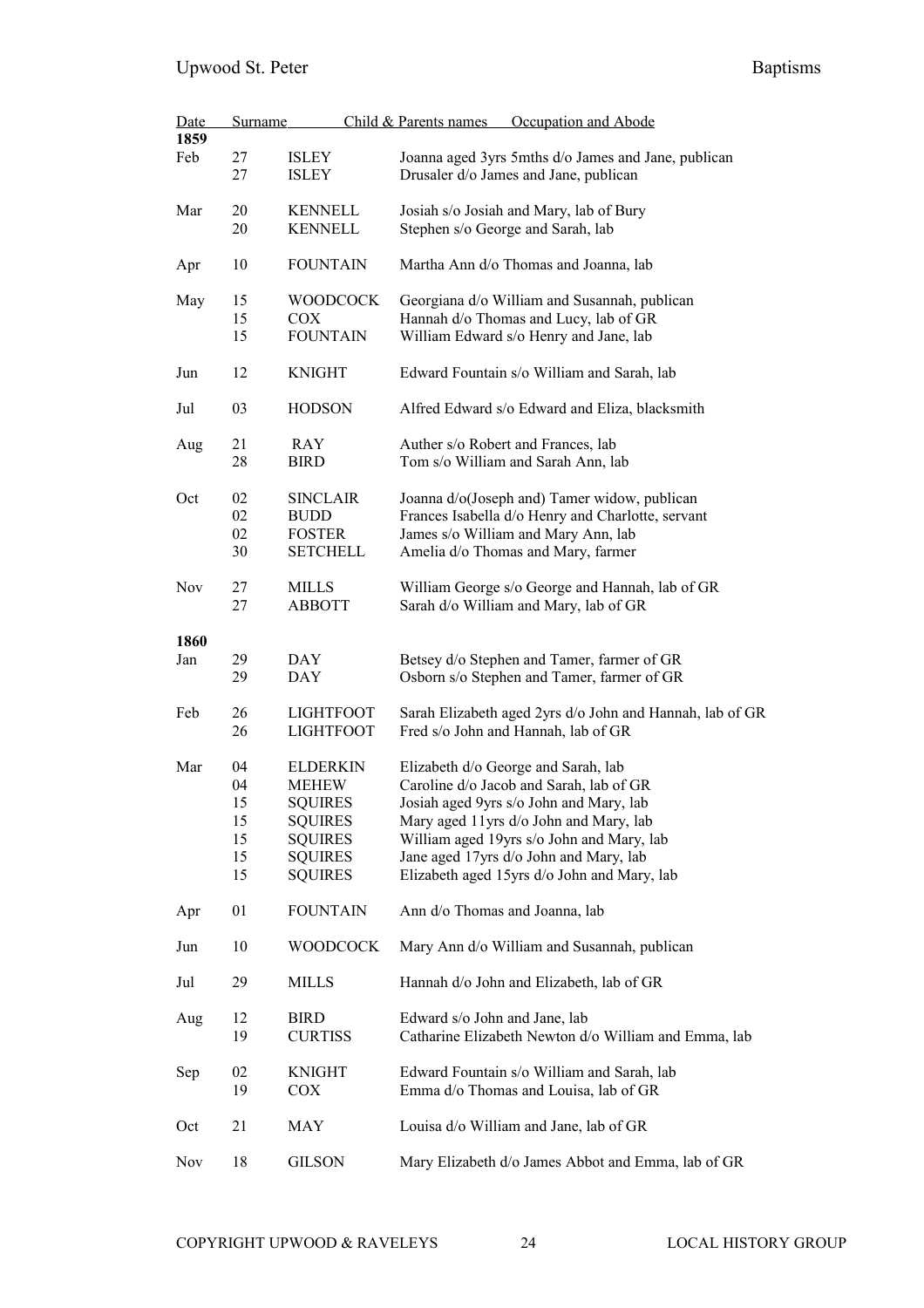| Date        | <b>Surname</b> |                               | Occupation and Abode<br>Child & Parents names                                    |  |  |
|-------------|----------------|-------------------------------|----------------------------------------------------------------------------------|--|--|
| 1860<br>Dec | 02             | MILLS                         | Kezia d/o George and Hannah, lab of GR                                           |  |  |
| 1861        |                |                               |                                                                                  |  |  |
| Jan         | 20<br>20       | <b>ISLEY</b><br><b>GRANGE</b> | Elijah s/o James and Jane, publican<br>William s/o John and Mary Ann, lab        |  |  |
| Feb         | 17             | <b>DEW</b>                    | John s/o Henry and Louisa, lab of GR                                             |  |  |
| Mar         | 31             | <b>SMITH</b>                  | Harriet Elizabeth d/o John Suter and Sarah, miller etc.                          |  |  |
| Apr         | 14             | <b>FOUNTAIN</b>               | Martha d/o Joseph and Mary Ann lab                                               |  |  |
|             | 28             | <b>ABBOTT</b>                 | Selina d/o William and Mary, lab of GR                                           |  |  |
| May         | 05             | <b>KENNELL</b>                | Fred s/o Josiah and Mary, lab of Ramsey                                          |  |  |
|             | 05             | <b>KENNELL</b>                | Hannah d/o George and Sarah, lab                                                 |  |  |
|             | 12             | <b>FOUNTAIN</b>               | William Henry s/o Henry and Jane, lab                                            |  |  |
|             | 30             | <b>SKELTON</b>                | George s/o John and Frances, farmer of GR                                        |  |  |
| Jun         | 16             | <b>SHELTON</b>                | Charles s/o Smith and Rebecca, lab                                               |  |  |
|             | 16             | <b>BISHOP</b>                 | Hannah Elizabeth d/o David and Maria, lab of GR                                  |  |  |
|             | 30             | <b>DARLOW</b>                 | Elizabeth Jane d/o John and Sarah, lab of GR                                     |  |  |
|             | 30             | <b>SEATON</b>                 | Henry Auther s/o Frances, single woman of GR                                     |  |  |
| Aug         | 18             | <b>AYRES</b>                  | Lizzie d/o James and Esther, lab of GR                                           |  |  |
| Sep         | 01             | <b>SLACK</b>                  | Jemima Anne d/o Robert and Mary Ann, lab of GR                                   |  |  |
|             | 04             | <b>PETCHEY</b>                | Hannah Maria Page d/o Henry and Elizabeth, police officer                        |  |  |
|             | 29             | <b>SMITH</b>                  | George aged 2yrs s/o John and Mary, lab                                          |  |  |
|             | 29             | <b>CARTER</b>                 | Emma Ann d/o James and Emma, lab                                                 |  |  |
| Oct         | 06             | <b>HODSON</b>                 | Julia Eliza d/o Edward and Eliza, blacksmith                                     |  |  |
|             | 06             | <b>SLACK</b>                  | Alice aged 9mths bn Jan 14 d/o Thomas and Emma, lab                              |  |  |
| Nov         | 03<br>17       | <b>ALLPRESS</b><br>DAY        | John Thomas s/o Joseph and Mary, lab<br>Jane d/o Stephen and Tamer, farmer of GR |  |  |
| 1862        |                |                               |                                                                                  |  |  |
| Mar         | 30             | <b>TOWNSHEND</b>              | Jane aged 2 yrs d/o Henry and Sarah Jane, lab                                    |  |  |
|             | 30             | <b>TOWNSHEND</b>              | Esther Ann d/o Henry and Sarah Jane, lab                                         |  |  |
| Apr         | 27             | <b>SKELTON</b>                | Sarah Elizabeth d/o John and Francis, farmer of GR                               |  |  |
|             | 27             | MAY                           | Martha d/o William and Jane, lab of GR                                           |  |  |
|             | 27             | MAY                           | Mary d/o William and Jane, lab of GR                                             |  |  |
| Jun         | 08             | <b>FOSTER</b>                 | Thirza d/o Oliver and Ann, farmer of GR                                          |  |  |
|             | ${\bf 08}$     | <b>FOUNTAIN</b>               | Henry s/o William and Sarah, lab                                                 |  |  |
|             | ${\bf 08}$     | <b>MEHEW</b>                  | Mary Ann d/o Jacob and Sarah, lab of GR                                          |  |  |
|             | 29             | RAY                           | Charles William s/o Simon and Mary Ann, lab                                      |  |  |
| Jul         | 20             | <b>CROSS</b>                  | Edwin s/o William and Mary, lab of Ramsey Heights                                |  |  |
| Aug         | 03             | <b>SMITH</b>                  | Sarah Elizabeth d/o George and Phoebe, lab of GR                                 |  |  |
|             | 17             | <b>ELSTON</b>                 | Elizabeth Ann d/o William and Mary, tailor of GR                                 |  |  |
|             | 24             | RAY                           | Eliza d/o Robert and Frances, lab                                                |  |  |
| Sep         | 01             | KEY                           | Thomas William s/o Mary, single woman                                            |  |  |
|             | 07             | <b>SETCHELL</b>               | William Edward s/o Thomas and Mary, farmer                                       |  |  |
|             | 07             | <b>LIGHTFOOT</b>              | Henry s/o John and Hannah, lab of GR                                             |  |  |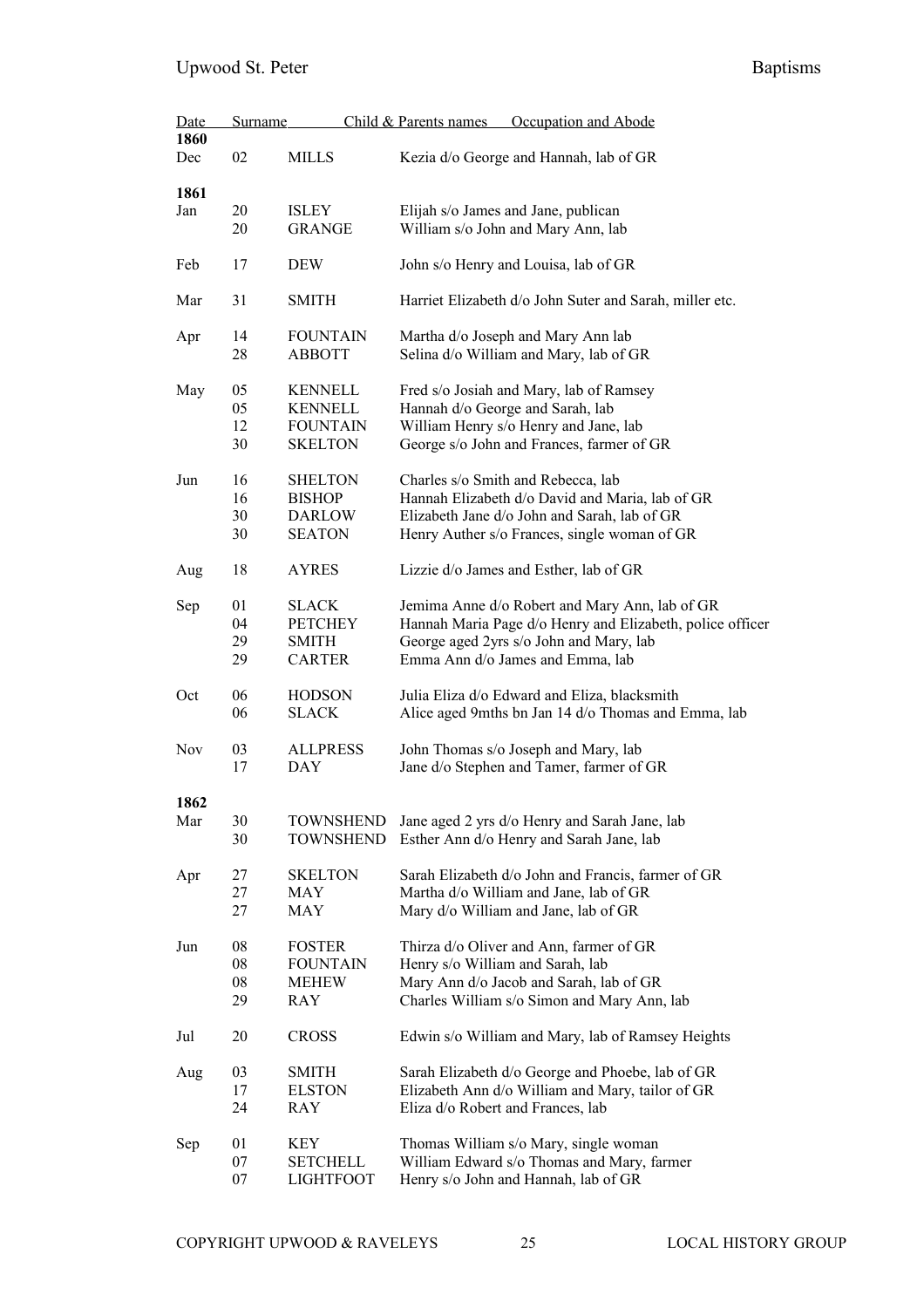| Date        | Child & Parents names<br><b>Surname</b><br>Occupation and Abode |                                                                                                                                                                                            |                                                                                                                                                                                                                                                                                                                                                                                                                                                                                                                                                                                                                                                                                   |  |
|-------------|-----------------------------------------------------------------|--------------------------------------------------------------------------------------------------------------------------------------------------------------------------------------------|-----------------------------------------------------------------------------------------------------------------------------------------------------------------------------------------------------------------------------------------------------------------------------------------------------------------------------------------------------------------------------------------------------------------------------------------------------------------------------------------------------------------------------------------------------------------------------------------------------------------------------------------------------------------------------------|--|
| 1862<br>Sep | 21<br>21                                                        | <b>SHELTON</b><br><b>FOSTER</b>                                                                                                                                                            | Emma d/o George and Ellen, lab<br>Benjaman s/o William and Mary Ann, lab                                                                                                                                                                                                                                                                                                                                                                                                                                                                                                                                                                                                          |  |
| Oct         | 26                                                              | <b>SEATON</b>                                                                                                                                                                              | Hannah d/o Robert and Sophy, lab                                                                                                                                                                                                                                                                                                                                                                                                                                                                                                                                                                                                                                                  |  |
| Dec         | 25                                                              | <b>DARLOW</b>                                                                                                                                                                              | William Edward s/o John and Sarah Ann, lab of GR                                                                                                                                                                                                                                                                                                                                                                                                                                                                                                                                                                                                                                  |  |
| 1863        |                                                                 |                                                                                                                                                                                            |                                                                                                                                                                                                                                                                                                                                                                                                                                                                                                                                                                                                                                                                                   |  |
| Jan         | 18                                                              | <b>SMITH</b>                                                                                                                                                                               | John Thomas s/o John Suter and Sarah, miller                                                                                                                                                                                                                                                                                                                                                                                                                                                                                                                                                                                                                                      |  |
| Feb         | 15                                                              | <b>CURTISS</b>                                                                                                                                                                             | James Whatford s/o William and Emma, lab                                                                                                                                                                                                                                                                                                                                                                                                                                                                                                                                                                                                                                          |  |
| Mar         | 08                                                              | <b>FOUNTAIN</b>                                                                                                                                                                            | David s/o Joseph and Mary Ann, lab                                                                                                                                                                                                                                                                                                                                                                                                                                                                                                                                                                                                                                                |  |
| Apr         | 19<br>19                                                        | <b>GRANGE</b><br><b>BISHOP</b>                                                                                                                                                             | John s/o John and Mary Ann, lab<br>Mary Ann Thompson d/o David and Maria, lab of GR                                                                                                                                                                                                                                                                                                                                                                                                                                                                                                                                                                                               |  |
| Jun         | 14<br>14<br>14<br>14<br>14<br>14<br>28<br>28<br>28<br>28<br>28  | <b>WHATFORD</b><br><b>GILSON</b><br><b>TEAT</b><br><b>TEAT</b><br><b>TEAT</b><br><b>KEY</b><br><b>WHATFORD</b><br><b>WHATFORD</b><br><b>WHATFORD</b><br><b>WHATFORD</b><br><b>WHATFORD</b> | William Arthur aged 2 yrs s/o Frances, single woman of GR<br>Sarah Jane d/o James Abbott and Emily Jane, lab of GR<br>Charles aged 5 yrs s/o Henry and Elizabeth, lab<br>William Henry aged 2yrs s/o Henry and Elizabeth, lab<br>Susan Ann d/o Henry and Elizabeth, lab<br>Thomas s/o Thomas and Charlotte, lab<br>James aged 17yrs s/o James and Elizabeth, publican & tailor of GR<br>John James aged 15yrs s/o James and Elizabeth, publican & tailor of GR<br>Hannah aged 12yrs d/o James and Elizabeth, publican & tailor of GR<br>Frederick aged 9yrs s/o James and Elizabeth, publican & tailor of GR<br>Arthur aged 7yrs s/o James and Elizabeth, publican & tailor of GR |  |
| Jul         | 12<br>12<br>12<br>12<br>12                                      | <b>KEY</b><br><b>KEY</b><br><b>KEY</b><br><b>KEY</b><br><b>SEATON</b>                                                                                                                      | Agnes Ann aged 4yrs d/o William and Eliza, publican<br>James Herbert aged 3yrs s/o William and Eliza, publican<br>Frederic William aged 1yr s/o William and Eliza, publican<br>Alice Augusta d/o William and Eliza, publican<br>James s/o James and Elizabeth, lab of GR                                                                                                                                                                                                                                                                                                                                                                                                          |  |
| Aug         | 09                                                              | <b>FOSTER</b>                                                                                                                                                                              | Sidney John bn 24.10.1860 s/o Oliver and Ann, farmer of GR                                                                                                                                                                                                                                                                                                                                                                                                                                                                                                                                                                                                                        |  |
| Sep         | 27                                                              | <b>RAWDING</b>                                                                                                                                                                             | George s/o George and Charlotte, servant                                                                                                                                                                                                                                                                                                                                                                                                                                                                                                                                                                                                                                          |  |
| Oct         | 11<br>25<br>25                                                  | <b>DARLOW</b><br><b>SMITH</b><br>MILLS                                                                                                                                                     | Frederic s/o William and Eliza, lab of GR<br>Ann d/o George and Phoebe, lab<br>Edward George s/o Susan, single woman of GR                                                                                                                                                                                                                                                                                                                                                                                                                                                                                                                                                        |  |
| Nov         | 08<br>15<br>15                                                  | <b>KNIGHT</b><br><b>HODSON</b><br><b>HARLOCK</b>                                                                                                                                           | Rebecca Fountain d/o William and Sarah, lab<br>Emily Louisa d/o Edward and Eliza, blacksmith<br>Richard s/o Francis and Sarah Ann, lab                                                                                                                                                                                                                                                                                                                                                                                                                                                                                                                                            |  |
| Dec         | 20<br>27<br>27                                                  | <b>TOWNSHEND</b><br>COX<br><b>FOSTER</b>                                                                                                                                                   | Julia d/o Henry and Sarah Jane, lab<br>Alfred s/o Thomas and Lucy, lab of GR<br>Margaret aged 19yrs d/o William and Sarah, lab of GR                                                                                                                                                                                                                                                                                                                                                                                                                                                                                                                                              |  |
| 1864<br>Jan | 14                                                              | DEW                                                                                                                                                                                        | Mary Eliza d/o Henry and Lucy, lab of GR                                                                                                                                                                                                                                                                                                                                                                                                                                                                                                                                                                                                                                          |  |
| Feb         | 21<br>28                                                        | <b>SEATON</b><br><b>SNITCH</b>                                                                                                                                                             | Tom s/o Frances, single woman of GR<br>George aged 1yr s/o Henry and Emma, lab of GR                                                                                                                                                                                                                                                                                                                                                                                                                                                                                                                                                                                              |  |
| Mar         | 13                                                              | <b>CARTER</b>                                                                                                                                                                              | Louisa d/o James and Emma, lab                                                                                                                                                                                                                                                                                                                                                                                                                                                                                                                                                                                                                                                    |  |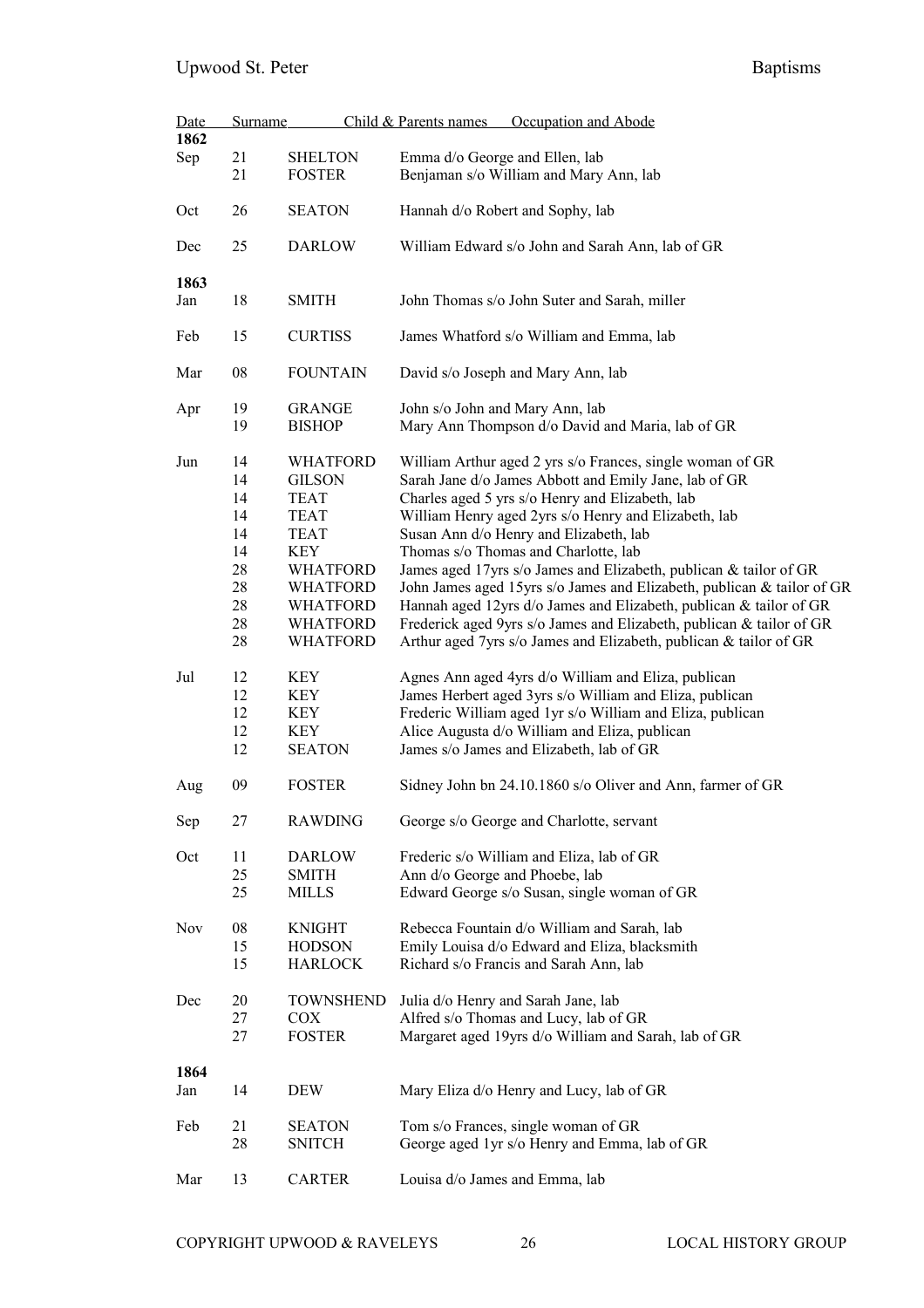| Date | <b>Surname</b> |                  | Child & Parents names<br>Occupation and Abode             |
|------|----------------|------------------|-----------------------------------------------------------|
| 1864 |                |                  |                                                           |
| Apr  | 03             | <b>ABBOTT</b>    | Rosina d/o William and Mary, lab of GR                    |
|      | 17             | <b>LIGHTFOOT</b> | William s/o John and Hannah, lab of GR                    |
|      | 17             | <b>BISHOP</b>    | Thomas s/o David and Maria, lab of GR                     |
|      | 24             | <b>SKELTON</b>   | Emma d/o John and Frances, farmer of GR                   |
|      |                |                  |                                                           |
| May  | 01             | <b>KENNELL</b>   | Ann Maria d/o George and Sarah, lab                       |
| Jul  | 10             | <b>FOUNTAIN</b>  | Caroline d/o Thomas and Joanna, lab                       |
| Oct  | 30             | <b>KNIGHT</b>    | Agar Mary, d/o Elizabeth, single woman of GR              |
| Nov  | 20             | <b>KNIGHT</b>    | Arthur s/o George and Sarah, lab of GR                    |
| Dec  | 04             | <b>DARLOW</b>    | Emma d/o John and Sarah Ann, lab of GR                    |
| 1865 |                |                  |                                                           |
| Jan  | 29             | <b>CURTIS</b>    | William Curtis s/o William and Emma, lab of Abbots Ripton |
| Feb  | 15             | <b>CLIFTON</b>   | Elizabeth aged 24yrs d/o John and Isabeller, farmer of GR |
|      | 15             | DAY              | Jane d/o Stephen and Tamer, farmer of GR                  |
|      | 15             | <b>DAY</b>       | John Thomas s/o Stephen and Tamer, farmer of GR           |
|      | 15             | <b>FOSTER</b>    | Mira Martha d/o Oliver and Ann, farmer of GR              |
|      | 15             | <b>FOSTER</b>    | Annie Maria d/o Oliver and Ann, farmer of GR              |
|      | 15             | <b>FOSTER</b>    | George James s/o Oliver and Ann, farmer of GR             |
|      | 15             | <b>FOSTER</b>    | Clara d/o Oliver and Ann, farmer of GR                    |
|      |                |                  |                                                           |
|      | 15             | <b>WHATFORD</b>  | Elizabeth Ann d/o William and Eliza, blacksmith of GR     |
| Mar  | 19             | <b>GRANGE</b>    | Emma d/o John and Mary Ann, lab                           |
|      | 19             | <b>CROSS</b>     | Pettit aged 5yrs s/o William and Elizabeth, lab           |
|      | 19             | <b>SHEPPARD</b>  | Sarah aged 3yrs d/o Samuel and Sarah, lab                 |
|      | 19             | <b>CROSS</b>     | Jane aged 15yrs d/o Sarah                                 |
|      |                |                  |                                                           |
| Apr  | 02             | <b>CHAPMAN</b>   | Sarah Hannah Chapman Moore d/o Emma                       |
|      | 04             | <b>SETCHELL</b>  | Annie Amelia d/o Thomas and Mary, farmer                  |
|      | 23             | <b>SINCLAIR</b>  | Daniel aged 5yrs s/o Robert and Lydia, lab                |
|      | 23             |                  | Rosina aged 2yrs d/o Robert and Lydia, lab                |
|      | 23             | <b>SINCLAIR</b>  | Joseph s/o Robert and Lydia, lab                          |
|      |                | <b>SINCLAIR</b>  |                                                           |
| May  | 14             | <b>FOUNTAIN</b>  | Mary Ann Rebecca d/o Joseph and Mary Ann, lab             |
| Jun  | 11             | <b>TOWNSEND</b>  | Selina d/o Henry and Sarah Jane, lab                      |
|      | 20             | <b>SETCHELL</b>  | Rose aged 13yrs d/o George Dring and Elizabeth, miller    |
|      | 25             | <b>BISHOP</b>    | Emily Hannah d/o David and Maria, lab of GR               |
| Jul  | 16             | <b>SMITH</b>     | Stephen Denniss s/o John Suter and Sarah, miller          |
|      | 16             | <b>TAYLOR</b>    | Alfred aged 3yrs s/o John and Mary Ann, carpenter of GR   |
|      | 16             | TAYLOR           | Eliza Jane d/o John and Mary Ann, carpenter of GR         |
|      | 16             | JUDD             | Sarah Ann aged 4yrs d/o John and Eliza, lab of GR         |
|      | 16             | JUDD             | Alfred s/o John and Eliza, lab of GR                      |
|      | 16             | <b>DENTON</b>    | Ann aged 13yrs d/o James and Frances, lab of GR           |
|      | 23             | <b>BIRD</b>      | Emily d/o John and Jane, lab                              |
|      | 23             | <b>BIRD</b>      | George s/o William and Sarah Ann, lab                     |
|      | 30             | <b>SNITCH</b>    | Mary d/o Henry and Emma, lab of GR                        |
|      |                |                  |                                                           |
| Aug  | 27             | <b>GILSON</b>    | Mary Ann d/o James and Emma, lab of Ramsey Fen            |
|      | 27             | WHATFORD         | Sarah Jane aged 21yrs d/o James and Deborah, lab of GR    |
|      |                |                  |                                                           |
| Nov  | 12             | <b>FOSTER</b>    | Eliza Priscilla d/o William and Mary Ann, lab             |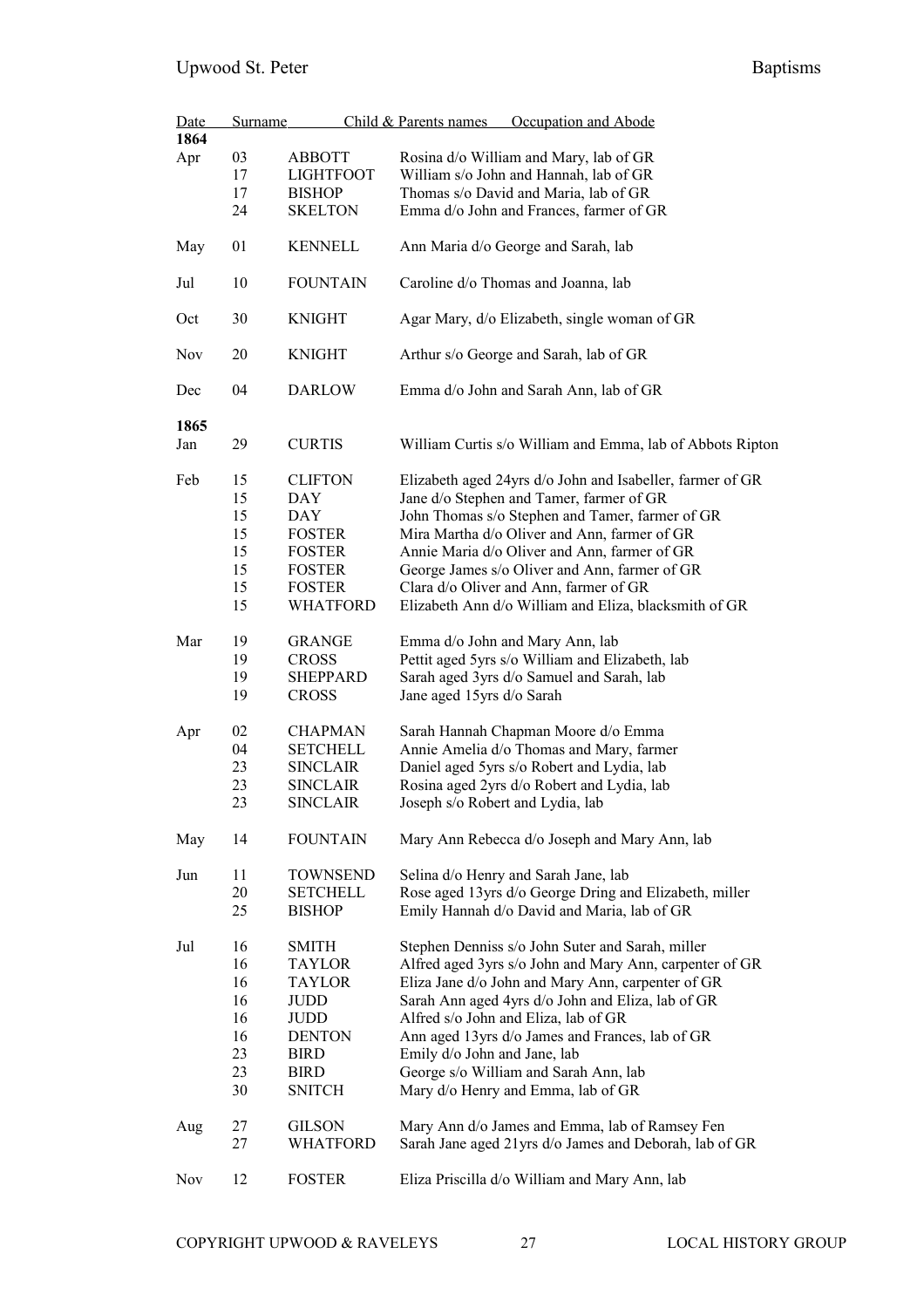| Date<br>1866 | Surname |                  | Occupation and Abode<br>Child & Parents names                                                      |
|--------------|---------|------------------|----------------------------------------------------------------------------------------------------|
| Feb          | 25      | <b>TEAT</b>      |                                                                                                    |
|              | 25      | <b>CANNARD</b>   | Harry s/o William and Elizabeth, lab of GR<br>Elizabeth d/o John and Frances, lab                  |
| Mar          | 04      | <b>SHELTON</b>   | Elizabeth Ann d/o Joseph and Mary Ann, lab                                                         |
|              | 04      | <b>PACK</b>      | George s/o George and Elizabeth, lab                                                               |
| Mar          | 29      | <b>SQUIRES</b>   | Thomas aged 14yrs s/o John and Mary, lab                                                           |
|              | 29      | <b>JACOBS</b>    | Richard aged 15yrs s/o James and Rebecca, carpenter                                                |
|              | 29      | <b>JACOBS</b>    | James aged 12yrs s/o James and Rebecca, carpenter                                                  |
|              | 29      | <b>JACOBS</b>    | Susan aged 10yrs d/o James and Rebecca, carpenter                                                  |
| Apr          | 22      | DARLOW           | Jane d/o John and Sarah Ann, lab of GR                                                             |
|              | 29      | <b>SEATON</b>    | Martha d/o Robert and Sophy, lab                                                                   |
| May          | 06      | <b>COX</b>       | Jane d/o Thomas and Lucy, lab of GR                                                                |
|              | 06      | <b>HOBBS</b>     | William Thomas aged 16yrs s/o Thomas and Jane, lab of GR                                           |
| Jun          | 17      | <b>SHEARS</b>    | Willie John aged 3mths s/o George and Emma Maria, head groom of<br>St. Georges, Hanover Sq. London |
| Jul          | 01      | <b>HODSON</b>    | Florance Grace s/o Edward and Eliza, blacksmith of London                                          |
|              | 01      | <b>TOWNSHEND</b> | William Henry s/o William and Jane, lab                                                            |
|              | 01      | <b>SCOTNEY</b>   | Sarah Jane d/o Joseph and Mary, lab of Holme                                                       |
|              | 01      | <b>SNITCH</b>    | Mary Elizabeth d/o James and Hannah, lab of Campden Town London                                    |
|              | 01      | SLACK            | James Robert s/o Robert and Mary Ann, lab of GR                                                    |
| Aug          | 05      | <b>SLACK</b>     | Thomas Bonnie aged 2yrs bn 1864 s/o Thomas and Emily, lab                                          |
|              | 05      | <b>SHELTON</b>   | Bill aged 2yrs s/o George and Ellen, lab                                                           |
|              | 05      | <b>SHELTON</b>   | Mary Ann d/o George and Ellen, lab                                                                 |
|              | 26      | <b>FOUNTAIN</b>  | Jane d/o Thomas and Joanna, lab                                                                    |
|              | 27      | <b>MOORE</b>     | Thomas Simon s/o Isaac and Emma, lab                                                               |
| Sep          | 09      | <b>GILSON</b>    | Robert s/o Fredric and Sarah, lab of GR                                                            |
|              | 23      | <b>ABBOTT</b>    | Clara d/o William and Mary, lab of GR                                                              |
| Oct          | 14      | <b>INGLE</b>     | William Henry s/o Charles and Mary, lab of GR                                                      |
|              | 14      | <b>AYRES</b>     | Ann Eliza d/o James and Esther, lab of Little Raveley                                              |
|              | 14      | <b>TOWNSHEND</b> | Emily d/o William and Jane, lab                                                                    |
|              | 14      |                  | MARRINGTON Elizabeth Hannah d/o Thomas and Martha, lab of GR                                       |
|              | 21      | <b>SETCHELL</b>  | Alfred s/o Thomas and Elizabeth Ann, miller, baker & farmer                                        |
|              | 28      | <b>KENNELL</b>   | William s/o George and Sarah, lab                                                                  |
| Nov          | 18      | <b>KNIGHT</b>    | Mary Ann Fountain d/o William and Sarah, lab                                                       |
|              | 25      | <b>SHELTON</b>   | Elijah aged 3yrs s/o Smith and Rebecca, lab                                                        |
|              | 25      | KEY              | Hannah d/o Thomas and Charlotte, lab                                                               |
|              | 25      | <b>TOWNSHEND</b> | Walter s/o Henry and Sarah Jane, lab                                                               |
|              | 29      | <b>DAY</b>       | Tamar d/o Stephen and Tamer, farmer of GR (GR school)                                              |
| Dec          | 05      | <b>MILLS</b>     | Fredrick Thomas s/o George and Hannah, lab of Little Raveley (GR sch)                              |
|              | 05      | <b>MILLS</b>     | John s/o George and Hannah, lab of Little Raveley (GR sch)                                         |
|              | 05      | <b>PEACH</b>     | John Robert s/o John and Martha, lab of Little Raveley (GR sch)                                    |
|              | 09      | <b>FOUNTAIN</b>  | Joseph s/o Joseph and Mary Ann, lab                                                                |
|              | 09      | <b>FOUNTAIN</b>  | John s/o Samuel and Elizabeth, lab                                                                 |
|              | 19      | <b>WHATFORD</b>  | Drusella d/o William and Eliza, blacksmith of GR (GR sch)                                          |
|              | 25      | <b>CARTER</b>    | Fred s/o James and Emma, lab                                                                       |
|              | 25      | <b>FOUNTAIN</b>  | Elizabeth Jane d/o Mary, single woman                                                              |
|              | 25      | <b>BLACKBURN</b> | Mary Elizabeth d/o George and Jane Meadows, brick layer of                                         |
|              |         |                  | St.James, Bermondsey London                                                                        |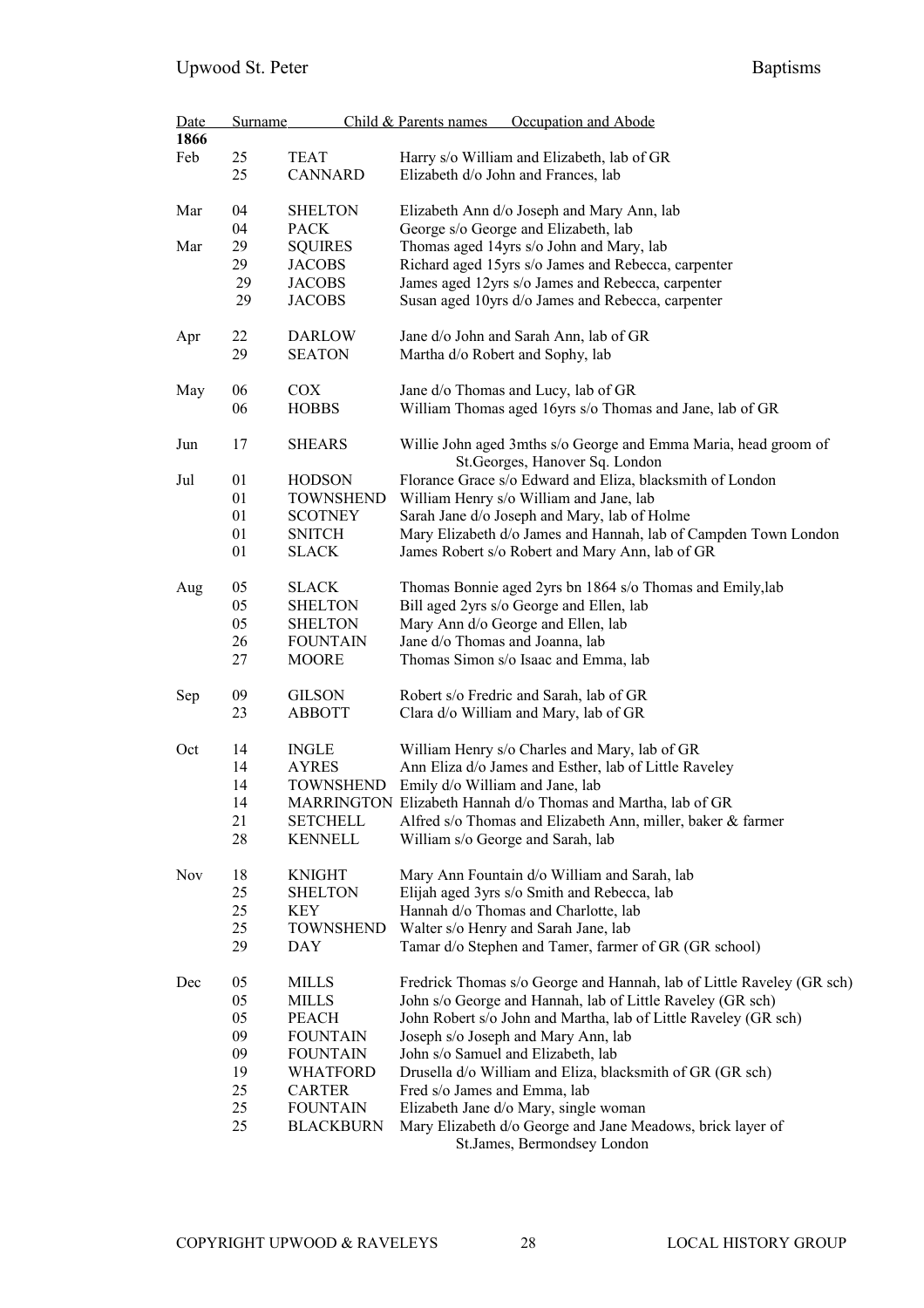| Date<br>1867 | <b>Surname</b> |                  | Child & Parents names            | Occupation and Abode                                                      |
|--------------|----------------|------------------|----------------------------------|---------------------------------------------------------------------------|
|              |                |                  |                                  |                                                                           |
| Jan          | 22             | <b>SKELTON</b>   |                                  | Annie d/o John and Frances, farmer of GR (GR sch)                         |
| Feb          | 17             | <b>SMITH</b>     |                                  | John s/o George and Phebe, lab of Willia Warwicks (GR sch)                |
|              | 24             | <b>PEACH</b>     |                                  | Martha d/o John and Betsy, lab of GR (GR sch)                             |
|              | 24             | <b>PEACH</b>     |                                  | Mary bn Mar 1853 d/o John and Jane, lab of GR (GR sch)                    |
|              |                |                  |                                  |                                                                           |
| Mar          | 18(p)          | <b>AUSTIN</b>    |                                  | Authar s/o Francis and Lydia, blacksmith                                  |
|              | 20             | <b>CRANE</b>     |                                  | Wright Edward s/o James Edward and Mary Jane, farmer                      |
|              | 27             | <b>SEATON</b>    |                                  | Martha bn 04.01.1853 d/o William and Mary, lab of GR (GR sch)             |
|              | 27             | <b>TEAT</b>      |                                  | Mary Eliza d/o William and Elizabeth, lab of GR (GR sch)                  |
|              | 31             | <b>LEACH</b>     |                                  | John Thomas s/o Henry and Margaret, lab of GR (GR sch)                    |
|              |                |                  |                                  |                                                                           |
| Apr          | 07             | <b>CURTIS</b>    |                                  | Thomas Stephens Curtis s/o William and Emma, lab of Abbots Ripton         |
|              | 24             | <b>LIGHTFOOT</b> |                                  | Sarah Ann aged _yrs d/o Levi and Eliza, lab of GR (GR sch)                |
|              | 24             | <b>LIGHTFOOT</b> |                                  | Elizabeth d/o Levi and Eliza, lab of GR (GR sch)                          |
|              | 25(p)          | <b>SLACK</b>     | Tamar bb d/o Mary Ann            |                                                                           |
|              |                |                  |                                  |                                                                           |
| May          | 05             | <b>TOFT</b>      |                                  | William Henry s/o James and Eliza, publican of GR(GR sch)                 |
|              | 05             | <b>KNIGHT</b>    |                                  | George s/o George and Sarah, lab of GR(GR sch)                            |
| Jun          | 30             | <b>MILLS</b>     |                                  | James s/o George and Hannah, lab of Lt Raveley(GR sch)                    |
|              | 30             | <b>PEACH</b>     |                                  | Jane aged 2yrs d/o Frederick and Jane, lab of Wennington(GR sch)          |
|              | 30             | <b>PEACH</b>     |                                  | William aged 4yrs 7mths s/o Frederick and Jane, lab of Wennington(GR sch) |
|              | 30             | <b>WHATFORD</b>  |                                  |                                                                           |
|              |                |                  |                                  | Sarah Hannah base born d/o Mahala of GR(GR sch)                           |
| Jul          | 21             | <b>DARLOW</b>    |                                  | John s/o John and Sarah Ann, lab of GR (GR sch)                           |
|              | 28             | <b>KNIGHT</b>    |                                  | Sarah Ann Leach base born d/o Elizabeth of GR (GR sch)                    |
|              |                |                  |                                  |                                                                           |
| Sep          | 15             | <b>PEACH</b>     |                                  | William Joseph s/o James and Matilda, lab of GR (GRsch)                   |
|              | 22             | <b>BIRD</b>      |                                  | Walter s/o William and Sarah Ann, lab                                     |
| Oct          | 13             | <b>GODFREY</b>   |                                  | Sarah Jane d/o William and Sarah, lab of St Marys Ramsey                  |
|              | 13             | <b>CROSS</b>     |                                  | Agnes d/o William and Mary, lab of St Marys Ramsey                        |
|              | 13             | <b>CROSS</b>     | Adelaide base born d/o Ann       |                                                                           |
|              |                |                  |                                  |                                                                           |
|              | 20             | <b>DEW</b>       |                                  | John Thomas s/o Henry and Lucy, lab of GR (GR sch)                        |
|              | 20             | <b>COLBERT</b>   |                                  | William George s/o William and Sarah Ann, lab of GR (GR sch)              |
|              | 20             | <b>COLBERT</b>   |                                  | Arthur Thomas s/o William and Sarah Ann, lab of GR (GR sch)               |
|              | 20             | <b>COLBERT</b>   |                                  | Harvey Edwin s/o William and Sarah Ann, lab of GR (GR sch)                |
|              | 20             | <b>COLBERT</b>   |                                  | Walter Joseph s/o William and Sarah Ann, lab of GR (GR sch)               |
|              | 27             | <b>SNITCH</b>    |                                  | Alice Ann d/o John and Elizabeth, lab of GR                               |
| <b>Nov</b>   | 24             | <b>BISHOP</b>    |                                  | Mary Ann d/o David and Maria, lab                                         |
| Dec          | 31(p)          | <b>SEATON</b>    |                                  | John s/o Edward and Susan, lab of GR                                      |
|              |                |                  |                                  |                                                                           |
| 1868         |                |                  |                                  |                                                                           |
| Jan          | 05             | <b>SINCLAIR</b>  | Sophia d/o Robert and Lydia, lab |                                                                           |
|              | 13(p)          | <b>JARVIS</b>    |                                  | Frederick s/o John and Elizabeth, police constable                        |
|              |                |                  |                                  |                                                                           |
| Mar          | 04             | <b>FOSTER</b>    |                                  | Esther bn Sep 1850 d/o William and Sarah, lab of GR (GR sch)              |
| Apr          | 10             | <b>JUDD</b>      |                                  | Eliza d/o John and Eliza, lab of GR (GR sch)                              |
|              |                | <b>SETCHELL</b>  |                                  | Lavinia d/o Thomas and Elizabeth Ann, miller & farmer                     |
|              | 14(p)          |                  |                                  |                                                                           |
|              | 29             | <b>SKELTON</b>   |                                  | John s/o John and Frances, farmer of GR (GR sch)                          |
| May          | 03             | <b>LIGHTFOOT</b> |                                  | Rachel d/o John and Hannah, lab of GR                                     |
|              | 03             | KEY              |                                  | Alice Augusta bn Aug 1864 d/o William and Eliza, inn keeper & carrier     |
|              | 03             | <b>TEAT</b>      |                                  | Joseph aged 2yrs s/o Henry and Elizabeth, lab                             |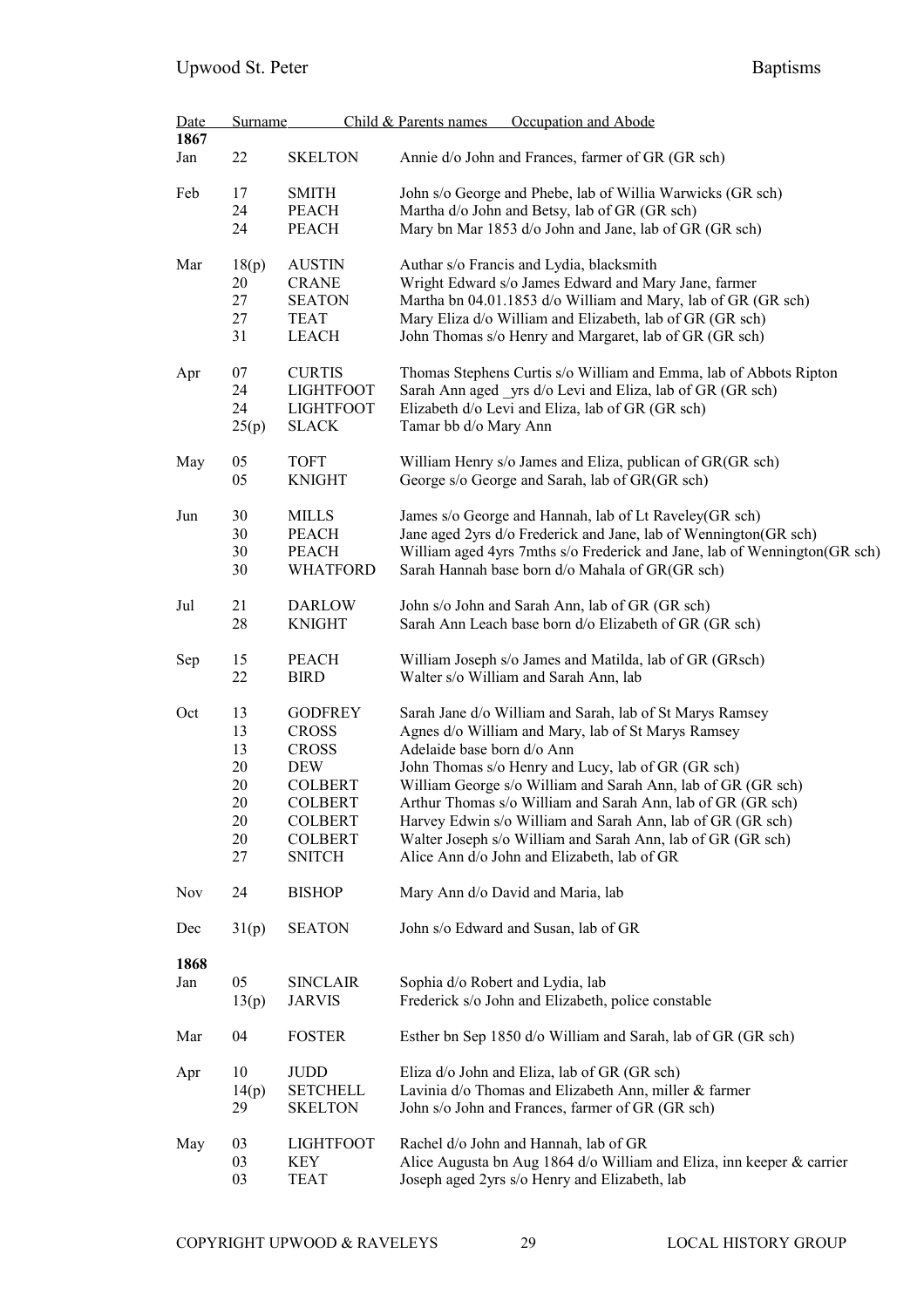| Date | <b>Surname</b> |                          | Occupation and Abode<br>Child & Parents names                                                             |
|------|----------------|--------------------------|-----------------------------------------------------------------------------------------------------------|
| 1868 |                |                          |                                                                                                           |
| May  | 31             | <b>KEY</b>               | Mary d/o Thomas and Charlotte, lab                                                                        |
|      | 31             | <b>TAYLOR</b>            | Ada d/o John and Mary Ann, carpenter of GR (GR sch)                                                       |
| Jul  | 05             | <b>SMITH</b>             | Frederick s/o George and Phoebe, lab of Willia Warwicks (GR sch)                                          |
|      | 12             | <b>TEAT</b>              | Annie d/o Henry and Elizabeth, lab                                                                        |
|      | 26             | <b>KNIGHT</b>            | Mary Eliza d/o David and Alice, lab of GR (GR sch)                                                        |
| Aug  | 23             | <b>TOWNSHEND</b>         | Smith s/o Henry and Sarah Jane, lab                                                                       |
|      | 25(p)          | <b>HARLOCK</b>           | William s/o George and Jane, lab of GR                                                                    |
| Sep  | 20             | <b>SHELTON</b>           | Robert s/o Joseph and Mary Ann, lab                                                                       |
|      | 27             | <b>FOSTER</b>            | George s/o William and Mary Ann, lab                                                                      |
| Oct  | 06(p)          | <b>BROWN</b>             | George Christopher s/o George Christopher and<br>Mary Charlotte, Corporal 2 <sup>nd</sup> . Life Guards   |
|      | 07(p)          | <b>SQUIRES</b>           | Mary Jane bb d/o Jane                                                                                     |
|      | 11             | <b>FOUNTAIN</b>          | Ann d/o Samuel and Elizabeth, lab                                                                         |
|      | 25             | <b>FOUNTAIN</b>          | Maria d/o Joseph and Mary Ann, lab                                                                        |
|      | 25<br>25       | <b>FOX</b><br><b>FOX</b> | Emma d/o John and Mary, brick layer of GR (GR sch)<br>Sally d/o John and Mary, brick layer of GR (GR sch) |
| Nov  | 29             | <b>KENNEL</b>            | Sarah d/o George and Sarah, lab                                                                           |
|      | 29             | <b>SHELTON</b>           | John s/o George and Ellen, lab                                                                            |
| Dec  | 02             | <b>DARLOW</b>            | Sarah d/o John and Sarah Ann, lab of GR (GR sch)                                                          |
|      | 09             | <b>SEATON</b>            | Eliza Elizabeth bn 04.08.1851d/o William and Mary, lab of GR (GR sch)                                     |
|      | 20             | <b>FOUNTAIN</b>          | Mary Eliza d/o Thomas and Joanna, lab                                                                     |
|      | 20             | <b>SHELTON</b>           | Julia d/o Smith and Rebecca, lab                                                                          |
| 1869 |                |                          |                                                                                                           |
| Feb  | 07             | <b>SEATON</b>            | Eliza d/o Robert and Sophia, lab                                                                          |
|      | 24             | <b>LIGHTFOOT</b>         | Mary Ann d/o Levi and Eliza, lab of GR (GR sch)                                                           |
|      | 25             | <b>PEPPER</b>            | Robert aged 19yrs 10mths s/o Snelling and Sarah, apprentice of                                            |
|      |                |                          | Great Labourer [mistake ?-Raveley](GR sch)                                                                |
| Apr  | 01(p)          | <b>SNITCH</b>            | John Thomas s/o John and Elizabeth, lab of GR                                                             |
| May  | 02             | <b>PAPWORTH</b>          | William s/o William and Emma, lab of Sawtry                                                               |
|      | 30             | <b>GOODING</b>           | Julia d/o James and Harriet, lab of GR                                                                    |
| Jun  | 20             |                          | MARRINGTON Sarah d/o Tom and Martha, lab of GR (GR sch)                                                   |
|      | 27             | <b>TOFT</b>              | James s/o James and Eliza, publican of GR (GR sch)                                                        |
|      | 29             | <b>SHEPPERSON</b>        | Catherine Elizabeth d/o William and Eliza, carpenter of GR (GR sch)                                       |
|      | 29             | <b>SHEPPERSON</b>        | Mary Ann d/o William and Eliza, carpenter of GR (GR sch)                                                  |
|      | 29             | <b>SHEPPERSON</b>        | John Thomas s/o William and Eliza, carpenter of GR (GR sch)                                               |
| Jul  | 04             | WRIGHT                   | Florence d/o Octavius and Margaret, lab                                                                   |
|      | 06(p)          | WALKER                   | George William s/o William and Ann, lab                                                                   |
|      | 12(p)          | <b>STALLON</b>           | Hannah Elizabeth d/o Thomas and Elizabeth, lab                                                            |
|      | 15(p)          | <b>KNIGHT</b>            | George bb s/o Eliza of GR                                                                                 |
|      | 25             | <b>LEACH</b>             | William Henry (GR sch)                                                                                    |
| Sep  | 19             | COX                      | George s/o Thomas and Lucy, lab of GR (GR sch)                                                            |
|      | 19             | <b>TEAT</b>              | Sarah d/o William and Elizabeth, lab of GR (GR sch)                                                       |
|      | 26             | <b>FOUNTAIN</b>          | Amos Fountain s/o William and Sarah, lab                                                                  |
|      |                | otherwise KNIGHT         |                                                                                                           |
| Oct  | 31             | <b>CURTIS</b>            | George Curtis s/o William and Emma, lab of Abbots Ripton                                                  |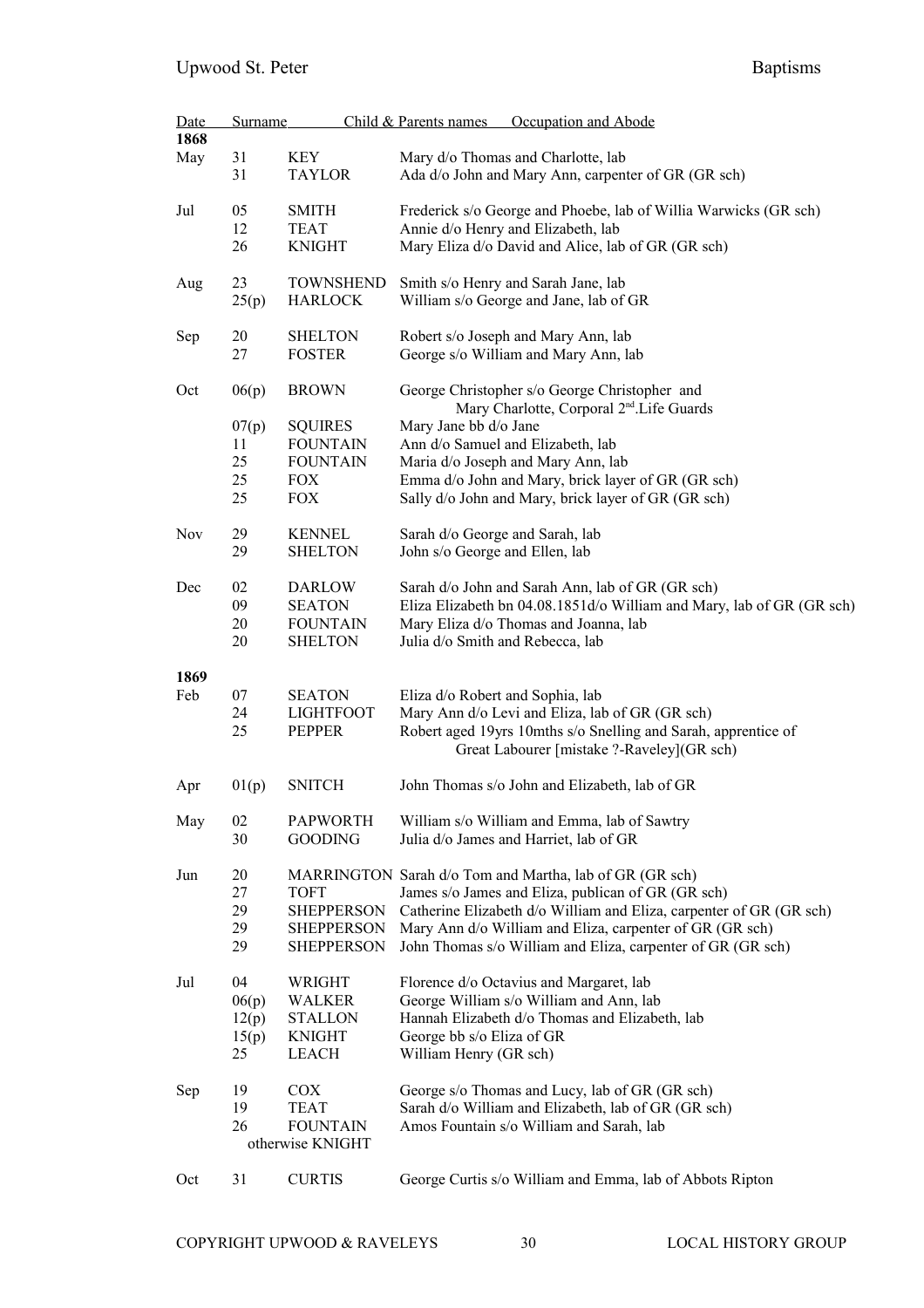| <b>Date</b> | <b>Surname</b> |                                   | Occupation and Abode<br>Child & Parents names                                                                         |
|-------------|----------------|-----------------------------------|-----------------------------------------------------------------------------------------------------------------------|
| 1869        |                |                                   |                                                                                                                       |
| Nov         | 03(p)          | <b>JACOBS</b>                     | Mary Charlotte bb d/o Rebecca                                                                                         |
| Dec         | 05             | <b>ISLEY</b>                      | Alice d/o Joseph and Sarah, lab                                                                                       |
|             | 26             | <b>SLACK</b>                      | Ada d/o Thomas and Emily, lab                                                                                         |
|             |                |                                   |                                                                                                                       |
| 1870        |                |                                   |                                                                                                                       |
| Jan         | 02             | <b>PEACH</b>                      | Mary Maria bn 15.11.1869 d/o James and Matilda, lab of GR (GR sch)                                                    |
|             | 21             | <b>AUSTEN</b>                     | Clara d/o Francis and Lydia, blacksmith                                                                               |
| Feb         | 13             | <b>KNIGHT</b>                     | Ellenor Jane d/o George and Sarah, lab of GR (GR sch)                                                                 |
|             |                |                                   |                                                                                                                       |
| Mar         | 13             | <b>DEW</b>                        | Charles Robert s/o Henry and Lucy, lab of GR (GR sch)                                                                 |
|             | 20             | <b>FOUNTAIN</b>                   | Charles Edward s/o Joseph and Mary Ann, lab                                                                           |
|             | 23(p)          | <b>JARVIS</b>                     | Agnes aged _yrs d/o John and Elizabeth, police constable                                                              |
|             | 27             | <b>INGLE</b>                      | Ernest s/o Charles and Mary, lab of Ramsey (GR sch)                                                                   |
| Apr         | 24             | <b>TOWNSHEND</b>                  | Charles s/o Henry and Sarah Jane, lab                                                                                 |
|             |                |                                   |                                                                                                                       |
| May         | 15             | KEY                               | Jesse Hidson s/o Thomas and Charlotte, lab                                                                            |
|             | 22             | <b>TEAT</b>                       | Mary Elizabeth bb d/o Mary Ann of GR (GR sch)                                                                         |
|             | 26             | <b>KEY</b>                        | Evelyn Louisa d/o William and Eliza, inn keeper & carrier                                                             |
| Jun         | 19             | <b>BISHOP</b>                     | Louisa Gertrude d/o David and Maria, lab                                                                              |
|             | 19             | <b>SEATON</b>                     | George s/o Edward and Susan, lab of GR (GR sch)                                                                       |
|             | 19             | <b>MILLS</b>                      | John Thomas bb s/o Mary Ann of GR (GR sch)                                                                            |
|             |                |                                   | (mother's name Mary Ann W.O.F.H)                                                                                      |
|             | 19             | <b>PEACH</b>                      | Constance Mary d/o John and Betsy, lab of GR(GR sch)                                                                  |
|             | 26             | <b>GLOVER</b>                     | Charles William s/o Frederic and Elizabeth, lab                                                                       |
|             |                |                                   |                                                                                                                       |
| Jul         | 24             | <b>SHELTON</b>                    | Alfred s/o George and Ellen, lab                                                                                      |
|             | 31             | <b>KNIGHT</b>                     | Rachel d/o Henry and Mary Ann, lab of GR (GR sch)                                                                     |
|             |                |                                   |                                                                                                                       |
| Aug         | 07             | <b>DARLOW</b><br><b>WALKER</b>    | James s/o John and Sarah Ann, lab of GR (GR sch)<br>Elizabeth Ann d/o William and Ann, lab                            |
|             | 24(p)          |                                   |                                                                                                                       |
| Sep         | 05             | <b>HAWKES</b>                     | George Edward Robert s/o George Edward and Mary Ann tailor &                                                          |
|             |                |                                   | shopkeeper of GR (GR sch)                                                                                             |
|             | 05             | <b>HAWKES</b>                     | Lavinia aged 19yrs bn 24.10.1850 d/o Thomas and Rebecca, tailor (GR sch)                                              |
|             | 25             | <b>ELDERKIN</b>                   | Adelaide d/o Thomas and Sarah Ann, lab                                                                                |
|             |                |                                   |                                                                                                                       |
| Nov         | 06             | <b>SNITCH</b>                     | John Thomas s/o John and Elizabeth, lab of St Georges, East London                                                    |
|             | 13             | <b>FOUNTAIN</b>                   | Thomas s/o Thomas and Joanna, lab                                                                                     |
|             | 20<br>27       | <b>WHATFORD</b><br><b>ALPRESS</b> | John s/o William and Frances, lab of GR (GR sch)                                                                      |
|             | 27             | <b>SMITH</b>                      | Harriet Ann d/o William Henry and Jane Hannah, lab of St Marys Ramsey<br>George Herbert s/o Joseph and Sarah Ann, lab |
|             |                |                                   |                                                                                                                       |
| Dec         | 18             | <b>PAPWORTH</b>                   | John Thomas s/o William and Emma, lab                                                                                 |
|             | 25             | <b>MURFIN</b>                     | Adah d/o Samuel and Emma, publican                                                                                    |
|             |                |                                   |                                                                                                                       |
| 1871        |                |                                   |                                                                                                                       |
| Jan         | 07(p)          | STALLAN                           | William George s/o Thomas and Eliza, lab of GR                                                                        |
|             | 27(p)          | <b>HOBBS</b>                      | Augustus s/o George and Eliza, lab of GR (name meant to be Augusta d/o)                                               |
|             | 27(p)          | <b>HOBBS</b>                      | Mary Eliza bn Mar 1869 d/o George and Eliza, lab of GR                                                                |
|             |                |                                   |                                                                                                                       |
| Feb         | 05<br>05       | <b>SHELTON</b><br><b>HOBBS</b>    | William s/o Joseph and Mary Ann, lab<br>Ada Jane d/o David and Charlotte, lab of GR (GR sch)                          |
|             | 05             | <b>KNIGHT</b>                     | Benjamin s/o David and Alice, lab of GR (GR sch)                                                                      |
|             | 05             | <b>KNIGHT</b>                     | Sarah Jane d/o David and Alice, lab of GR (GR sch)                                                                    |
|             |                |                                   |                                                                                                                       |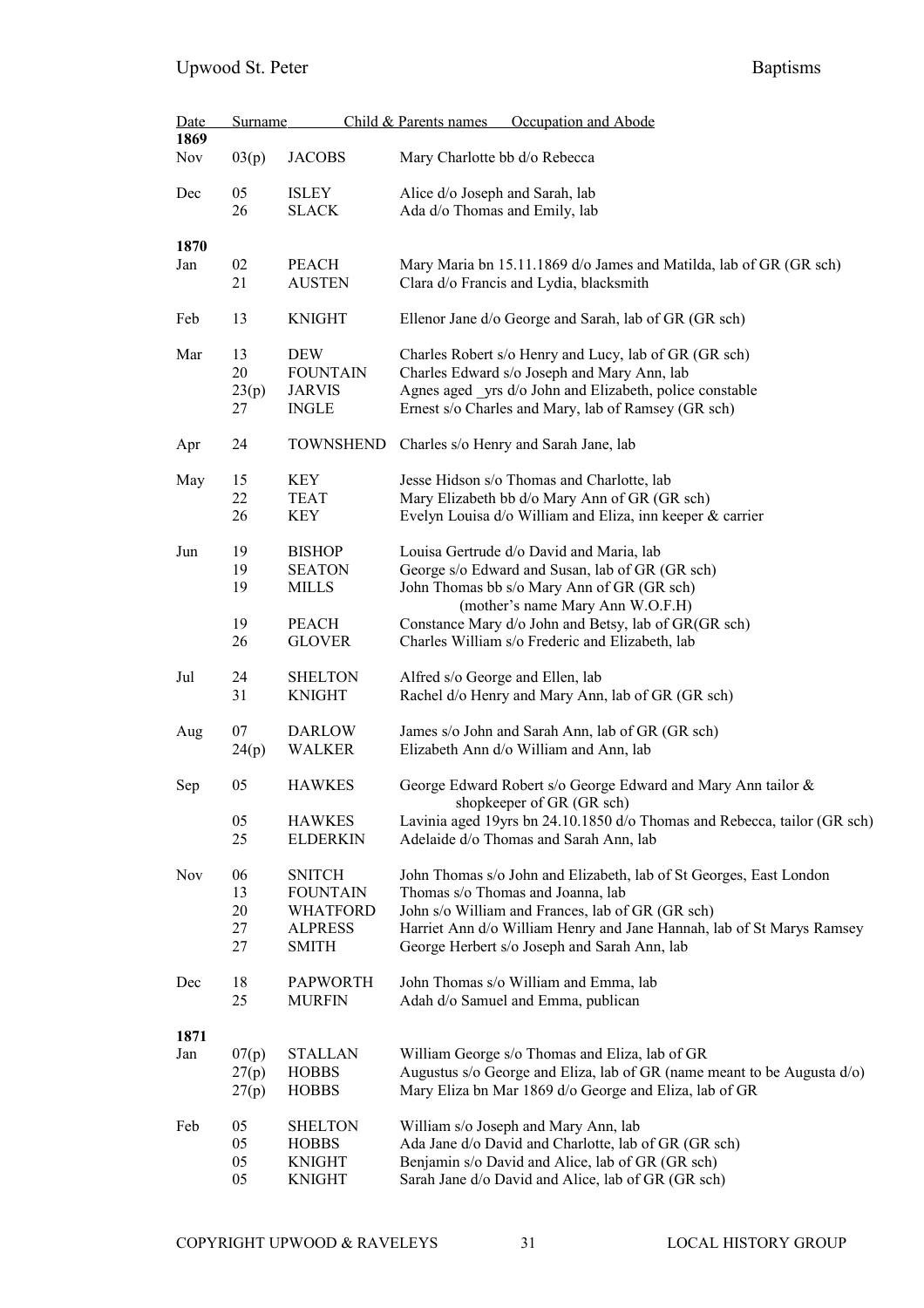| Date        | <b>Surname</b>                |                                                                     | Child & Parents names<br>Occupation and Abode                                                                                                                                                                                                                                  |  |  |  |
|-------------|-------------------------------|---------------------------------------------------------------------|--------------------------------------------------------------------------------------------------------------------------------------------------------------------------------------------------------------------------------------------------------------------------------|--|--|--|
| 1871<br>Feb | 26                            |                                                                     | HUTCHCRAFT Alice Ann d/o Jeremiah and Mary, lab                                                                                                                                                                                                                                |  |  |  |
| Mar         | 12                            | <b>TEAT</b>                                                         | George s/o William and Elizabeth, lab of GR (GR sch)                                                                                                                                                                                                                           |  |  |  |
| Apr         | 26(p)<br>30(p)                | <b>AYRES</b>                                                        | Sidney John s/o John and Betsy, lab of GR<br>MARRINGTON William Henry s/o Tom and Martha, lab of GR                                                                                                                                                                            |  |  |  |
| May         | 19(p)                         | DAY                                                                 | Arthur s/o Stephen and Tamar, farmer of GR                                                                                                                                                                                                                                     |  |  |  |
| Jun         | 04<br>18<br>25                | <b>FOUNTAIN</b><br><b>PEACH</b><br><b>SEATON</b>                    | George s/o Samuel and Elizabeth, lab<br>Martha Elizabeth aged 15mths d/o Mathew and Ann, lab of GR<br>Alice d/o Robert and Sophia, lab                                                                                                                                         |  |  |  |
| Jul         | 16                            | <b>JUDD</b>                                                         | Harriet d/o John and Eliza, lab of GR (GR sch)                                                                                                                                                                                                                                 |  |  |  |
| Sep         | 10<br>17                      | <b>GOODING</b><br><b>VOSS</b>                                       | Fred s/o James and Harriet, lab<br>Eliza d/o Samuel and Frances, lab                                                                                                                                                                                                           |  |  |  |
| Oct         | 22<br>28(p)<br>28(p)<br>29    | <b>KENNEL</b><br>WHITNEY<br><b>WHITNEY</b><br><b>WHATFORD</b>       | Edward William Frank s/o George and Sarah, lab<br>Matilda bb d/o Betsy<br>William George bb s/o Betsy<br>Emma d/o William and Frances, lab of GR (GR sch)                                                                                                                      |  |  |  |
| Nov         | 05<br>05<br>11(p)             | LIGHTFOOT<br>MILLS<br><b>AUSTEN</b>                                 | William Henry aged _ s/o Levi and Eliza, lab of GR (GR sch)<br>Sarah Eliza bb d/o Mary Ann of GR (GR sch)<br>Charles William s/o Francis and Lydia, blacksmith                                                                                                                 |  |  |  |
| Dec         | 27<br>27                      | <b>SETCHELL</b><br><b>SETCHELL</b>                                  | Kate d/o Thomas and Elizabeth Ann, farmer & miller<br>James Arthur bn Aug 1869 s/o Thomas and Elizabeth, farmer & miller                                                                                                                                                       |  |  |  |
| 1872        |                               |                                                                     |                                                                                                                                                                                                                                                                                |  |  |  |
| Jan         | 21                            | <b>DARLOW</b>                                                       | George s/o John and Sarah Ann, lab of GR (GR sch)                                                                                                                                                                                                                              |  |  |  |
| Feb         | 04<br>18<br>19(p)<br>25       | <b>MURFIN</b><br><b>AMBRICK</b><br><b>PEACH</b><br><b>HAWKES</b>    | Hagar d/o Samuel and Emma, publican<br>William s/o John and Ann, lab<br>Emma Ann d/o Matthew and Ann, lab (name Jane not Ann W.O.F.H)<br>Rosa Ann d/o George Edward and Mary Ann, tailor &<br>shop keeper of GR (GR sch)                                                       |  |  |  |
| Mar         | 17<br>17<br>23(p)<br>31<br>31 | <b>HOBBS</b><br><b>STORY</b><br>DEW<br><b>SMITH</b><br><b>SMITH</b> | Augusta Jane d/o George and Eliza, lab of GR (GR sch)<br>John Thomas aged 14yrs s/o Thomas and Sarah Ann, lab of GR (GR sch)<br>Walter James s/o Henry and Lucy, lab of GR (GR sch)<br>John Thomas bn Jun 1869 bb s/o Ann<br>Sarah Jane bb d/o Ann                             |  |  |  |
| Apr         | 07(p)<br>14<br>14<br>28<br>28 | <b>FOSTER</b><br>LEACH<br><b>AYRES</b><br>SLACK<br>PEACH            | Martha d/o William and Mary Ann, lab<br>Joseph s/o Henry and Margaret, lab of GR (GR sch)<br>Ernest s/o John and Betsy, lab of GR GR sch)<br>Henry Edward s/o Thomas and Emily, lab<br>Louisa Annie bn 14.03.1874 [mistake? 1872] d/o James and<br>Matilda, lab of GR (GR sch) |  |  |  |
| May         | 29(p)                         | <b>STALLAN</b>                                                      | Martha Ann d/o Thomas and Eliza, lab of GR                                                                                                                                                                                                                                     |  |  |  |
| Jun         | 16<br>17(p)<br>23             | KEY<br><b>SEATON</b><br><b>DEIGHTON</b>                             | Edward s/o Thomas and Charlotte, lab<br>Sarah Elizabeth d/o Edward and Susan, lab of GR<br>John Thomas Berridge s/o George and Ellen, lab of GR(GR sch)                                                                                                                        |  |  |  |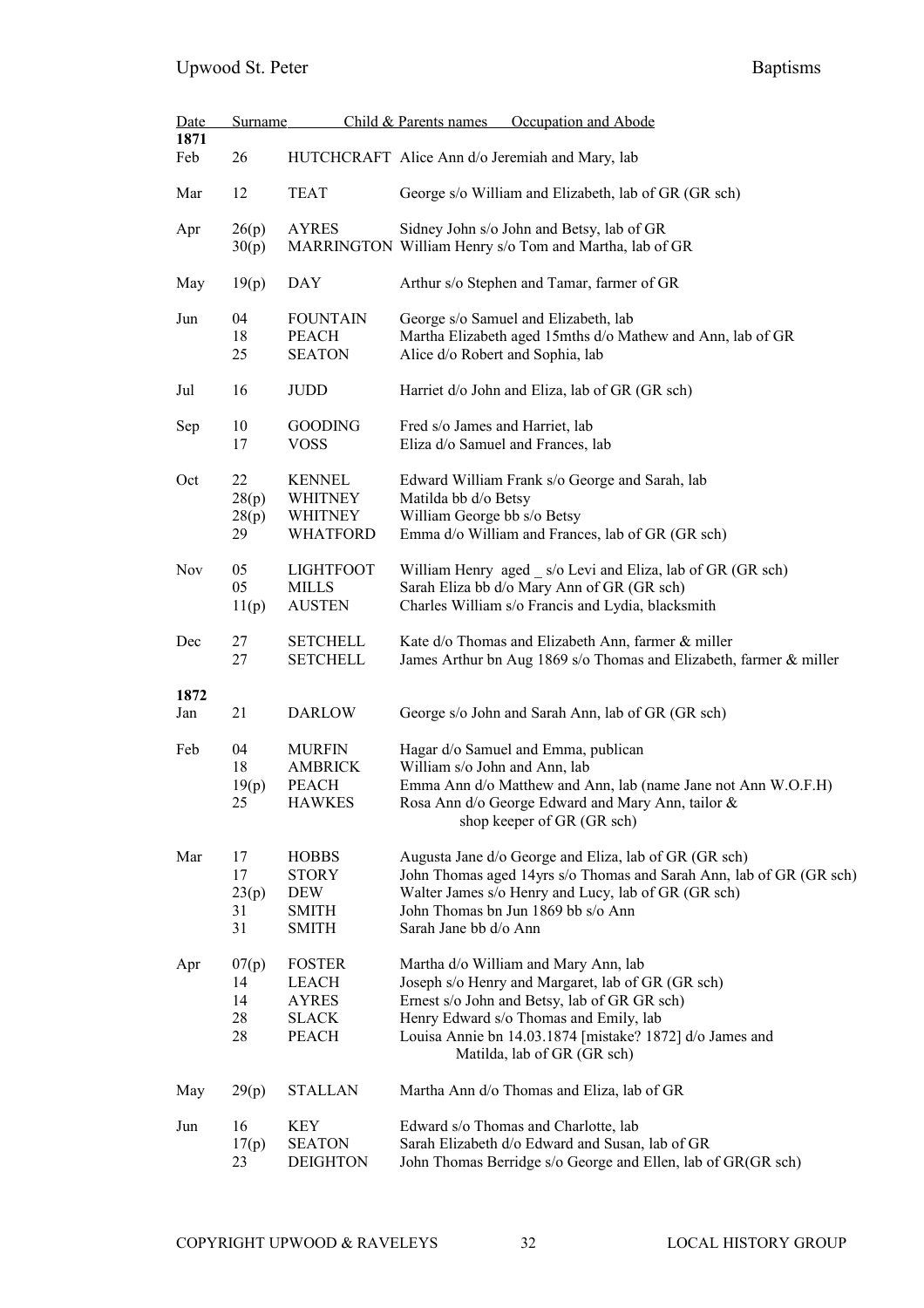| Date<br>1872 | <b>Surname</b> |                                    | Child & Parents names            | Occupation and Abode                                                                           |
|--------------|----------------|------------------------------------|----------------------------------|------------------------------------------------------------------------------------------------|
|              |                |                                    |                                  |                                                                                                |
| Jul          | 19<br>19       | <b>SINCLAIR</b><br><b>FOUNTAIN</b> |                                  | George bn 28.05.1870 s/o Robert and Lydia, lab<br>Lucy d/o Joseph and Mary Ann, lab            |
|              |                |                                    |                                  |                                                                                                |
| Aug          | 11             | <b>CULPIN</b>                      |                                  | Margaret Jane bn 06.08.1862 d/o Charles O'Connor and                                           |
|              |                |                                    |                                  | Ellen, implement maker of St Ives (GR sch)                                                     |
|              | 11             | <b>COX</b>                         |                                  | William George s/o George and [blank], lab of GR (GR sch)                                      |
|              | 18             | <b>SHELTON</b>                     |                                  | Elizabeth d/o Smith and Rebecca, lab                                                           |
|              |                |                                    |                                  |                                                                                                |
| Sep          | 01             | <b>HARDING</b>                     | John s/o Samuel and [blank], lab |                                                                                                |
|              | 01             | <b>ISLEY</b>                       | Edward s/o Joseph and Sarah, lab |                                                                                                |
|              | 29             | <b>CULPIN</b>                      |                                  | Ellen aged yrs d/o Charles O'Connor                                                            |
|              |                |                                    |                                  | and Ellen, implement maker of St Ives (GR sch)                                                 |
| Oct          | 06             | <b>JARVIS</b>                      |                                  | William John aged s/o John and Elizabeth, police constable                                     |
|              | 06             | <b>JARVIS</b>                      |                                  | Alexander s/o John and Elizabeth, police constable                                             |
|              | 06             | <b>TEAT</b>                        |                                  | Martha Teat d/o William and Elizabeth, lab of GR (GR sch)                                      |
|              | 06             | <b>MILLS</b>                       |                                  | Sarah Elizabeth d/o John and Esther, lab of GR (GR sch)                                        |
|              | 20             | <b>LENTON</b>                      |                                  | Matilda Ann d/o William and Jane, lab of Newark, Notts. (GR sch)                               |
|              |                |                                    |                                  |                                                                                                |
|              | 20             | <b>SEATON</b>                      |                                  | John Thomas s/o Peter and Mary Ann, lab of GR (GR sch)                                         |
| 1873         |                |                                    |                                  |                                                                                                |
| Jan          | 19             | <b>BIRD</b>                        |                                  | Louisa d/o William and Sarah Ann, lab                                                          |
|              |                |                                    |                                  |                                                                                                |
| Mar          | 23             | <b>ELDERKIN</b>                    |                                  | John Thomas s/o Thomas and Sarah Ann, lab                                                      |
|              | 23             | <b>ELDERKIN</b>                    | Mary Ann d/o Mary Ann            |                                                                                                |
| Apr          | 06             | <b>FOSTER</b>                      |                                  | James Warner bn Jan 1871 bb son of Mary Elizabeth Ann Isley                                    |
|              | 20             | <b>SHEPPERSON</b>                  |                                  | Grace Lavinia posthumous d/o William and Eliza, carpenter of GR (GR sch)                       |
|              |                |                                    |                                  |                                                                                                |
| Jun          | 08             | <b>HAWKES</b>                      |                                  | John Bullen s/o George Edward and Mary Ann, tailor &                                           |
|              |                |                                    |                                  | shop keeper of GR (GR sch)                                                                     |
|              | 08             | <b>WHATFORD</b>                    |                                  | Arthur s/o William and Francis, lab of GR (GR sch)                                             |
|              | 22             | <b>FOUNTAIN</b>                    |                                  | Minnie d/o Samuel and Elizabeth, lab                                                           |
|              | 29             | <b>KNIGHT</b>                      |                                  | George Halry bn 23.08.1872 s/o Henry and Mary Ann, lab of GR (GR sch)                          |
|              | 29             |                                    |                                  | MARRINGTON Frances d/o Tom and Martha, lab of GR (GR sch)                                      |
| Jul          | 15             | <b>PASHLER</b>                     |                                  | Annie d/o Baxter and Francis Matilda, farmer of Cawnton Notts                                  |
|              |                |                                    |                                  | [was admitted into the congregation having been privately baptised by the minister of Cawnton] |
|              | 15             | <b>PASHLER</b>                     |                                  | William s/o Baxter and Francis Matilda, farmer of Cawnton Notts                                |
|              | 20             |                                    |                                  |                                                                                                |
|              |                | <b>BRAYBROOK</b>                   |                                  | Herbert s/o William and Mary Ann, lab                                                          |
|              | 20             | <b>SHELTON</b>                     |                                  | Elizabeth bn Nov 1872 d/o George and Ellen, lab                                                |
|              | 27             | <b>BIRD</b>                        | Thomas s/o John and Jane, lab    |                                                                                                |
| Aug          | 17             | <b>SHELTON</b>                     |                                  | George s/o Joseph and Mary Ann, lab                                                            |
|              | 24             | RAY                                | James bb s/o Sarah               |                                                                                                |
|              | 24             | <b>AMBRICK</b>                     | Caroline d/o John and Ann, lab   |                                                                                                |
|              | 24             | <b>AUSTEN</b>                      |                                  | Emily d/o Francis and Lydia, blacksmith                                                        |
|              |                |                                    |                                  |                                                                                                |
| Sep          | 14             | <b>BISHOP</b>                      |                                  | Thomas Key s/o David and Maria, lab                                                            |
|              | 14             | <b>WHATFORD</b>                    | Frederick s/o James and Mary     |                                                                                                |
| Nov          | 09             | <b>SEATON</b>                      |                                  | Elizabeth d/o Edward and Susan, lab of GR (GR sch)                                             |
|              | 30             | <b>HOW</b>                         |                                  | James William s/o Isaac and Martha, lab of GR (GR sch)                                         |
|              |                |                                    |                                  |                                                                                                |
| Dec          | 07             | <b>SMITH</b>                       | Ann d/o John and Mary, lab       |                                                                                                |
|              | 07             | <b>SMITH</b>                       |                                  | John Robert posthumous s/o John and Mary, lab                                                  |
|              | 07             | <b>HOBBS</b>                       |                                  | William Henry s/o David and Charlotte, lab of GR (GR sch)                                      |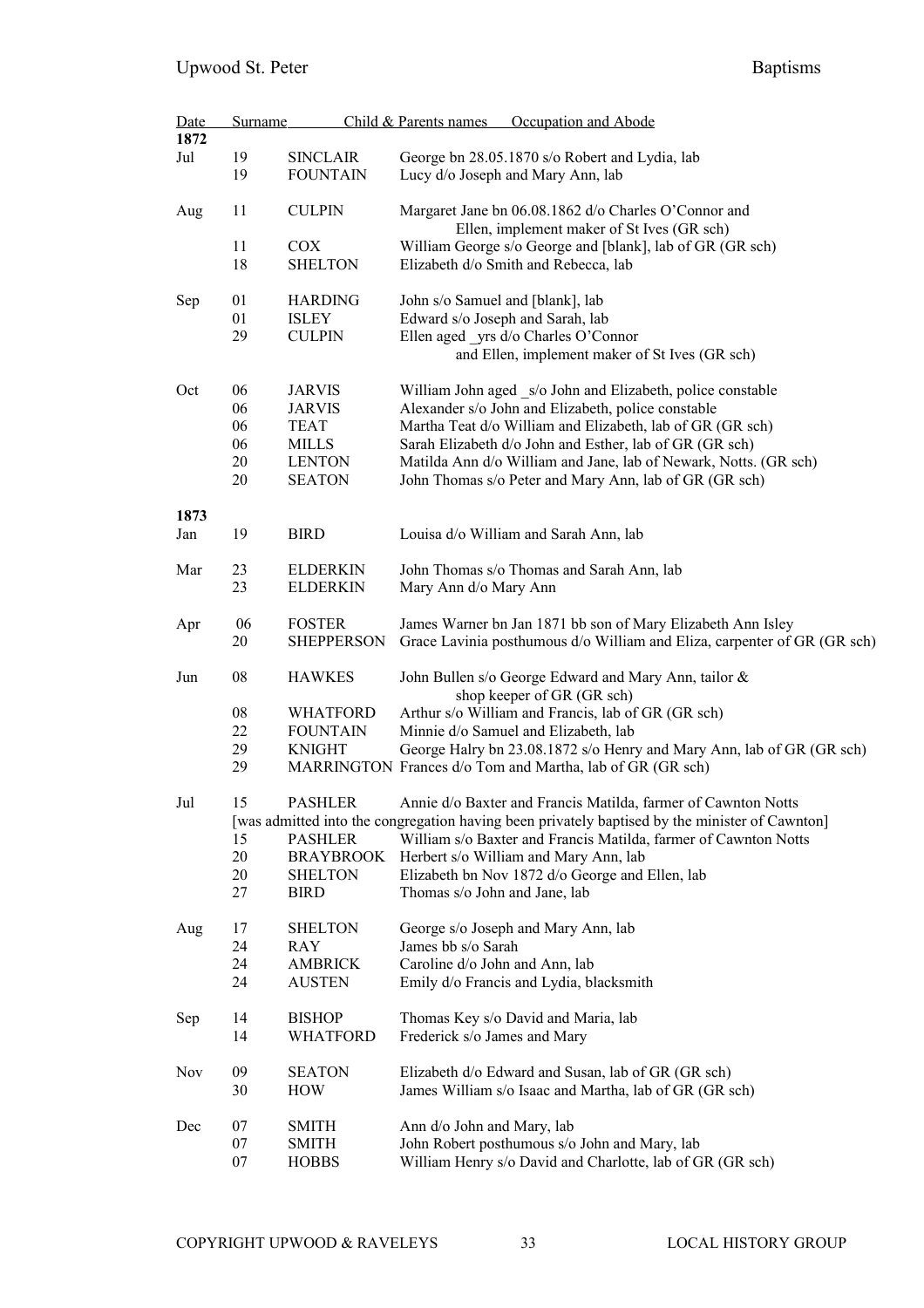| <b>Date</b> | <b>Surname</b>                     |                                                                                              | Occupation and Abode<br>Child & Parents names                                                                                                                                                                                                                                                                                                                                                              |  |  |
|-------------|------------------------------------|----------------------------------------------------------------------------------------------|------------------------------------------------------------------------------------------------------------------------------------------------------------------------------------------------------------------------------------------------------------------------------------------------------------------------------------------------------------------------------------------------------------|--|--|
| 1874<br>Feb | 02(p)                              | <b>SEATON</b>                                                                                | James s/o Peter and Mary Ann, lab of GR                                                                                                                                                                                                                                                                                                                                                                    |  |  |
| Mar         | ${\bf 08}$<br>26                   | <b>PAYNE</b><br><b>PASHLER</b>                                                               | Louisa d/o Cornelius and Susan, lab<br>Henrietta Wright d/o Baxter and Francis Matilda, farmer of Cawnton Notts                                                                                                                                                                                                                                                                                            |  |  |
| May         | 05                                 | <b>HOWARD</b>                                                                                | Elizabeth Jane bn 05.04.1874 d/o George and<br>Mary Ann, blacksmith of Eaton Socon, Beds                                                                                                                                                                                                                                                                                                                   |  |  |
|             | 24                                 | <b>JUDD</b>                                                                                  | Minnie d/o John and Eliza, lab of GR (GR sch)                                                                                                                                                                                                                                                                                                                                                              |  |  |
| Jun         | 28                                 | <b>VOSS</b>                                                                                  | Charles bn 09.06.1874 s/o Samuel and Frances, lab                                                                                                                                                                                                                                                                                                                                                          |  |  |
| Jul         | 12                                 | <b>MADDAMS</b>                                                                               | Benjamin Skelton bn 02.11.1854 s/o William and<br>Cecilia Maria, artisan of 139 Euston Rd, St. Pancras London                                                                                                                                                                                                                                                                                              |  |  |
| Aug         | 30                                 | <b>KENNEL</b>                                                                                | Ann Maria d/o George and Sarah, lab                                                                                                                                                                                                                                                                                                                                                                        |  |  |
| Sep         | 27                                 | <b>GOODING</b>                                                                               | Emily bn 05.09.1874 d/o James and Harriet, lab                                                                                                                                                                                                                                                                                                                                                             |  |  |
| Oct         | 04<br>04<br>04<br>04<br>04<br>04   | <b>DRING</b><br><b>DRING</b><br><b>DRING</b><br><b>DRING</b><br><b>DRING</b><br><b>DRING</b> | George bn 24.04.1862 s/o William and Alice, lab of GR (GR sch)<br>Sylpha bn 09.01.1864 d/o William and Alice, lab of GR (GR sch)<br>Elizabeth bn 09.11.1867 d/o William and Alice, lab of GR (GR sch)<br>Emily bn 20.08.1871 d/o William and Alice, lab of GR (GR sch)<br>Eliza Ann bn 16.08.1874d/o William and Alice, lab of GR (GR sch)<br>John bn 04.10.1860 s/o William and Alice, lab of GR (GR sch) |  |  |
| <b>Nov</b>  | 08<br>${\bf 08}$<br>08<br>08<br>22 | <b>STOREY</b><br><b>STOREY</b><br><b>STOREY</b><br><b>STOREY</b><br><b>SEATON</b>            | Frances bn 31.07.1862 d/o Thomas and Sarah Ann, lab of GR (GR sch)<br>Mary Ann bn 07.06.1865 d/o Thomas and Sarah Ann, lab of GR (GR sch)<br>George bn 07.07.1868 s/o Thomas and Sarah Ann, lab of GR (GR sch)<br>Elizabeth Abigail bn 18.04.1875 d/o Thomas and<br>Sarah Ann, lab of GR (GR sch)<br>Ada d/o Robert and Sophia, lab                                                                        |  |  |
| Dec         | 17(p)                              | <b>MAYHEW</b>                                                                                | Sarah Elizebeth bb d/o Martha of GR                                                                                                                                                                                                                                                                                                                                                                        |  |  |
| 1875<br>Jan | 24<br>24<br>31<br>31<br>31         | <b>KNIGHT</b><br><b>STALLAN</b><br><b>SHELTON</b><br><b>AMBRICK</b><br><b>ELDERKIN</b>       | Joseph bn 27.12.1874 s/o Henry and Mary Ann, lab<br>John Thomas bn 29.12.1874 s/o Thomas and Eliza, lab of GR (GR sch)<br>Sophia bn 09.01.1875 d/o George and Ellen, lab<br>John bn 10.01.1875 s/o John and Ann, lab<br>Martha bn 25.12.1874 bb d/o Louisa                                                                                                                                                 |  |  |
| Feb         | 16<br>16<br>28                     | <b>PEACH</b><br><b>PEACH</b><br><b>GLOVER</b>                                                | Sarah Emily bn 27.11.1874 d/o James and Matilda, lab of GR (GR sch)<br>William James bn 11.10.1874 bb s/o Mary Elizabeth of GR (GR sch)<br>Eliza Ann bn 20.11.1872 d/o Frederick and Elizabeth, lab of GR (GR sch)                                                                                                                                                                                         |  |  |
| Mar         | 14<br>14<br>14                     | <b>DEIGHTON</b><br><b>LEACH</b><br><b>HOBBS</b>                                              | Wiliam George bn 07.01.1875 s/o George and Ellen, lab of GR (GR sch)<br>Agnes bn 08.01.1875 d/o Henry and Margaret, lab of GR (GR sch)<br>John Thomas Barrett bn 08.10.1874 s/o David and<br>Charlotte, lab of GR (GR sch)                                                                                                                                                                                 |  |  |
| May         | 02                                 | <b>HOW</b>                                                                                   | Charles bn 11.03.1875 s/o Isaac and Martha, lab of GR (GR sch)                                                                                                                                                                                                                                                                                                                                             |  |  |
| Jun         | 27<br>28(p)<br>29                  | <b>SLACK</b><br><b>STOREY</b><br><b>HOBBS</b>                                                | Harry Samuel bn 05.04.1875 s/o Thomas and Emily, lab<br>John bn 20.06.1875 s/o Thomas and Sarah Ann, lab of GR<br>Hannah Elizabeth bn 04.05.1875 d/o George and Eliza, lab of GR (GR sch)                                                                                                                                                                                                                  |  |  |
| Jul         | 11<br>11                           | <b>ISLEY</b><br><b>TEAT</b>                                                                  | Grace bn 14.06.1875 d/o Frederick and Ann, publican of St Marys Ramsey<br>Emily bn13.06.1875 d/o Henry and Elizabeth, lab                                                                                                                                                                                                                                                                                  |  |  |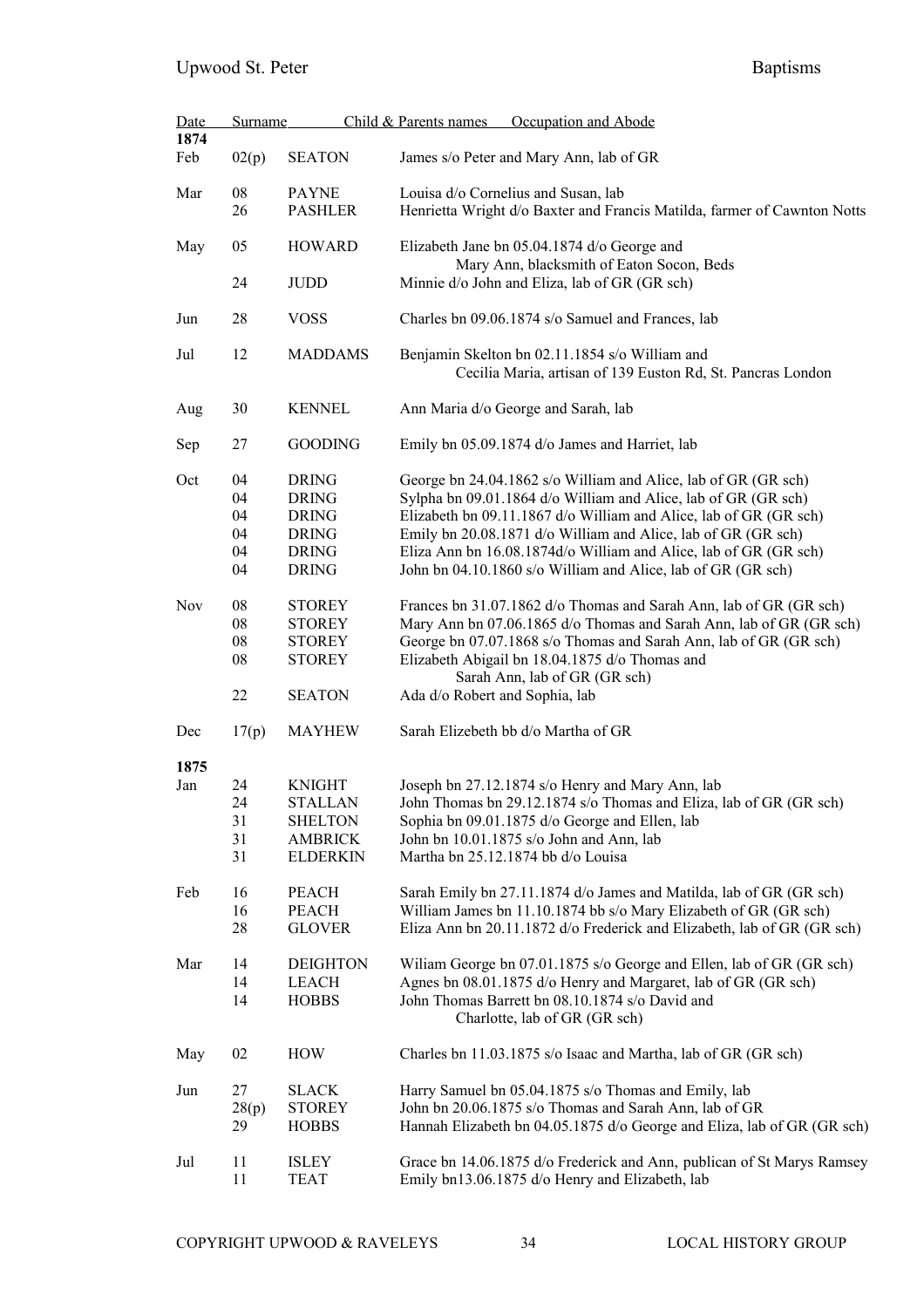| <b>Date</b><br>1875 | <b>Surname</b> |                  | Child & Parents names<br>Occupation and Abode                             |
|---------------------|----------------|------------------|---------------------------------------------------------------------------|
| Jul                 | 11             | <b>TEAT</b>      | Julia bn 26.12.1872 d/o Henry and Elizabeth, lab                          |
|                     | 11             | <b>TEAT</b>      | Frederick bn 6/7.07 1870 s/o Henry and Elizabeth, lab                     |
|                     | 18             | <b>WALKER</b>    | John William bn 24.06.1875 s/o William and Ann, lab                       |
|                     |                |                  |                                                                           |
| Oct                 | 24             | <b>ELDERKIN</b>  | James bn 07.09 1875 s/o Thomas and Sarah Ann, lab                         |
|                     |                | <b>BRAYBROOK</b> | [blank] /o William and Mary, lab                                          |
|                     |                |                  |                                                                           |
| 1876                |                |                  |                                                                           |
| Jan                 | 30             | <b>BISHOP</b>    | William Henry bn 05.01.1876 s/o David and Maria, lab                      |
|                     | 30             | <b>JINKS</b>     | John Jinks Key bn 12.02.1874 s/o Wm and Mary Eliza, of Holme              |
|                     |                |                  |                                                                           |
| Feb                 | 06             | RAY              | Elijah bn 15.01.1876 s/o Frederick and Rebecca, lab                       |
| [blank]             |                | <b>SHELTON</b>   | Walter bn 30.12.1875 s/o<br>[blank] lab                                   |
| [blank]             |                | <b>SHELTON</b>   | Henry bn 26.01.1876 s/o<br>[blank] lab                                    |
|                     |                |                  |                                                                           |
| Mar                 | 07(p)          |                  | MARRINGTON Eleanor Jane bn 26.08.1875 d/o Thomas and Martha, lab of GR    |
|                     |                |                  |                                                                           |
| Jun                 | 16(p)          | <b>SEATON</b>    | Arthur bn 24.05.1876 s/o Edward and Susan, lab of GR                      |
|                     |                |                  |                                                                           |
| Aug                 | 13             | <b>WHATFORD</b>  | George Williamb bn 02.06.1876 s/o William and Frances, lab of GR (GR sch) |
|                     | 13             | <b>HOWARD</b>    | Sarah Eveline bn 07.06.1876 d/o Thomas and Martha, mechanic of            |
|                     |                |                  | Bury (GR sch)                                                             |
|                     | 20             | <b>CROSS</b>     | Ethel Althea d/o William and Mary, gardener & shop keeper                 |
|                     |                |                  |                                                                           |
| Sep                 | 30             | <b>LEVERIDGE</b> | Mina Leveridge bn 24.09.1876 d/o William and                              |
|                     |                |                  | Selina, hawker travelling from place to place                             |
|                     | 30             | LEVERIDGE        | Abigail bn 08.09.1873 d/o William and                                     |
|                     |                |                  | Selina, hawker travelling from place to place                             |
|                     |                |                  |                                                                           |
| Oct                 | ${\bf 08}$     | <b>HODSON</b>    | Annie bn 24.09.1869 d/o Edward and Eliza, tradesman of                    |
|                     |                |                  | Dalston London N.E.                                                       |
|                     | ${\bf 08}$     | <b>HODSON</b>    | Ada bn 24.09.1869 d/o Edward and Eliza, tradesman of Dalston London N.E.  |
|                     | 08             | <b>TOWNSEND</b>  | James bn 18.03.1871 s/o William and Jane, groom of Ramsey                 |
|                     | ${\bf 08}$     | <b>TOWNSEND</b>  | Martha Jane bn 14.01.1876 d/o William and Jane, groom of Ramsey           |
|                     | ${\bf 08}$     | <b>TOWNSEND</b>  | Clara bn 29.11.1868 d/o William and Jane, groom of Ramsey, admitted to    |
|                     |                |                  | church, previously baptised at Ramsey (p)                                 |
|                     |                |                  |                                                                           |
| Nov                 | 12             | [blank]          | William George bn 15.09.1876 s/o William Thomas and Lucy                  |
|                     | 12             | <b>HOBBS</b>     | Solomon William bn 25.07.1876 s/o Henry and Jane, groom of GR             |
|                     |                |                  | [part of entry in pencil]                                                 |
| 1877                |                |                  |                                                                           |
| Jan                 | 14             | <b>KENNEL</b>    | Lizzie d/o George and Sarah, lab                                          |
|                     | 21             | <b>BIRD</b>      | Clara d/o John and Jane, lab                                              |
|                     | 28             | <b>CROSS</b>     | Kate bn 26.11.1876 d/o Frederick and Sarah, lab                           |
|                     | 28             | <b>SHELTON</b>   | George bn 02.12.1876 s/o George and Ellen, lab                            |
|                     | 28             | <b>ISLEY</b>     | James bn 23.12.1876 s/o Joseph and Sarah, lab                             |
|                     |                |                  |                                                                           |
| Feb                 | 07(p)          | <b>KNIGHT</b>    | Herbert s/ George and [blank], lab                                        |
|                     | 16             | <b>AUSTEN</b>    | Minnie Cecelia d/o Francis and Lydia, blacksmith                          |
|                     |                |                  |                                                                           |
| Mar                 | 30             | <b>HAWKES</b>    | Louisa Elizabeth Lavinia bn 14.01.1877 d/o George Edward and              |
|                     |                |                  | Mary Ann, shop keeper & tailor of GR (GR sch)                             |
|                     |                |                  |                                                                           |
| Apr                 | 22             | <b>FOUNTAIN</b>  | Elijah bn 25.03.1877 s/o Samuel and Elizabeth, lab                        |
|                     | 29             | <b>WALKER</b>    | Agnes bn 08.04.1877 d/o William and Ann, lab                              |
|                     |                |                  |                                                                           |
| Jul                 | 01             | <b>STAPLETON</b> | Herbert s/o George, police constable                                      |
|                     |                |                  | [part of entry in pencil]                                                 |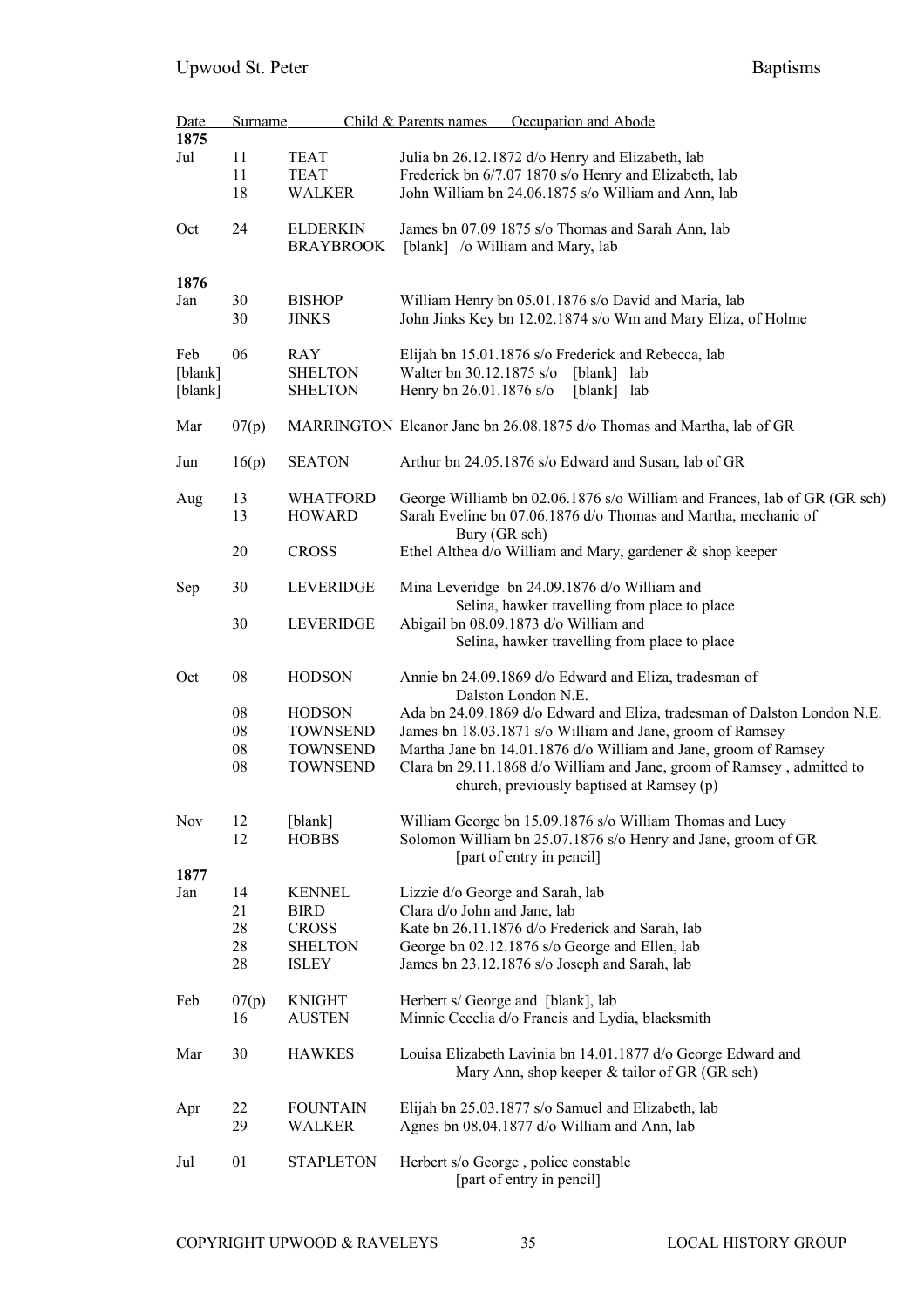| <b>Date</b><br>1877 | Surname                    |                                                                  | Child & Parents names                                                                                                                                                                      | Occupation and Abode                                                                                                                                                                                         |  |
|---------------------|----------------------------|------------------------------------------------------------------|--------------------------------------------------------------------------------------------------------------------------------------------------------------------------------------------|--------------------------------------------------------------------------------------------------------------------------------------------------------------------------------------------------------------|--|
| Jul                 | 29(p)                      | <b>SEATON</b>                                                    |                                                                                                                                                                                            | Ernest s/o Edward and Susan, lab of GR                                                                                                                                                                       |  |
| Aug                 | 05<br>12<br>12             | <b>PASHLER</b><br><b>ISLEY</b><br><b>ILLETT</b>                  | John Robert s/o Baxter and Frances Matilda,<br>Ellis bn 29.07.1877 s/o William Henry and Emma, lab<br>George Harry bn 29.07.1877 s/o George and Elizabeth, lab of<br><b>Ramsey Heights</b> |                                                                                                                                                                                                              |  |
| Sep                 | 23<br>23<br>23             | <b>HOBBS</b><br><b>HOBBS</b><br><b>DEIGHTON</b>                  | Elizabeth Ann d/o David and Charlotte, lab of GR (GR sch)<br>Alfred s/o George and Eliza, lab of GR (GR sch)<br>Naomi Jane d/o George and Ellen, lab of GR (GR sch)                        |                                                                                                                                                                                                              |  |
| Oct                 | 14<br>14<br>14             | [blank]<br><b>FOSTER</b><br><b>FOSTER</b>                        | Anna Maria [blank]                                                                                                                                                                         | James Isley bn 20.05.1873 s/o William and Mary Ann, lab of<br>Walshallan Lancs<br>Elizabeth bn 24.03.1877 d/o William and Mary Ann, lab of Walshallan Lancs                                                  |  |
|                     | 28<br>28                   | <b>ELDERKIN</b><br><b>ELDERKIN</b>                               |                                                                                                                                                                                            | Priscilla d/o Thomas and Sarah Ann, lab<br>George s/o Thomas and Sarah Ann, lab                                                                                                                              |  |
| 1878<br>Feb<br>Mar  | 10<br>31<br>31             | <b>LEACH</b><br><b>PEACH</b><br><b>AMBRICK</b>                   | [blank], lab of GR (GR sch)<br>[blank] of GR (GR sch)                                                                                                                                      | John s/o Elizabeth of Little Stukeley (GR sch)                                                                                                                                                               |  |
| Apr                 | 11                         | <b>AUSTEN</b>                                                    | Minnie Cecilia d/o Francis and Lydia, blacksmith                                                                                                                                           |                                                                                                                                                                                                              |  |
| Jun                 | 30                         | <b>KING</b>                                                      | Tom s/o James and Jane, lab                                                                                                                                                                |                                                                                                                                                                                                              |  |
| Jul                 | 07<br>07<br>07<br>07<br>14 | <b>KENNEL</b><br><b>SHELTON</b><br><b>CROSS</b><br><b>BISHOP</b> | Smith s/o George and Ellen, lab                                                                                                                                                            | Rosa Nelly d/o George and Sarah, lab<br>Ada d/o William and Hannah, coachman of North Croydon<br>MARRINGTON Martha Ann d/o Thomas and Martha, lab of GR (GR sch)<br>Agnes Charlotte d/o David and Maria, lab |  |
| Aug                 | 15(p)                      | <b>HARRETY</b>                                                   |                                                                                                                                                                                            | William Harpur s/o John and [blank], lab                                                                                                                                                                     |  |
| Oct                 | 13<br>13                   | <b>MAYHEW</b><br><b>MAYHEW</b>                                   | Eliza Ann bn 25.09.1877 d/o Jacob and Mary, lab of GR (GR sch)<br>Mary Ann bn 19.07.1876 d/o Martha of GR (GR sch)                                                                         |                                                                                                                                                                                                              |  |
| Nov                 | 17                         | <b>SHELTON</b>                                                   |                                                                                                                                                                                            | [blank] bn 12.10.1878 d/o Joseph and Mary Ann, lab                                                                                                                                                           |  |
| Dec                 | 22<br>25                   | <b>BRAYBROOK</b><br><b>SEATON</b>                                | James s/o Robert and Sophia, lab                                                                                                                                                           | [blank] /o William and Mary Ann, lab                                                                                                                                                                         |  |
| 1879<br>Jan         | 12                         | <b>TOWNSEND</b>                                                  |                                                                                                                                                                                            | Frederick Townsend bn 14.12.1878 s/o Frederick and Alice, lab                                                                                                                                                |  |
| Mar                 | 02                         | <b>HOBBS</b>                                                     |                                                                                                                                                                                            | Herbert James bn 20.01.1879 s/o [blank] (GR sch)                                                                                                                                                             |  |
| [blank]             |                            | <b>BOLTON</b>                                                    | [blank], lab                                                                                                                                                                               |                                                                                                                                                                                                              |  |
| [blank]             |                            | <b>COTTON</b>                                                    |                                                                                                                                                                                            | Clara Jane d/o [[blank] [entry in pencil]                                                                                                                                                                    |  |
| [blank]             |                            | <b>TEAT</b>                                                      | [blank], lab of GR (GR sch)                                                                                                                                                                |                                                                                                                                                                                                              |  |
| Sep                 | 14                         | <b>MADDAMS</b>                                                   |                                                                                                                                                                                            | Cecilia Maria d/o Benjamin Skelton and Adelaide, artisan of                                                                                                                                                  |  |
|                     | 14(p)                      | <b>WALKER</b>                                                    |                                                                                                                                                                                            | 92 Moire Rd, Finsbury Park, London<br>Ann bn 10.09.1879 d/o William and Ann, lab                                                                                                                             |  |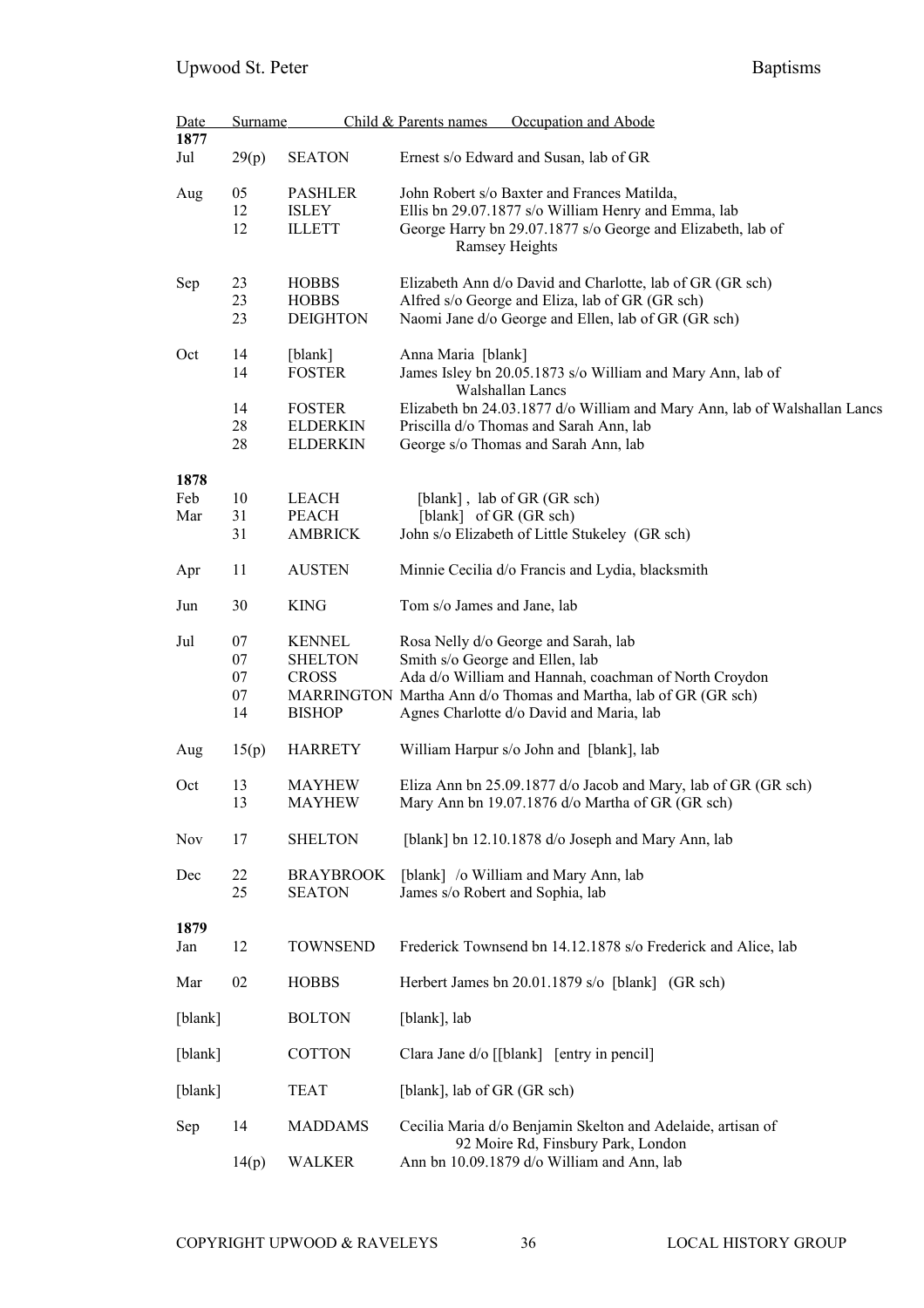| <b>Date</b>      | <b>Surname</b>       |                                                                 | Child & Parents names<br>Occupation and Abode                                                                                                                                                                                          |  |  |
|------------------|----------------------|-----------------------------------------------------------------|----------------------------------------------------------------------------------------------------------------------------------------------------------------------------------------------------------------------------------------|--|--|
| 1879<br>Oct      | 05                   | <b>KAY</b>                                                      | John Thomas s/o Peter and Mary Ann Rebecca, publican & carpenter                                                                                                                                                                       |  |  |
| Apr              | 20<br>20             | <b>HOBBS</b><br><b>SEATON</b>                                   | Rebecca Annie bn 3.?.1879 d/o Henry and Jane, lab of GR (GR sch)<br>Henry Arthur bn 11.01.1879 s/o Peter and Mary Ann, lab of GR (GR sch)<br>[out of order in register]                                                                |  |  |
| <b>Nov</b>       | 20(p)                | <b>GOODING</b>                                                  | Eliza d/o James and Harriet, lab                                                                                                                                                                                                       |  |  |
| Dec              | 14<br>28             | <b>GRANGE</b><br><b>CURTIS</b>                                  | Tom s/o Thomas and Mary, lab<br>Mary Ann bn 15.06.1879 d/o William and Emma, farmer of GR                                                                                                                                              |  |  |
| 1880<br>Feb      | 23                   | <b>WRIGHT</b>                                                   | Frances Matilda d/o Alfred and Emma, lab                                                                                                                                                                                               |  |  |
| Mar $[blank](p)$ |                      | <b>HARRETY</b>                                                  | Sarah Jane d/o John and Mary Ann, lab                                                                                                                                                                                                  |  |  |
| May              | 16<br>29(p)          | <b>FOUNTAIN</b><br><b>MAYHEW</b>                                | Sarah bn 20.04.1880 d/o Samuel and Elizabeth, lab<br>John Thomas bn 14.04.1880 s/o Martha of GR                                                                                                                                        |  |  |
| Jun              | 06<br>06<br>06(p)    | <b>BRIGHTY</b><br><b>ELDERKIN</b><br>${\rm FOX}$                | Emily Susanah bn 06.05.1880d/o Edward and Emily Matilda, farmer of GR<br>Emma Laura bn 07.05.1880 d/o Thomas and Sarah Ann, lab<br>Sarah Jane bn 02.05.1879 d/o David and Jane, lab of GR (at GR)                                      |  |  |
| Jun              | 06<br>20             | <b>FOX</b><br><b>KING</b>                                       | David bn 21.04.1877 s/o David and Jane, lab of GR (at GR)<br>Harry bn 26.05.1880 s/o James and Jane, lab                                                                                                                               |  |  |
|                  |                      |                                                                 |                                                                                                                                                                                                                                        |  |  |
| Jul              | 18                   | <b>SEATON</b>                                                   | Herbert Peter bn 19.06.1880 s/o George Peter and<br>Mary Ann, lab of GR (GR sch)                                                                                                                                                       |  |  |
| Aug              | 12(p)                | <b>EDWARDS</b>                                                  | Henry s/o Henry and Elizabeth, lab of GR                                                                                                                                                                                               |  |  |
| Sep              | 26                   | <b>ISLEY</b>                                                    | Agnes bn 02.10.1880 d/o Joseph and Sarah, lab                                                                                                                                                                                          |  |  |
| Nov              | 21                   | <b>HOBBS</b>                                                    | Emma Maria bn 19.08.1880 d/o George and Eliza, lab of GR (GR sch)                                                                                                                                                                      |  |  |
| 1881<br>Mar      | 20<br>27<br>27       | <b>BISHOP</b><br><b>SHELTON</b><br><b>SHELTON</b>               | John Thomas s/o David and Maria, lab<br>Reuben bn 05.02.1881 s/o George and Ellen, lab<br>Ruth bn 05 02 1881 d/o George and Ellen, lab                                                                                                 |  |  |
| Apr              | 10<br>22(p)          | <b>BRADSHAW</b><br><b>SHELTON</b>                               | Herbert Charles Frederick bn 18.03.1881 s/o Josiah and Agnes Ann, farmer<br>Frederick Sinclair Shelton bb s/o Eliza                                                                                                                    |  |  |
| Jun              | 26<br>26             | <b>LEACH</b>                                                    | Sarah Ann bn 19.01.1881 d/o Margaret and Henry, lab of GR (GR sch)<br>MARRINGTON Alice bn 24.04.1881 d/o Martha and Thomas, lab of GR (GR sch)                                                                                         |  |  |
| Jul              | 03<br>24             | <b>MAYHEW</b><br><b>VOSS</b>                                    | Harriet Jane bn 26.06.1879 bb d/o Mary Ann domestic servant of GR(GR sch)<br>George bn 01.07.1881 s/o Samuel and Frances, lab                                                                                                          |  |  |
| Aug              | 14                   | <b>PEACH</b>                                                    | Cornelius Albert s/o James and Matilda, lab of GR (GR sch)                                                                                                                                                                             |  |  |
| Sep              | 18                   | <b>DEIGHTON</b>                                                 | Elizabeth d/o George and Ellen, lab of GR (GR sch)                                                                                                                                                                                     |  |  |
| <b>Nov</b>       | 12<br>12<br>13<br>20 | <b>BRIGHTY</b><br><b>BRIGHTY</b><br><b>KAY</b><br><b>SEATON</b> | Lizsie d/o John Wiltshire and Mary Eliza, farmer<br>Annie d/o John Wiltshire and Mary Eliza, farmer<br>Gertrude d/o Peter and Mary Ann Rebecca, publican & carpenter<br>William bn 26.07.1881 s/o Edward and Susan, lab of GR (GR sch) |  |  |
| Dec              | 21                   | <b>TEAT</b>                                                     | Herbert Charles s/o Matthew and Mary Elizabeth, lab of GR (GR sch)                                                                                                                                                                     |  |  |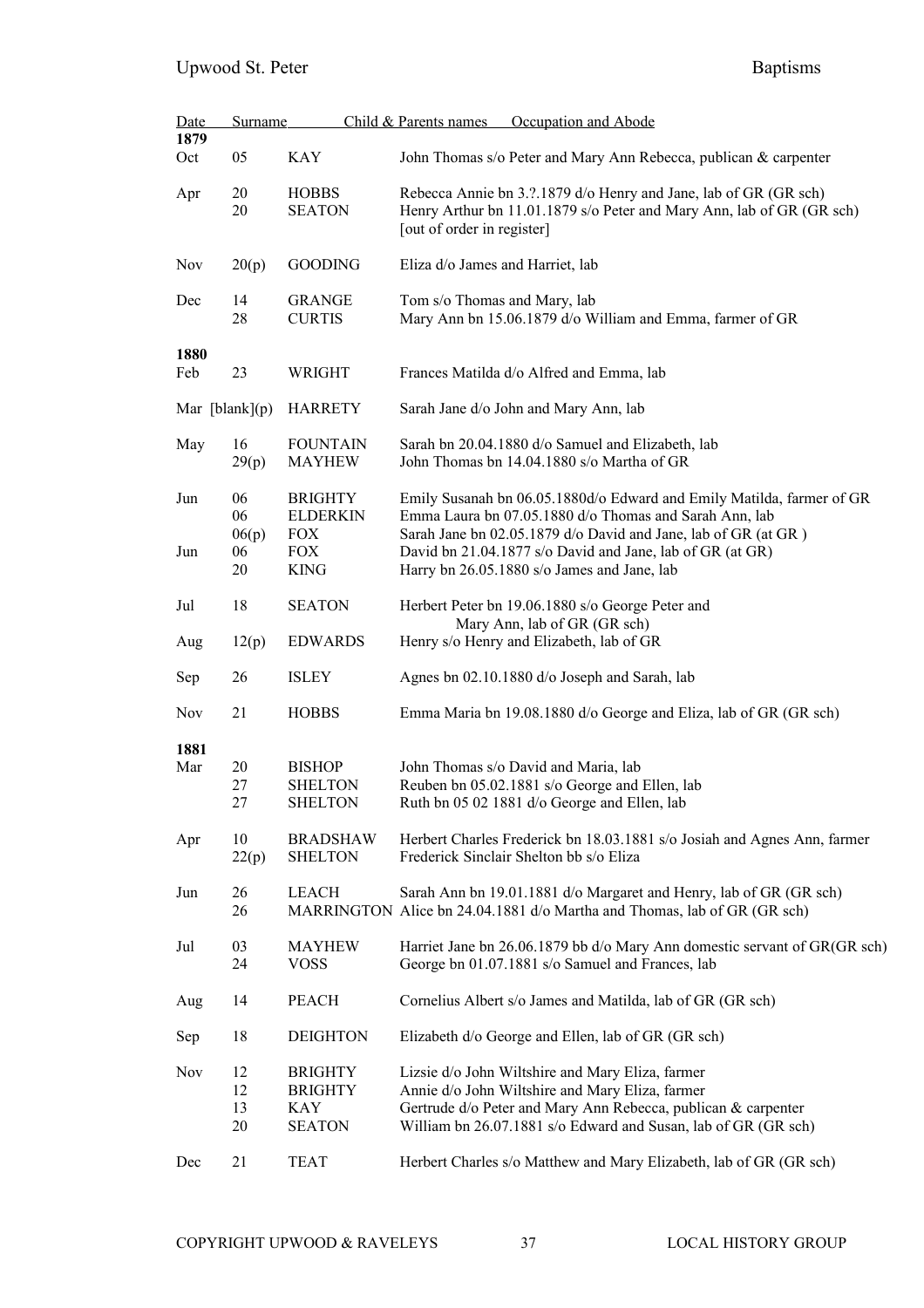| <b>Date</b>     | <b>Surname</b> |                                      | Child & Parents names<br>Occupation and Abode                                                                                                                      |  |  |
|-----------------|----------------|--------------------------------------|--------------------------------------------------------------------------------------------------------------------------------------------------------------------|--|--|
| 1882<br>[blank] |                | <b>SEATON</b>                        | Florence d/o Robert and Sophia, lab                                                                                                                                |  |  |
| Mar             | 19             | <b>SHELTON</b>                       | Jessie bn 12.02.1882 d/o Joseph and Mary Ann, lab                                                                                                                  |  |  |
| Apr             | 02             | <b>ROWELL</b>                        | Florence Bertha bn 23.03.1882 d/o Louisa of St Ives but<br>staying for a timeat Upwood                                                                             |  |  |
|                 | 02             | <b>SHELTON</b>                       | Edward bn 30.04.1877s/o Smith and Rebecca, lab                                                                                                                     |  |  |
|                 | 03             | <b>WRIGHT</b>                        | Martha Violet bn 22.02.1882d/o Alfred and Emma, lab                                                                                                                |  |  |
|                 | 09             | <b>ISLEY</b>                         | Bertie bn 07.03.1882 s/o William Henry and Emma, lab                                                                                                               |  |  |
|                 | 30             | <b>SEATON</b>                        | Kate Ethel bn 01.04.1882 d/o George Peter and Mary Ann, lab of GR(GR sch)                                                                                          |  |  |
|                 | 30             | <b>HOW</b>                           | Ernest John bn 30.09.1878 s/o William and Eliza, lab of GR (GR sch)                                                                                                |  |  |
|                 | 30             | <b>SEATON</b>                        | William Edgar s/o Eliza of GR (GR sch)                                                                                                                             |  |  |
| Jul             | 02             | <b>DEW</b>                           | Walter James s/o Henry and Lucy, lab                                                                                                                               |  |  |
|                 | 02             | <b>ROTHERAY</b>                      | Edgar bn 05.10.1876 s/o Ephraim and Martha Ann, wool merchant of<br>29 Parsonage Rd, Bradford                                                                      |  |  |
|                 | 02             | <b>ROTHERAY</b>                      | Harry bn 25.04.1875 s/o Ephraim and Martha Ann, wool merchant of<br>29 Parsonage Rd, Bradford                                                                      |  |  |
|                 | 09             | <b>SHELTON</b><br>otherwise TOWNSEND | Bertram bn 15.06.1882 s/o Frederick and Alice, lab                                                                                                                 |  |  |
| Aug             | 20             | <b>ASKEW</b>                         | Elizabeth aged about 78 yrs, widow of Foster d/o John and [blank] ASKEW                                                                                            |  |  |
| Sep             | 10<br>10       | <b>KENNEL</b><br><b>KENNEL</b>       | Stephen Frederick bn 19.04.1882 BB s/o Hannah, servant<br>Bertie bn 17.08.1882 s/o George and Emma, lab of Wennington                                              |  |  |
| <b>Nov</b>      | 05             | <b>ELDERKIN</b>                      | Mary Eliza bn 12.10.1882 d/o Thomas and Sarah Ann, lab                                                                                                             |  |  |
| 1883            |                |                                      |                                                                                                                                                                    |  |  |
| Jan             | 28             | <b>BRIGHTY</b>                       | William bn 30.12.1882 s/o Edward and Emily Matilda, farmer of GR                                                                                                   |  |  |
| Feb             | 11             | <b>BRADSHAW</b>                      | Alice Evelyn d/o Josiah and Agnes Ann, of Hucknall York and Notts                                                                                                  |  |  |
| Apr             | 08             | <b>FOUNTAIN</b>                      | Agnes bn 08.03.1883 d/o Samuel and Elizabeth, lab                                                                                                                  |  |  |
| Jun             | 02(p)<br>10    | <b>ILETT</b><br><b>WALLIS</b>        | Frederick s/o George and Elizabeth, porter G.N.R. of Grantham Lincs<br>Charles Stewart s/o Charles Wallis and Kate Kefford, farmer of GR                           |  |  |
| Aug             | 26             | <b>SHELTON</b>                       | Smith bn 05.08.1883 s/o George and Ellen, lab                                                                                                                      |  |  |
| Sep             | 30             | <b>KENNEL</b>                        | Kate bn 08.09.1883 d/o George and Sarah, lab                                                                                                                       |  |  |
| Oct             | 21(p)          | <b>SEATON</b>                        | Ada Mary bn 30.05.1883 d/o Peter and Mary Ann, lab of GR                                                                                                           |  |  |
| <b>Nov</b>      | 25<br>28       | <b>PEACH</b><br><b>WRIGHT</b>        | [blank] of GR<br>[entry in pencil]<br>[blank] bn 19.10.1883 /o Alfred and Emma                                                                                     |  |  |
| 1884<br>Jan     | 06<br>13       | <b>BOLTON</b><br><b>SHELTON</b>      | [blank], lab<br>George William s/o Elijah and Fanny Elizabeth, lab                                                                                                 |  |  |
| Feb             |                | [blank] ILLETT                       | [blank] of Ramsey Heights<br>[entry in pencil]                                                                                                                     |  |  |
| Mar             | 14<br>14       | <b>GLOVER</b><br><b>GLOVER</b>       | George Albert bn 30.06.1883 s/o Frederick and Elizabeth, lab of GR (GR sch)<br>Florence Elizabeth bn 23.07.1880 d/o Frederick and<br>Elizabeth, lab of GR (GR sch) |  |  |
|                 | 24(p)          | <b>KAY</b>                           | Florence d/o Peter and Mary Ann Rebecca, publican & carpenter                                                                                                      |  |  |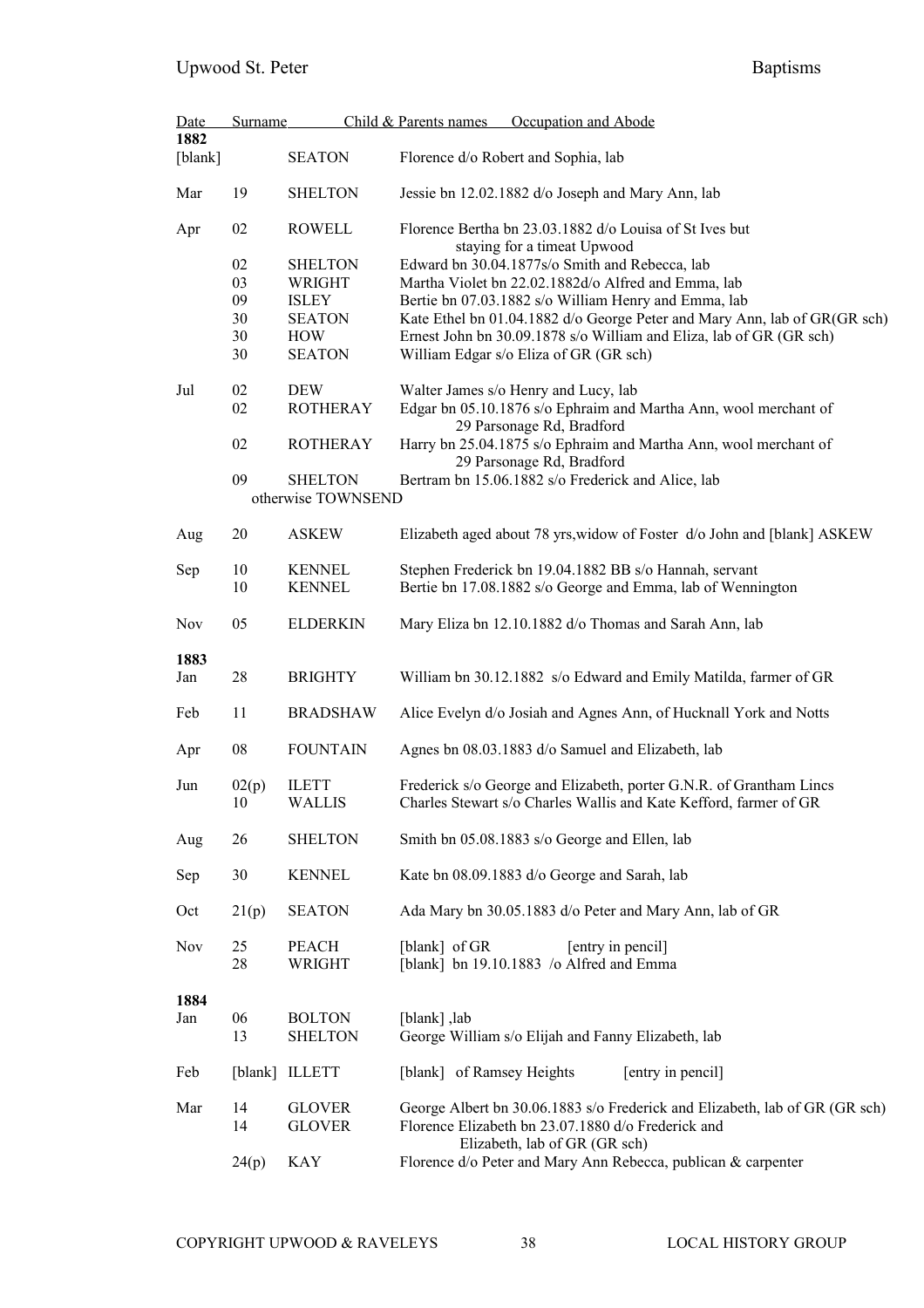| Date | Surname     |                                   | Occupation and Abode<br>Child & Parents names                                                                                           |
|------|-------------|-----------------------------------|-----------------------------------------------------------------------------------------------------------------------------------------|
| 1884 |             |                                   |                                                                                                                                         |
| Apr  | 27          | <b>KING</b>                       | Mary Jane bn 04.04.1884 d/o James and Jane, lab (Up sch)                                                                                |
| May  | 04          |                                   | WARRINGTON James Jacobs bn 28.02.1881 s/o John and Margaret of Ramsey (Up sch)                                                          |
|      | 04          | <b>HYLANDS</b>                    | John James bn 11.11.1883 s/o John and Susan, tailor of                                                                                  |
|      |             |                                   | Northampton (Up sch)                                                                                                                    |
| Aug  | 03          | <b>ISLEY</b>                      | Ada bn 07.07.1884 d/o Joseph and Sarah, lab (Up sch)                                                                                    |
|      | 03          | <b>SHELTON</b>                    | Joseph bn 12.07.1884 s/o Joseph and Mary Ann, lab (Up sch)                                                                              |
|      | 24          | <b>ELDERKIN</b>                   | Rosina bn 08.11.1877 d/o Louisa (Up sch)                                                                                                |
|      | 24          | <b>SHELTON</b>                    | Emily Louisa bn 30.07.1884 d/o Edward and Louisa, lab (Up sch)                                                                          |
| Sep  | 01(p)       | <b>GAUNT</b>                      | Sarah bn 31.07.1884 d/o John and Lydia, publican                                                                                        |
|      | 28          | <b>WALKER</b>                     | Charlotte Ann bn 08.09.1884 d/o William and Ann, lab (Up sch)                                                                           |
| Dec  | 07          | <b>BISHOP</b>                     | Frederick James Herbert bn Nov 1884 s/o David and Ann Maria, lab                                                                        |
|      |             |                                   |                                                                                                                                         |
| Oct  | 26          | <b>NEWMAN</b>                     | Samuel bn 25.07.1880 s/o James and Mary Ann, of                                                                                         |
|      |             |                                   | 19 Beatrice St, Rooley Lane Bradford<br>(omitted in right place)                                                                        |
|      |             |                                   |                                                                                                                                         |
| 1885 |             |                                   |                                                                                                                                         |
| Jan  | 04          | <b>VOSS</b>                       | Fred bn 24.11.1884 s/o Samuel and Frances, lab                                                                                          |
|      | 25          | <b>ISLEY</b>                      | Walter bn 11.12.1884 s/o William Henry and Emma, lab (Up sch)                                                                           |
| Oct  | 28(p)       | <b>SHELTON</b>                    | Henry Edmund Parker s/o Elizabeth Ann                                                                                                   |
|      |             |                                   | (misplaced in register)                                                                                                                 |
| Feb  | 06(p)       | <b>FOUNTAIN</b>                   | Ann bn 09.01.1885 bb d/o Mary Ann                                                                                                       |
|      |             | Otherwise KNIGHT                  |                                                                                                                                         |
|      |             |                                   |                                                                                                                                         |
|      | 12<br>19    | <b>TEAT</b>                       | Susan Jane bn 05.01.1885 d/o Matthew and Mary Elizabeth, lab (Up sch)                                                                   |
|      |             | <b>ELDERKIN</b>                   | George Ernest bn 16.01.1885 s/o Thomas and Sarah Ann, lab (Up sch)                                                                      |
| Mar  | 22          | <b>INGLE</b>                      | Sidney Albert bn 08.01.1885 s/o Albert Henry and                                                                                        |
|      |             |                                   | Martha, blacksmith (Up sch)                                                                                                             |
|      |             |                                   |                                                                                                                                         |
| May  | 31          | <b>SHELTON</b>                    | Julia bn 10.05.1885 d/o Elijah and Fanny Elizabeth, lab                                                                                 |
| Jun  | 14          | <b>TOWNSEND</b>                   | Archibald bn 23.05.1885 s /o Frederick and Alice, lab                                                                                   |
|      |             | Otherwise SHELTON                 |                                                                                                                                         |
|      |             |                                   |                                                                                                                                         |
|      | 18(p)<br>30 | <b>DARLING</b><br><b>BRADSHAW</b> | Grace Elizabeth bn 05.06.1885 d/o George and Mary Eliza, lab<br>Beatrice Madelaine bn 06.06.1884 d/o Josiah and Agnes Ann, signalman of |
|      |             |                                   | Huntingdon                                                                                                                              |
| Jul  | 05          | <b>WALLIS</b>                     | Alice Maud bn 19.04.1885 d/o Charles Wallis and                                                                                         |
|      |             |                                   | Kate Kefford, farmer of GR                                                                                                              |
|      | 26(p)       | <b>SEATON</b>                     | Higeta Elizabeth d/o Peter and Mary Ann, lab of GR                                                                                      |
| Aug  | 09          | <b>KILBY</b>                      | Alice d/o William and Mary                                                                                                              |
|      | 16(p)       | <b>GLOVER</b>                     | Gertrude Amelia bn 30.05.1885 d/o Frederick and Elizabeth, lab of GR                                                                    |
|      |             |                                   |                                                                                                                                         |
| Sep  | 19(p)       | <b>DARWOOD</b>                    | Dora bn 24.08.1885 d/o William and Mary, farmer                                                                                         |
| Oct  | 04          | <b>HOBBS</b>                      | Alice Louise bn 30.09.1884 d/o Thomas and Lucy, lab of GR (GR sch)                                                                      |
|      | 19          | WRIGHT                            | Minnie Beatrice bn 05.02.1885 d/o Alfred and Emma, farmer                                                                               |
| 1886 |             |                                   |                                                                                                                                         |
| Mar  | 21          | <b>KING</b>                       | Polly bn 25.02.1886 d/o James and Jane, lab                                                                                             |
|      |             |                                   |                                                                                                                                         |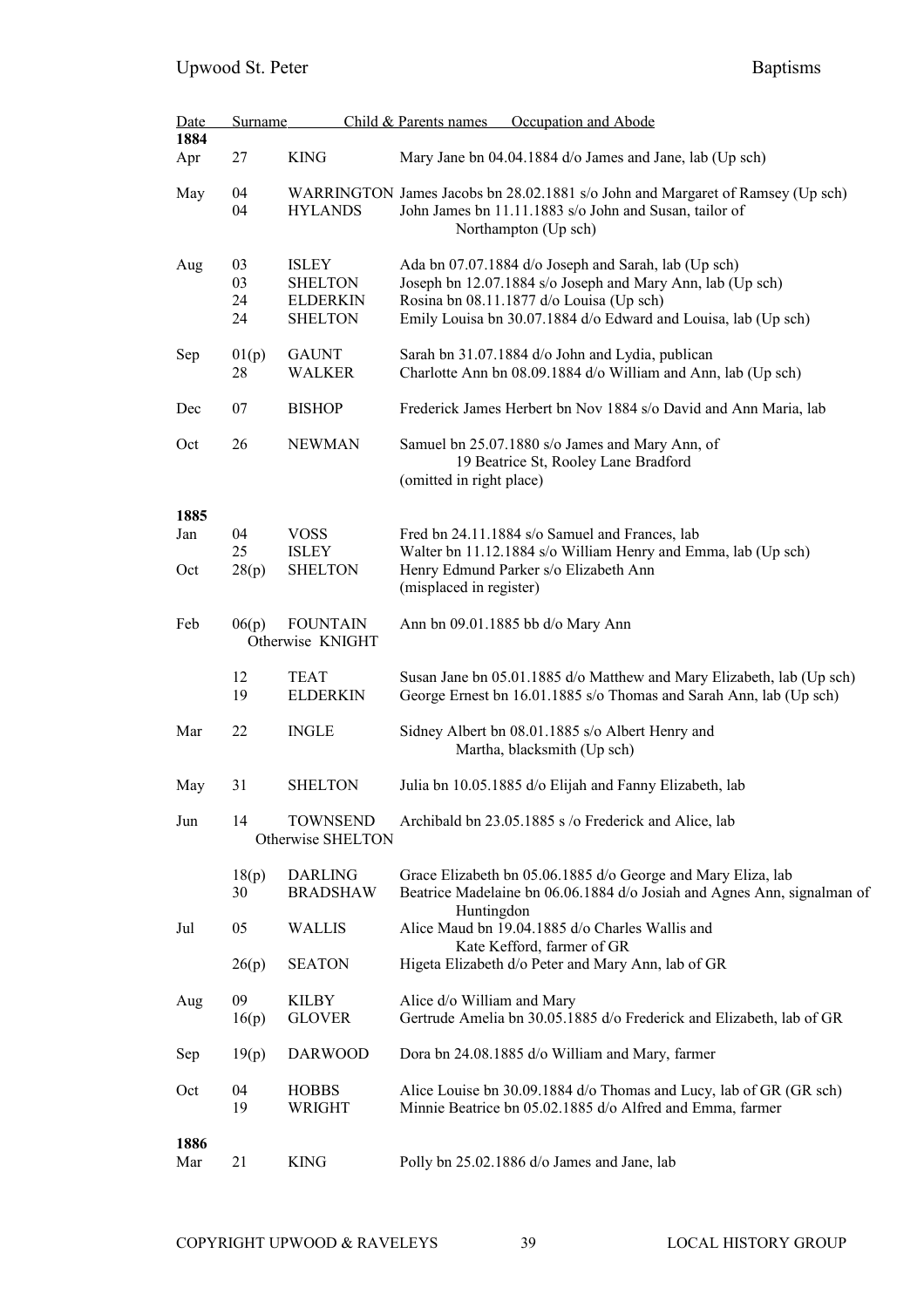| Date<br>1886 | <b>Surname</b> |                                   | Child & Parents names<br>Occupation and Abode                                                                   |
|--------------|----------------|-----------------------------------|-----------------------------------------------------------------------------------------------------------------|
|              | 16             |                                   |                                                                                                                 |
| May          | 30             | <b>FOUNTAIN</b><br><b>LOVEDEN</b> | Elizabeth bn 27.04.1886 d/o Samuel and Elizabeth, lab<br>Walter bn 05.05.1886 s/o Thomas and Elizabeth Ann, lab |
| Oct          | 18(p)          | <b>SEATON</b>                     | Beatrice Louisa d/o John Peter and Mary Anne lab of GR                                                          |
| 1887         |                |                                   |                                                                                                                 |
| Mar          | 20             | <b>ISLEY</b>                      | Joseph s/o Joseph and Sarah, lab                                                                                |
|              | 20             | <b>AMBRICK</b>                    | Edith May d/o William and Elizabeth, lab                                                                        |
|              | 20             | <b>SHELTON</b>                    | Ellen d/o George and Ellen, lab                                                                                 |
| Apr          | 17             | <b>SHELTON</b>                    | Charles s/o Elijah and Fanny, lab                                                                               |
| May          | ${\bf 08}$     | <b>KAY</b>                        | Mary Anne d/o Peter and Mary Ann Rebecca, carpenter & innkeeper                                                 |
| Jun          | 07             | <b>LOVEDEN</b>                    | Walter James s/o Thomas and Elizabeth Ann, lab                                                                  |
| Jul          | 10             | <b>ELDERKIN</b>                   | Frederick s/o Thomas and Sarah Anne, lab                                                                        |
|              | 10             | <b>ISLEY</b>                      | Milliston s/o William Henry and Emma, lab                                                                       |
| Oct          | 02             | <b>DARLING</b>                    | Edith Lucy d/o George and Mary Eliza, lab                                                                       |
| 1888         |                |                                   |                                                                                                                 |
| Jan          | 01             | <b>SHELTON</b>                    | Mabel d/o Joseph and Mary Ann, lab                                                                              |
| Mar          | 04             | <b>SHELTON</b>                    | Annie d/o Bill and Jane, lab                                                                                    |
|              | 18             | <b>TEAT</b>                       | Arthur Henry s/o Matthew and Mary, lab                                                                          |
| Apr          | 17             | <b>CROSS</b>                      | Jesse d/o Edwin and Catherine, market gardener                                                                  |
| May          | 15             | <b>BISHOP</b>                     | Alice Gertrude d/o David and Ann Maria, lab                                                                     |
|              | 27             | <b>FOUNTAIN</b>                   | Anne d/o Rebecca, servant                                                                                       |
|              |                |                                   |                                                                                                                 |
| Aug          | 19             | <b>TEAT</b>                       | Fredrick Charles s/o Charles and Emma, lab                                                                      |
| Dec          | 25             | <b>KEY</b>                        | William Sadler s/o Fredrick William and                                                                         |
|              |                |                                   | Elizabeth, superintendant Pearl Ins Co of Colchester                                                            |
| 1889         |                |                                   |                                                                                                                 |
| Feb          | 02             | <b>INGLE</b>                      | Ethelbert Walter s/o Albert Henry and Martha, blacksmith                                                        |
| Mar          | 17             | <b>HOBBS</b>                      | George Charles bn 04.06.1883 at St Neots s/o David and Charlotte, lab of GR                                     |
|              |                | <b>HOBBS</b>                      | Frederick David bn 26.12.1885 at Kimbolton s/o David and                                                        |
|              |                |                                   | Charlotte, lab of GR                                                                                            |
|              |                | <b>HOBBS</b>                      | Edith Olive d/o William Thomas and Lucie, lab of GR                                                             |
| Apr          | 16             | <b>KAY</b>                        | Alice d/o Peter and Mary Ann, carpenter                                                                         |
|              | 30             | <b>SHELTON</b>                    | Florie d/o Elijah and Fanny, lab                                                                                |
|              |                |                                   |                                                                                                                 |
| Jun          | 27(p)          | <b>AMBRICK</b>                    | Emma d/o William and Elizabeth, lab                                                                             |
|              | 30             | <b>PEARCE</b>                     | Sidney David s/o William and Mary Ann, lab of Hornsey                                                           |
| Jul          | 09             | <b>AINGER</b>                     | Lilian Mary d/o Edward and Rachel, grocer of Walthamstow, Essex                                                 |
|              | 09             | <b>AINGER</b>                     | Benjamin Lewis Lecaud? Bn 12.02.1886 s/o Edward and                                                             |
|              |                |                                   | Rachel, grocer of Walthamstow Essex                                                                             |
|              | 16             | <b>BRAYBROOK</b>                  | Mabel d/o William and Mary Ann, lab                                                                             |
|              | 21             | <b>GODFRY</b>                     | Walter s/o Arthur and Ellen, carman of Stratford, Essex                                                         |
|              | 21             | <b>DARWOOD</b>                    | Mathew s/o Matthew and Ann, farmer of GR                                                                        |
|              | 21             | <b>DARWOOD</b>                    | Minnie d/o Matthew and Ann, farmer of GR                                                                        |
|              | 21             | <b>DARWOOD</b>                    | William s/o Thomas and Elizabeth, lab of St Marys Ramsey                                                        |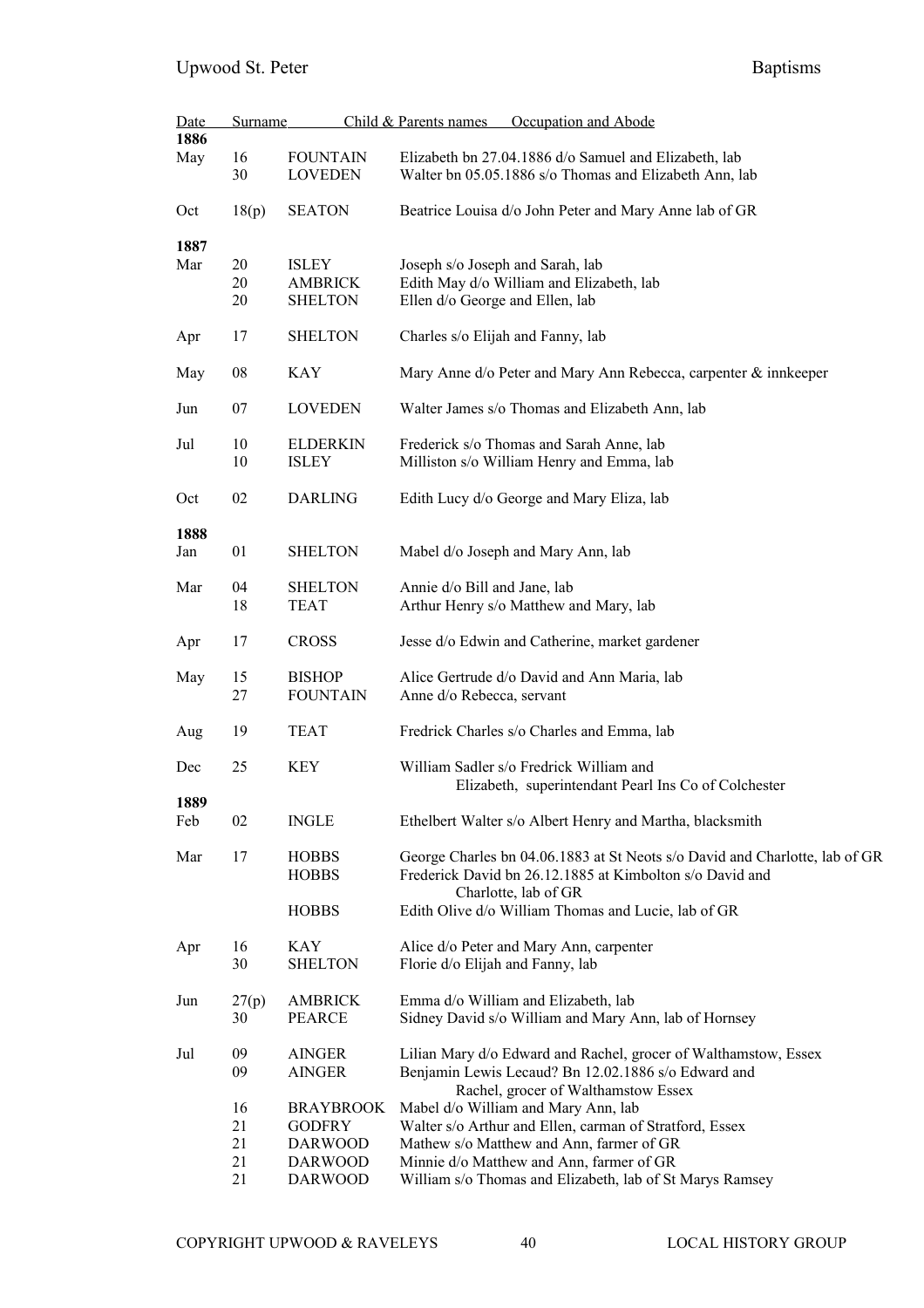| Date        | Surname                             |                                                                             | Occupation and Abode<br>Child & Parents names                                                                                                                                                                                                                                                                           |  |  |
|-------------|-------------------------------------|-----------------------------------------------------------------------------|-------------------------------------------------------------------------------------------------------------------------------------------------------------------------------------------------------------------------------------------------------------------------------------------------------------------------|--|--|
| 1889<br>Oct | 13<br>13                            | <b>DARWOOD</b><br><b>KING</b>                                               | Stanley Wilfred s/o Arthur and Ada, lab                                                                                                                                                                                                                                                                                 |  |  |
|             |                                     |                                                                             | George William s/o James and Jane, lab                                                                                                                                                                                                                                                                                  |  |  |
| <b>Nov</b>  | 24<br>26                            | <b>DARLING</b><br><b>TOWNSEND</b><br>(SHELTON)                              | Alice Gertrude d/o George and Mary Eliza, lab<br>Walter Townsend s/o Frederick and Alice, lab                                                                                                                                                                                                                           |  |  |
| 1890        |                                     |                                                                             |                                                                                                                                                                                                                                                                                                                         |  |  |
| Jan         | 07                                  | <b>SMITH</b>                                                                | George Harry s/o George and Mary Eliza, lab                                                                                                                                                                                                                                                                             |  |  |
| Feb         | 16(p)                               | <b>INGLE</b>                                                                | David Henry s/o Albert Henry and Martha, blacksmith                                                                                                                                                                                                                                                                     |  |  |
| Mar         | 16<br>25<br>28(p)                   | <b>HOBBS</b><br><b>ELDERKIN</b><br><b>SEATON</b>                            | Louisa Ellen bn 03.01.1890 d/o David and Charlotte, lab of GR<br>Priscilla d/o Thomas and Sarah Anne, lab<br>Albert Edward s/o George Peter and Mary Anne, lab of GR                                                                                                                                                    |  |  |
| Apr         | 21(p)<br>22<br>29<br>29<br>29<br>29 | <b>AMBRICK</b><br><b>WING</b><br>FORD<br><b>FORD</b><br>FORD<br><b>FORD</b> | Mary Anne d/o William and Elizabeth, lab<br>Rose Emma d/o John and Emma of London (buried Jul 20)<br>Fanny Maria bn 28.08.1881 d/o Thomas and Lucie, lab<br>Beatrice Annie bn 25.04.1885 d/o Thomas and Lucie, lab<br>Fred Bass bn 01.11.1886 s/o Thomas and Lucie, lab<br>John bn 20.06.1889 s/o Thomas and Lucie, lab |  |  |
| Jun         | 18(p)<br>22                         | <b>LEACH</b><br>KEY                                                         | Ada d/o Henry and Margaret, lab of GR<br>William John Hidson s/o John Thomas Hidson and Hannah, miller                                                                                                                                                                                                                  |  |  |
| <b>Nov</b>  | 04<br>11                            | <b>COBLEY</b><br><b>FOSTER</b>                                              | Elizabeth Anne d/o Edward and Ellen, lab of Ellington<br>Ruth Adelaide d/o David and Adelaide, lab                                                                                                                                                                                                                      |  |  |
| Dec         | 14                                  | <b>JOHNSON</b>                                                              | James William s/o Harry and Elizabeth, lab                                                                                                                                                                                                                                                                              |  |  |
| 1891<br>Mar | 22                                  | <b>SHELTON</b>                                                              | Charles s/o Joseph and Mary Ann, lab                                                                                                                                                                                                                                                                                    |  |  |
| Aug         | 02                                  | <b>PEARCE</b>                                                               | John Thomas s/o William and Mary Ann, railway man of                                                                                                                                                                                                                                                                    |  |  |
|             | 16<br>16<br>16<br>30                | TEAT<br><b>INGLE</b><br>YOUNG<br>FORD                                       | Finsbury Park London<br>Grace Annie d/o Charles and Emma, lab<br>Ida May d/o Albert Henry and Martha, blacksmith<br>William Samuel s/o Samuel and Emily Hannah, policeman of Islington<br>George Harry s/o Thomas and Lucy, lab                                                                                         |  |  |
| Sep         | 17(p)                               | <b>SCARR</b>                                                                | Reginald Marcus s/o William Gunton and Mary, farmer of GR                                                                                                                                                                                                                                                               |  |  |
| 1892<br>Feb | 23<br>27(p)                         | <b>SHELTON</b><br><b>MILLS</b>                                              | Tom s/o Elijah and Fanny Elizabeth, lab<br>Ada Mary d/o John and Esther, lab of GR                                                                                                                                                                                                                                      |  |  |
| Mar         | 24(p)                               | <b>AMBRICK</b>                                                              | Hilda d/o William and Elizabeth Anne, lab                                                                                                                                                                                                                                                                               |  |  |
| Apr         | 05                                  | <b>KNIGHT</b>                                                               | Jessie Catherine d/o Amos Fountain and Louisa Grant, lab                                                                                                                                                                                                                                                                |  |  |
| May         | 17(p)                               | <b>FURNELL</b>                                                              | Annie Jane d/o John and Jane Anne, lab                                                                                                                                                                                                                                                                                  |  |  |
| Jun         | 12                                  | <b>KING</b>                                                                 | Edward William s/o Edward and Mary Anne, lab                                                                                                                                                                                                                                                                            |  |  |
| Jul         | 12                                  | <b>CLARKE</b>                                                               | John Robert s/o Tom Fuller and Susan, lab                                                                                                                                                                                                                                                                               |  |  |
| Oct         | 11                                  | <b>DARWOOD</b>                                                              | William s/o William and Mary, farmer                                                                                                                                                                                                                                                                                    |  |  |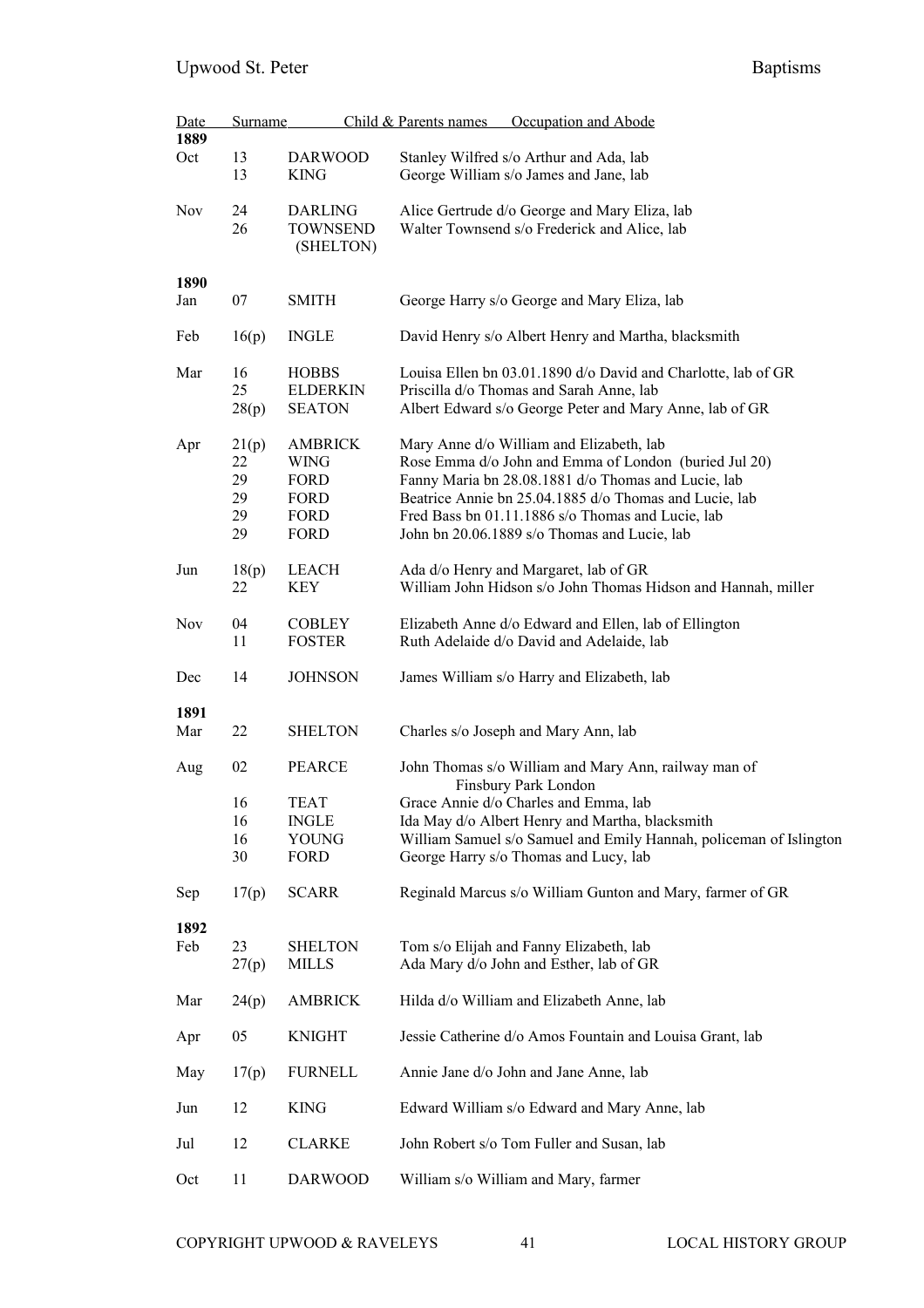| Date               | <b>Surname</b>                                                               |                                                                                                                                                                                     | Child & Parents names<br>Occupation and Abode                                                                                                                                                                                                                                                                                                                                                                                                                                                            |
|--------------------|------------------------------------------------------------------------------|-------------------------------------------------------------------------------------------------------------------------------------------------------------------------------------|----------------------------------------------------------------------------------------------------------------------------------------------------------------------------------------------------------------------------------------------------------------------------------------------------------------------------------------------------------------------------------------------------------------------------------------------------------------------------------------------------------|
| 1892<br>Oct        | 23                                                                           | <b>KENNELL</b>                                                                                                                                                                      | William s/o Edward William Frank and Sarah, lab                                                                                                                                                                                                                                                                                                                                                                                                                                                          |
| Nov                | 22<br>22                                                                     | <b>SMITH</b><br><b>KING</b>                                                                                                                                                         | John Arthur s/o George and Mary Eliza, lab<br>Easter James s/o James and Jane, lab                                                                                                                                                                                                                                                                                                                                                                                                                       |
| Dec                | 04<br>11<br>13<br>27                                                         | <b>HOBBS</b><br><b>DARLING</b><br>KAY<br><b>AMBRICK</b>                                                                                                                             | Ernest Alfred bn 25.09.1891s/o David and Charlotte, lab of GR<br>Emily Louisa d/o George and Mary Eliza, lab<br>Margaret d/o Peter and Mary Anne, carpenter<br>Emma Anne d/o William and Elizabeth Hannah, lab                                                                                                                                                                                                                                                                                           |
| 1893<br>Feb        | 28                                                                           | <b>ELDERKIN</b>                                                                                                                                                                     | Agnes d/o Thomas and Sarah Ann, lab                                                                                                                                                                                                                                                                                                                                                                                                                                                                      |
| Apr                | 03(p)<br>04(p)                                                               | <b>HOBBS</b><br><b>HOBBS</b>                                                                                                                                                        | Hilda May d/o William Thomas and Lucie, lab of GR<br>Walter Thomas s/o William Thomas and Lucie, lab of GR                                                                                                                                                                                                                                                                                                                                                                                               |
| Sep                | 24                                                                           | <b>GRACE</b>                                                                                                                                                                        | Charles Sidney s/o Arthur and Emma, shoe maker                                                                                                                                                                                                                                                                                                                                                                                                                                                           |
| Dec                | 19<br>19                                                                     | <b>SMITH</b><br>FORD                                                                                                                                                                | Annie d/o George and Mary Eliza, lab<br>Margaret Louisa d/o Thomas and Lucy, lab                                                                                                                                                                                                                                                                                                                                                                                                                         |
| 1894<br>May<br>Jul | 13(as)<br>13(as)<br>13(as)<br>13(as)<br>13(as)<br>27<br>27<br>27<br>27<br>24 | <b>EDWARDS</b><br><b>EDWARDS</b><br><b>EDWARDS</b><br><b>EDWARDS</b><br><b>MILLS</b><br><b>MILLS</b><br><b>MILLS</b><br><b>MILLS</b><br><b>SEATON</b><br>FOUNTAIN/<br><b>KNIGHT</b> | Sarah Maria d/o Henry and Elizabeth, farmer of GR Fen<br>Amos s/o Henry and Elizabeth, farmer of GR<br>Harry s/o Henry and Elizabeth, farmer of GR<br>John Henry s/o Henry and Elizabeth, farmer of GR<br>Jane d/o John and Esther, lab (dec) of GR (adult)<br>Ada Ellen d/o John and Esther, lab (dec) of GR<br>William s/o John and Esther, lab (dec) of GR<br>Arthur s/o John and Esther, lab (dec) of GR<br>Edith Ellen d/o George Peter and Mary Anne, lab of GR<br>Lizzie d/o Amos and Louisa, lab |
|                    | 24<br>31<br>31<br>31                                                         | <b>SHELTON</b><br><b>KEY</b><br><b>INGLE</b><br><b>KING</b>                                                                                                                         | Annie d/o Elijah and Fanny, lab<br>Thomas Douglas s/o John Thomas Hidson and Hannah, miller<br>Francis George s/o Albert Henry and Martha, blacksmith<br>Alice May d/o James and Jane, lab                                                                                                                                                                                                                                                                                                               |
| Oct                | 07                                                                           | <b>KENNELL</b>                                                                                                                                                                      | Hilda bn 22.08.1894 d/o Edward William Frank and Sarah, lab                                                                                                                                                                                                                                                                                                                                                                                                                                              |
| 1895<br>Mar        | 01(p)<br>17(p)                                                               | <b>FURNELL</b><br><b>BRITTEN</b>                                                                                                                                                    | John s/o John and Jane, lab bn 24.01.1894<br>Frances d/o William and Mary of Chatteris (born 1821 now widow Sinclair)<br>(conditionally)                                                                                                                                                                                                                                                                                                                                                                 |
| Apr                | 26(p)<br>28                                                                  | <b>GAUNT</b><br><b>STOREY</b>                                                                                                                                                       | Fanny bn 30.03.1895 d/o John and Lydia, publican<br>Ethel May bn 13.02.1895 d/o Horace Henry and Mary Elizabeth, policeman                                                                                                                                                                                                                                                                                                                                                                               |
| May                | 13(p)                                                                        | <b>FOSTER</b>                                                                                                                                                                       | Bertha bn 04.07.1893 d/o David and Adelaide, lab                                                                                                                                                                                                                                                                                                                                                                                                                                                         |
| Jul                | 02<br>02<br>23<br>23<br>23                                                   | <b>HUGHES</b><br>DEPLEDGE<br><b>GAUNT</b><br><b>GAUNT</b><br><b>GAUNT</b>                                                                                                           | John Henry s/o Sam and Salina, mechanic<br>Ernest s/o Arthur and Julia, railway servant of Bradford<br>Kate bn 23.06.1888 d/o John and Lydia, publican<br>George bn 29.09.1890 s/o John and Lydia, publican<br>Harry bn 05.12.1892 s/o John and Lydia, publican                                                                                                                                                                                                                                          |
| Aug                | 18                                                                           | <b>DARLING</b>                                                                                                                                                                      | Sarah Jane bn 15.07.1895 d/o George and Mary Eliza, mechanic                                                                                                                                                                                                                                                                                                                                                                                                                                             |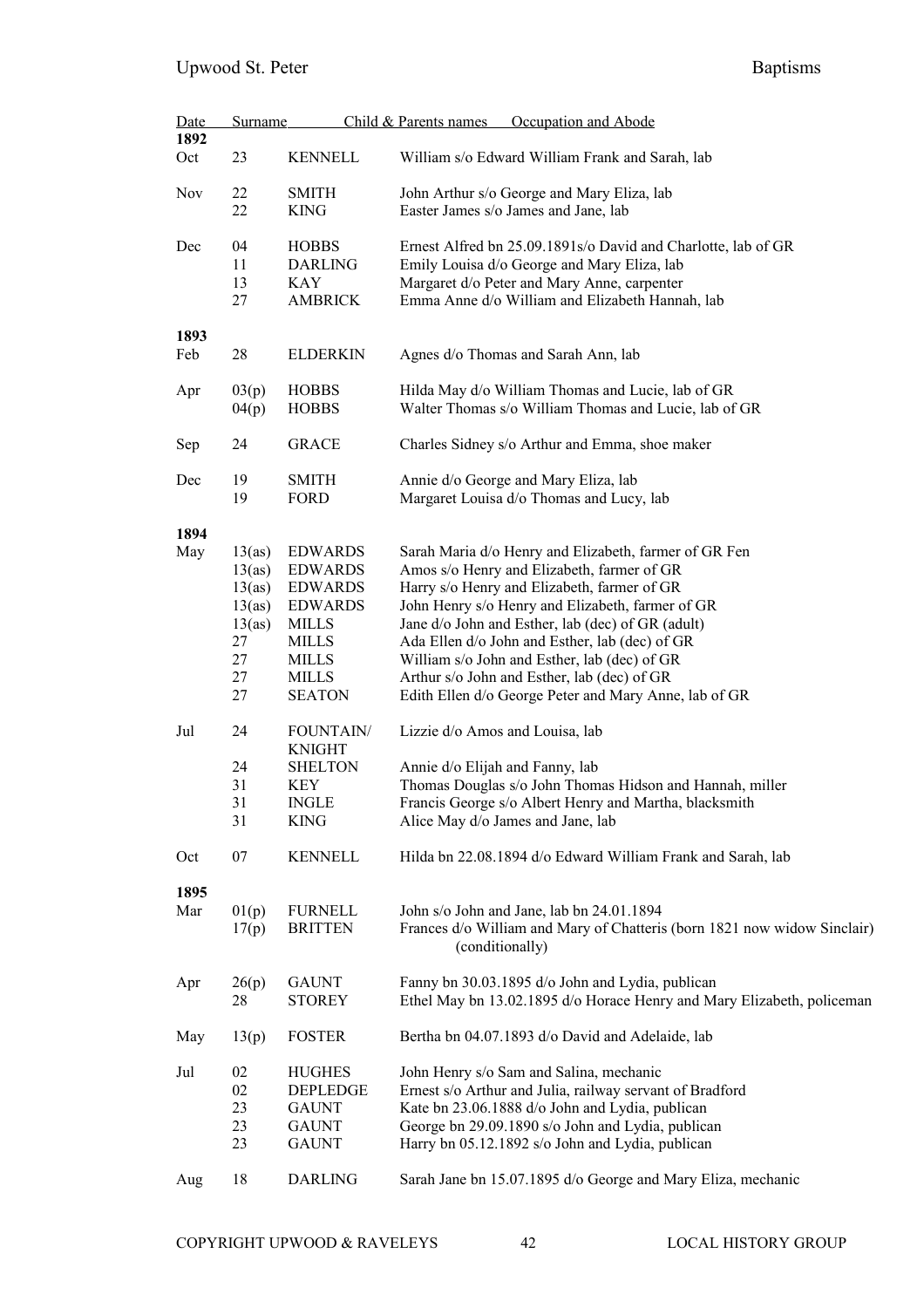| <b>Date</b> | <b>Surname</b>             |                                                                                        | Occupation and Abode<br>Child & Parents names                                                                                                                                                                                                                                                                                                                                              |
|-------------|----------------------------|----------------------------------------------------------------------------------------|--------------------------------------------------------------------------------------------------------------------------------------------------------------------------------------------------------------------------------------------------------------------------------------------------------------------------------------------------------------------------------------------|
| 1895<br>Sep | 22                         | <b>BURKETT</b>                                                                         | Harry Albert bn 29.08.1895 s/o Herbert and Salina Jane, lab                                                                                                                                                                                                                                                                                                                                |
| Oct         | 06                         | <b>SMITH</b>                                                                           | William bn 11.09.1895 s/o George and Mary Eliza, lab                                                                                                                                                                                                                                                                                                                                       |
| <b>Nov</b>  | 24                         | <b>EAST</b>                                                                            | Mary Gertrude bn 13.10.1895 d/o Frederick and Mary, grocer & draper                                                                                                                                                                                                                                                                                                                        |
| 1896<br>Jan | 14<br>19(p)                | <b>FOSTER</b><br><b>SHELTON</b>                                                        | Annie Maria bn 18.11.1895 d/o David and Adelaide, lab<br>Gertrude bn 04.01.1896 d/o Elijah and Fanny Elizabeth, lab                                                                                                                                                                                                                                                                        |
| May         | 06                         | <b>KEY</b>                                                                             | Evelyn Agnes bn 13.03.1896 d/o John Thomas Hidson and Hannah, miller                                                                                                                                                                                                                                                                                                                       |
| Jul         | 19<br>21                   | <b>INGLE</b><br><b>UNWIN</b>                                                           | Stella May bn 07.05.1896 d/o Albert Henry and Martha, blacksmith<br>Marjorie bn 27.05.1896 d/o Joe and Eliza, printer of Bradford                                                                                                                                                                                                                                                          |
| Dec         | 27                         | <b>MAYHEW</b>                                                                          | Sarah Jane bn 09.07.1896 d/o Eliza of GR                                                                                                                                                                                                                                                                                                                                                   |
| 1897<br>Mar | 09(p)<br>15(p)             | <b>GREEN</b><br><b>HOBBS</b>                                                           | Mary Anne bn 31.08.1896 d/o James and Mary Anne, lab of GR<br>Rose Evelyn bn 11.11.1895d/o William Thomas and<br>Lucie, lab of GR (received into church1.12.1913)                                                                                                                                                                                                                          |
| Apr         | 16(as)                     | <b>LEACH</b>                                                                           | Ellen Elizabeth bn 27.12.1885 d/o Henry and Margaret, lab of GR                                                                                                                                                                                                                                                                                                                            |
| Jun         | 15                         | <b>DARWOOD</b>                                                                         | Wilfrid Arthur bn 13.08.1896 s/o Arthur and Ada, publican                                                                                                                                                                                                                                                                                                                                  |
| Aug         | 01                         | <b>HOBBS</b>                                                                           | Eveline Nora bn 12.05.1897 d/o Elizabeth Anne of GR                                                                                                                                                                                                                                                                                                                                        |
| Sep         | 17                         | <b>GAUNT</b>                                                                           | Charles Victor bn 11.08.1897 s/o John and Lydia, publican &<br>coal merchant                                                                                                                                                                                                                                                                                                               |
|             | 17<br>17                   | <b>ISLEY</b><br><b>KNIFE</b>                                                           | Frederick James bn 30.08.1897 s/o Edward and Isabel Annie, lab<br>Agnes Emily bn 04.08.1897 d/o William George and Alice, lab of<br>Paddington                                                                                                                                                                                                                                             |
| Oct         | 23(p)                      | <b>CHAPMAN</b>                                                                         | George William s/o Reuben and Annie, lodging house keeper of<br>Clacton on Sea                                                                                                                                                                                                                                                                                                             |
|             | 26(p)                      | <b>CHILLERY</b>                                                                        | William Henry bn 05.03.1897 s/o Sarah Elizabeth                                                                                                                                                                                                                                                                                                                                            |
| 1898<br>Jan | 04<br>26(p)                | <b>FISHER</b><br><b>MURFIN</b>                                                         | Nellie bn 18.03.1894 d/o James and Emma, lab of Upwood (Heights)<br>John Kenyon bn 20.01.1898 s/o Cornelius and Mary Kate, carpenter                                                                                                                                                                                                                                                       |
| Mar         | 01(as)<br>01(as)           | <b>TYE</b><br><b>GAUNT</b>                                                             | Mary bn 14.07.1885 d/o David and Mary Anne, lab<br>Rose bn 25.12.1885 d/o John and Lydia, publican                                                                                                                                                                                                                                                                                         |
| Apr         | 24                         | <b>DARLING</b>                                                                         | Herbert Ernest bn 22.02.1898 s/o George and Mary Eliza, engineer                                                                                                                                                                                                                                                                                                                           |
| Jul         | 12<br>17<br>19<br>19<br>19 | <b>SHELTON</b><br><b>WHITE</b><br><b>SHELTON</b><br><b>SUTCLIFFE</b><br><b>GILBERT</b> | Wilfrid bn 11.06.1898 s/o Elijah and Fanny, lab<br>Harold bn 25.06.1898 s/o Arthur and Martha, foreman of GR<br>Francis Sydney bn 04.02.1898 s/o George and Amelia, lab of GR<br>Arthur Edward bn 01.06.1898 s/o Arthur and Kate, blacksmith of<br><b>Bradford Yorks</b><br>Elsie Brindly bn 29.01.1898 d/o Cecil Edward and<br>Annie, insurance agent of St Peter's, Aldrington, Brighton |
| Oct         | 25<br>25<br>25             | <b>FURNELL</b><br><b>FURNELL</b><br><b>FORD</b>                                        | Ada Anne bn 05.11.1888 d/o John and Jane, lab<br>Amie Amelia bn 11.09.1898 d/o John and Jane, lab<br>Albert Henry bn 07.09.1899 s/o Thomas and Lucie, lab                                                                                                                                                                                                                                  |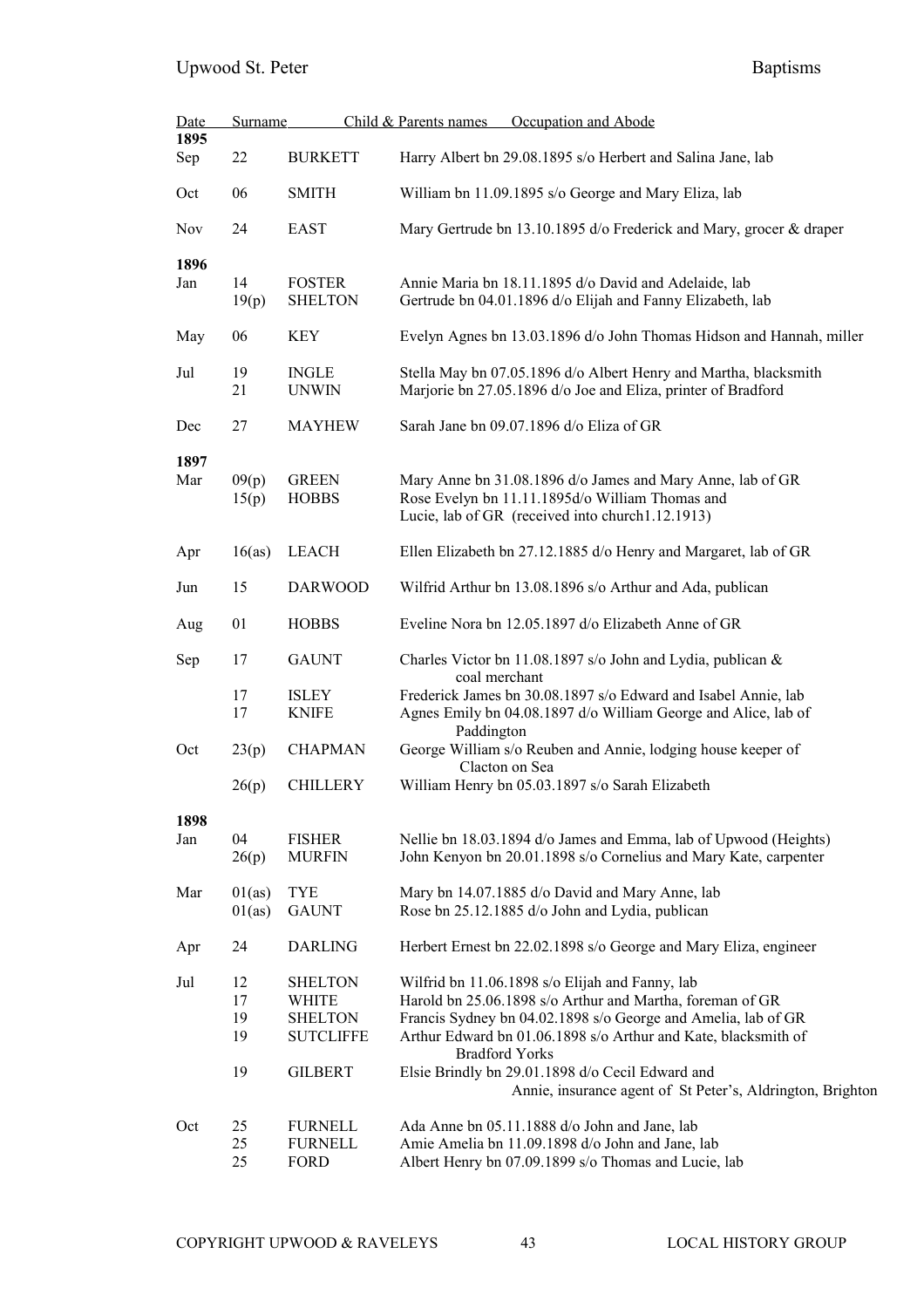| <b>Date</b> | <b>Surname</b> |                 | Child & Parents names          | Occupation and Abode                                                     |
|-------------|----------------|-----------------|--------------------------------|--------------------------------------------------------------------------|
| 1898        |                |                 |                                |                                                                          |
| <b>Nov</b>  | 01             | WRIGHT          |                                | Alfred Ernest bn 09.05.1888 s/o Alfred and Emma, bailiff                 |
|             | 01             | <b>WRIGHT</b>   |                                | George Harry bn 04.10.1892 s/o Alfred and Emma, bailiff (twin)           |
|             | 01             | WRIGHT          |                                | Mary Ella bn 04.10.1892 d/o Alfred and Emma, bailiff (twin)              |
|             |                |                 |                                |                                                                          |
| Dec         | 11             | <b>INGLE</b>    |                                | David Victor bn 14.10.1898 s/o Albert Henry and Martha, blacksmith       |
|             | 11             | <b>SHELTON</b>  |                                | Violet Lilly bn 14.11.1898 d/o Henry and Ada Eliza, lab                  |
|             |                |                 |                                |                                                                          |
| 1899        |                |                 |                                |                                                                          |
| Jan         | 01             | <b>FOUNTAIN</b> |                                | Amos bn 23.05.1898 s/o Amos and Louisa, lab of Godmanchester             |
|             |                | <b>KNIGHT</b>   |                                |                                                                          |
|             |                |                 |                                |                                                                          |
|             | 10             | <b>ISLEY</b>    |                                | Edward Francis bn 14.12 1898 s/o Edward and Isabell Annie, lab           |
|             |                |                 |                                |                                                                          |
| Feb         | 12(p)          | <b>COX</b>      |                                | Alfred George bn 10.02.1899 s/o Alfred and Eliza, lab of GR              |
|             |                |                 |                                |                                                                          |
|             | 28             | <b>TOWNSEND</b> |                                |                                                                          |
| Mar         |                |                 |                                | Hilda Townsend bn 24.02.1899 d/o Frederick Townsend and Alice, lab       |
|             |                |                 |                                |                                                                          |
|             | 28             | <b>VOSS</b>     | George bn 24.02.1899 s/o Alice |                                                                          |
|             |                |                 |                                |                                                                          |
| Jul         | 02             | <b>LAVENDER</b> |                                | Thomas Walter Charles bn 04.11.1898 s/o Henry John and Bertha, lab of GR |
|             | 02             | <b>LAVENDER</b> |                                | William Henry David bn 04.11.1898 s/o Henry John and Bertha, lab of GR   |
|             | 30             | <b>HALE</b>     |                                | Archibald Herbert Wallace s/o William Wallace and                        |
|             |                |                 |                                | Elizabeth, time keeper of Leyton Stratford, Essex                        |
|             |                |                 |                                |                                                                          |
| Oct         | 03             | <b>HUGHES</b>   |                                | Phyllis Ada bn 17.01.1899 d/o Sam and Selina, mechanic                   |
|             | 31             | <b>VOSS</b>     |                                | Alice Maud bn 09.10.1899 d/o Charles and Rachel, lab                     |
|             |                |                 |                                |                                                                          |
|             |                |                 |                                |                                                                          |
| 1900        |                |                 |                                |                                                                          |
| Mar         | 06(as)         | <b>INGRAM</b>   |                                | John bn 15.04.1880 s/o George and Jane, lab                              |
|             | 06(as)         | <b>FORDHAM</b>  |                                | Agnes Annie bn 05.01.1885 d/o William Lewis and Mary Ann, grocer         |
|             |                |                 |                                |                                                                          |
| Apr         | 15             | <b>GLOVER</b>   |                                | Alice May bn 11.11.1899 d/o Frederick and Martha, lab of GR              |
|             | 15             | <b>GLOVER</b>   |                                | Walter John bn 09.01.1899 s/o Florence Elizabeth of GR                   |
|             | 17             | <b>JACOBS</b>   |                                | Harry Stafford bn 31.03.1900 s/o Henry and Eliza, gardener               |
|             | 22             | <b>HOBBS</b>    |                                | Daisey Gladys bn 14.02.1900 d/o William George and Anne, lab of GR       |
|             | 22             | <b>EDWARDS</b>  |                                | John Thomas Stephen bn 23.04.1900 s/o Steven Bishop and                  |
|             |                |                 |                                |                                                                          |
|             |                |                 |                                | Julia Maria, farmer                                                      |
|             | $22\,$         | <b>SHELTON</b>  |                                | George William David bn 13.12.1899 s/o George and Amelia, lab            |
|             | 24             | <b>GAUNT</b>    |                                | Frank bn 28.02.1900 s/o John and Lydia, publican                         |
|             | 24             | <b>KENNELL</b>  |                                | Florence Daisey, bn 24.09.1899 d/o Kate                                  |
|             |                |                 |                                |                                                                          |
| May         | 29             | PAGE            |                                | Constance Brinded bn 18.02.1900 d/o Ephraim and Dixie, carpenter         |
|             |                |                 |                                |                                                                          |
| Jun         | 03             | <b>JUDD</b>     |                                | Victor William bn 27.10.1899 s/o William Arthur and Minnie, lab of       |
|             |                |                 |                                | Belvedere Kent                                                           |
|             | 12             | <b>MARSHALL</b> |                                | Beatrice Annie bn 12.04.1899 d/o Arthur William and                      |
|             |                |                 |                                |                                                                          |
|             |                |                 |                                | Hannah, horse keeper of GR                                               |
|             |                |                 |                                |                                                                          |
| Aug         | 10(p)          | <b>RAWLINGS</b> |                                | Dorothy Ella bn 25.06.1900 d/o James and Anne, grocer                    |
|             | 19             | <b>ISLEY</b>    |                                | Isabel Annie bn 30.07.1900 d/o Edward and Isabel Annie, lab              |
|             |                |                 |                                |                                                                          |
| Oct         | 09             | <b>GAUNT</b>    |                                | George Harry bn 09.09.1900 s/o Harry and Ada, publican                   |
|             | 20(p)          | <b>AUSTIN</b>   |                                | Ellen Elizabeth bn 27.09.1900 d/o James and Ellen Louisa, groom          |
|             |                |                 |                                |                                                                          |
| Dec         | 04             | <b>SHELTON</b>  |                                | Alice bn 12.11.1900 d/o Elijah and Fanny Elizabeth, lab                  |
|             | 18(as)         | <b>INGRAM</b>   |                                | Matilda bn 20.01.1887 d/o George and Rebecca Jane, lab                   |
|             |                |                 |                                |                                                                          |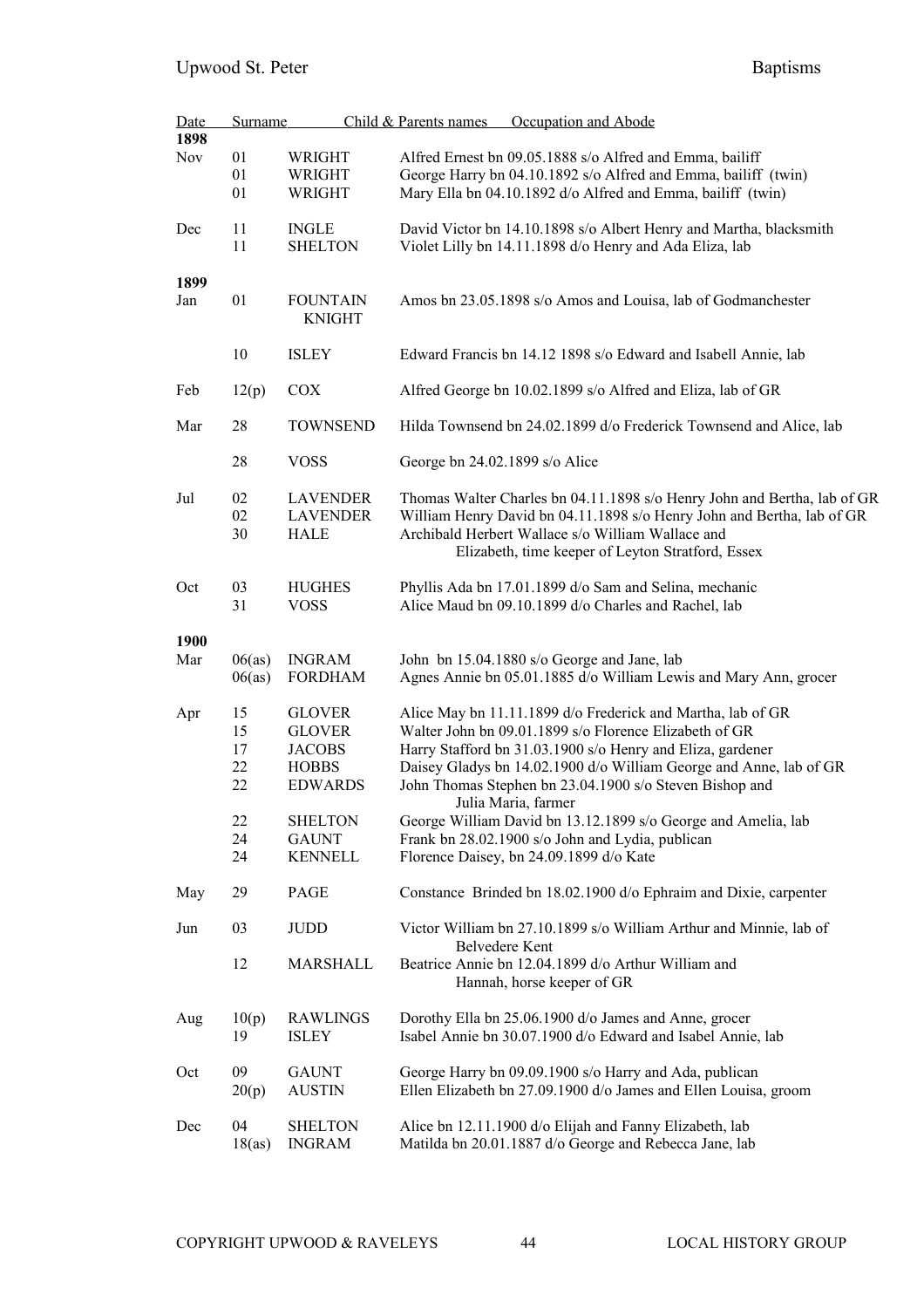| <b>Date</b> | <b>Surname</b>        |                                                | Child & Parents names<br>Occupation and Abode                                                                                                                                                                                          |  |  |  |
|-------------|-----------------------|------------------------------------------------|----------------------------------------------------------------------------------------------------------------------------------------------------------------------------------------------------------------------------------------|--|--|--|
| 1901<br>May | 01                    | <b>INGLE</b>                                   | Victoria Alexandra Mary bn 28.02.1901 d/o Albert Henry and<br>Martha, blacksmith                                                                                                                                                       |  |  |  |
|             | 12                    | <b>SHELTON</b>                                 | Beatrice Eleanor bn 24.04.1901 d/o Henry and Ada Eliza, lab                                                                                                                                                                            |  |  |  |
| Jun         | 09                    | <b>AGGER</b>                                   | John William bn 10.05.1901 s/o James and Sarah Jane, engine driver of GR                                                                                                                                                               |  |  |  |
| Aug         | 25(p)                 | <b>AUSTIN</b>                                  | Violet Ellen bn 04.08.1901 d/o James and Louisa Ellen, groom                                                                                                                                                                           |  |  |  |
| <b>Nov</b>  | 10                    | <b>EDWARDS</b>                                 | George Walter bn 22.09.1901 s/o Stephen Bishop and Julia Maria, farmer                                                                                                                                                                 |  |  |  |
| Dec         | 01                    | <b>WALKER</b>                                  | Bertie bn 06.10.1901 s/o William and Elisa, ag lab of GR                                                                                                                                                                               |  |  |  |
| 1902<br>Jan | 26                    | <b>CURTIS</b>                                  | William James bn 13.12.1901 s/o William and Evelyn Louisa, farmer of GR                                                                                                                                                                |  |  |  |
| Feb         | 23                    | <b>HOBBS</b>                                   | John David bn 31.12.1901 s/o John Thomas and<br>Caroline Frances, ag lab of GR                                                                                                                                                         |  |  |  |
| Mar         | 02                    | <b>POULTER</b>                                 | William Leonard bn 17.01.1902 s/o Leonard and Ellen Elizabeth, lab in<br>factory                                                                                                                                                       |  |  |  |
| Jun         | 01                    | <b>HOBBS</b>                                   | Elizabeth Charlotte bn 13.05.1902 d/o Hubert James and<br>Annie Elizabeth, horse keeper of Ramsey (Hollow)                                                                                                                             |  |  |  |
|             | 01                    | <b>ALLPRESS</b>                                | Ivy May bn 24.04.1902 d/o Robert and Naomi Jane, mechanic                                                                                                                                                                              |  |  |  |
| Sep         | 28                    | <b>HOBBS</b>                                   | Alice Doris bn 22.08.1902 d/o William George and<br>Elizabeth Ann, lab of GR                                                                                                                                                           |  |  |  |
| Oct         | 21(as)                | <b>CHAPMAN</b>                                 | Edith Mary bn 06.07.1887 d/o William and Emma, greengrocer of<br>74 Hawthorne Grove Penge                                                                                                                                              |  |  |  |
| Dec         | 07                    | LEACH                                          | Walter Henry s/o Sarah Anne of GR                                                                                                                                                                                                      |  |  |  |
|             | 07                    | <b>AGGER</b>                                   | Artemus Christopher bn 16.10.1902 s/o James and<br>Sarah Jane, engine driver of GR                                                                                                                                                     |  |  |  |
|             | 09<br>28              | <b>DOLBY</b><br><b>MASON</b>                   | Frederick bn 08.10.1902 s/o James and Elizabeth Anne, ag lab<br>Florrie Irene bn 12.10.1902 d/o Charles and Alice, boat man of<br>The Heights St Marys Ramsey                                                                          |  |  |  |
| 1903<br>Feb | 08                    | <b>INGLE</b>                                   | Henry George Kidman bn 27.12.1902 s/o Albert Henry and<br>Martha, blacksmith                                                                                                                                                           |  |  |  |
| Apr         | 13                    | <b>WISBEY</b>                                  | Nellie bn 23.01.1903 d/o Christopher James and Sarah Elizabeth,<br>brick layer of 37 Cunnungham Rd, South Tottenham                                                                                                                    |  |  |  |
|             | 19                    | <b>EDWARDS</b>                                 | Margaret Elizabeth d/o Stephen Bishop and Julia Maria, ag lab                                                                                                                                                                          |  |  |  |
| May         | 06<br>06              | <b>GAUNT</b><br><b>GAUNT</b>                   | Mabel Eva bn 17.07.1902 d/o John and Lydia, coal merchant<br>Florence bn 17.12.1902 d/o Harry and Ada, wood man                                                                                                                        |  |  |  |
| Jun         | 16                    | <b>HUGHES</b>                                  | Frederick Walter bn 05.06.1902 s/o Sam and Selina, mechanic                                                                                                                                                                            |  |  |  |
| Aug         | 02                    | <b>LAWSON</b>                                  | Dorothy bn 29.07.1901 d/o George and Emily Jane, upholsterer of<br>Beaconfield St. Bedford                                                                                                                                             |  |  |  |
|             | 23<br>23(p)<br>30(as) | <b>SHELTON</b><br><b>COX</b><br><b>CHAPMAN</b> | Gilbert Henry bn 04.08.1903 s/o Henry and Ada Eliza, ag lab<br>Lucy Alexandra bn 31.12.1901 d/o Alfred and Eliza Anne, ag lab of GR<br>Charles Herbert bn 15.11.1885 s/o William and Emma, green grocer of<br>74 Hawthorne Grove Penge |  |  |  |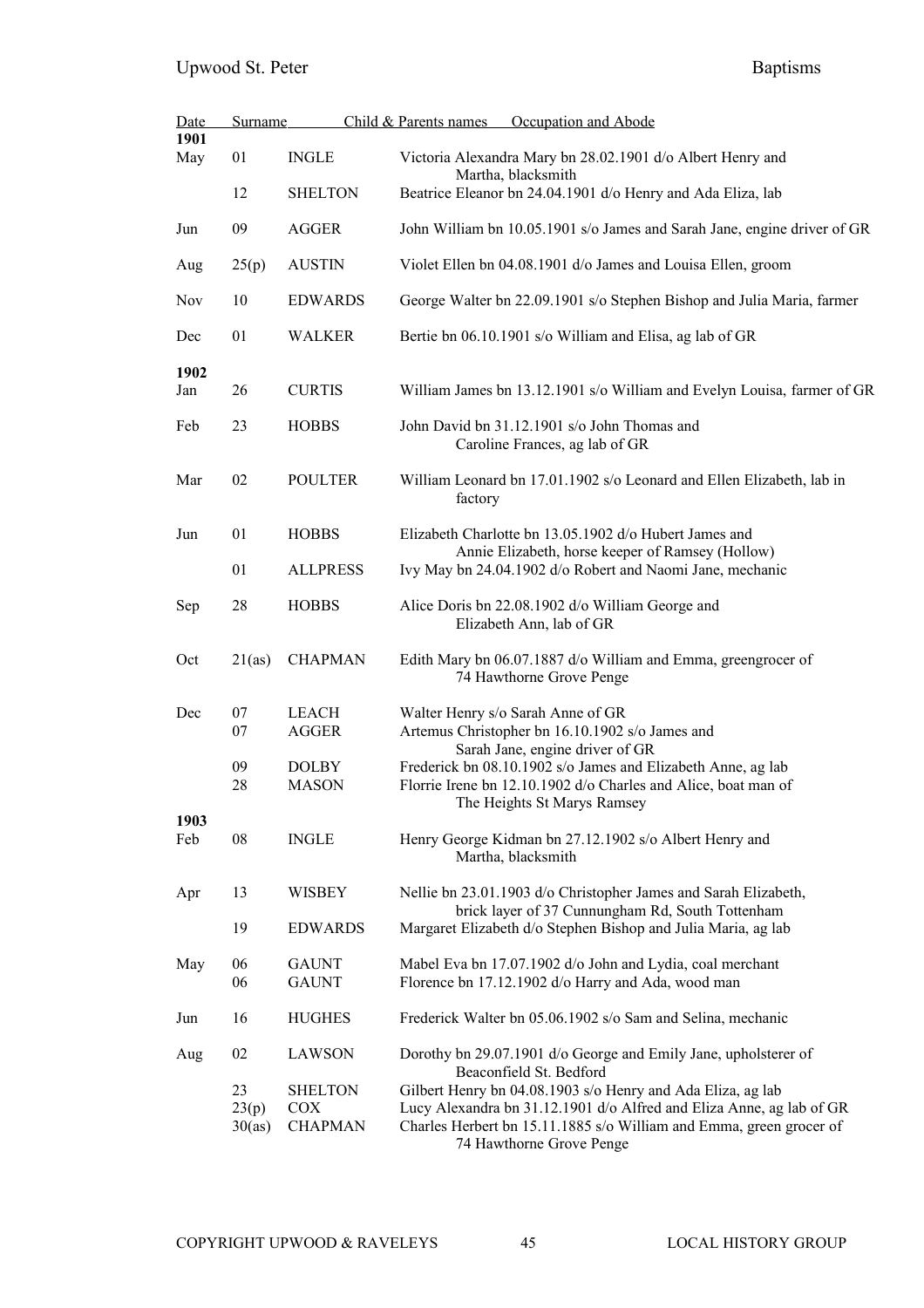| <b>Date</b> | Surname                |                                                                      | Child & Parents names<br>Occupation and Abode                                                                                                                                                                                                          |
|-------------|------------------------|----------------------------------------------------------------------|--------------------------------------------------------------------------------------------------------------------------------------------------------------------------------------------------------------------------------------------------------|
| 1903<br>Dec | 25                     | O'BRIEN                                                              | Florence Winifred bn 27.12.1901 d/o Charles Edward Quartermain and<br>Florence Eliza, mechanic of 29 Cecil Rd. Waltham Cross                                                                                                                           |
| 1904<br>Feb | 29                     | <b>SEATON</b>                                                        | Beattie Agnes bn 07.09.1875 d/o George Peter and Mary Anne, ag lab of GR<br>(hypothetically baptised as name not in register)                                                                                                                          |
| Mar         | 15(as)<br>15(as)<br>20 | <b>FORDHAM</b><br><b>FORDHAM</b><br><b>BAXTER</b>                    | Mabel d/o William Lewis and Mary Anne, grocer<br>Henrietta d/o William Lewis and Mary Anne, grocer<br>Gladys Irene bn 31.12.1903 d/o Amos and Frances Louise, foreman on<br>farm of GR                                                                 |
|             | 25<br>25<br>29         | <b>SHELTON</b><br><b>DARWOOD</b><br><b>POULTER</b>                   | Gladys Dora bn 04.12.1903 d/o Elijah and Fanny Elizabeth, ag lab<br>Percy bn 22.18.1901 s/o Edgar and Elizabeth, ag lab<br>Clement William bn 14.10.1894 s/o Amos and Mary Anne, shoe maker                                                            |
| Apr         | 16(p)                  | <b>MOXON</b>                                                         | Agneta Florence bn 17.04.1903 d/o Herbert Pearson and Florence, groom                                                                                                                                                                                  |
| May         | 15                     | <b>HOBBS</b>                                                         | Charles Rowland s/o John Thomas Barrett and Caroline Frances, ag lab of GR                                                                                                                                                                             |
| Jul         | 01                     | <b>FOSTER</b>                                                        | Albert Edward bn 21.05.1903 s/o David and Adelaide, engine driver on                                                                                                                                                                                   |
|             | 03                     | <b>RICHARDS</b>                                                      | river of 118 London Rd. Spalding<br>Ethel May bn 13.05.1904 d/o John Thomas and Mary Anne,<br>game keeper of GR                                                                                                                                        |
| <b>Nov</b>  | 17                     | <b>AGGER</b>                                                         | Clarice Robert s/o James and Sarah Jane, lab of GR                                                                                                                                                                                                     |
| 1905<br>Feb | 12                     | <b>SPRIGGS</b>                                                       | Daisy Evelyn bn 17.01.1905 d/o Richard and Mary Anne, ag lab of GR                                                                                                                                                                                     |
| Mar         | 05                     | <b>POULTER</b>                                                       | Lillian Lucy bn 11.12.1904 d/o Leonard and Eleanor Elizabeth, lab in<br>manure factory                                                                                                                                                                 |
| Jun         | 18                     | <b>MASON</b>                                                         | Hilda Alice bn 10.04.1905 d/o Charles and Alice, boat master of<br>Ramsey St.Mary                                                                                                                                                                      |
| Jul         | 04                     | <b>LEACH</b>                                                         | John Gaunt bn 24.12.1881 s/o Lydia                                                                                                                                                                                                                     |
| Aug         | 20                     | <b>ISLEY</b>                                                         | Beatrice Daisy bn 25.07.1905 d/o Edward and Isabel Annie, ag lab                                                                                                                                                                                       |
| Sep         | 10<br>10               | <b>EDWARDS</b><br><b>COLLETT</b>                                     | Lilly Louisa bn 31.07.1905 d/o Stephen Bishop and Julia Maria, ag lab<br>John bn 15.08.1905 s/o Arthur William and Eliza Anne, ag lab of GR                                                                                                            |
| Oct         | 15                     | <b>EVANS</b>                                                         | Elsie Constance Elizabeth bn 25.08.1905 d/o John and<br>Ada, farmer of GR                                                                                                                                                                              |
|             | 15<br>20               | <b>SHELTON</b><br><b>HOBBS</b>                                       | Winifred Ivy bn 28.09.1905 d/o Henry and Ada Eliza, ag lab<br>Iris Emline bn 29.08.1905 d/o Hubert James and Anne Elizabeth, ag lab of<br>High Road Side, Ramsey                                                                                       |
| Nov         | 14                     | <b>GAUNT</b>                                                         | Rose Nellie bn 30.08.1905 d/o John and Kate, general lab                                                                                                                                                                                               |
| 1906<br>Feb | 13<br>13<br>13<br>25   | <b>ELDERKIN</b><br><b>SHELTON</b><br><b>DARWOOD</b><br><b>CURTIS</b> | Thomas bn 23.02,1905 s/o John Thomas and Mary Anne, ag lab<br>Daisy bn 08.12.1905 d/o Elijah and Fanny, ag lab<br>Martha Violet bn 20.10.1904 d/o Edgar and Elizabeth, ag lab<br>Evelyn Emma bn 08.01.1906 d/o William and Evelyn Louisa, farmer of GR |
| Mar         | 25<br>28(as)           | <b>SPIGGS</b><br><b>BRADFIELD</b>                                    | Emma Martha bn 21.02.1906 d/o Richard and Mary Anne, ag lab of GR<br>Louisa bn 21.05.1889 d/o Charles and Charlotte Sarah, coachman of St. Neots                                                                                                       |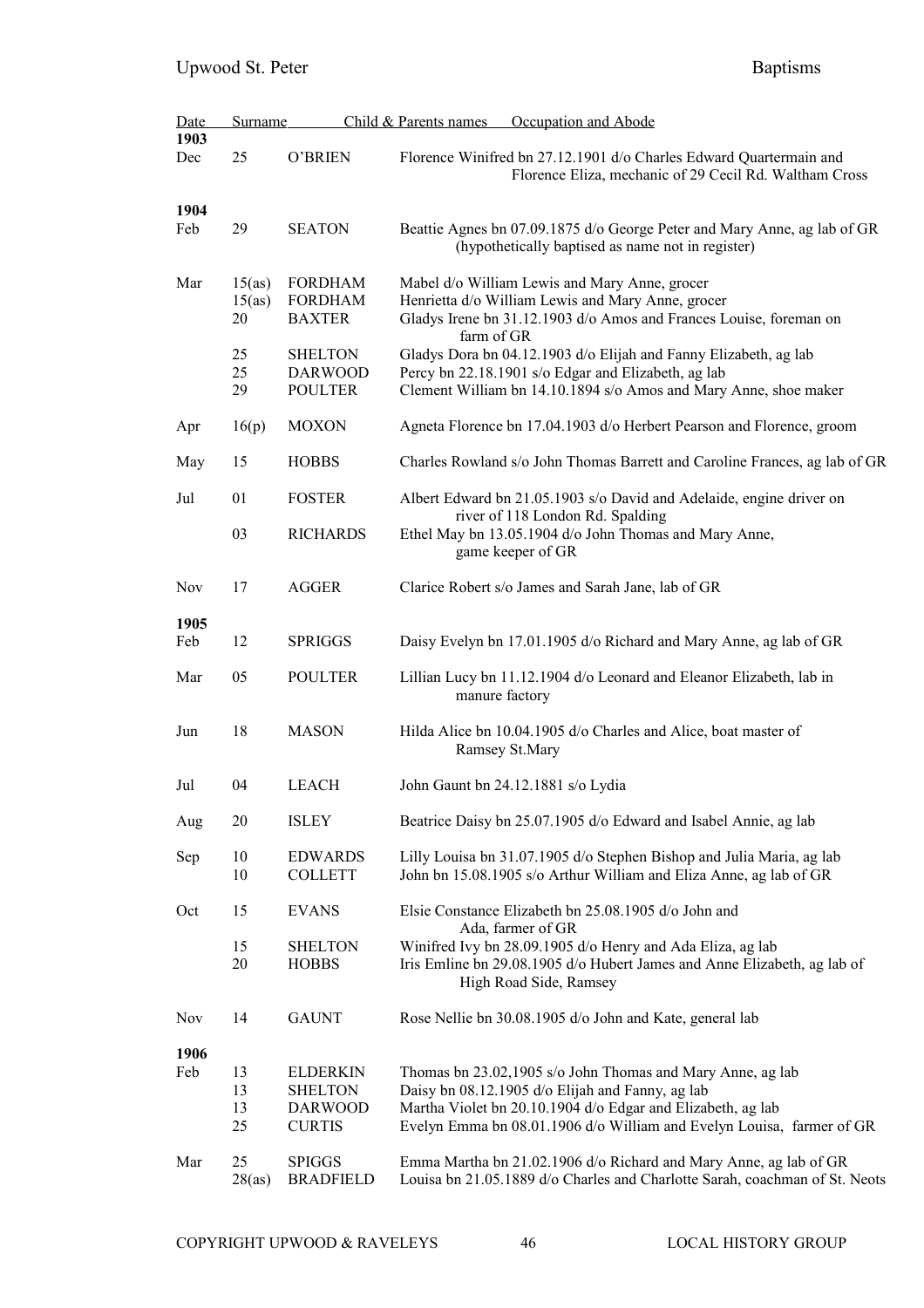| Date        | <b>Surname</b>             |                                                                                      | Child & Parents names<br>Occupation and Abode                                                                                                                                                                                                                                                                                                                                 |
|-------------|----------------------------|--------------------------------------------------------------------------------------|-------------------------------------------------------------------------------------------------------------------------------------------------------------------------------------------------------------------------------------------------------------------------------------------------------------------------------------------------------------------------------|
| 1906        |                            |                                                                                      |                                                                                                                                                                                                                                                                                                                                                                               |
| May         | 08<br>27                   | <b>LAMBERT</b><br><b>HOBBS</b>                                                       | Violet Ellen bn 01.02.1906 d/o William Robert and Ellen Elizabeth, ag lab<br>Sidney Thomas bn 18.12.1906 s/o John Thomas Barrett and<br>Caroline Frances, ag lab of GR                                                                                                                                                                                                        |
|             | 27                         | <b>GREENWOOD</b><br><b>HICKS</b>                                                     | Cecil Reginald bn 28.10.1899 s/o Benjamin GREENWOOD and<br>Caroline Frances HICKS, farmer of Ramsey                                                                                                                                                                                                                                                                           |
| Jun         | 05<br>22                   | <b>LAWSON</b><br><b>DARWOOD</b>                                                      | Arthur William bn 01.05.1906 s/o Robert William and Louisa, groom<br>Herbert bn 19.05.1906 s/o Edgar and Elizabeth, ag lab                                                                                                                                                                                                                                                    |
| Aug         | 12                         | <b>RICHARDS</b>                                                                      | Arthur bn 03.07.1906 s/o John Thomas and Mary Anne,<br>game keeper of GR                                                                                                                                                                                                                                                                                                      |
| Nov         | 13                         | KILBY                                                                                | Gladys Mary d/o Charles and Mary Anne, farmer                                                                                                                                                                                                                                                                                                                                 |
| Dec         | 11                         | <b>TYE</b>                                                                           | Gladys Louisa bn 22.10.1906 d/o David and Emily Louisa, ag lab                                                                                                                                                                                                                                                                                                                |
| 1907<br>Jan | 13                         | <b>TOWNSEND</b>                                                                      | Eric bn 12.11.1906 s/o Fred and Agnes Annie, mechanic                                                                                                                                                                                                                                                                                                                         |
| Feb         | 20(p)                      | <b>DODSON</b>                                                                        | Lilian d/o William and Maud, ag lab                                                                                                                                                                                                                                                                                                                                           |
| Apr         | 07(p)                      | <b>FOUNTAIN</b>                                                                      | Samuel bn 19.06.1904 s/o John Thomas and Mary Anne, ag lab of                                                                                                                                                                                                                                                                                                                 |
|             | 16                         | <b>INGLE</b>                                                                         | GR (received 09.08.1908)<br>Ena Kathleen bn 15.09.1906 d/o Albert Henry and Martha, blacksmith                                                                                                                                                                                                                                                                                |
| Jun         | 09<br>18<br>18<br>18<br>30 | <b>ELMORE</b><br><b>GAUNT</b><br><b>CHAMBERS</b><br><b>CHAMBERS</b><br><b>KILSBY</b> | Ivy May bn 10.04.1907 d/o Arthur and Agnes, groom of Bury<br>Grace Sarah bn 24.04.1907 d/o John and Kate, gen lab<br>Constance bn 01.06.1904 d/o Thomas William and Rose Ella, ex policeman<br>Ernest bn 24.05.1906 s/o Thomas William and Rose Ella, ex policeman<br>Frank Thomas William bn 01.12.1906 s/o Thomas William and<br>Julia, cycle maker of Nassington Northants |
| Aug         | 25<br>25                   | <b>EDWARDS</b><br><b>EDWARDS</b>                                                     | Sidney bn 29.07.1907 s/o Stephen Bishop and Julia Maria, ag lab<br>Wilfred Henry bn 22.06.1907 s/o Harry and Mildred Florence of GR(Fen)                                                                                                                                                                                                                                      |
| Oct         | 06                         | <b>HOBBS</b>                                                                         | Annie Louisa bn 08.07.1907 d/o Hubert James and Annie Elizabeth, ag lab of<br>High Road Side Marriott's Drove Ramsey                                                                                                                                                                                                                                                          |
| <b>Nov</b>  | 05<br>21                   | <b>LAWSON</b><br><b>DARWOOD</b>                                                      | Sydney bn 30.09.1907 s/o Robert William and Louisa, groom<br>Fred bn 25.10.1907 s/o Edgar and Elizabeth, ag lab                                                                                                                                                                                                                                                               |
| 1908        |                            |                                                                                      |                                                                                                                                                                                                                                                                                                                                                                               |
| Feb         | 09                         | <b>REVILL</b>                                                                        | Ernest William bn 12.01.1908 s/o Charles Robert and<br>Bertha, yard man of Wennington, Abbots Ripton                                                                                                                                                                                                                                                                          |
|             | 09<br>13                   | <b>SPRIGGS</b><br><b>HUGHES</b>                                                      | George Richard bn15.12.1907 s/o Richard and May Anne, ag lab of GR<br>Reginald Sam bn 06.05.1907 s/o Sam and Selina, mechanic                                                                                                                                                                                                                                                 |
| Mar         | 31(as)                     | <b>SHELTON</b>                                                                       | George Edward bn 24.09.1892 s/o Edward and Louisa, ag lab                                                                                                                                                                                                                                                                                                                     |
| Apr         | 04                         | <b>COOPER</b>                                                                        | Annie d/o John and Elizabeth, ag lab of<br>Barton Bendish Norfolk (conditional baptism)                                                                                                                                                                                                                                                                                       |
|             | 12<br>12<br>26             | <b>SHELTON</b><br><b>BASHFORD</b><br><b>CURTIS</b>                                   | Cecil Herbert bn 21.03.1908 s/o Henry and Ada Eliza, ag lab of GR(Fen)<br>Ellen bn 01.06.1907 d/o James and Hannah, travelling grocer & draper of GR<br>Herbert Douglas Key bn 19.01.1908 s/o William and<br>Evelyn Louisa, farmer of GR                                                                                                                                      |
| Jul         | 05<br>14                   | <b>HOBBS</b><br><b>LAMBERT</b>                                                       | Charlotte Evelian d/o John Thomas Barrett and Caroline Frances, ag lab of GR<br>Doris Minnie bn 17.02.1908 d/o William Robert and Ellen Elizabeth, ag lab                                                                                                                                                                                                                     |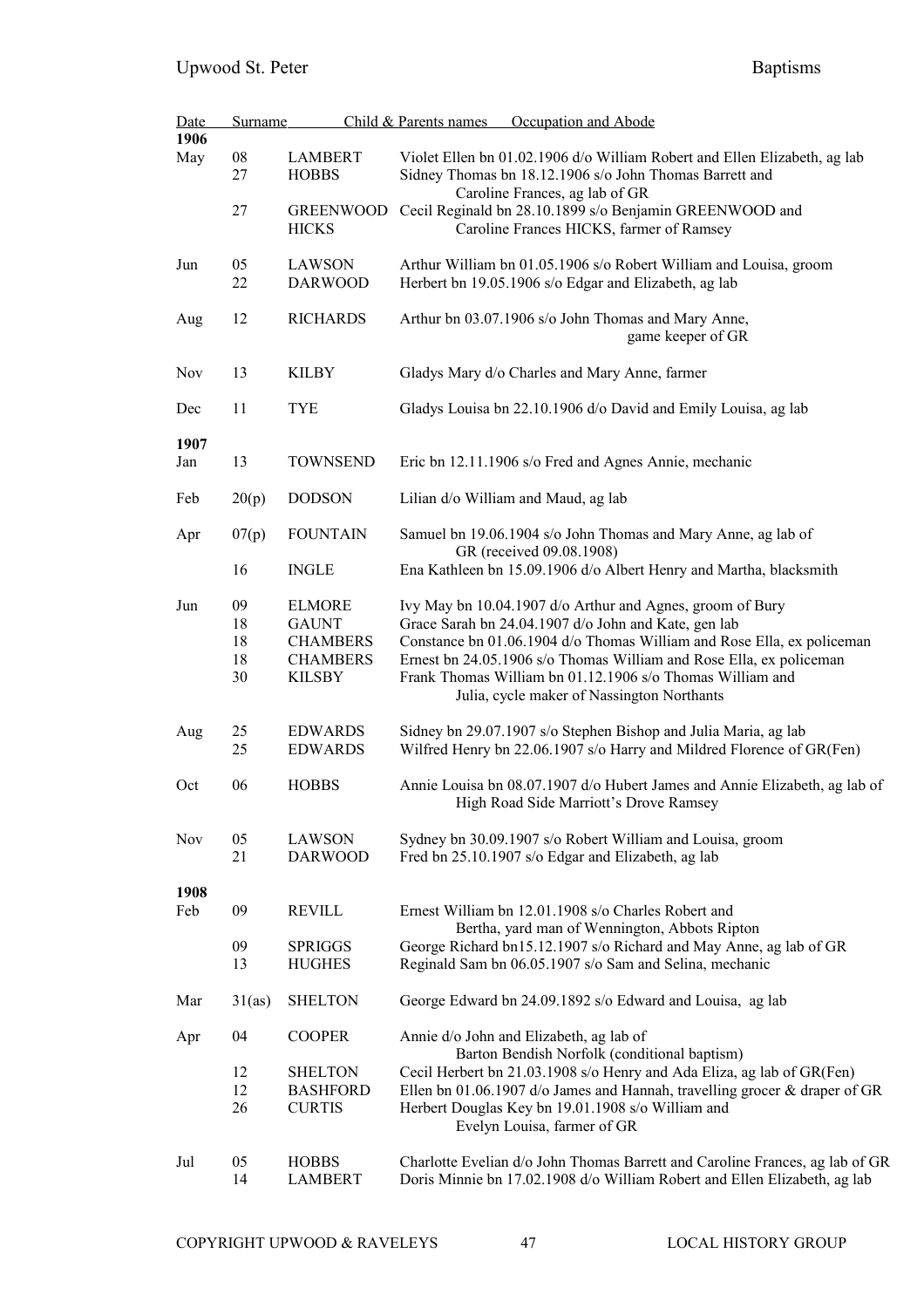| Date        | <b>Surname</b> |                                    | Child & Parents names<br>Occupation and Abode                                                                                                                        |
|-------------|----------------|------------------------------------|----------------------------------------------------------------------------------------------------------------------------------------------------------------------|
| 1908        |                |                                    |                                                                                                                                                                      |
| Jul         | 14<br>26       | <b>NEWMAN</b><br><b>CHAPMAN</b>    | Frank George bn 05.10.1907 s/o Ralph and Maud Mary, carpenter<br>Rose Emma bn 17.06.1908 d/o John Francis and Emma Elizabeth, carman of                              |
|             | 31             | <b>KILBY</b>                       | 84 Hawthorne Grove, Penge, Surrey<br>Harold bn 08.07.1908 s/o Charles and Mary Anne, farmer                                                                          |
| Aug         | 09             | <b>FOUNTAIN</b>                    | George William Ernest bn 09.07.1908 s/o John Thomas and<br>Mary Anne, ag lab of GR                                                                                   |
|             | 09             | <b>GIBBONS</b>                     | Reginald John Gibbons bn 01.12.1899 s/o George Francis and Sarah, caterer of<br>2 Roderick Rd. Hampstead                                                             |
|             | 09             | <b>GIBBONS</b>                     | Frederick William Gibbons bn 23.06.1903 s/o George Francis and<br>Sarah, caterer of 2 Roderick Rd. Hampstead                                                         |
| Oct         | 06<br>25       | <b>SHELTON</b><br><b>TOWNSHEND</b> | Hilda Mary bn 04.09.1908 d/o James and Charlotte Louisa, ag lab<br>Mabel Elizabeth d/o Fred and Agnes Annie, moulder                                                 |
| <b>Nov</b>  | 08             | <b>VOSS</b>                        | Charles William s/o Charles and Rachel, lab                                                                                                                          |
| 1909        |                |                                    |                                                                                                                                                                      |
| Jan         | 10             | <b>ISLEY</b>                       | Alice Mary d/o Edward and Isabel Maria, farm foreman                                                                                                                 |
| Jun         | 27             | <b>EDWARDS</b>                     | Frank Cyril s/o Stephen Bishop and Julia Maria, lab                                                                                                                  |
| Jul         | 18<br>27       | <b>GAUNT</b><br><b>BLACKMAN</b>    | Frederick John s/o John and Kate, lab<br>George Arthur                                                                                                               |
| Aug         | 01<br>01       | <b>WOODROW</b><br><b>WOODROW</b>   | Florence Mabel d/o Herbert Arthur and Florence Louisa, baker of Holloway<br>Elizabeth Louisa d/o Herbert Arthur and Florence Louisa, baker of Holloway               |
| Oct         | 19(as)         | <b>INGLE</b>                       | Albert Henry s/o Henry, blacksmith                                                                                                                                   |
| Dec         | 19             | <b>CROSS</b>                       | Walter s/o William and Elizabeth, farmer (conditional baptism)                                                                                                       |
| 1910        |                |                                    |                                                                                                                                                                      |
| Jun         | 05<br>12       | <b>RAYMENT</b><br><b>BROWN</b>     | Sidney George Herbert bn 28.04.1910 s/o George and Ethel Mary, lab of Hilton<br>Horace William bn 18.04.1910 s/o William James and Rachel, brick maker of<br>Warboys |
| Sep         | 04<br>04       | <b>SHELTON</b><br><b>BOYCE</b>     | Ethel Mary Ann bn 02.08.1910 d/o Henry and Ada Eliza, lab of GR<br>Frederick James bn 07.08.1910 s/o James and Mabel, blacksmith                                     |
| Oct         | 16<br>16       | <b>HOUSDEN</b><br><b>KILBY</b>     | Benjamin bn 07.08.1910 s/o Arthur and Sarah Ann, lab<br>Doris Edith bn 22.09.1910 d/o Charles and Mary Ann, lab                                                      |
| 1911<br>Feb | 28(p)          | <b>READ</b>                        | Stanley Harold s/o George Henry and Sarah Jane, horse keeper of<br>High Holborn Farm                                                                                 |
| Apr         | 09             | <b>ELDERKIN</b>                    | George William s/o John Thomas and Mary Ann, lab                                                                                                                     |
| Jul         | 06             | <b>ISLEY</b>                       | George Ernest s/o Edward and Isabel Annie, farm foreman                                                                                                              |
| Nov         | 12<br>12       | <b>EDWARDS</b><br><b>EDWARDS</b>   | Albert William s/o Harry and Mildred Florence, lab<br>Arthur s/o Stephen Bishop and Julia Maria, lab                                                                 |
|             | 16             | <b>BISHOP</b>                      | Leslie Samuel s/o John Thomas and Louisa Malinda, lab of GR                                                                                                          |
| Dec         | 31<br>31       | <b>DODSON</b><br><b>BATEMAN</b>    | William Berry s/o William and Lizzie Gladstone, machinist<br>Emily Mary d/o Ernest and Agnes, lab                                                                    |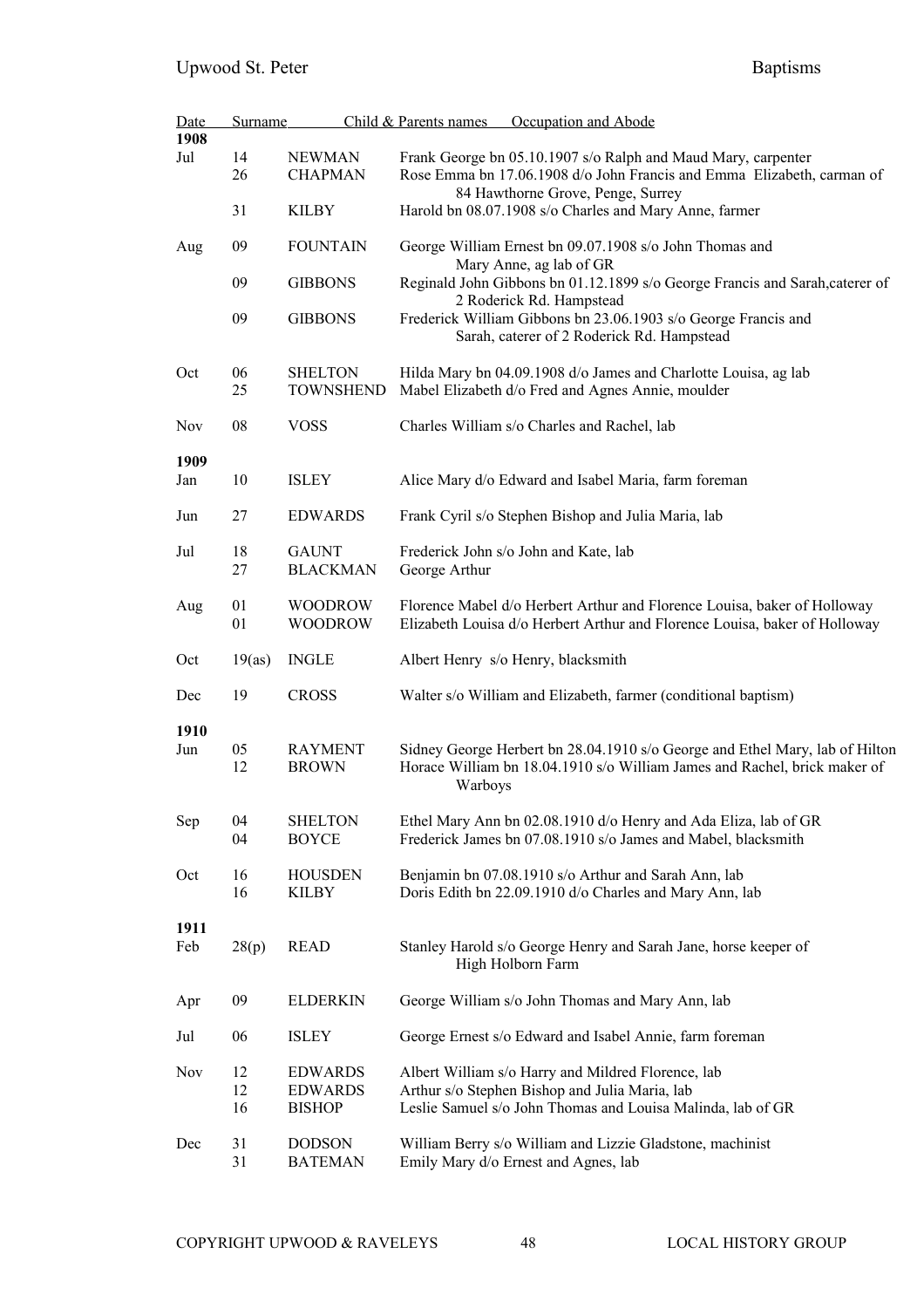| <u>Date</u>       | Surname                    |                                                                            | Child & Parents names<br>Occupation and Abode                                                                                                                                                                         |  |
|-------------------|----------------------------|----------------------------------------------------------------------------|-----------------------------------------------------------------------------------------------------------------------------------------------------------------------------------------------------------------------|--|
| 1912<br>Jan       | 03                         | <b>FISHER</b>                                                              | Arthur Cecil s/o Arthur Thornton and Amelia, station master of<br>Ramsey (entered as 1911)                                                                                                                            |  |
|                   | 28                         | <b>SHELTON</b>                                                             | George Edward s/o George William and Albina, lab                                                                                                                                                                      |  |
| Feb               | 18                         | <b>SHELTON</b>                                                             | Edward Harold s/o Smith and Sarah Ann, lab                                                                                                                                                                            |  |
| Mar               | 12(as)<br>29(p)<br>31      | <b>AUSTIN</b><br><b>SHELTON</b><br><b>BEDFORD</b>                          | Florence Emily d/o George Albert and Emily, farmer of West Knoyle Wilts<br>Joseph Smith s/o Walter and Julia Agnes, lab<br>Frederick Alwyn s/o John and Eliza, lab                                                    |  |
| May               | 12                         | <b>BARHAM</b>                                                              | Molly Emily Doris d/o Frederick James and Fanny, blacksmith                                                                                                                                                           |  |
| Jun               | 30                         | <b>KILSBY</b>                                                              | Frederick James s/o Thomas William and Julia, mechanic of<br>Nassington, Nthants                                                                                                                                      |  |
| Jul               | 28                         | <b>TEAT</b>                                                                | Florence Mary d/o Herbert Charles and Ada Florence, lab of Somersham Fen                                                                                                                                              |  |
| Aug               | 18                         | <b>COLLETT</b>                                                             | George Henry s/o Arthur William and Eliza Ann, yardman                                                                                                                                                                |  |
| Nov               | 24                         | <b>HOBBS</b>                                                               | Evelyn Mary d/o Rose and Frederick David, lab of GR                                                                                                                                                                   |  |
| Dec               | 22<br>29                   | <b>TAYLOR</b><br><b>SHELTON</b>                                            | Evon Sarah d/o Sarah and John, publican of 'The Ram' Ramsey St. Mary<br>Olive Ada d/o Ada Eliza and Henry, lab of GR                                                                                                  |  |
| 1913<br>Aug       | 17                         | <b>KILBY</b>                                                               | Nellie Eveline Alice d/o Charles and Mary Ann, lab                                                                                                                                                                    |  |
| Sep               | 14<br>26                   | <b>DUELL</b><br><b>WILLIS</b>                                              | Rosa Mary d/o Albert George and Rosa Mary, lab of GR<br>Frederick Thomas Leslie s/o Frederick and Florence, groom of<br>4 Compass Yard, Gt Whyte, Ramsey                                                              |  |
|                   | 28                         | <b>SHELTON</b>                                                             | John William Smith s/o George William and Albana, lab of Lodge Farm                                                                                                                                                   |  |
| 1914<br>Apr       | 09                         | <b>BATEMAN</b>                                                             | Ernest William Thomas s/o Ernest and Agnes lab                                                                                                                                                                        |  |
| May               | 31                         | <b>BARHAM</b>                                                              | Richard Eric s/o Frederick James and Fanny, blacksmith                                                                                                                                                                |  |
| Jun               | 01<br>07<br>07<br>07<br>21 | <b>EDWARDS</b><br><b>TYE</b><br><b>TYE</b><br><b>TYE</b><br><b>EDWARDS</b> | Stanley s/o Harry and Mildred Florence, lab<br>Doris d/o David and Emma Louisa, lab<br>Rose d/o David and Emma Louisa, lab<br>Elsie d/o David and Emma Louisa, lab<br>Vernard George s/o George William and Lily, lab |  |
| Aug               | 30                         | <b>GOWLER</b>                                                              | Eric William bn 02.04.1914s/o Annie and William, lab of Ramsey                                                                                                                                                        |  |
| 1915              |                            |                                                                            |                                                                                                                                                                                                                       |  |
| Jan               | 31                         | <b>DODSON</b>                                                              | Winifred Norah bn 20 .12.1914d/o Lizzie Gladstone and William, lab of GR                                                                                                                                              |  |
| Mar               | 07<br>21                   | <b>TEAT</b><br><b>TOWNSEND</b>                                             | Frederick William bn 09.02.1915 s/o Mary Elizabeth of GR<br>Agnes Daisy bn 11.10.1914 d/o Agnes Annie and Fred, farmer                                                                                                |  |
| Apr<br>Easter Day | 04                         | <b>POULTER</b>                                                             | Blanche Christabel bn 27.12.1914 d/o Eleanor Elizabeth and<br>Leonard, coal merchant of GR                                                                                                                            |  |
| Jun               | 20                         | <b>JACKSON</b>                                                             | Goodwin George bn 08.05.1915 s/o Priscilla and George, farm lab of<br>Warboys Fen                                                                                                                                     |  |
|                   | 27<br>27                   | <b>SHELTON</b><br><b>SHELTON</b>                                           | Arthur James bn 31.08.1909 s/o Charlotte Louisa and James, horse keeper<br>May bn 05.05.1915 d/o Charlotte Louisa and James, horse keeper                                                                             |  |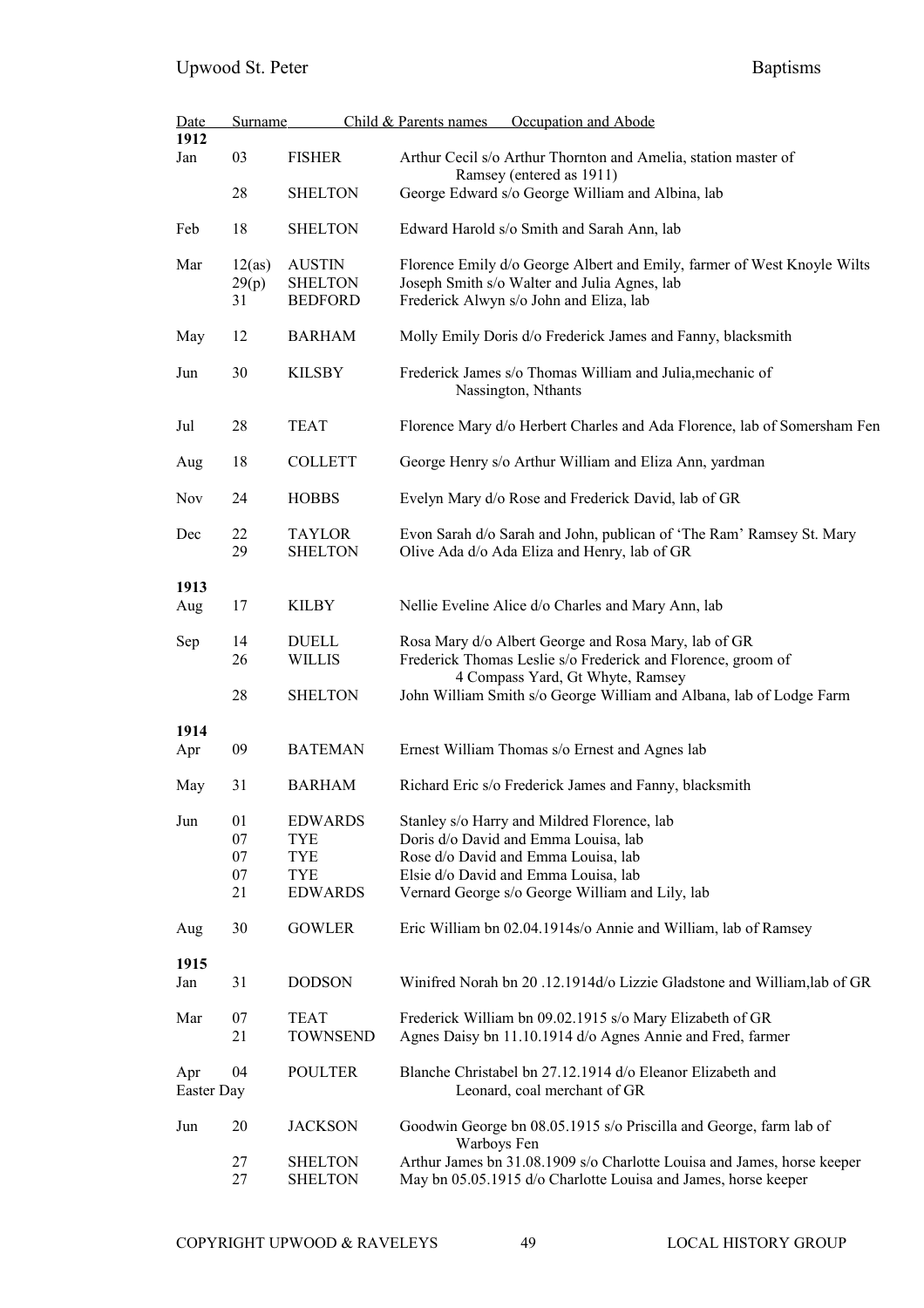| <b>Date</b>        | Surname                  |                  | Occupation and Abode<br>Child & Parents names                                                                              |
|--------------------|--------------------------|------------------|----------------------------------------------------------------------------------------------------------------------------|
| 1915               |                          |                  |                                                                                                                            |
| Sep                | 26                       | <b>BATEMAN</b>   | Frederick Charles bn 31.08.1915 s/o Agnes and Ernest, farm lab now in<br>Duke of Bedford's Regt of the New Army of Warboys |
| Dec                | 12                       | <b>MOYSER</b>    | Leslie John bn 22.09.1915 s/o Jennie and Fred Albert, police constable                                                     |
| 1916               |                          |                  |                                                                                                                            |
| Apr                | 23                       | <b>MALT</b>      | Betsy Sarah Lucretia bn 30.01.1915 d/o Florence Nellie and<br>Sidney Walter, horse keeper of GR                            |
| May                | 14                       | <b>BARHAM</b>    | Lucy Grace bn 16.02.1916 d/o Fanny and Frederick James, blacksmith                                                         |
|                    | 28                       | <b>EDWARDS</b>   | Gwendoline May bn 28.04.1916 d/o Lilly and George William, lab serving<br>as soldier in Beds. Regt                         |
|                    | 28                       | <b>HEMPSTEAD</b> | Frederick Charles bn 02.01.1916 s/o Clara Jane and Edward, groom gardener                                                  |
|                    | 28                       | <b>HEMPSTEAD</b> | Harold John bn 06.03.1913 s/o Clara Jane and Edward, groom gardener                                                        |
| Jul                | 16                       | <b>DODSON</b>    | Elsie Frances bn 10.06.1916 d/o Lizzie Gladstone and William, soldier in<br>the New Army (Kitchener's Army) formerly lab   |
| Aug                | 13                       | <b>POULTER</b>   | Dora Rebecca bn 13.10.1915 d/o Annie Rebecca and Charles William, lab                                                      |
| Sep                | 24                       | <b>FULLER</b>    | Frank bn 11.08.1916 s/o Elsie and Alfred, lab of Bury New Fen                                                              |
| Oct                | 04                       | <b>FURNELL</b>   | Gwendoline Eva bn 16.02.1910 d/o Ellen and James William, lab now in<br>Royal Fusiliers, private                           |
|                    | 04                       | <b>FURNELL</b>   | Mildred Elizabeth bn 19.03.1911 d/o Ellen and James William, lab now in<br>Royal Fusiliers, private                        |
|                    | 04                       | <b>FURNELL</b>   | Ethel Sophia bn 19.08.1916 d/o Ellen and James William, lab now in the<br>Royal Fusiliers, private                         |
| 1917               |                          |                  |                                                                                                                            |
| Apr                | 08                       | HOSKINS-         | Marjorie bn 29.12.1916 d/o Ada Elizabeth and                                                                               |
| Easter Day         |                          | <b>STEWART</b>   | Randolph Hoskins, engineer's machinist of 47 St Martin's St Peterborough                                                   |
| Apr                | 08                       | <b>SHELTON</b>   | Leslie George bn 30.01.1917 s/o Rose and Tom, groom                                                                        |
| Oct                | 28<br>St Simon & St Jude | <b>TYE</b>       | George Sidney bn 28.07.1917 s/o David and Emily Louisa, lab                                                                |
| <b>Nov</b>         | 11                       | <b>HOBBS</b>     | Oswald Arthur Henry bn 21.09.1917 s/o Arthur Lewis and<br>Winifred, engine driver of GR                                    |
| 1918               |                          |                  |                                                                                                                            |
| Jan                | 23                       | <b>BARHAM</b>    | Joyce Mary bn 13.06.1917 d/o Frederick James and Fanny, blacksmith                                                         |
| Mar<br>Palm Sunday | 24                       | <b>LAMBERT</b>   | George Edward bn 17.05.1911 s/o Robert William and<br>Ellen Elizabeth, lab now in the RFA on active service in France      |
| May                | 05                       | <b>TEAT</b>      | Gwendoline Daisy bn 22.03.1918 d/o Arthur Henry and Daisy, horse keeper                                                    |
| 1919               |                          |                  |                                                                                                                            |
| Apr                | 20                       | <b>MALT</b>      | Sidney Fred bn 12.09.1919 s/o Florence Nellie and                                                                          |
|                    | 26(p)                    | <b>CHANCE</b>    | Sidney Walter, horse keeper of GR<br>Thomas Evan bn 15.05.1918 s/o John and Rose, lab                                      |
| May                | 11                       | <b>FOX</b>       | Harold Alexander bn 13.09.1898 s/o James Jonathan and<br>Agnes Eleanor, brick layer of Tottenham                           |
| Jun                | 29                       | <b>AUSTIN</b>    | Nettie Louisa bn 6 <sup>th</sup> June d/o John William and Louisa, stockman of GR                                          |
| Aug                | 17                       | <b>ELMORE</b>    | Lucy Joan bn 10 <sup>th</sup> July d/o Doris Mary                                                                          |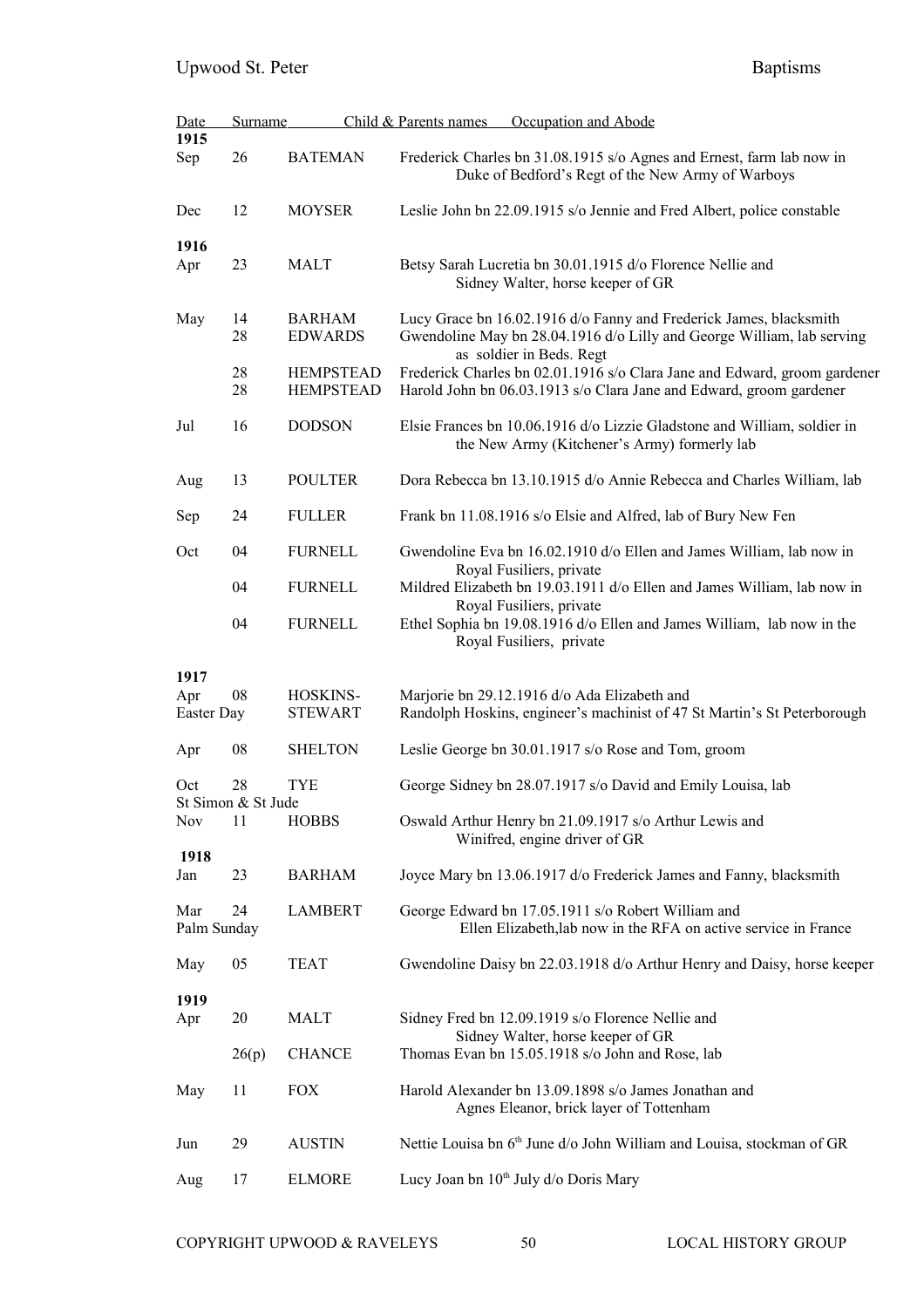## Upwood St. Peter Baptisms

| Date               | Surname |                 | Child & Parents names<br>Occupation and Abode                                                            |  |  |
|--------------------|---------|-----------------|----------------------------------------------------------------------------------------------------------|--|--|
| 1919               |         |                 |                                                                                                          |  |  |
| Sep                | 07      | <b>EDWARDS</b>  | Clifford Harry bn 27.07.1919s/o Harry and Mildred Florence, farm lab                                     |  |  |
| Oct                | 05      | <b>WATERS</b>   | Joan Evelyn bn 09.09.1919 d/o George and Lucy, police constable                                          |  |  |
| Dec                | 10      | <b>REVELL</b>   | Jack bn 19.11.1919 s/o Bertha,                                                                           |  |  |
| 1920               |         |                 |                                                                                                          |  |  |
| Feb                | 15      |                 | RICHARDSON Stella Mary Kathleen bn 24.01.1920 d/o Joe and Ivy May, poultry dealer                        |  |  |
| Mar                | 14      | <b>WARD</b>     | Violet Barbara bn 19.01.1920 d/o George William and<br>Sarah, horse keeper of GR                         |  |  |
|                    | 21      | <b>MASON</b>    | Rita Dorothea bn 06.01.1920 /o Charles and Alice, lab of Ramsey Heights                                  |  |  |
|                    | 21      | <b>FULLER</b>   | George Colin bn 08.01.1920 s/o Charles and Emma, smallholder of New Fen                                  |  |  |
|                    |         |                 |                                                                                                          |  |  |
| Apr                | 11      | <b>TOWNSEND</b> | Esme Joan bn 27.02.1920 d/o Aida Maud and Smith, innkeeper & butcher                                     |  |  |
| May                | 23      | <b>TEAT</b>     | Sybil Maud bn 05.04.1920 d/o Arthur Henry and Daisy, horse keeper                                        |  |  |
| Jun                | 05      | <b>EDWARDS</b>  | Thelma Kathleen bn 31.05.1920 d/o George William and Lily, lab                                           |  |  |
| Jul                | 04      | <b>BARHAM</b>   | Walter Fred bn 20.05.1920 s/o Frederick James and Fanny, blacksmith                                      |  |  |
| 1921               |         |                 |                                                                                                          |  |  |
| Jan                | 09      | <b>HOBBS</b>    | Kenneth Roy bn 09.12.1920 s/o Arthur Lewis and<br>Winifred, engine driver of GR                          |  |  |
|                    | 30      | <b>AUSTIN</b>   | Evelyn Lucy bn 17.12.1920 d/o John William and Louisa, stockman                                          |  |  |
| Mar                | 26      | <b>COOK</b>     | Josephine Elsie Bowd bn 20.01.1921 d/o Frances Elizabeth Hilda, of<br>Bury New Fen                       |  |  |
|                    |         |                 |                                                                                                          |  |  |
| 1922               |         |                 |                                                                                                          |  |  |
| Feb                | 26      | <b>GOWLER</b>   | Alec Norman bn 19.12.1921 s/o Annie and William, lab                                                     |  |  |
| Apr<br>Easter Day  | 16      | <b>POULTER</b>  | Edna Mary bn 20.02.1922 d/o Samuel Spring and Margaret Emily, lab of GR                                  |  |  |
| Apr                | 16      | <b>BROWN</b>    | Phyllis Slack bn 17.02.1913 d/o Rachel and William, brickyard worker                                     |  |  |
|                    | 30      | <b>SEATON</b>   | Reginald Stanley bn 16.03.1922 s/o William George and                                                    |  |  |
|                    |         |                 | Emma Elizabeth, lab of GR                                                                                |  |  |
| Jun<br>Whit Sunday | 04      | <b>TEAT</b>     | Ursula Audrey bn 16.04.1922 d/o Arthur Henry and Daisy, horse keeper                                     |  |  |
| Jun                | 04      | <b>SHELTON</b>  | Frederick William bn 18.04.1922 s/o Tom and                                                              |  |  |
| Whit Sunday        |         |                 | Edith Frederica, horse keeper of Lodge Farm                                                              |  |  |
| Jul                | 02      | <b>BATEMAN</b>  | Jack bn 07.03.1921 s/o Ernest and Agnes, lab of Warboys                                                  |  |  |
|                    | 02      | <b>BATEMAN</b>  | Stella bn 06.07.1919 d/o Ernest and Agnes, lab of Warboys                                                |  |  |
|                    | 03      | <b>BATEMAN</b>  | Edna May bn 02.11.1917 d/o Ernest and Agnes, lab of Warboys                                              |  |  |
| Aug                | 06      | <b>DEIGHTON</b> | George William bn 09.07.1922 s/o William George and<br>Mary Elizabeth, smallholder                       |  |  |
| Sep                | 17      | <b>WEBB</b>     | Elfrida Mary bn 20 <sup>th</sup> Aug d/o Frank and Mary, groom-gardener of<br>Woodwalton                 |  |  |
| Oct                | 22      | <b>HOBBS</b>    | Ronald Stanley bn 16 <sup>th</sup> Sep s/o Arthur Lewis and<br>Winifred, engine driver of Little Raveley |  |  |
|                    | 29      | <b>ELMORE</b>   | Marjorie Estella bn 06.09.1922 d/o Estella Lucy of Bury New Fen                                          |  |  |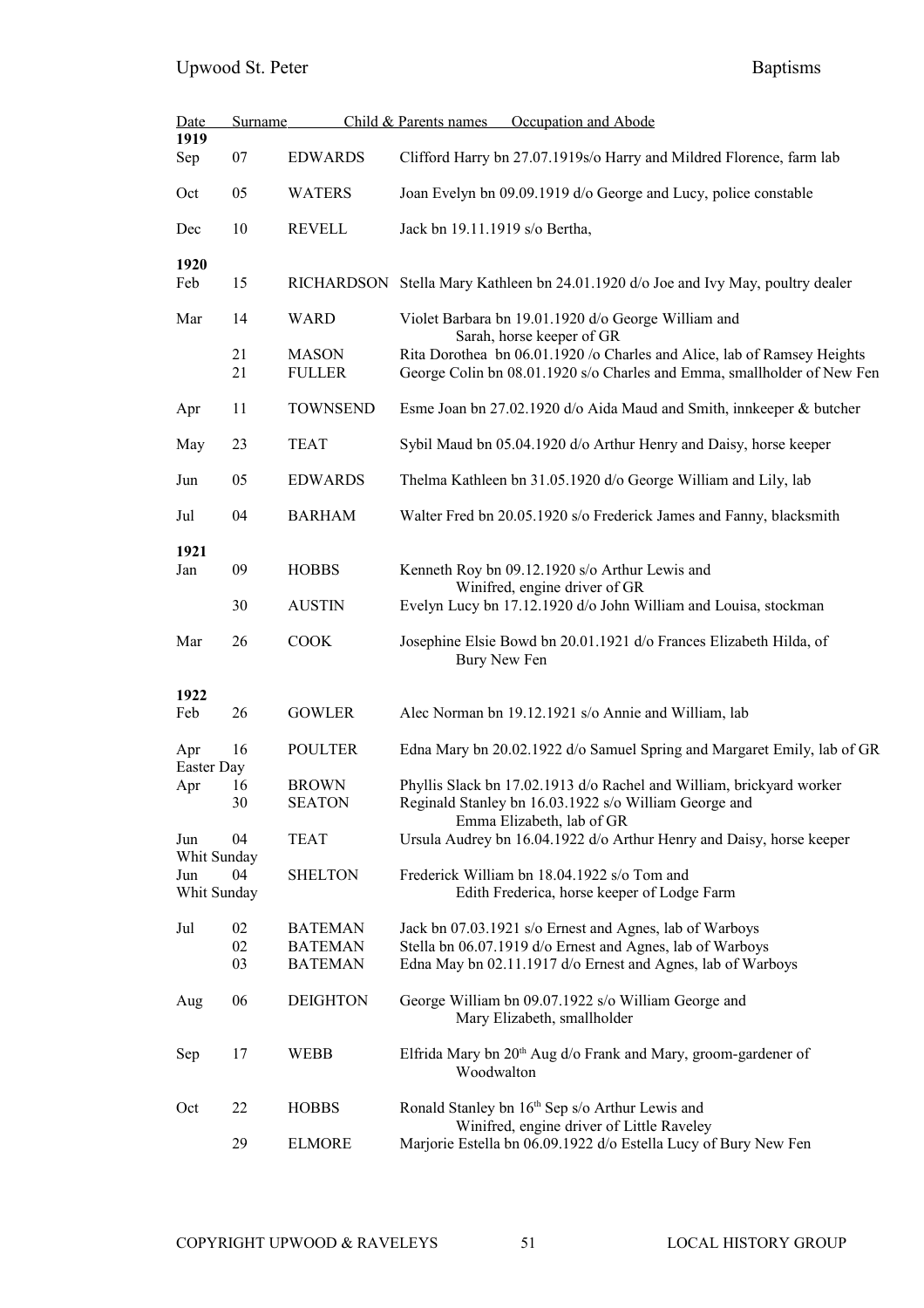| <b>Date</b>       | <b>Surname</b>   |                                     | Child & Parents names<br>Occupation and Abode                                                                                                    |
|-------------------|------------------|-------------------------------------|--------------------------------------------------------------------------------------------------------------------------------------------------|
| 1923<br>Jan       | 14               | <b>EDWARDS</b>                      | Vera bn 05.12.1922 d/o John Thomas and Violet, farm lab                                                                                          |
| Mar               | 06(as)<br>06(as) | <b>SKINNER</b><br><b>SKINNER</b>    | Mary Jane d/o Aaron John and Lucy, retired hosier (hypothetically)<br>Muriel Gwendoline d/o Aaron John and Lucy, retired hosier (hypothetically) |
| May               | 27               | <b>WILLIS</b>                       | Fanny Grace bn 29.03.1923 d/o Frederick and Florence, farm lab of Ramsey                                                                         |
| Jun               | 03               | <b>ELMORE</b>                       | Maurice bn 29.04.1923 s/o Rudolph and Mildred, farm lab of<br><b>Ramsey Heights</b>                                                              |
|                   | 10               | <b>BURTON</b>                       | Mabel bn 16.04.1923 d/o John Charles and Lydia, horse keeper of<br>High Holborn GR                                                               |
| Sep               | 16               | <b>HERBERT</b>                      | Charles Thomas bn 18.07.1923 s/o Thomas and Emily, farmer of GR                                                                                  |
| Oct               | 21               | <b>JACOBS</b>                       | William Clifford bn 29.07.1923 s/o Frank Clifford and<br>Rose Evelyn, gen lab of GR                                                              |
|                   | 28               | <b>FULLER</b>                       | Vennie Roland bn Sep 1923 s/o Alfred and Elsie, lab of Bury New Fen                                                                              |
| <b>Nov</b>        | 01<br>18         | <b>WATERS</b><br><b>COSTIGAN</b>    | Aubrey William George bn 03.10.1923 s/o George and Lucy, police constable<br>John Henry bn 5 <sup>th</sup> Oct s/o Ernest and                    |
|                   | 25               | <b>SHELTON</b>                      | Beatrice Ellen, blacksmith apprentice of Woodwalton<br>Albert Edwin bn 26.10.1923 s/o Tom and Editha Frederica, ex-soldier                       |
| 1924              |                  |                                     |                                                                                                                                                  |
| Jun               | 29               | <b>CHURCHILL</b>                    | Jean bn 28.07.1922 d/o Frank and Annette, insurance clerk of<br>Hackbridge, Surrey                                                               |
| Dec               | 07               | <b>TEAL[TEAT]</b>                   | Daphne Stella bn 11.10.1924 d/o Arthur Henry and Daisy, horse keeper                                                                             |
| 1925<br>Jan       | 04               | <b>DEIGHTON</b>                     | Frederick Henry bn 18.11.1924 s/o William George and<br>Mary Elizabeth, smallholder                                                              |
| Feb               | 08               | <b>ELMORE</b>                       | Lionel bn 29.11.1924 s/o Rudolph and Mildred, gardener of<br><b>Ramsey Heights</b>                                                               |
| Mar               | 08               | <b>FULLER</b>                       | Basil Charles bn 16.01.1924 s/o Charles and Emma, smallholder of GR                                                                              |
|                   | 08               | <b>FULLER</b>                       | Sylvia Emma Nellie bn 27.05.1921 d/o Charles and<br>Emma, smallholder of GR                                                                      |
|                   | 08<br>08         | <b>FULLER</b><br><b>HOBBS</b>       | Ronald Joseph bn 04.12.1918 s/o Charles and Emma, smallholder of GR<br>Laurence Russell bn 17.12.1924 s/o Arthur Lewis and                       |
|                   | 18(as)           | <b>HIBBINS</b>                      | Winifred, engine driver of Gt.Paxton<br>Charles Thacker of Godmanchester                                                                         |
|                   |                  |                                     |                                                                                                                                                  |
| Aug               | 02<br>23         | <b>EDWARDS</b><br><b>BRITCHFORD</b> | Dora bn 14.07.1925 d/o John and Violet, lab<br>Alfred Ruben bn 09.07.1925 s/o Arthur and Emily, lab of GR                                        |
| Oct               | 18               | <b>JOHNSON</b>                      | Aubrey Russell bn 15.09.1925 s/o Thomas and Elizabeth, gardener of<br>Wellington [Wennington] Nr. Abbots Ripton                                  |
|                   | 18               | <b>BERRIDGE</b>                     | Ronald Sidney bn 17.09.1925 s/o Sidney Harold and<br>Girtrude, motor driver                                                                      |
| 1926              |                  |                                     |                                                                                                                                                  |
| Apr<br>Easter Day | 04               | <b>STIFF</b>                        | Walter Roy bn 27.01.1926 s/o Walter Thomas and Kate, farm worker                                                                                 |
|                   | 11               | <b>TEAT</b>                         | Hazel Albina bn 06.03.1926 d/o Arthur Henry and Daisy, horse keeper                                                                              |
| Jun               | 27               | <b>MASON</b>                        | Laurence Arthur bn 03.05.1926 s/o Arthur and Nellie, farm foreman of<br>Middle Farm Woodwalton                                                   |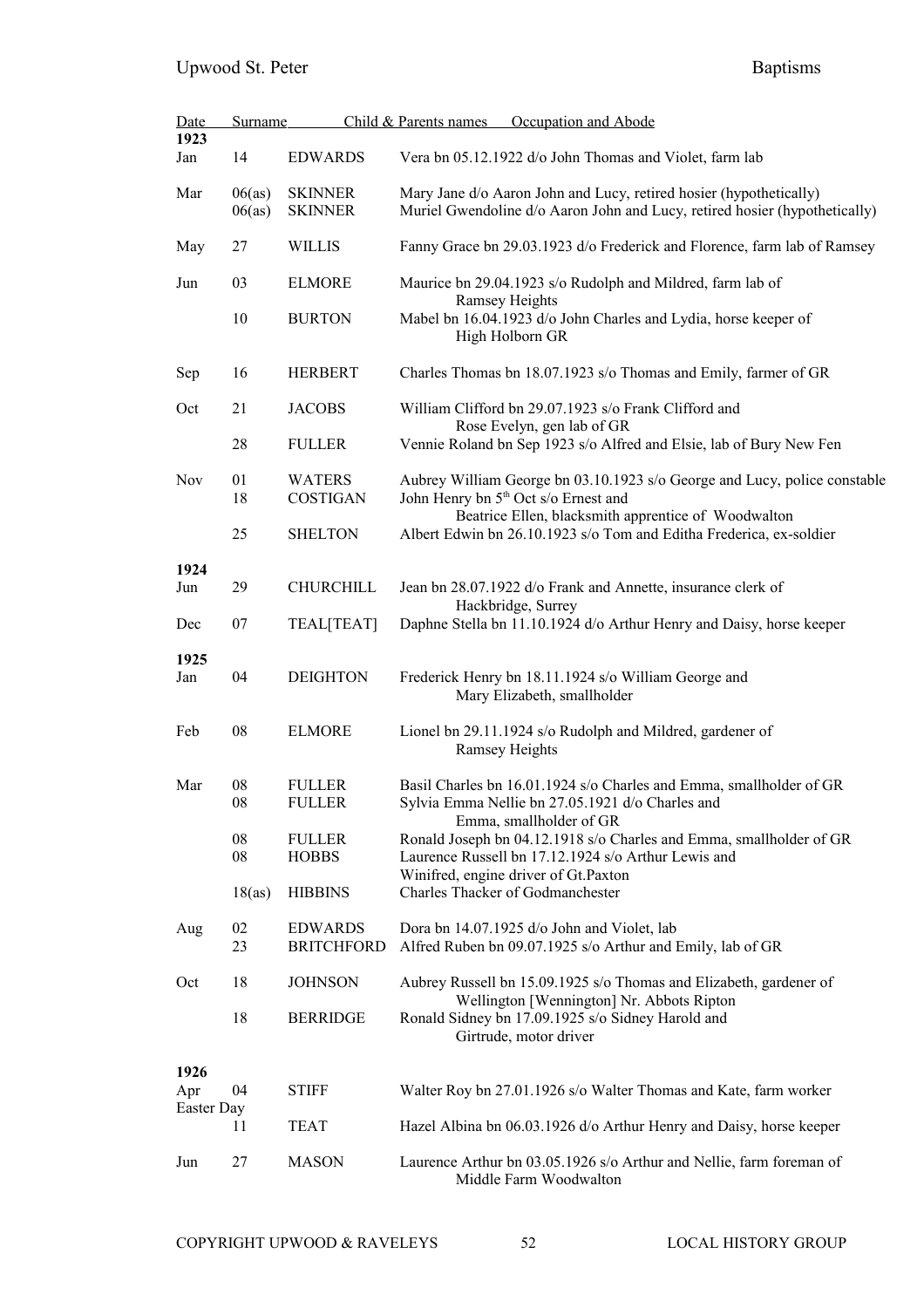| <b>Date</b>        | Surname    |                   | Child & Parents names<br>Occupation and Abode                                                                |
|--------------------|------------|-------------------|--------------------------------------------------------------------------------------------------------------|
| 1926               |            |                   |                                                                                                              |
| Aug                | ${\bf 08}$ | <b>BURTON</b>     | Gerald Charles bn 27.06.1926 s/o John Charles and Lydia, horse keeper of<br>High Holborne GR                 |
|                    | 22         | <b>BRITCHFORD</b> | Ivy Vera bn 19 07.1926 d/o Arthur and Emily, lab of GR                                                       |
| Dec                | 12         | FENN/             | Aubrey Gerald bn 31 <sup>st</sup> Oct s/o Daisy SHELTON and                                                  |
|                    |            | <b>SHELTON</b>    | Percy Cecil FENN, farm worker                                                                                |
| 1927               |            |                   |                                                                                                              |
| Jan                | 23         | <b>CURTIS</b>     | William Henry bn 01.08.1926 s/o William Henry and<br>Marjorie Grace, farmer                                  |
| May                | 08(p)      | <b>FULLER</b>     | Hilary Mary Cynthia bn 2 <sup>nd</sup> May d/o Charles and Emma Frances, farmer                              |
| Jul                | 03         | <b>ISLEY</b>      | Frederick William bn 15 <sup>th</sup> Jan s/o William James and Clara, lab of<br>Ramsey                      |
|                    | 03         | <b>ISLEY</b>      | Bert bn 16.04.1924 s/o William James and Clara, lab of Ramsey                                                |
|                    | 17         | <b>POULTER</b>    | Cyril William bn 28 <sup>th</sup> May s/o Samuel Spring and                                                  |
|                    | 24         | <b>ALLEN</b>      | Margaret Emily, brick worker of GR<br>John Robert bn 13 <sup>th</sup> May s/o George and Minnie, farm worker |
| Aug                | 07         | <b>EDWARDS</b>    | Dorothy Margaret bn 19th Jun d/o Margaret Elizabeth                                                          |
| Dec                | 25         | <b>EDWARDS</b>    | Keith William bn 29.08.1927 s/o William and                                                                  |
|                    |            |                   | Florence May, haulage contractor                                                                             |
| 1928               |            |                   |                                                                                                              |
| Mar                | 04         | <b>MASON</b>      | Audrey Sylvia bn 18.12.1927 d/o Leonard and<br>Ethel May, farm worker of GR                                  |
| May                | 27         | <b>TEAT</b>       | Gerald Arthur bn 2 <sup>nd</sup> Apr s/o Arthur Henry and Daisy, horse keeper                                |
| Whit Sunday        |            |                   |                                                                                                              |
| Aug                | 26         | <b>FREEMAN</b>    | Francis Herbert bn 24 <sup>th</sup> Jul s/o William and Agnes, butcher of Coates                             |
|                    | 26         | FORD              | Edith Mary bn 21 <sup>st</sup> Jul d/o Albert Henry and Annie Lydia, ag worker                               |
| Sep                | 30         | <b>HOUGHTON</b>   | Beryl Jean bn 1 <sup>st</sup> Aug d/o Stanley Charles Leslie and Gladys Dora,<br>ag worker                   |
|                    | 30         | <b>BURTON</b>     | Alice May bn 28 <sup>th</sup> Aug d/o Ethel May of GR                                                        |
| Oct                | 14         | <b>HERBERT</b>    | Patience Nellie bn 4 <sup>th</sup> Sep d/o George and Ellen, farmer of GR                                    |
| <b>Nov</b>         | 18         | <b>GOWLER</b>     | Stella Eileen Ethel bn 15 <sup>th</sup> Sep d/o William and Annie, coal deliverer                            |
| 1929               |            |                   |                                                                                                              |
| May<br>Whit Sunday | 19         | <b>HERBERT</b>    | Audrey Martha bn 24 <sup>th</sup> Mar d/o Frank William and<br>Ivy Grace Drusilla, farmer of GR              |
|                    |            |                   |                                                                                                              |
| 1930<br>Apr        | 20(p)      | <b>TEAT</b>       | Bryan Alfred bn March s/o Arthur Henry and Daisy, farm worker                                                |
| Jun                | 03         | <b>TUNGATE</b>    | Leslie John bn 29.01.1930 s/o Alfred James and<br>Doris Mabel, farm worker                                   |
| Aug                | 24         | <b>BULLIMORE</b>  | Norman Eric bn 06.08.1930 s/o Norman Eric and Mabel, of Crowland                                             |
| <b>Nov</b>         | 23         | <b>TAYLOR</b>     | Percy Walter aged 24 yrs s/o William and Mary, farmer of GR                                                  |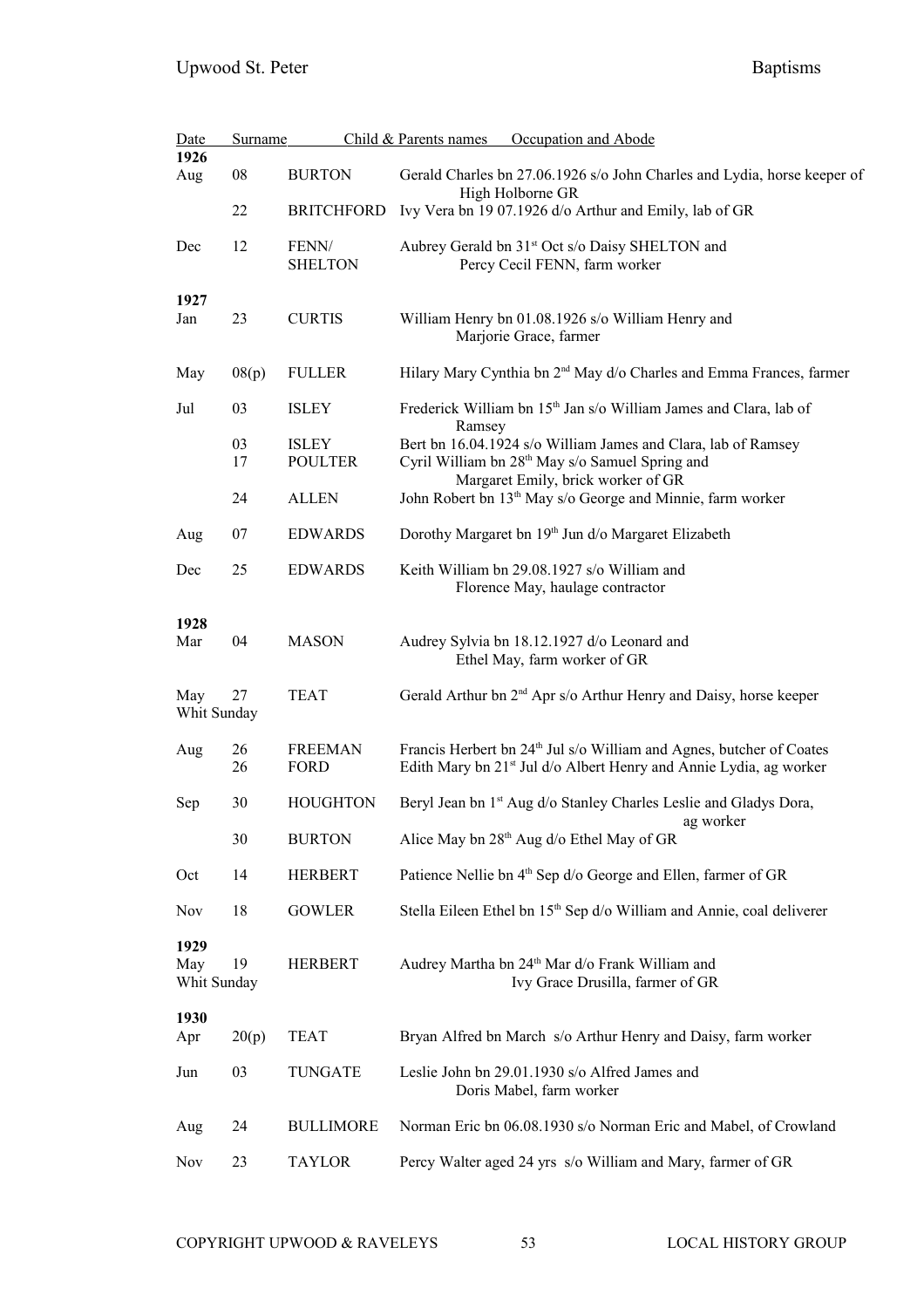| <b>Date</b> | Surname |                 | Child & Parents names | Occupation and Abode                                                                   |
|-------------|---------|-----------------|-----------------------|----------------------------------------------------------------------------------------|
| 1930        |         |                 |                       |                                                                                        |
| <b>Nov</b>  | 23      | <b>TAYLOR</b>   |                       | Alex Norman Richard bn 12.11.1927 s/o Percy Walter and<br>Gwendoline Eva, farmer of GR |
|             | 23      | <b>TAYLOR</b>   |                       | Christopher William bn 06.03.1929 s/o Percy Walter and<br>Gwendoline Eva, farmer of GR |
|             | 23      | <b>FURNELL</b>  |                       | Desmond James bn 10.06.1930 s/o Mildred Elizabeth, farm lab                            |
|             | 23      | <b>FURNELL</b>  | Nellie, farm lab      | Harris Lionel aged 10 yrs bn 31.03.1920 s/o James William and                          |
| 1931        |         |                 |                       |                                                                                        |
| Jan         | 25      | <b>SCARR</b>    |                       | Marjorie Ruth bn 26.11.1930 d/o Thomas Percival and Violet Ellen, farmer               |
| Mar         | 15      | <b>EASON</b>    |                       | Dorothy Agnes bn 23.02.1916 d/o William and Agnes, milkman                             |
| May         | 03      | <b>RAINE</b>    |                       | Lewis Alan bn 02.04.1930 s/o John Lionel and<br>Alice, brick yard worker of GR         |
|             | 03      | <b>HUDSON</b>   |                       | Arthur George bn 13.03.1931 s/o John Sidney and                                        |
|             |         |                 |                       | Frances Annie, farm lab of GR                                                          |
| 1932        |         |                 |                       |                                                                                        |
| Mar         | 06      | <b>TUNGATE</b>  |                       | Dinah Mabel bn 04.10.1931 d/o Alfred James and Doris Mabel, farm lab                   |
| May         | 01      | <b>WATERS</b>   |                       | Elsie May bn 12.03.1932 d/o Herbert George and Rose, farm lab                          |
|             | 01      | <b>FORD</b>     |                       | Hilda Rebecca bn 18.03.1932 d/o Albert Henry and Annie Lydia, ag lab                   |
| Jun         | 05      | <b>SCARR</b>    |                       | Rodney William bn 30.04.1932 s/o Lawrence William and                                  |
|             |         |                 |                       | Winifred Marjorie Kate, farm worker                                                    |
| Sep         | 11      | <b>HOLLIS</b>   |                       | Eileen Cynthia bn 30.07.1932 d/o Sidney Charles William and                            |
|             |         |                 | Ada, farm worker      |                                                                                        |
| Oct         | 02      | <b>JOHNSON</b>  | Wennington            | Charlotte Pamela bn 21 <sup>st</sup> Aug d/o Thomas and Elizabeth, farm worker of      |
| 1933        |         |                 |                       |                                                                                        |
| Mar         | 12(as)  | <b>UPCHURCH</b> |                       | Kathleen Olive d/o William and Agnes, farmer of GR                                     |
|             | 12(as)  | <b>SKINNER</b>  |                       | Ivor Vivian s/o Aaron John and Lucy, retired hosier                                    |
| Jun         | 04      | <b>HOUGHTON</b> |                       | Sheila Doreen bn 20.03.1933 d/o Stanley Charles Leslie and                             |
|             |         |                 |                       | Gladys Dora, lorry driver                                                              |
| Jul         | 02      | <b>TURNER</b>   |                       | Pamela Doris bn 09.06.1933 d/o Horace William and                                      |
|             |         |                 |                       | Doris May, farm lab of GR                                                              |
| Sep         | 03      |                 |                       | NIGHTINGALE Derek Keith bn 19.07.1933 s/o Herbert Beebe and Gladys Edith, ag stockman  |
| Dec         | 03      | <b>FURNELL</b>  |                       | Charles Roy Giddings bn 02.10.1932 s/o Mildred Elizabeth                               |
| 1934        |         |                 |                       |                                                                                        |
| Oct         | 07      | <b>SCARR</b>    |                       | Audrey Rosemary Faith bn 25.08.1934 d/o Lawrence William and                           |
|             |         |                 |                       | Winifred Marjorie Kate, ag worker                                                      |
| 1935        |         |                 |                       |                                                                                        |
| Feb         | 03      | <b>HOLLIS</b>   |                       | Charles Peter bn 27.11.1934 s/o Basil Henry and Ethel Sophia, lorry driver             |
|             | 09      | <b>TROSSELL</b> |                       | Evelyn Beatrice bn 21.03.1925 d/o Sam and<br>Emily Louise, ag worker of GR             |
| May         | 05      | <b>TURNER</b>   |                       | Marina Pauline bn 04.01.1935 d/o Horace William and                                    |
|             |         |                 |                       | Doris May, farm lab                                                                    |
| <b>Nov</b>  | 03      | WHITSEY         |                       | Shirley Ann bn 10.10.1935 d/o Bernard and Christine, lorry driver                      |
|             |         |                 |                       |                                                                                        |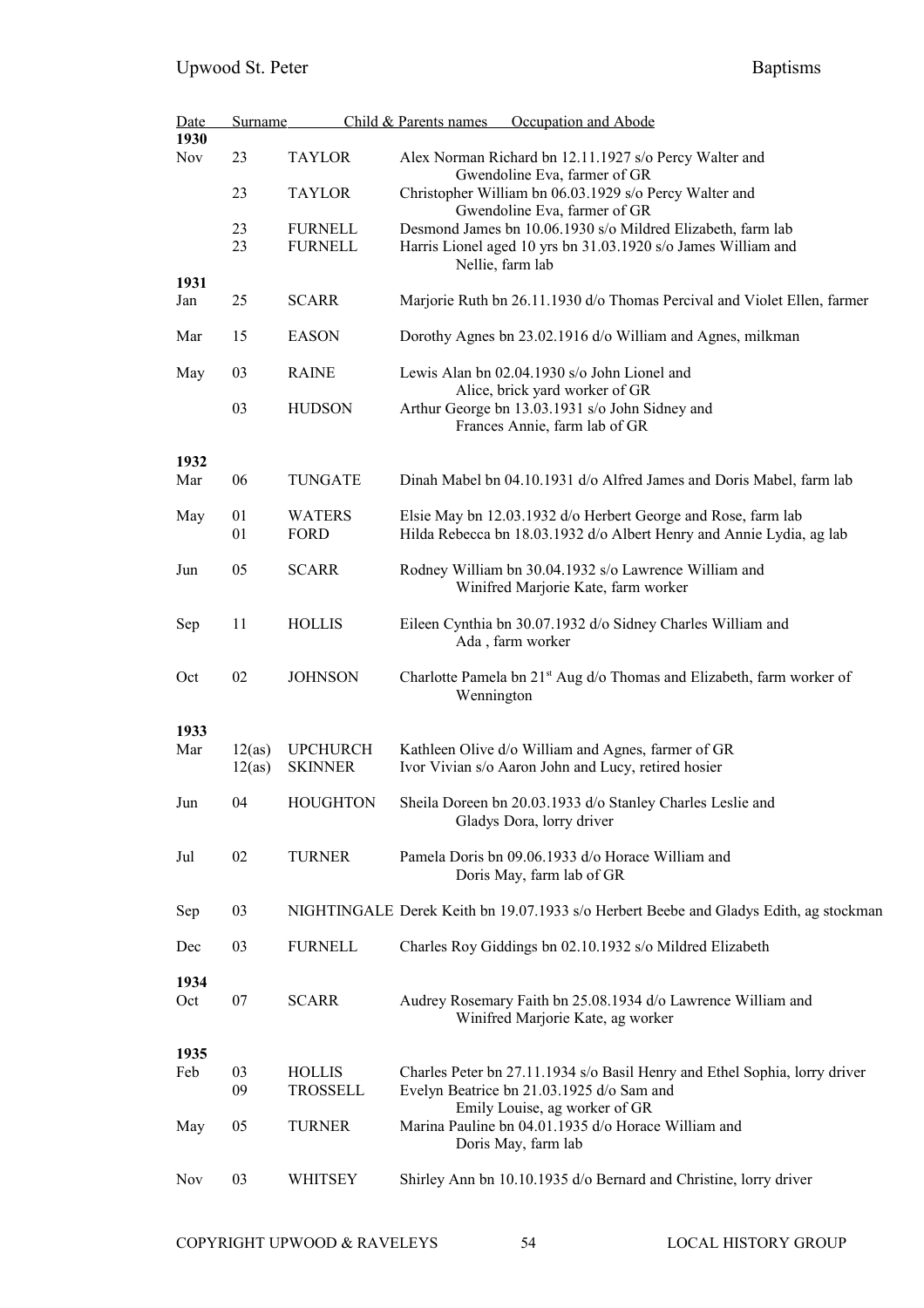| Date        | <b>Surname</b> |                                    | Child & Parents names<br>Occupation and Abode                                                                                         |
|-------------|----------------|------------------------------------|---------------------------------------------------------------------------------------------------------------------------------------|
| 1935<br>Dec | 01             | <b>HOUGHTON</b>                    | John Brian bn 12.10.1935 s/o Stanley Charles Leslie and<br>Gladys Dora, lorry driver                                                  |
|             | 08             | <b>HUGHES</b>                      | Joyce Maureen bn 08.10.1935 d/o Reginald Sam and<br>Nellie, gen lab of GR                                                             |
| 1936<br>Jan | 05             | <b>BAKER</b>                       | Doreen Joan bn 06.10.1935 d/o Percy and Gladys May, lab                                                                               |
| Jul         | 26             | <b>TOWNSEND</b>                    | Donald John s/o Mabel Elizabeth                                                                                                       |
| Oct         | 04             | <b>CURTIS</b>                      | Pamela Jean d/o Frederick Walter and Doris Mable, police officer                                                                      |
| Dec         | 27             | <b>HEMPSTED</b>                    | Ivan William Clive s/o Frederick Charles and<br>Vera Rhoda Amelia, ag worker of Ramsey Heights                                        |
| 1937<br>Feb | 14<br>21       | <b>EDWARDS</b><br><b>EDWARDS</b>   | Terrence John s/o Jack and Lucy Joan, aerodrome worker<br>Lilian Molly d/o Arthur and Gladys May, lorry driver                        |
| Mar         | 07             | <b>PRYKE</b>                       | Roy Brian s/o Harry and Sarah, pig herdsman                                                                                           |
| Apr         | 11             | <b>MILLS</b>                       | Gwenneth Eileen d/o James Henry and Phylis Ada, aerodrome<br>worker of GR                                                             |
| May         | 09             | <b>EDWARDS</b>                     | Audrey June d/o Sidney and Hazel Dot, grounds man air station of GR                                                                   |
| Jul         | 04             | <b>EDGELEY</b>                     | John William s/o Alfred John and Gertrude Violet, horse<br>keeper Ramsey U.D.C.                                                       |
| 1938<br>Mar | 20             | <b>HAWKINS</b>                     | Marjorie aged 16 d/o George Russell and Edith Mary, farmer of<br>West Perry Hunts                                                     |
| Apr         | 24             | <b>TUNGATE</b>                     | Audrey Irene bn 16.03.1938 d/o Alfred James and Doris Mabel, lab of<br>Ramsey Heights                                                 |
| Jun         | 05             | <b>SCARR</b>                       | Kathleen Mary bn31.03.1938 d/o Lawrence William and<br>Winifred Margery Kate, store keeper                                            |
| Oct         | 16<br>16       | <b>TROSSELL</b><br><b>TROSSELL</b> | Margaret Joy bn 02.12.1936 d/o Sam and Emily Louise, stoker of GR<br>Ian William bn 26.08.1938 s/o Sam and Emily Louise, stoker of GR |
| Dec         | 04             | <b>GAUNT</b>                       | Ian Frederick bn 19.10.1938 s/o Frederick John and Alice, clerk of                                                                    |
|             | 24(p)          | <b>CROOKSTON</b>                   | Ramsey<br>Stanley Elizabeth Helen infant of GR                                                                                        |
| 1939        |                |                                    |                                                                                                                                       |
| Jun         | 04             | <b>EDWARDS</b>                     | Mary Brenda bn 01.04.1939 d/o George and Rene, yards man                                                                              |
| Jul         | 23             | <b>HEMPSTED</b>                    | Terence Frederick Edward bn 17.01.1938 s/o Frederick Charles<br>and Vera Rhoda Amelia, tractor driver of Holme                        |
|             | 23             | <b>HEMPSTED</b>                    | Mervyn John bn 03.07.1939 s/o Frederick Charles and<br>Vera Rhoda Amelia, tractor driver of Holme                                     |
|             | 30             | <b>AGGER</b>                       | Mervyn James bn 2 <sup>nd</sup> Jun s/o Cyril James and Ivy, council employee                                                         |
| Aug         | 20             | <b>BRUCE</b>                       | Jean Elizabeth bn 01.07.1939 d/o Mark Joshua and<br>Rebecca Elizabeth, gen lab                                                        |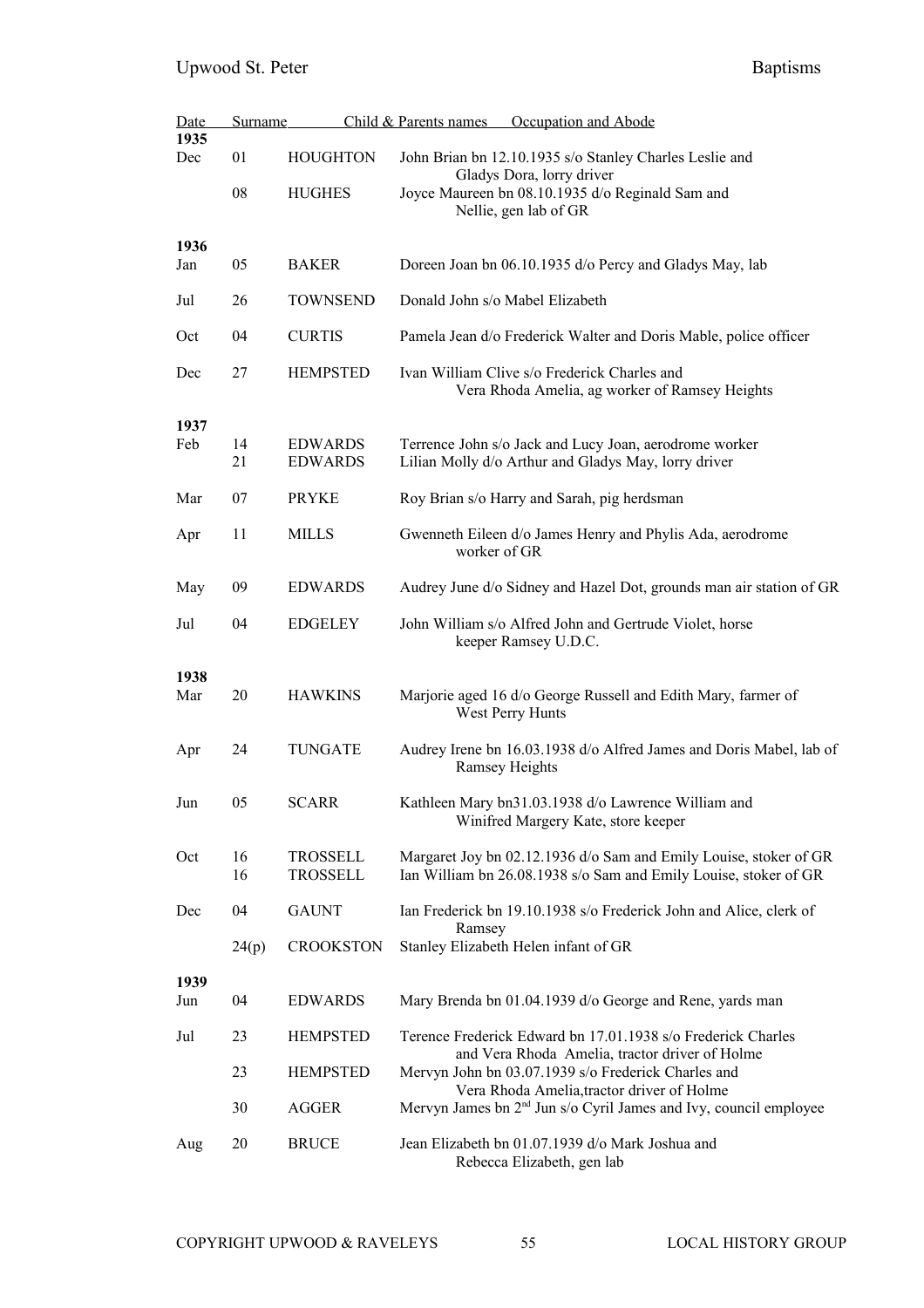| <b>Date</b> | Surname  |                                      | Occupation and Abode<br>Child & Parents names                                                                                                                     |
|-------------|----------|--------------------------------------|-------------------------------------------------------------------------------------------------------------------------------------------------------------------|
| 1939        |          |                                      |                                                                                                                                                                   |
| Oct         | 29       | <b>BRIGHTY</b>                       | Doris Rita bn 19.07.1932 d/o George William and Doris, farmer of GR                                                                                               |
|             | 29       | <b>BRIGHTY</b>                       | Joan Tamar bn 01.02.1934 d/o George William and Doris, farmer of GR                                                                                               |
|             | 29       | <b>BRIGHTY</b>                       | John William bn 08.08.1939 s/o George William and<br>Doris, farmer of GR                                                                                          |
| Dec         | 10       | <b>EDGLEY</b>                        | Teresa Valetta bn 04.11.1939 d/o Alfred John and<br>Gertrude Violet, horse keeper of Ramsey                                                                       |
| 1940        |          |                                      |                                                                                                                                                                   |
| Mar         | 31       | <b>EDWARDS</b>                       | Victor Arthur bn 08.02.1940 s/o Arthur and<br>Gladys Mary, asst. groundsman R.A.F. camp                                                                           |
| <b>Nov</b>  | 10       | <b>EDWARDS</b>                       | Terence John bn 08.06.1940 s/o Jack and Lucy Joan, soldier                                                                                                        |
| 1941        |          |                                      |                                                                                                                                                                   |
| Mar         | 09       | <b>POND</b>                          | Brian George Dowson bn 23.01.1941 s/o George Arthur and<br>Stella, catering manager of Sutton Ely                                                                 |
|             | 23       | <b>SCARR</b>                         | Allen Victor bn 10.02.1941 s/o Stanley and Violet Mary, lorry driver                                                                                              |
|             | 30       | <b>KILBEY</b>                        | Rodney Frederick William bn 29.01.1941 s/o Frederick Percy and<br>Rose Florence Eileen, soldier                                                                   |
| Jun         | 01       | <b>WOOLMINGTON</b>                   | Colin George bn 30.01.1941s/o Reginald George and                                                                                                                 |
|             |          |                                      | Doris Mabel, ag worker of Winchcombe Gloucester                                                                                                                   |
|             | 08       | <b>EDWARDS</b>                       | Jean bn 25.04.1941 d/o George Walter and Rene, yard man of<br>Woodwalton                                                                                          |
| Oct         | 19       | <b>TRUNDLEY</b>                      | Robert Ernest bn 17 <sup>th</sup> Sep s/o Arthur Ernest and Florence Lilian, soldier                                                                              |
| 1942        |          |                                      |                                                                                                                                                                   |
| Jan         | 25       | <b>ELLINGTON</b>                     | Christine Carol bn 25.12.1941 d/o Arthur and Frances, ag lab                                                                                                      |
| Feb         | 22       | <b>BALTERBEE</b>                     | Derrick Charles bn 21.07.1941 s/o Sidney Arthur and<br>Mary Jane, yard man of GR Fen                                                                              |
|             | 22       | <b>PARKINSON</b>                     | John Henry bn 29.08.1941 s/o John William Robert and<br>Phyllis Nellie, lab of Wimblington                                                                        |
| Mar         | 22       | <b>HART</b>                          | Brian Claude bn 16.02.1942 s/o Claude Alexander and<br>Emily Jane, tractor driver of GR                                                                           |
| Apr         | 01(p)    | <b>TOWNSEND</b>                      | Barbara May bn 26.03.1942 d/o Sidney James and Florence, lorry driver                                                                                             |
| May         | 03<br>31 | <b>LAVENDER</b><br><b>HUTCHCRAFT</b> | Alan bn 27.03.1942 s/o Cecil and Gwendoline, licenced victualler<br>John bn 26.03.1942 s/o William and Joyce Mary, H.M. R.A.F.                                    |
| Jul         | 19       | <b>BASSETT</b>                       | Graeme Arthur bn 25.04.1942 s/o Ronald Charles and<br>Edna, H.M. R.A.F. of Bury                                                                                   |
| Sep         | 20       | <b>BRUCE</b>                         | Mary bn 05.03.1942 d/o Mark Joshua and Rebecca Elizabeth, R.A.F. civil<br>staff                                                                                   |
| Dec         | 27       | <b>EDGLEY</b>                        | Ruby Gillian bn 23.09.1942 d/o Albert John and Gertrude Violet, soldier of<br>Ramsey                                                                              |
| 1943<br>Feb | 09<br>21 | <b>GRAHAM</b><br><b>DAY</b>          | Adrian Paul bn 04.12.1942 s/o George Henry and Evelyn, R.A.F.<br>Victor Winston bn 15.11.1942 s/o Herbert William and<br>Amy Amelia, gen lab of Long Sutton Lincs |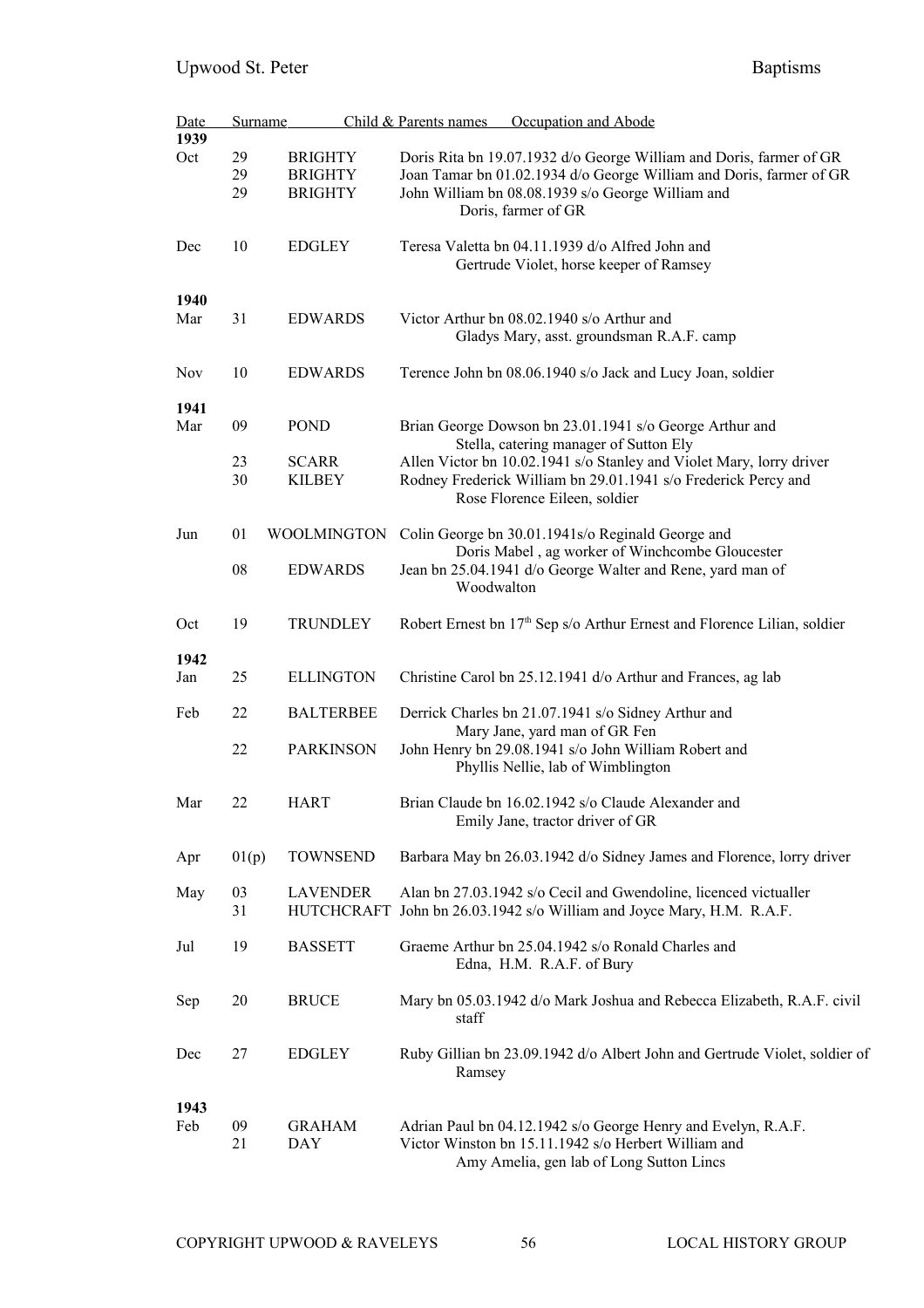| <b>Date</b> | Surname |                  | Child & Parents names<br>Occupation and Abode                           |
|-------------|---------|------------------|-------------------------------------------------------------------------|
| 1943        |         |                  |                                                                         |
| Jul         | 04      | <b>SCARR</b>     | Aubrey John bn 03.06.1943 s/o Stanley and Violet Mary, tractor driver   |
|             | 11      | <b>DAY</b>       | Brenice Amelia Ethel bn 22.06.1943 d/o Douglas and                      |
|             |         |                  | Iris May, ag worker of Forty Foot                                       |
|             |         |                  |                                                                         |
|             | 15      | <b>GOWLER</b>    | Andrew Norman bn 13.07.1943 s/o Alec Norman and                         |
| Aug         |         |                  |                                                                         |
|             |         |                  | Doreen, on war service of Peterborough                                  |
|             | 22      | <b>EDWARDS</b>   | Beverley Clive bn 20.07.1943 s/o Vernard George and                     |
|             |         |                  | Ivy Agatha, on war service                                              |
|             |         |                  |                                                                         |
| 1944        |         |                  |                                                                         |
| Jan         | 16      | <b>HART</b>      | Michael George bn 07.11.1943 s/o Claude Alexander and                   |
|             |         |                  | Emily Jane, tractor driver of GR                                        |
|             | 16      | <b>JONES</b>     | Alastair Edwin bn 03.12.1943 s/o William Henry and Esme Joan, soldier   |
|             |         |                  |                                                                         |
| Aug         | 11      | <b>GRAHAM</b>    | Vilma Adena bn 13.05.1944 d/o George Henry and Evelyn, R.A.F.           |
|             |         |                  |                                                                         |
| 1945        |         |                  |                                                                         |
| Apr         | 01      | <b>ELLINGTON</b> | Patricia Ann bn 04.03.1945 d/o Arthur Henry and Frances, ag worker      |
| Easter day  |         |                  |                                                                         |
| Apr         | 15      | <b>LAVENDER</b>  | Carol Ann bn 25.01.1945 d/o Frank and Margery Dorothy, ag worker of     |
|             |         |                  | GR Fen                                                                  |
|             | 29      | <b>BARHAM</b>    | Daphne bn 30.03.1945 d/o Lucy Grace                                     |
|             |         |                  |                                                                         |
| Jun         | 10      | <b>HART</b>      | Pauline Emily bn 25.03.1945 d/o Claud Alexander and                     |
|             |         |                  |                                                                         |
|             |         |                  | Emily Jane, tractor driver of GR                                        |
|             | 10      | DAY              | Valerie Eileen bn 11.05.1945 d/o Douglas Maurice and                    |
|             |         |                  | Iris May, engine driver of Forty Foot                                   |
|             | 17      | <b>SLOTE</b>     | Ruth Elizabeth bn 17.06.1945? d/o George Herbert and                    |
|             |         |                  | Marjorie Ruth, farmer                                                   |
| Sep         | 23      | <b>SCARR</b>     | Dorothy Pauline bn 19.08.1945 d/o Stanley and Violet Mary, ag worker    |
|             | 30      | <b>GREENWOOD</b> | Janet Mary bn 27.05.1945 d/o Neil and Agnes Daisy, soldier              |
|             |         |                  |                                                                         |
| Oct         | 21      | <b>ALLPRESS</b>  | Robert Andrew bn 25.08.1945 s/o Ivy May, insurance agent of Ramsey      |
|             |         |                  |                                                                         |
| <b>Nov</b>  | 18      | <b>ELLIS</b>     | Patricia Winifred bn 01.09.1945 d/o John Henry and                      |
|             |         |                  | Gladys Ruth, dairy man of GR                                            |
|             |         |                  |                                                                         |
| 1946        |         |                  |                                                                         |
| Jan         | 06      | <b>EDWARDS</b>   | Gillian Ann d/o Margaret                                                |
|             | 06      | <b>EDWARDS</b>   | Pauline Margaret d/o Margaret                                           |
|             | 13      |                  |                                                                         |
|             |         | <b>SLOTE</b>     | Isabel d/o Jesse and Olive, farmer                                      |
|             |         |                  |                                                                         |
| Feb         | 03      | COWARD           | Stuart s/o John and Mabel Elizabeth, builder                            |
|             | 24      | <b>HEMPSTED</b>  | Edward Charles s/o Frederick Charles and Vera Rhoda Amelia, ag worker   |
|             |         |                  |                                                                         |
| Apr         | 14      | <b>SILK</b>      | Ian s/o Ernest and Rita Eileen, ag worker                               |
| Palm Sunday |         |                  |                                                                         |
| Apr         | 14      | <b>ALLEN</b>     | Marie Celia d/o Joseph and Ivy Beatrice, motor body builder of          |
| Palm Sunday |         |                  | Monks Wood, Abbot's Ripton                                              |
|             |         |                  |                                                                         |
| May         | 05      | <b>JONES</b>     | Peter Scott bn 21.02.1946s/o William Henry and Esme Joan, bus conductor |
|             | 26      | <b>BURTON</b>    | Richard Alwyn bn 12.04.1946 s/o Mabel of Woodwalton                     |
|             |         |                  |                                                                         |
| Aug         | 04      | <b>EDGLEY</b>    | Sandra Rowena June bn 22.06.1946 d/o Alfred John and                    |
|             |         |                  | Gertrude Violet, lab of 14 Western Avenue Ramsey                        |
|             | 18      | <b>BUSK</b>      | Valerie bn 28.06.1946 d/o Arthur and Vera Doris, bus conductor          |
|             |         |                  |                                                                         |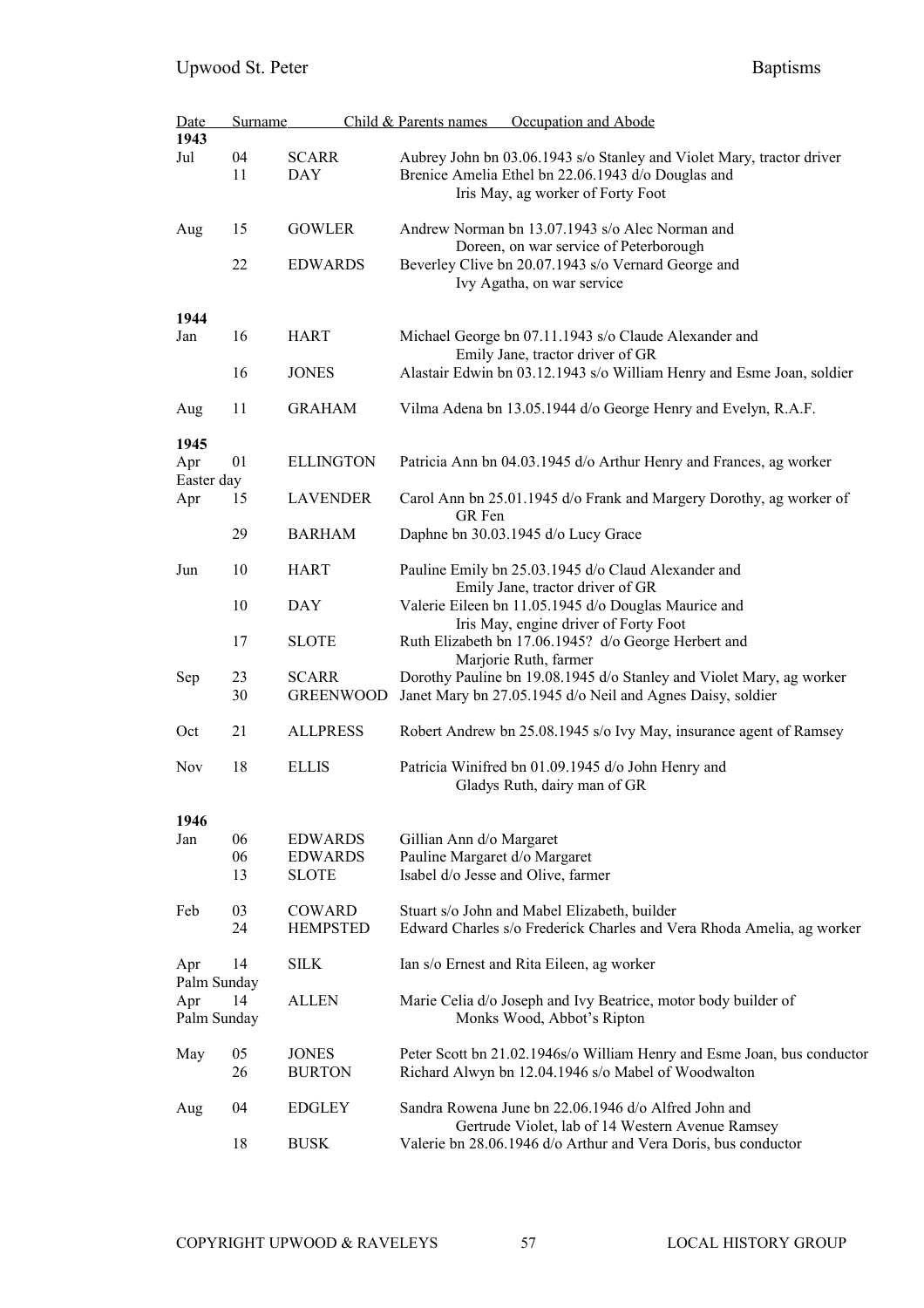| Date       | Surname          |                                   | Child & Parents names | Occupation and Abode                                                                                                                                                         |
|------------|------------------|-----------------------------------|-----------------------|------------------------------------------------------------------------------------------------------------------------------------------------------------------------------|
| 1946       |                  |                                   |                       |                                                                                                                                                                              |
| Sep        | $22\,$           | <b>DEIGHTON</b>                   |                       | Norma Sheila bn 29.05.1946 d/o George William and<br>Jessie May, lorry driver                                                                                                |
| Oct        | 13               | <b>BENTON</b>                     |                       | Ann bn 22.02.1946 d/o Percy Charles and Margaret Ida, claims inspector of<br>25 Palace Rd. Streatham S.W.2                                                                   |
|            | 13               | McCARTHY                          |                       | Jennifer Mary bn 31.07.1946 d/o John Francis and<br>Sheila, lorry driver of GR                                                                                               |
| Oct        | 20               | <b>TRUNDLEY</b>                   |                       | Colin bn 18.09.1946 s/o Arthur Ernest and Florence Lilian, motor mechanic                                                                                                    |
| Nov        | 17               | <b>SLOTE</b>                      |                       | Patsy bn 09.10.1946 d/o Jesse and Olive, farmer                                                                                                                              |
| 1947       |                  |                                   |                       |                                                                                                                                                                              |
| Mar        | 09               | <b>TAYLOR</b>                     |                       | Conway George bn 17.01.1947 s/o Percy Walter and<br>Gwendoline Eva, smallholder                                                                                              |
|            | 09               | <b>TAYLOR</b>                     |                       | Trevor John bn 08.04.1934 s/o Percy Walter and<br>Gwendoline Eva, smallholder                                                                                                |
|            | 09               | <b>TAYLOR</b>                     |                       | Michael Roger bn 16.11.1943 s/o Percy Walter and<br>Gwendoline Eva, smallholder                                                                                              |
|            | 16               | COWARD                            |                       | Muriel bn 24.02.1947 d/o John and Mabel Elizabeth, builder                                                                                                                   |
| Apr        | 06               | <b>EDWARDS</b>                    |                       | Michael Peter bn 09.02.1947 s/o George and Rene, yard man                                                                                                                    |
| May        | 18               | <b>DAY</b>                        |                       | Rosemarie Iris bn 15.02.1947 d/o Douglas Maurice and<br>Iris May, engine driver of Forty Foot Ramsey                                                                         |
|            | 18               | <b>FISHER</b>                     |                       | Betty May bn 31.05.1946 d/o Bernard George and<br>Sylvia Rose, lorry driver of GR                                                                                            |
|            | 18               | <b>GLOVER</b>                     |                       | Alec bn 16.01.1939 s/o George Albert and Ethel May, farm lab of GR                                                                                                           |
|            | 18               | <b>GLOVER</b>                     |                       | Jean Emily bn 11.12.1940 d/o George Albert and                                                                                                                               |
|            |                  |                                   |                       | Ethel May, farm lab of GR                                                                                                                                                    |
|            | 18               | <b>GLOVER</b>                     |                       | Gertrude Florence bn 17.02.1944 d/o George Albert and<br>Ethel May, farm lab of GR                                                                                           |
|            | 19               | <b>BRIGHTY</b>                    |                       | Leonard Sinclair s/o John Robert and Tamer, of GR                                                                                                                            |
| Jun        | ${\bf 08}$<br>15 | <b>BUTLER</b><br><b>DEPLEDGE</b>  |                       | Alan bn 30.04.1947 s/o Cecil Sinclair and Audrey May, clerk of GR<br>Ernest Edward bn 27.04.1947 s/o Ernest and                                                              |
|            |                  |                                   |                       | Winifred, air ministry lab of GR                                                                                                                                             |
| Aug        | 31               | <b>SAUNDERS</b>                   |                       | Sidney George bn 15.07.1947 s/o Hedley George Stanley and<br>Edith May, licenced victualler                                                                                  |
|            |                  |                                   |                       |                                                                                                                                                                              |
| Sep        | 14               | <b>CARTER</b>                     |                       | Christopher Robin bn 20.08.1947 s/o Alfred and Gladys Mary, ag worker                                                                                                        |
| Oct        | 26               | <b>YOUNG</b>                      |                       | Terence Leslie bn 13.06.1947 s/o Arthur James and<br>Margaret Retter, motor engineer of Sawtry                                                                               |
| Nov        | 23               | <b>TAYLOR</b>                     |                       | Wendy Ursula bn 26.03.1947 d/o Dennis Charles and Vanda, horticulturalist<br>of 6 Fairfield Cottages, Henson St. Peterborough                                                |
| 1947       |                  |                                   |                       |                                                                                                                                                                              |
| <b>Nov</b> | 23               | <b>HERBERT</b>                    |                       | Alan Charles bn 15.10.1947 s/o Charles Thomas and<br>Evelyn Beatrice, farm worker of Buckden                                                                                 |
| 1948       |                  |                                   |                       |                                                                                                                                                                              |
| Jan        | 16               | <b>EDGLEY</b>                     |                       | Jennifer Kay bn 16.10.1947 d/o Alfred John and<br>Gertrude Violet, brick works lab of Ramsey                                                                                 |
|            |                  |                                   |                       |                                                                                                                                                                              |
| Mar        | 13<br>20         | <b>GRAHAM</b><br><b>SPOFFORTH</b> |                       | Jan Barry bn 01.01.1948 /o George Henry and Evelyn, engineer<br>Timothy Markham Shepperson bn 28.12.1947 s/o Ian Louden and<br>Mary Elizabeth, student of Old Marston Oxford |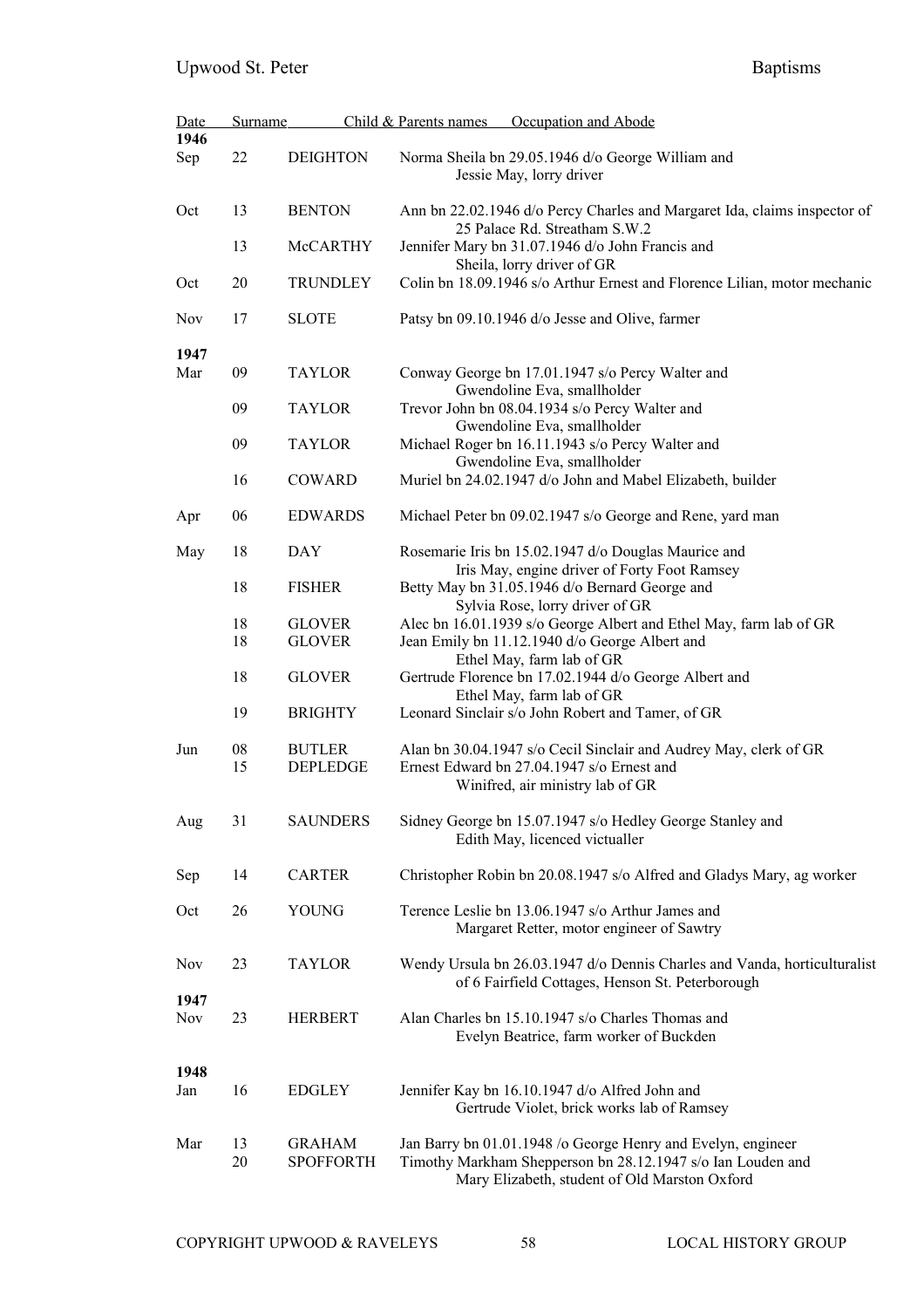| Date       | Surname |                  | Child & Parents names<br>Occupation and Abode                                                                        |
|------------|---------|------------------|----------------------------------------------------------------------------------------------------------------------|
| 1948       |         |                  |                                                                                                                      |
| May        | 16      |                  | GREENWOOD Jennifer Ann bn 30.03.1948 d/o Neil and Daisy, carpenter                                                   |
|            | 30      | RAY              | Judith Ann bn 10.12.1947 d/o Sidney Percy and                                                                        |
|            |         |                  | Dorothy Rose, R.A.F. of GR                                                                                           |
| Jun        | 20      | <b>LAVENDER</b>  | Pamela Dorothy bn 27.04.1948 d/o Frank and                                                                           |
|            |         |                  | Marjorie Dorothy, farm lab of GR                                                                                     |
|            |         |                  |                                                                                                                      |
| Jul        | 03      | WHITEHEAD        | Margaret Loveday d/o Eric Arthur North and Rosemary Jane, physicist of                                               |
|            |         |                  | St. Albans                                                                                                           |
|            | 04      | <b>BURTON</b>    | Alan Charles bn 21.05.1948 s/o Mabel, of Woodwalton                                                                  |
|            | 25      | <b>LILLEY</b>    | Malcolm George John bn 26.06.1948 s/o Kenneth Percival and                                                           |
|            |         |                  | Rosaline Audrey, smallholder of Ramsey Heights                                                                       |
| Aug        | 01      | <b>MAHONEY</b>   | Sandra Diana bn 09.06.1948 d/o Patrick and Sybil Maud, farm worker                                                   |
|            | 08      | <b>ARNOLD</b>    | Lesley Ann bn 16.05.1948 d/o Dennis Charles and                                                                      |
|            |         |                  | Daphne Joan, electrician of Oldhurst                                                                                 |
|            |         |                  |                                                                                                                      |
| Sep        | 19      | <b>EDWARDS</b>   | Anthony Robin Gerald bn 01.08.1948 s/o Arthur and                                                                    |
|            |         |                  | Gladys Mary, tractor driver                                                                                          |
|            |         |                  |                                                                                                                      |
| Dec        | 12      | <b>HART</b>      | Janet Elizabeth bn 08.09.1948 d/o Claud Alexander and                                                                |
|            | 12      | <b>BANNISTER</b> | Emily Jane, tractor driver of GR<br>Valerie bn 17 <sup>th</sup> Aug d/o Alan Trossell and Alice May, ag worker of GR |
|            | 19      |                  | HUTCHCRAFT David bn 20.07.1948 s/o William and Joyce Mary, grocer of Ramsey                                          |
|            |         |                  |                                                                                                                      |
| 1949       |         |                  |                                                                                                                      |
| Feb        | 13      | <b>CANNON</b>    | Kenneth Leslie bn 23.11.1948 s/o Leslie and                                                                          |
|            |         |                  | Gwendoline, gardener of GR                                                                                           |
|            | 27      | <b>CORNEY</b>    | Marion Irene bn 10.02.1946 d/o Bertie and Irene Leonore, brick layer                                                 |
|            |         |                  |                                                                                                                      |
| Mar        | 27      | <b>POULTER</b>   | Elizabeth Ann bn 07.02.1949 d/o Victor Thomas and<br>Constance Elizabeth, farmer                                     |
|            | 27      | <b>HUFFORD</b>   | Monica June bn 29.09.1948 d/o William Herbert and                                                                    |
|            |         |                  | Hazel Albina, farm worker of GR                                                                                      |
|            |         |                  |                                                                                                                      |
| Apr        | 26      | <b>HEMPSTED</b>  | John Edward Sidney s/o Harold John and Mary Elizabeth, detective                                                     |
| Low Sunday |         |                  | constable of 9 Bennett St. Downham Market                                                                            |
|            |         |                  |                                                                                                                      |
| May        | 01      | <b>ALLEN</b>     | Edwin Malcolm bn 10.02.1949 s/o Harry and Freda, lorry driver of                                                     |
|            | 01      | <b>ALLEN</b>     | <b>Ramsey Heights</b>                                                                                                |
|            |         |                  | Kathleen Susan bn 23.06.1949 d/o Harry and Freda, lorry driver of<br>Ramsey Heights                                  |
|            | 15      | <b>EDWARDS</b>   | Barbara Ann bn 26.04.1949 d/o George and Rene, yard man                                                              |
|            | 15      | <b>YOUNG</b>     | Dorothy May bn 06.11.1948 d/o Arthur James and                                                                       |
|            |         |                  | Margaret Retter, electrician of Thorney                                                                              |
|            |         |                  |                                                                                                                      |
| Jul        | 31      | <b>SAUNDERS</b>  | David John bn 06.07.1949 s/o Hedley George Stanley and                                                               |
|            |         |                  | Edith May, licenced victualler                                                                                       |
|            |         |                  |                                                                                                                      |
| Aug        | 14      | <b>NORRIS</b>    | Margaret Joan bn 2 <sup>nd</sup> Jun d/o Alfred James and                                                            |
|            |         |                  | Kittie Margaret, farm worker                                                                                         |
| 1950       |         |                  |                                                                                                                      |
| Mar        | 19      | McLOUGHLIN       | Graham bn 12.01.1950 s/o George and Joan, agric engineer of GR                                                       |
|            | 28      | <b>DEIGHTON</b>  | David George bn 11.11.1949 s/o George William and                                                                    |
|            |         |                  | Jessie May, lorry driver's mate                                                                                      |